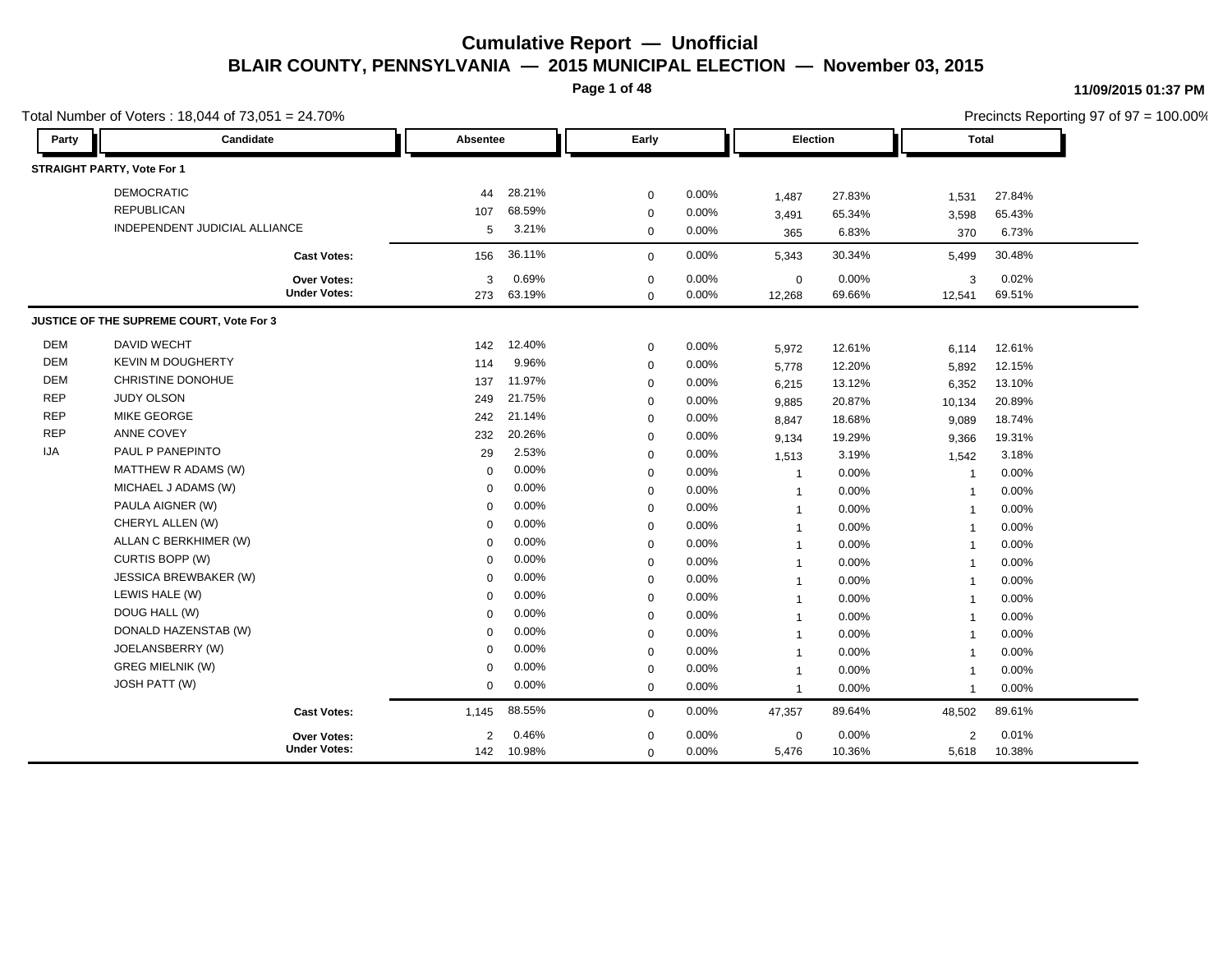**Page 2 of 48**

#### **11/09/2015 01:37 PM**

|            | Total Number of Voters: $18,044$ of $73,051 = 24.70\%$ |                     |             |        |             |          |                          |          |              |        | Precincts Reporting 97 of 97 = 100.00% |
|------------|--------------------------------------------------------|---------------------|-------------|--------|-------------|----------|--------------------------|----------|--------------|--------|----------------------------------------|
| Party      | Candidate                                              |                     | Absentee    |        | Early       |          | Election                 |          | <b>Total</b> |        |                                        |
|            | JUDGE OF THE SUPERIOR COURT, Vote For 1                |                     |             |        |             |          |                          |          |              |        |                                        |
| <b>DEM</b> | ALICE BECK DUBOW                                       |                     | 126         | 31.50% | $\mathbf 0$ | 0.00%    | 6,243                    | 38.78%   | 6,369        | 38.60% |                                        |
| <b>REP</b> | <b>EMIL GIORDANO</b>                                   |                     | 274         | 68.50% | $\mathbf 0$ | 0.00%    | 9,853                    | 61.20%   | 10,127       | 61.38% |                                        |
|            | MICHAEL BECKER (W)                                     |                     | $\mathbf 0$ | 0.00%  | $\mathbf 0$ | 0.00%    | $\overline{\phantom{a}}$ | 0.01%    |              | 0.01%  |                                        |
|            | ALICE BECK DUBOW (W)                                   |                     | $\mathbf 0$ | 0.00%  | $\mathbf 0$ | 0.00%    | $\overline{1}$           | 0.01%    |              | 0.01%  |                                        |
|            | LEWIS HALE (W)                                         |                     | $\Omega$    | 0.00%  | $\mathbf 0$ | 0.00%    | $\mathbf{1}$             | 0.01%    |              | 0.01%  |                                        |
|            | DAN MILLIRON (W)                                       |                     | $\mathbf 0$ | 0.00%  | $\mathbf 0$ | 0.00%    | 1                        | 0.01%    |              | 0.01%  |                                        |
|            |                                                        | <b>Cast Votes:</b>  | 400         | 92.59% | $\Omega$    | 0.00%    | 16,100                   | 91.42%   | 16,500       | 91.45% |                                        |
|            |                                                        | <b>Over Votes:</b>  | $\mathbf 0$ | 0.00%  | $\mathbf 0$ | 0.00%    | $\mathbf 0$              | $0.00\%$ | $\mathbf 0$  | 0.00%  |                                        |
|            |                                                        | <b>Under Votes:</b> | 32          | 7.41%  | $\mathbf 0$ | 0.00%    | 1,511                    | 8.58%    | 1,543        | 8.55%  |                                        |
|            | JUDGE OF THE COMMONWEALTH COURT, Vote For 1            |                     |             |        |             |          |                          |          |              |        |                                        |
| <b>DEM</b> | <b>MICHAEL WOJCIK</b>                                  |                     | 128         | 31.92% | $\mathbf 0$ | 0.00%    | 6,107                    | 37.61%   | 6,235        | 37.47% |                                        |
| <b>REP</b> | PAUL LALLEY                                            |                     | 273         | 68.08% | $\mathbf 0$ | 0.00%    | 10,128                   | 62.37%   | 10,401       | 62.51% |                                        |
|            | LEWIS HALE (W)                                         |                     | $\mathbf 0$ | 0.00%  | $\mathbf 0$ | 0.00%    | $\overline{\phantom{a}}$ | 0.01%    |              | 0.01%  |                                        |
|            | DANIEL MILLIRON (W)                                    |                     | $\mathbf 0$ | 0.00%  | $\mathbf 0$ | $0.00\%$ | $\overline{\phantom{a}}$ | 0.01%    |              | 0.01%  |                                        |
|            | TIM SULLIVAN (W)                                       |                     | $\mathbf 0$ | 0.00%  | $\mathbf 0$ | 0.00%    |                          | 0.01%    |              | 0.01%  |                                        |
|            |                                                        | <b>Cast Votes:</b>  | 401         | 92.61% | $\mathbf 0$ | 0.00%    | 16,238                   | 92.20%   | 16,639       | 92.21% |                                        |
|            |                                                        | <b>Over Votes:</b>  | $\mathbf 0$ | 0.00%  | $\mathbf 0$ | 0.00%    | 0                        | 0.00%    | $\mathbf 0$  | 0.00%  |                                        |
|            |                                                        | <b>Under Votes:</b> | 32          | 7.39%  | $\mathbf 0$ | 0.00%    | 1,373                    | 7.80%    | 1,405        | 7.79%  |                                        |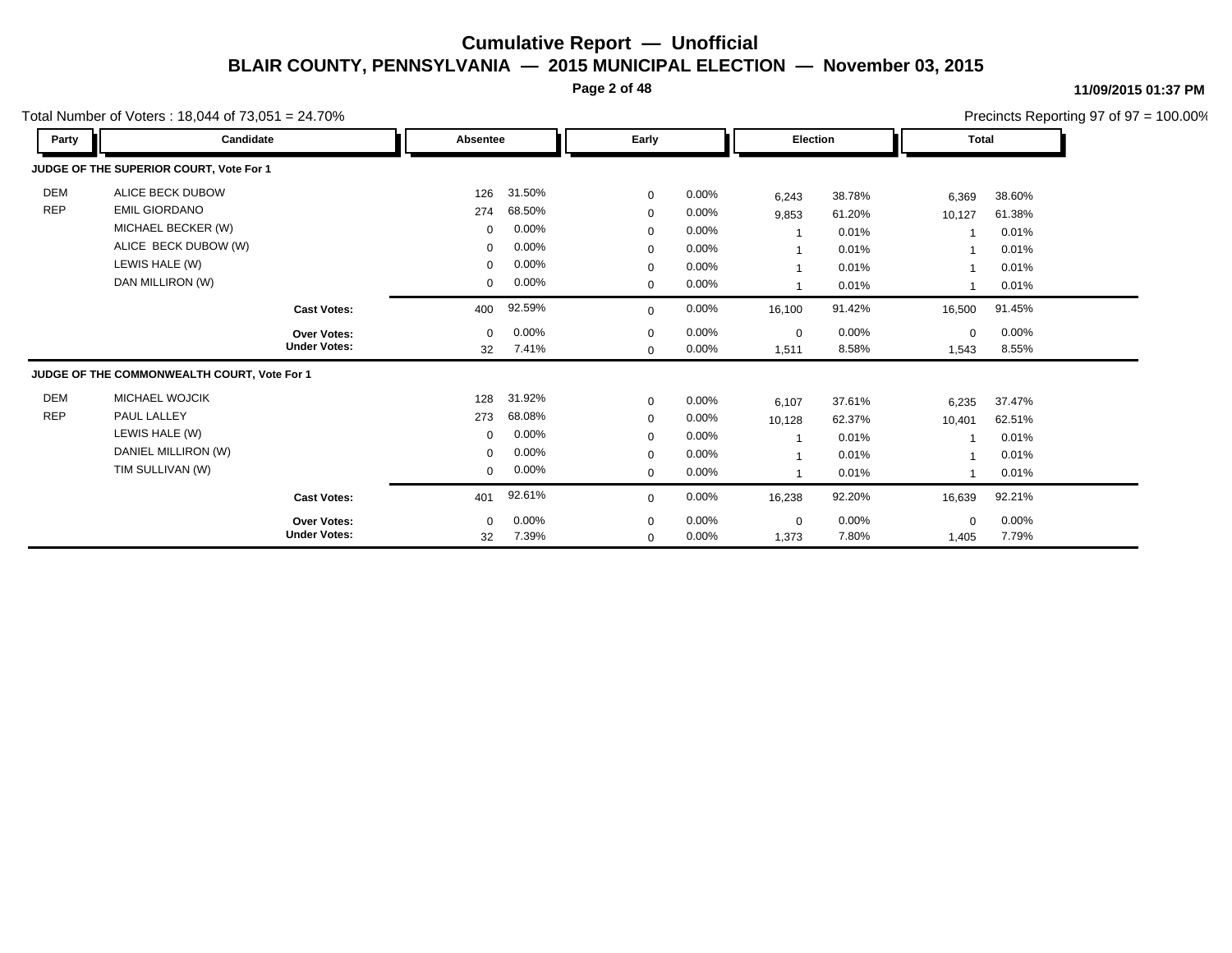**Page 3 of 48**

Total Number of Voters : 18,044 of 73,051 = 24.70%

**Party Candidate Absentee Early Election Total COMMISSIONER, 4 YEAR TERM, Vote For 2** DEM TED BEAM, JR. 166 21.76% 0 0.00% 6,991 22.45% 7,157 22.43% BRUCE ERB 366 47.97% 0 0.00% 13,613 43.71% 13,979 43.82% REP TERRY TOMASSETTI 230 30.14% 0 0.00% 10,491 33.69% 10,721 33.60% MICHAEL J ADAMS (W) 0 0.00% 0 0.00% 1 0.00% 1 0.00% ANTHONY BAMBOCCI (W) 0 0.00% 0 0.00% 1 0.00% 1 0.00% 1 TED BEAN (W) 0 0.00% 0 0.00% 1 0.00% 1 0.00% CARLTON BLANCHARD (W) 0 0.00% 0 0.00% 1 0.00% 1 0.00% HI BRENNAN (W) 0 0.00% 0 0.00% 1 0.00% 1 0.00% DIANE COX (W) 0 0.00% 0 0.00% 1 0.00% 1 0.00% KIRK J DODSON (W) 0 0.00% 0 0.00% 1 0.00% 1 0.00% BRUCE ERB (W) 0 0.00% 0 0.00% 1 0.00% 1 0.00% DORIS GRIMM (W) 0 0.00% 0 0.00% 1 0.00% 1 0.00% LEWIS HALE (W) 0 0.00% 0 0.00% 1 0.00% 1 0.00% DONALD HAZENSTAB (W) 0 0.00% 0 0.00% 1 0.00% 1 0.00% TIMOTHY M HAZENSTB (W) 0 0.00% 0 0.00% 1 0.00% 1 0.00% JAMES HUFF II (W) 0 0.00% 0 0.00% 1 0.00% 1 0.00% DAVID SNYDER JR (W) 0 0.00% 0 0.00% 1 0.00% 1 0.00% JUSTIN KLEINOSKY (W) 0 0.00% 0 0.00% 1 0.00% 1 0.00% KERRY LEYDIG (W) 0 0.00% 0 0.00% 2 0.01% 2 0.01% BRIAN MAUL (W) 0 0.00% 0 0.00% 1 0.00% 1 0.00% ERIK MENTZER (W) 0 0.00% 0 0.00% 1 0.00% 1 0.00% REBACCA MINGLE (W) 0 0.00% 0 0.00% 1 0.00% 1 0.00% DAVID D ODELL (W) 0 0.00% 0 0.00% 1 0.00% 1 0.00% MATT PACIFICO (W) 0 0.00% 0 0.00% 1 0.00% 1 0.00% RICH PEO (W) 0 0.00% 0 0.00% 9 0.03% 9 0.03% DWAYNE RAICHLE (W) 0 0.00% 0 0.00% 1 0.00% 1 0.00% DEAN G ROSE (W) 0 0.00% 0 0.00% 1 0.00% 1 0.00% GERALD ROSE (W) 0 0.00% 0 0.00% 1 0.00% 1 0.00% STEVE SABOL (W) 0 0.00% 0 0.00% 1 0.00% 1 0.00% RENOYLD SANTONE (W) 0 0.00% 0 0.00% 1 0.00% 1 0.00% 1 MICKY SGRO (W) 0 0.00% 0 0.00% 1 0.00% 1 0.00% DAVID SHILDT (W) 0 0.00% 0 0.00% 1 0.00% 1 0.00% MELANIE SHILDT (W) 0 0.00% 0 0.00% 1 0.00% 1 0.00% ERIC SHOCK (W) 0 0.00% 0 0.00% 1 0.00% 1 0.00% JERRY STERN (W) 0 0.00% 0 0.00% 1 0.00% 1 0.00% DON STIFFLER (W) 0 0.00% 0 0.00% 1 0.00% 1 0.00% JIM TEDESCHI (W) 0 0.00% 0 0.00% 1 0.00% 1 0.00% DENNY TODD (W) 0 0.00% 0 0.00% 1 0.00% 1 0.00% LARRY WILSON (W) 0 0.00% 0 0.00% 1 0.00% 1 0.00% BOBBI YODER (W) 0 0.00% 0 0.00% 1 0.00% 1 0.00% FORREST HUGG (W) 1 0.13% 0 0.00% 0 0.00% 1 0.00%

#### **11/09/2015 01:37 PM**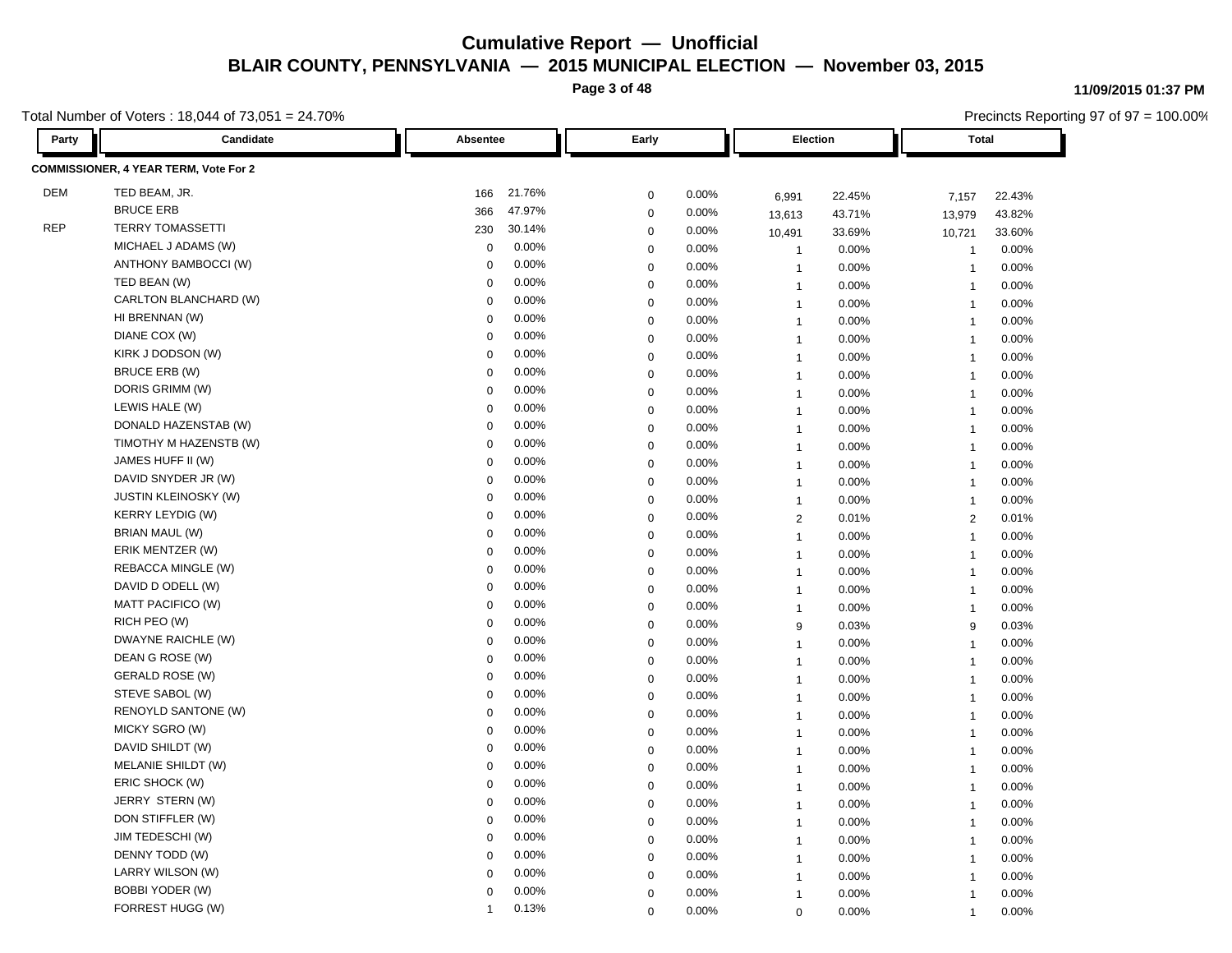**Page 4 of 48**

|       | Total Number of Voters: $18,044$ of $73,051 = 24.70\%$ |                                   |                      |                                         |                          | Precincts Reporting 97 of $97 = 100.00\%$ |
|-------|--------------------------------------------------------|-----------------------------------|----------------------|-----------------------------------------|--------------------------|-------------------------------------------|
| Party | Candidate                                              | Absentee                          | Early                | <b>Election</b>                         | Total                    |                                           |
|       | <b>Cast Votes:</b>                                     | 88.52%<br>763                     | 0.00%                | 88.41%<br>31.141                        | 88.42%<br>31,904         |                                           |
|       | <b>Over Votes:</b><br><b>Under Votes:</b>              | 0.00%<br>$\Omega$<br>11.48%<br>99 | $0.00\%$<br>$0.00\%$ | $0.00\%$<br>$\Omega$<br>11.59%<br>4,081 | 0.00%<br>11.58%<br>4,180 |                                           |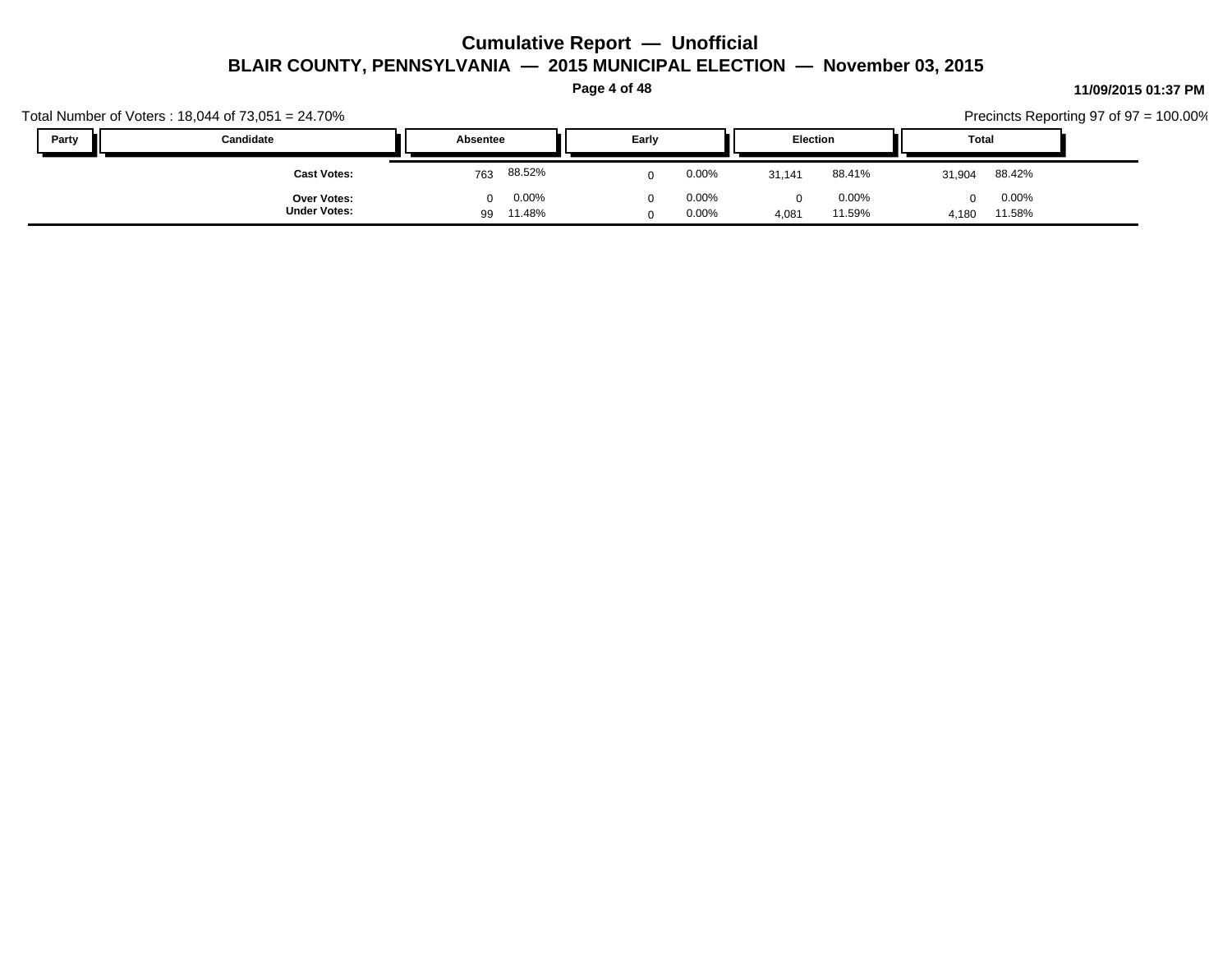**Page 5 of 48**

Total Number of Voters : 18,044 of 73,051 = 24.70%

**Party Candidate Absentee Early Election Total CONTROLLER, 4 YEAR TERM, Vote For 1** REP AUGUST C STICKEL IV 341 99.13% 0 0.00% 13,449 99.60% 13,790 99.59% JOSH ABOUD (W) 0 0.00% 0 0.00% 1 0.01% 1 0.01% MICHAEL ALLISON (W) 0 0.00% 0 0.00% 1 0.01% 1 0.01% TED BEAM (W) 0 0.00% 0 0.00% 1 0.01% 1 0.01% CRAIG BRENNAN (W) 0 0.00% 0 0.00% 1 0.01% 1 0.01% ERIK BROWN (W) 0 0.00% 0 0.00% 1 0.01% 1 0.01% JOHN MC CLELLAN (W) 0 0.00% 0 0.00% 1 0.01% 1 0.01% JOE COMPTON (W) 0 0.00% 0 0.00% 1 0.01% 1 0.01% CASEY DODSON (W) 0 0.00% 0 0.00% 1 0.01% 1 0.01% DREW DODSON (W) 0 0.00% 0 0.00% 1 0.01% 1 0.01% HARLEY EBERSOLE (W) 0 0.00% 0 0.00% 1 0.01% 1 0.01% ERIC EMINHIZER (W) 0 0.00% 0 0.00% 1 0.01% 1 0.01% LARRY FOCHT (W) 0 0.00% 0 0.00% 1 0.01% 1 0.01% CLAY W GLENNY (W) 0 0.00% 0 0.00% 1 0.01% 1 0.01% DONNA GORITY (W) 0 0.00% 0 0.00% 1 0.01% 1 0.01% JERRY GREEN (W) 0 0.00% 0 0.00% 1 0.01% 1 0.01% KENDRA GROVE (W) 0 0.00% 0 0.00% 1 0.01% 1 0.01% LEWIS HALE (W) 0 0.00% 0 0.00% 1 0.01% 1 0.01% ARIANA HENDERSON (W) 0 0.00% 0 0.00% 1 0.01% 1 0.01% BOB HOUSEMAN (W) 0 0.00% 0 0.00% 2 0.01% 2 0.01% BARBARA HUFF (W) 0 0.00% 0 0.00% 1 0.01% 1 0.01% LOIS KANESHIKI (W) 0 0.00% 0 0.00% 1 0.01% 1 0.01% TARA KIFER (W) 0 0.00% 0 0.00% 1 0.01% 1 0.01% JUSTIN KLEINOSKY (W) 0 0.00% 0 0.00% 1 0.01% 1 0.01% GILLIAN KRATZER (W) 0 0.00% 0 0.00% 1 0.01% 1 0.01% WILLIAM LIGHTNER (W) 0 0.00% 0 0.00% 2 0.01% 2 0.01% FRANK MCKAY (W) 0 0.00% 0 0.00% 1 0.01% 1 0.01% NATE MONAHAN (W) 0 0.00% 0 0.00% 1 0.01% 1 0.01% BARACK OBAMA (W) 0 0.00% 0 0.00% 1 0.01% 1 0.01% MICHELE OBAMA (W) 0 0.00% 0 0.00% 1 0.01% 1 0.01% DENNIS PAGE (W) 0 0.00% 0 0.00% 1 0.01% 1 0.01% SAM PAULE (W) 0 0.00% 0 0.00% 1 0.01% 1 0.01% RICHARD PEO (W) 0 0.00% 0 0.00% 6 0.04% 6 0.04% KELLY PHILLIPS (W) 0 0.00% 0 0.00% 1 0.01% 1 0.01% NISA PORT (W) 0 0.00% 0 0.00% 1 0.01% 1 0.01% 1 NICK PYEATT (W) 0 0.00% 0 0.00% 1 0.01% 1 0.01% TRISTA PYEATT (W) 0 0.00% 0 0.00% 1 0.01% 1 0.01% WILLIAM FRANCIS RHODES (W)  $\begin{array}{ccccccc}\n0 & 0.00\% & 0 & 0.00\% & 1 & 0.01\% & 1 & 0.01\% & 1\n\end{array}$ JOSEPH RODKEY (W) 0 0.00% 0 0.00% 1 0.01% 1 0.01% DEAN G ROSE (W) 0 0.00% 0 0.00% 1 0.01% 1 0.01% KIRK SALEME (W) 0 0.00% 0 0.00% 1 0.01% 1 0.01%

#### **11/09/2015 01:37 PM**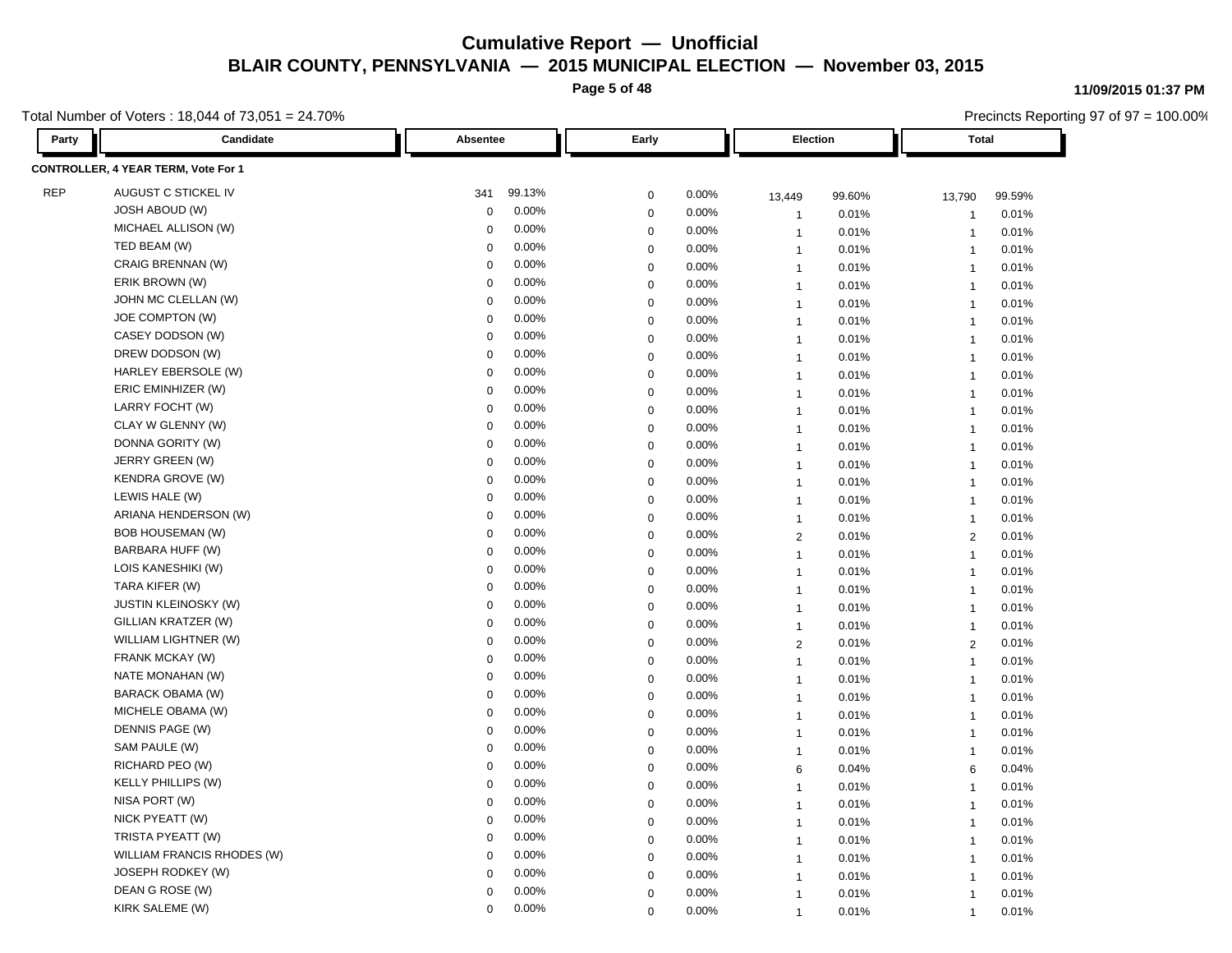**Page 6 of 48**

#### **11/09/2015 01:37 PM**

Total Number of Voters : 18,044 of 73,051 = 24.70%

| Party | Candidate           | Absentee     |          | Early        |          | Election |        | Total    |          |
|-------|---------------------|--------------|----------|--------------|----------|----------|--------|----------|----------|
|       | ARIK SHILDT (W)     | $\Omega$     | 0.00%    | $\mathbf 0$  | $0.00\%$ |          | 0.01%  |          | 0.01%    |
|       | BRANDON SLIKO (W)   | $\Omega$     | $0.00\%$ | $\mathbf 0$  | $0.00\%$ |          | 0.01%  |          | 0.01%    |
|       | TOM IRWIN SR (W)    | $\mathbf{0}$ | 0.00%    | 0            | $0.00\%$ |          | 0.01%  |          | 0.01%    |
|       | JERRY STERN (W)     | $\mathbf{0}$ | $0.00\%$ | $\mathbf 0$  | $0.00\%$ |          | 0.01%  |          | 0.01%    |
|       | JOHN SWOPE (W)      | $\Omega$     | $0.00\%$ | $\mathbf{0}$ | $0.00\%$ |          | 0.01%  |          | 0.01%    |
|       | JOHN W WEIDLICH (W) | $\mathbf{0}$ | $0.00\%$ | 0            | $0.00\%$ |          | 0.01%  |          | 0.01%    |
|       | STEVE WEYANDT (W)   | $\mathbf{0}$ | $0.00\%$ | $\mathbf 0$  | $0.00\%$ |          | 0.01%  |          | 0.01%    |
|       | Jerry Ziegler (W)   |              | 0.29%    | $\Omega$     | $0.00\%$ | 0        | 0.00%  |          | 0.01%    |
|       | FORREST HUGG (W)    |              | 0.29%    | $\mathbf{0}$ | $0.00\%$ | 0        | 0.00%  |          | 0.01%    |
|       | JOHN C BARTON (W)   |              | 0.29%    | $\mathbf 0$  | $0.00\%$ | 0        | 0.00%  |          | 0.01%    |
|       | <b>Cast Votes:</b>  | 344          | 79.63%   | 0            | $0.00\%$ | 13,503   | 76.67% | 13,847   | 76.74%   |
|       | Over Votes:         | $\mathbf{0}$ | $0.00\%$ | $\mathbf 0$  | $0.00\%$ | 0        | 0.00%  | $\Omega$ | $0.00\%$ |
|       | <b>Under Votes:</b> | 88           | 20.37%   | $\mathbf 0$  | $0.00\%$ | 4,108    | 23.33% | 4,196    | 23.26%   |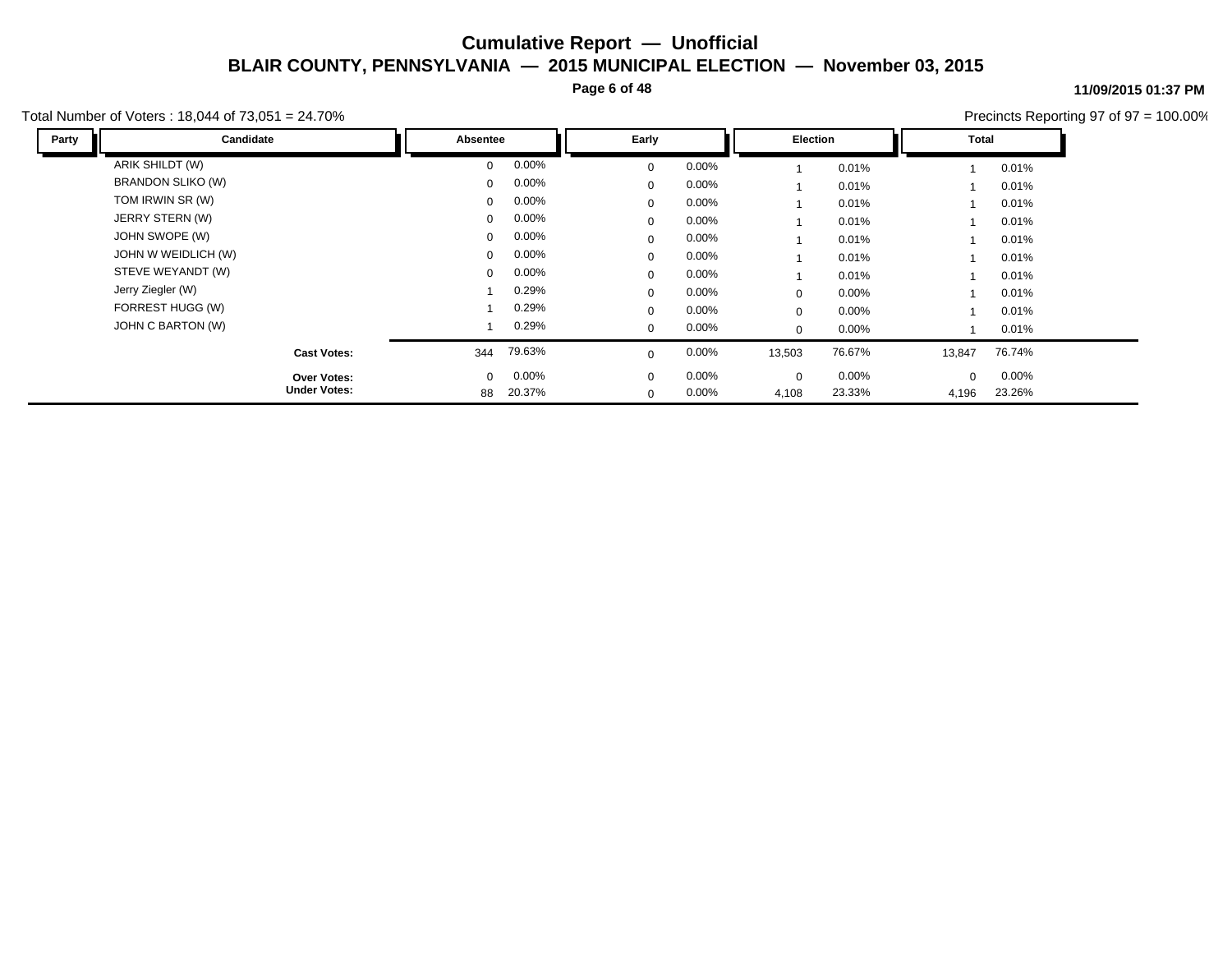**Page 7 of 48**

Total Number of Voters : 18,044 of 73,051 = 24.70%

| Party      | Candidate                          | Absentee       |        | Early       |       | Election       |        | <b>Total</b>            |          |
|------------|------------------------------------|----------------|--------|-------------|-------|----------------|--------|-------------------------|----------|
|            | TREASURER, 4 YEAR TERM, Vote For 1 |                |        |             |       |                |        |                         |          |
| <b>REP</b> | JAMES R. CAROTHERS                 | 354            | 99.44% | $\mathbf 0$ | 0.00% | 14,023         | 99.82% | 14,377                  | 99.81%   |
|            | TED BEAM (W)                       | 0              | 0.00%  | $\mathbf 0$ | 0.00% | $\overline{1}$ | 0.01%  | -1                      | 0.01%    |
|            | JOHN MC CLELLAN (W)                | 0              | 0.00%  | $\mathbf 0$ | 0.00% | $\overline{1}$ | 0.01%  | $\overline{1}$          | 0.01%    |
|            | KIRK DODSON (W)                    | 0              | 0.00%  | $\mathbf 0$ | 0.00% | $\overline{1}$ | 0.01%  | $\overline{\mathbf{1}}$ | 0.01%    |
|            | JOSEPH EBERSOLE (W)                | 0              | 0.00%  | $\mathbf 0$ | 0.00% | $\overline{1}$ | 0.01%  | $\overline{1}$          | 0.01%    |
|            | LARRY FOCHT (W)                    | $\Omega$       | 0.00%  | $\mathbf 0$ | 0.00% | $\overline{1}$ | 0.01%  | $\overline{1}$          | 0.01%    |
|            | JOSEPH FRANK (W)                   | $\Omega$       | 0.00%  | $\mathbf 0$ | 0.00% | $\mathbf{1}$   | 0.01%  | $\overline{1}$          | 0.01%    |
|            | DONNA GORITY (W)                   | $\Omega$       | 0.00%  | $\mathbf 0$ | 0.00% | $\overline{1}$ | 0.01%  | $\overline{1}$          | 0.01%    |
|            | <b>KENDRA GROVE (W)</b>            | $\mathbf 0$    | 0.00%  | $\mathbf 0$ | 0.00% | $\overline{1}$ | 0.01%  | $\overline{1}$          | 0.01%    |
|            | <b>ROBERT HABSTROW (W)</b>         | $\mathbf 0$    | 0.00%  | $\mathbf 0$ | 0.00% | $\overline{1}$ | 0.01%  | $\overline{1}$          | 0.01%    |
|            | ARIANA HENDERSON (W)               | $\Omega$       | 0.00%  | $\mathbf 0$ | 0.00% | $\overline{1}$ | 0.01%  | $\overline{1}$          | 0.01%    |
|            | <b>JUSTIN KLEINOSKY (W)</b>        | $\Omega$       | 0.00%  | $\mathbf 0$ | 0.00% | $\overline{1}$ | 0.01%  | $\overline{1}$          | 0.01%    |
|            | NED KRATZER (W)                    | $\Omega$       | 0.00%  | $\mathbf 0$ | 0.00% | $\overline{1}$ | 0.01%  | $\overline{1}$          | 0.01%    |
|            | FRANK MCKAY (W)                    | $\Omega$       | 0.00%  | $\mathbf 0$ | 0.00% | $\overline{1}$ | 0.01%  | $\overline{1}$          | 0.01%    |
|            | JOE MELUSKY (W)                    | $\mathbf 0$    | 0.00%  | $\mathbf 0$ | 0.00% | $\overline{1}$ | 0.01%  | $\overline{1}$          | 0.01%    |
|            | ALICIA MONAHAN (W)                 | $\mathbf 0$    | 0.00%  | $\mathbf 0$ | 0.00% | $\overline{1}$ | 0.01%  | $\overline{1}$          | 0.01%    |
|            | BARACK OBAMA (W)                   | $\Omega$       | 0.00%  | $\mathbf 0$ | 0.00% | $\mathbf{1}$   | 0.01%  | $\overline{1}$          | 0.01%    |
|            | RICH PEO (W)                       | $\mathbf 0$    | 0.00%  | $\mathbf 0$ | 0.00% | $\overline{1}$ | 0.01%  | $\overline{1}$          | 0.01%    |
|            | <b>KELLY PHILLIPS (W)</b>          | $\Omega$       | 0.00%  | $\mathbf 0$ | 0.00% | $\overline{1}$ | 0.01%  | $\overline{1}$          | 0.01%    |
|            | GARY RHODES (W)                    | $\mathbf 0$    | 0.00%  | $\mathbf 0$ | 0.00% | $\overline{1}$ | 0.01%  | $\overline{1}$          | 0.01%    |
|            | WILLIAM F RHODES (W)               | $\Omega$       | 0.00%  | $\mathbf 0$ | 0.00% | $\mathbf{1}$   | 0.01%  | $\overline{1}$          | 0.01%    |
|            | TAYLOR SHILDT (W)                  | $\Omega$       | 0.00%  | $\mathbf 0$ | 0.00% | $\overline{1}$ | 0.01%  | $\overline{1}$          | 0.01%    |
|            | TOM IRWIN SR (W)                   | $\mathbf 0$    | 0.00%  | $\mathbf 0$ | 0.00% | $\overline{1}$ | 0.01%  | $\overline{1}$          | 0.01%    |
|            | <b>BARRY WRIGHT (W)</b>            | 0              | 0.00%  | $\mathbf 0$ | 0.00% | $\overline{1}$ | 0.01%  | $\overline{1}$          | 0.01%    |
|            | MARK ZERFAUS (W)                   | $\Omega$       | 0.00%  | $\mathbf 0$ | 0.00% | $\overline{1}$ | 0.01%  | $\overline{1}$          | 0.01%    |
|            | MRS JOHN MCGINNIS (W)              | $\Omega$       | 0.00%  | $\mathbf 0$ | 0.00% | $\mathbf{1}$   | 0.01%  | $\overline{1}$          | 0.01%    |
|            | FORREST HUGG (W)                   | -1             | 0.28%  | 0           | 0.00% | $\mathbf 0$    | 0.00%  | $\overline{1}$          | 0.01%    |
|            | MARY C BARTON (W)                  | $\overline{1}$ | 0.28%  | $\mathbf 0$ | 0.00% | $\mathbf 0$    | 0.00%  | $\overline{1}$          | 0.01%    |
|            | <b>Cast Votes:</b>                 | 356            | 82.41% | $\mathbf 0$ | 0.00% | 14,048         | 79.77% | 14,404                  | 79.83%   |
|            | Over Votes:                        | $\mathbf 0$    | 0.00%  | $\mathbf 0$ | 0.00% | $\mathbf 0$    | 0.00%  | $\mathbf 0$             | $0.00\%$ |
|            | <b>Under Votes:</b>                | 76 17.59%      |        | $\mathbf 0$ | 0.00% | 3,563          | 20.23% | 3,639                   | 20.17%   |

**11/09/2015 01:37 PM**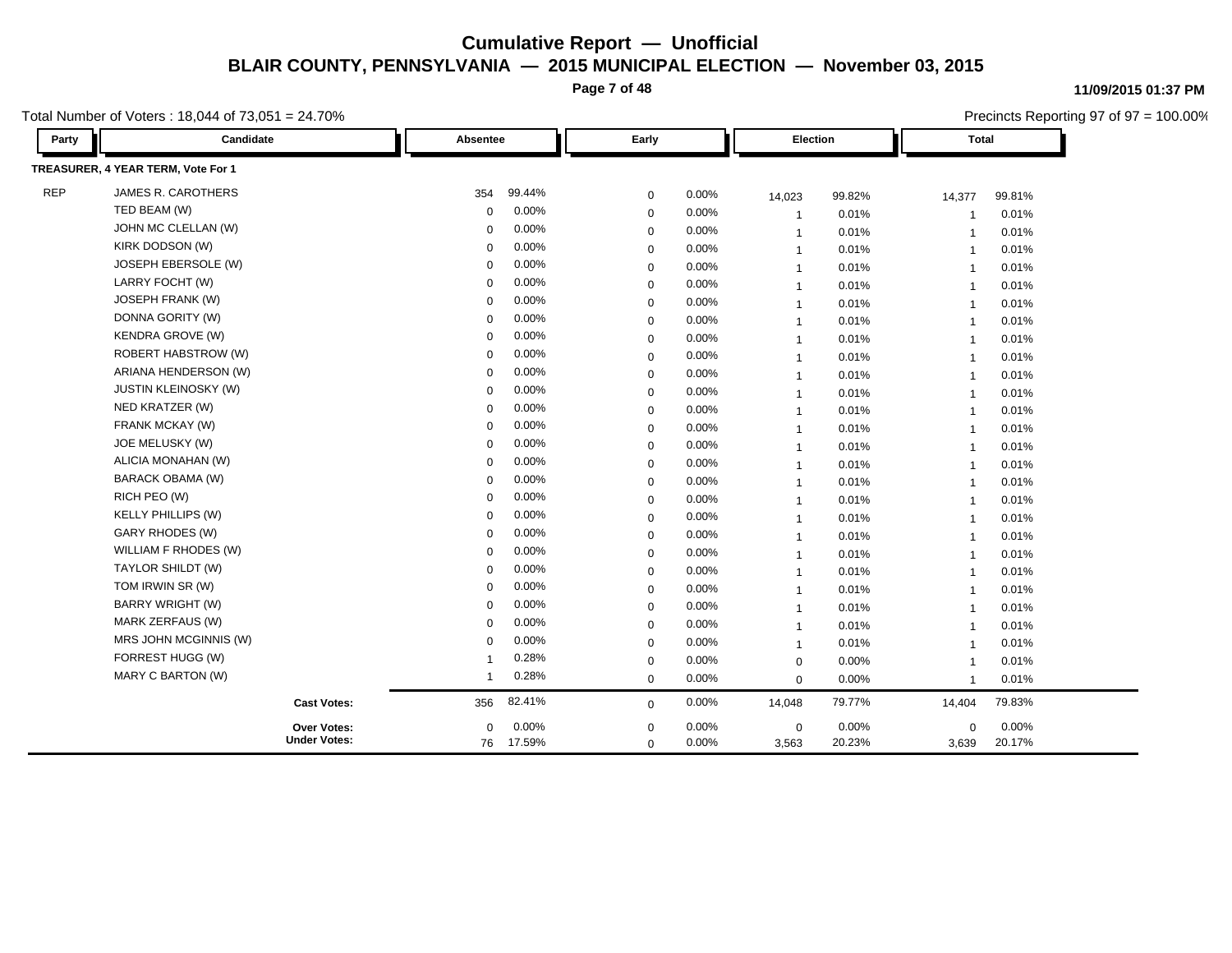**Page 8 of 48**

**11/09/2015 01:37 PM**

Precincts Reporting 97 of 97 = 100.00%

#### Total Number of Voters : 18,044 of 73,051 = 24.70%

| Party      | Candidate                                                      | Absentee |        | Early       |       | Election    |        | <b>Total</b>            |        |
|------------|----------------------------------------------------------------|----------|--------|-------------|-------|-------------|--------|-------------------------|--------|
|            | REGISTER OF WILLS & RECORDER OF DEEDS, 4 YEAR TERM, Vote For 1 |          |        |             |       |             |        |                         |        |
| <b>REP</b> | <b>MARY ANN BENNIS</b>                                         | 351      | 99.72% | 0           | 0.00% | 14,295      | 99.85% | 14,646                  | 99.85% |
|            | <b>ADAM BANKS (W)</b>                                          | $\Omega$ | 0.00%  | $\mathbf 0$ | 0.00% | -1          | 0.01%  | -1                      | 0.01%  |
|            | TED BEAM (W)                                                   | $\Omega$ | 0.00%  | $\mathbf 0$ | 0.00% | -1          | 0.01%  | -1                      | 0.01%  |
|            | MARK CISNEY (W)                                                | $\Omega$ | 0.00%  | $\mathbf 0$ | 0.00% | -1          | 0.01%  | -1                      | 0.01%  |
|            | DEREK DILLON (W)                                               | 0        | 0.00%  | $\mathbf 0$ | 0.00% | -1          | 0.01%  | -1                      | 0.01%  |
|            | LUCINDA DODSON (W)                                             | 0        | 0.00%  | $\mathbf 0$ | 0.00% | -1          | 0.01%  | -1                      | 0.01%  |
|            | LARRY FOCHT (W)                                                | $\Omega$ | 0.00%  | $\mathbf 0$ | 0.00% |             | 0.01%  | -1                      | 0.01%  |
|            | DONNA GORITY (W)                                               | 0        | 0.00%  | $\mathbf 0$ | 0.00% | -1          | 0.01%  | -1                      | 0.01%  |
|            | <b>JOE GRASSI (W)</b>                                          | $\Omega$ | 0.00%  | $\mathbf 0$ | 0.00% |             | 0.01%  | $\overline{\mathbf{1}}$ | 0.01%  |
|            | ARIANA HENDERSON (W)                                           | 0        | 0.00%  | 0           | 0.00% |             | 0.01%  | -1                      | 0.01%  |
|            | RICHARD HOWARD (W)                                             | $\Omega$ | 0.00%  | $\mathbf 0$ | 0.00% |             | 0.01%  | $\overline{\mathbf{1}}$ | 0.01%  |
|            | MATTHEW KEEFER (W)                                             | 0        | 0.00%  | $\mathbf 0$ | 0.00% | -1          | 0.01%  | $\overline{1}$          | 0.01%  |
|            | <b>JUSTIN KLEINOSKY (W)</b>                                    | 0        | 0.00%  | $\mathbf 0$ | 0.00% |             | 0.01%  | $\overline{1}$          | 0.01%  |
|            | ROY KNUPP (W)                                                  | 0        | 0.00%  | $\mathbf 0$ | 0.00% | -1          | 0.01%  | $\overline{1}$          | 0.01%  |
|            | THOMAS W KRIDER (W)                                            | $\Omega$ | 0.00%  | $\mathbf 0$ | 0.00% | -1          | 0.01%  | 1                       | 0.01%  |
|            | FRANK MCKAY (W)                                                | 0        | 0.00%  | 0           | 0.00% | -1          | 0.01%  | $\overline{1}$          | 0.01%  |
|            | STEVEN E MYERS (W)                                             | $\Omega$ | 0.00%  | $\mathbf 0$ | 0.00% |             | 0.01%  | 1                       | 0.01%  |
|            | <b>JOSH PATT (W)</b>                                           | $\Omega$ | 0.00%  | 0           | 0.00% | -1          | 0.01%  | $\overline{1}$          | 0.01%  |
|            | NICHOLAS PYEATT (W)                                            | 0        | 0.00%  | $\mathbf 0$ | 0.00% |             | 0.01%  | 1                       | 0.01%  |
|            | WILLIAM FRANCIS RHODES (W)                                     | $\Omega$ | 0.00%  | $\mathbf 0$ | 0.00% |             | 0.01%  | 1                       | 0.01%  |
|            | SANDRA ROMANO (W)                                              | $\Omega$ | 0.00%  | $\mathbf 0$ | 0.00% | -1          | 0.01%  | $\overline{1}$          | 0.01%  |
|            | TOM IRWIN SR (W)                                               | $\Omega$ | 0.00%  | 0           | 0.00% | $\mathbf 1$ | 0.01%  | $\overline{\mathbf{1}}$ | 0.01%  |
|            | FORREST HUGG (W)                                               |          | 0.28%  | $\mathbf 0$ | 0.00% | $\mathbf 0$ | 0.00%  | $\overline{1}$          | 0.01%  |
|            | <b>Cast Votes:</b>                                             | 352      | 81.67% | $\mathbf 0$ | 0.00% | 14,316      | 81.29% | 14,668                  | 81.30% |
|            | <b>Over Votes:</b>                                             | $\Omega$ | 0.00%  | $\mathbf 0$ | 0.00% | $\mathbf 0$ | 0.00%  | $\mathbf 0$             | 0.00%  |
|            | <b>Under Votes:</b>                                            | 79       | 18.33% | $\mathbf 0$ | 0.00% | 3,295       | 18.71% | 3,374                   | 18.70% |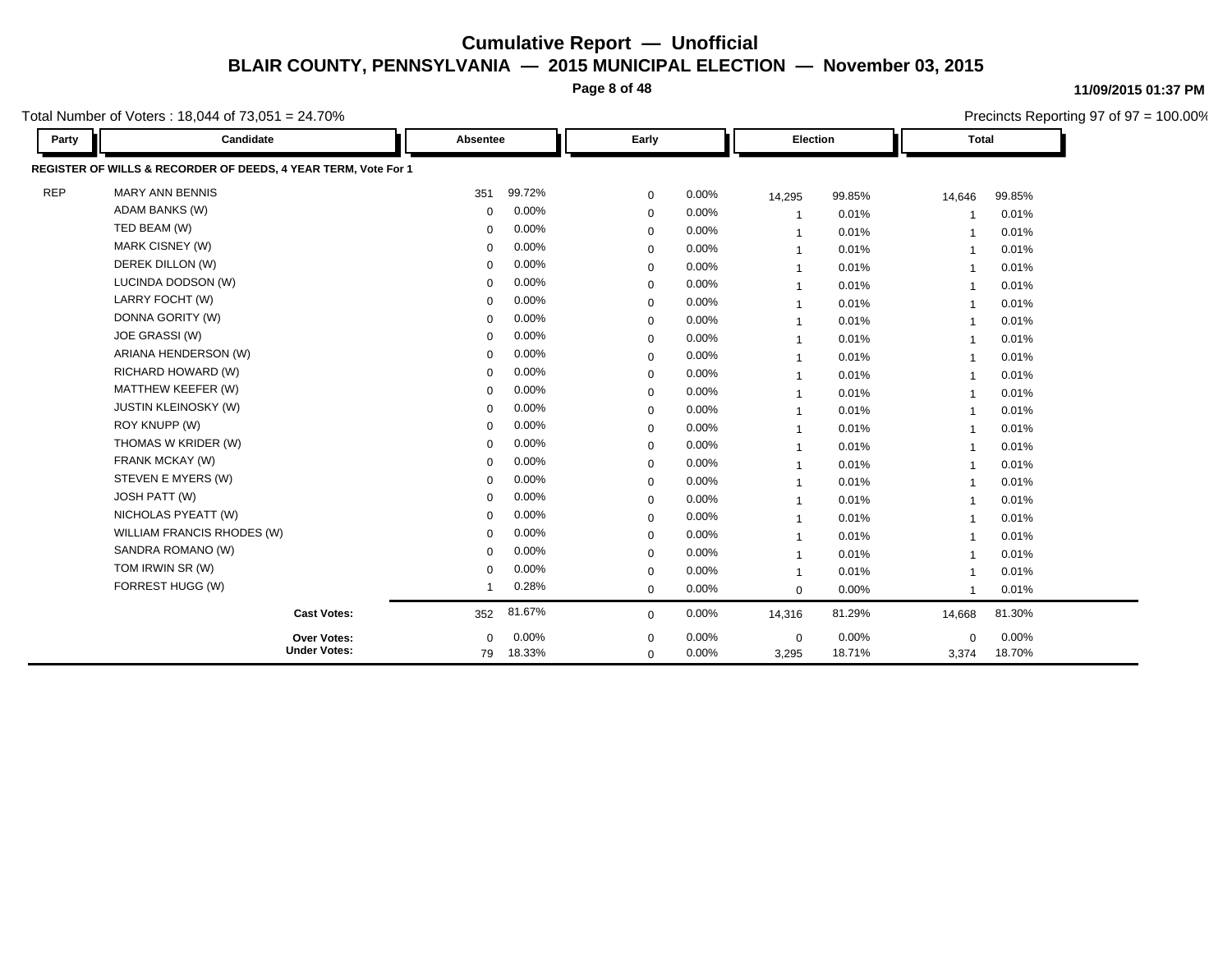**Page 9 of 48**

Total Number of Voters : 18,044 of 73,051 = 24.70%

| Party      | Candidate                        | Absentee    |           | Early       |       | Election       |        | Total          |        |
|------------|----------------------------------|-------------|-----------|-------------|-------|----------------|--------|----------------|--------|
|            | CORONER, 4 YEAR TERM, Vote For 1 |             |           |             |       |                |        |                |        |
| <b>REP</b> | PATRICIA ROSS                    | 356         | 99.72%    | $\mathbf 0$ | 0.00% | 14,801         | 99.79% | 15,157         | 99.79% |
|            | ADAM BANKS (W)                   | 0           | 0.00%     | $\mathbf 0$ | 0.00% | $\overline{1}$ | 0.01%  | -1             | 0.01%  |
|            | <b>GILDEN BARTON (W)</b>         | $\mathbf 0$ | 0.00%     | $\mathbf 0$ | 0.00% | $\overline{1}$ | 0.01%  | $\overline{1}$ | 0.01%  |
|            | JAMES J BATRESS (W)              | $\mathbf 0$ | 0.00%     | $\mathbf 0$ | 0.00% | $\overline{1}$ | 0.01%  | $\mathbf{1}$   | 0.01%  |
|            | <b>RENAE CISNEY (W)</b>          | $\Omega$    | 0.00%     | $\mathbf 0$ | 0.00% | $\overline{1}$ | 0.01%  | $\overline{1}$ | 0.01%  |
|            | LARRY FIELD (W)                  | $\mathbf 0$ | 0.00%     | $\mathbf 0$ | 0.00% | $\overline{1}$ | 0.01%  | $\overline{1}$ | 0.01%  |
|            | LARRY FOCHT (W)                  | $\mathbf 0$ | 0.00%     | $\mathbf 0$ | 0.00% | $\overline{1}$ | 0.01%  | $\overline{1}$ | 0.01%  |
|            | JOE FORNWALT (W)                 | $\mathbf 0$ | 0.00%     | $\mathbf 0$ | 0.00% | $\overline{1}$ | 0.01%  | $\overline{1}$ | 0.01%  |
|            | WILLIAM FORSHT (W)               | $\mathbf 0$ | 0.00%     | $\mathbf 0$ | 0.00% | $\overline{1}$ | 0.01%  | $\overline{1}$ | 0.01%  |
|            | JOE GRASSI (W)                   | 0           | 0.00%     | $\mathbf 0$ | 0.00% | $\overline{1}$ | 0.01%  | $\overline{1}$ | 0.01%  |
|            | ROB HABERSTROH (W)               | $\mathbf 0$ | 0.00%     | $\mathbf 0$ | 0.00% | $\overline{1}$ | 0.01%  | $\overline{1}$ | 0.01%  |
|            | JASON HAINSEY (W)                | $\mathbf 0$ | 0.00%     | $\mathbf 0$ | 0.00% | $\overline{1}$ | 0.01%  | $\overline{1}$ | 0.01%  |
|            | DENNIS HAMMEL (W)                | 0           | 0.00%     | $\mathbf 0$ | 0.00% | $\mathbf{1}$   | 0.01%  | $\overline{1}$ | 0.01%  |
|            | ARIANA HENDERSON (W)             | $\mathbf 0$ | 0.00%     | $\mathbf 0$ | 0.00% | $\mathbf{1}$   | 0.01%  | $\overline{1}$ | 0.01%  |
|            | JOY HIMMEL (W)                   | $\mathbf 0$ | 0.00%     | $\mathbf 0$ | 0.00% | $\mathbf{1}$   | 0.01%  | $\overline{1}$ | 0.01%  |
|            | LAURA KARN (W)                   | $\mathbf 0$ | 0.00%     | $\mathbf 0$ | 0.00% | $\overline{1}$ | 0.01%  | $\overline{1}$ | 0.01%  |
|            | PAUL KERNS (W)                   | $\Omega$    | 0.00%     | $\mathbf 0$ | 0.00% | $\overline{1}$ | 0.01%  | $\overline{1}$ | 0.01%  |
|            | <b>JUSTIN KLEINOSKY (W)</b>      | $\Omega$    | 0.00%     | $\mathbf 0$ | 0.00% | $\overline{1}$ | 0.01%  | $\overline{1}$ | 0.01%  |
|            | <b>MARK MARTINO (W)</b>          | $\Omega$    | 0.00%     | $\mathbf 0$ | 0.00% | $\overline{1}$ | 0.01%  | $\overline{1}$ | 0.01%  |
|            | JOE MERRIL (W)                   | $\Omega$    | 0.00%     | $\mathbf 0$ | 0.00% | $\overline{1}$ | 0.01%  | $\overline{1}$ | 0.01%  |
|            | BARACK OBAMA (W)                 | $\Omega$    | 0.00%     | $\mathbf 0$ | 0.00% | $\overline{1}$ | 0.01%  | $\overline{1}$ | 0.01%  |
|            | ROGER OSWALD (W)                 | $\mathbf 0$ | 0.00%     | $\mathbf 0$ | 0.00% | $\overline{1}$ | 0.01%  | $\overline{1}$ | 0.01%  |
|            | ERIC PRENDERGAST (W)             | $\Omega$    | 0.00%     | $\mathbf 0$ | 0.00% | $\overline{1}$ | 0.01%  | $\overline{1}$ | 0.01%  |
|            | CHRIS RICKENS (W)                | $\mathbf 0$ | 0.00%     | $\mathbf 0$ | 0.00% | $\mathbf{1}$   | 0.01%  | $\overline{1}$ | 0.01%  |
|            | JOHN MILLER RN (W)               | $\Omega$    | 0.00%     | $\mathbf 0$ | 0.00% | $\mathbf{1}$   | 0.01%  | $\overline{1}$ | 0.01%  |
|            | NICHOLAS ROWLAND (W)             | $\Omega$    | 0.00%     | $\mathbf 0$ | 0.00% | $\mathbf{1}$   | 0.01%  | $\overline{1}$ | 0.01%  |
|            | AYSAH SALAYMAL (W)               | $\Omega$    | 0.00%     | $\mathbf 0$ | 0.00% | $\overline{1}$ | 0.01%  | $\overline{1}$ | 0.01%  |
|            | TOM IRWIN SR (W)                 | $\Omega$    | 0.00%     | $\mathbf 0$ | 0.00% | $\overline{1}$ | 0.01%  | $\overline{1}$ | 0.01%  |
|            | PETE STAR (W)                    | $\Omega$    | 0.00%     | $\mathbf 0$ | 0.00% | $\overline{1}$ | 0.01%  | $\overline{1}$ | 0.01%  |
|            | AMY STAYER (W)                   | $\Omega$    | 0.00%     | $\mathbf 0$ | 0.00% | $\overline{2}$ | 0.01%  | $\overline{2}$ | 0.01%  |
|            | LORRAINE YOUNG (W)               | $\Omega$    | 0.00%     | $\mathbf 0$ | 0.00% | $\overline{1}$ | 0.01%  | $\overline{1}$ | 0.01%  |
|            | FORREST HUGG (W)                 | 1           | 0.28%     | $\mathbf 0$ | 0.00% | $\mathbf 0$    | 0.00%  | $\overline{1}$ | 0.01%  |
|            | <b>Cast Votes:</b>               | 357         | 82.64%    | $\mathbf 0$ | 0.00% | 14,832         | 84.22% | 15,189         | 84.18% |
|            | Over Votes:                      | $\mathbf 0$ | 0.00%     | $\mathbf 0$ | 0.00% | $\mathbf 0$    | 0.00%  | $\mathbf 0$    | 0.00%  |
|            | <b>Under Votes:</b>              |             | 75 17.36% | $\Omega$    | 0.00% | 2,779          | 15.78% | 2,854          | 15.82% |

**11/09/2015 01:37 PM**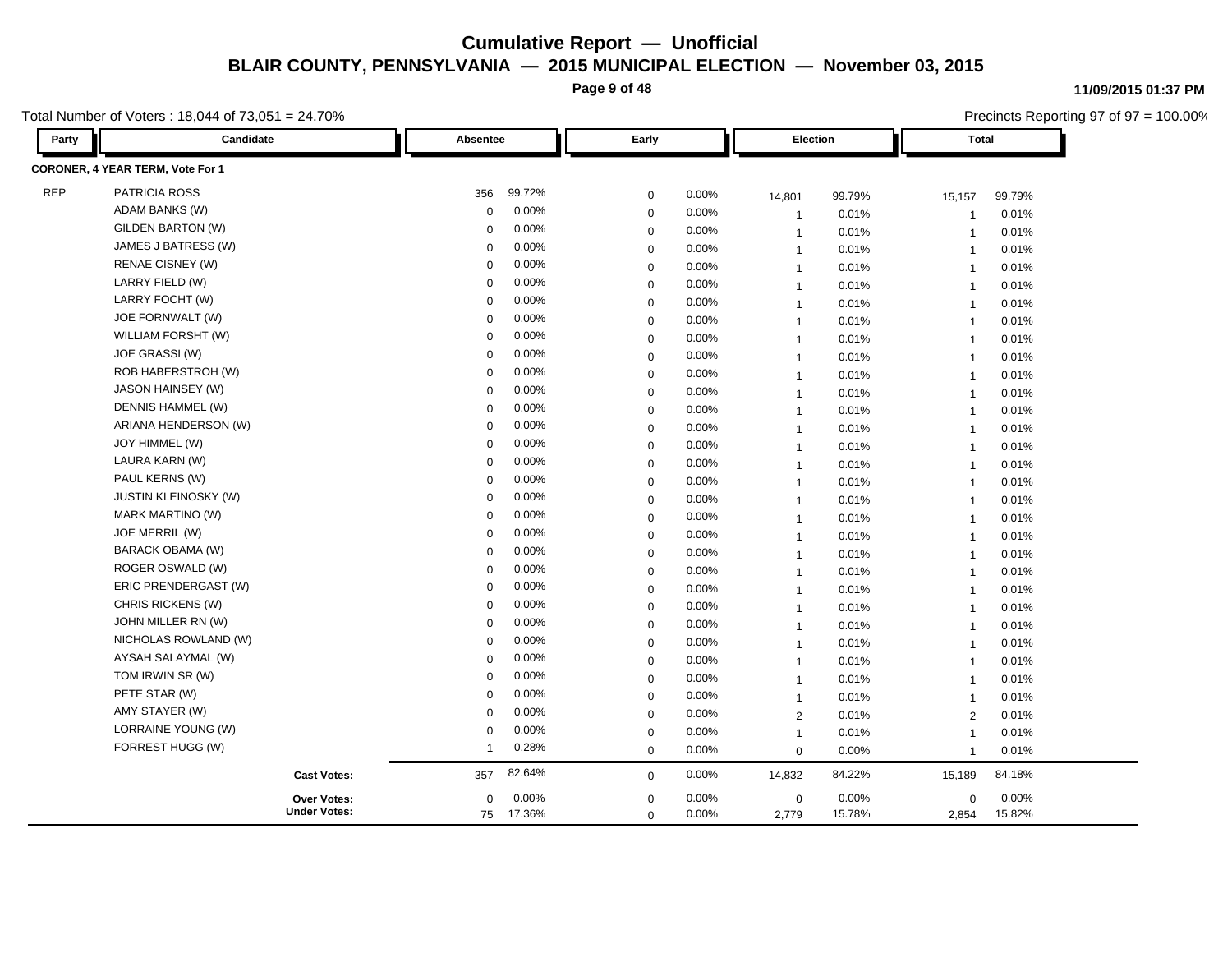**Page 10 of 48**

|            | Total Number of Voters: 18,044 of $73,051 = 24.70\%$                  |                                    |                  |                |                            |                |                    |                |                    |                | Precincts Reporting 97 of 97 = 100.00% |
|------------|-----------------------------------------------------------------------|------------------------------------|------------------|----------------|----------------------------|----------------|--------------------|----------------|--------------------|----------------|----------------------------------------|
| Party      | Candidate                                                             |                                    | Absentee         |                | Early                      |                | Election           |                | <b>Total</b>       |                |                                        |
|            | MAGISTERIAL DISTRICT JUDGE, DISTRICT 24-3-01, 6 YEAR TERM, Vote For 1 |                                    |                  |                |                            |                |                    |                |                    |                |                                        |
|            | <b>FRED MILLER</b>                                                    |                                    |                  | 29 100.00%     | $\mathbf 0$                | 0.00%          | 2,237              | 100.00%        | 2,266              | 100.00%        |                                        |
|            |                                                                       | <b>Cast Votes:</b>                 | 29               | 93.55%         | $\mathbf{0}$               | 0.00%          | 2,237              | 94.35%         | 2,266              | 94.34%         |                                        |
|            |                                                                       | Over Votes:<br><b>Under Votes:</b> | $\mathbf 0$<br>2 | 0.00%<br>6.45% | $\mathbf 0$<br>$\mathbf 0$ | 0.00%<br>0.00% | $\mathbf 0$<br>134 | 0.00%<br>5.65% | $\mathbf 0$<br>136 | 0.00%<br>5.66% |                                        |
|            | MAYOR, 4 YEAR TERM ALTOONA, Vote For 1                                |                                    |                  |                |                            |                |                    |                |                    |                |                                        |
| <b>DEM</b> | <b>JASON IMLER</b>                                                    |                                    | 31               | 27.93%         | $\mathbf 0$                | 0.00%          | 1,734              | 30.19%         | 1,765              | 30.15%         |                                        |
| <b>REP</b> | <b>MATTHEW PACIFICO</b>                                               |                                    | 80               | 72.07%         | $\mathbf 0$                | 0.00%          | 3,975              | 69.20%         | 4,055              | 69.26%         |                                        |
|            | LINDA BARRY (W)                                                       |                                    | $\mathbf 0$      | 0.00%          | $\mathbf 0$                | 0.00%          | $\overline{1}$     | 0.02%          |                    | 0.02%          |                                        |
|            | SEAN BLACKBURN (W)                                                    |                                    | $\mathbf 0$      | 0.00%          | $\mathbf 0$                | 0.00%          | -1                 | 0.02%          |                    | 0.02%          |                                        |
|            | <b>BRUCE KELLEY (W)</b>                                               |                                    | $\mathbf 0$      | 0.00%          | $\mathbf 0$                | 0.00%          | 8                  | 0.14%          | 8                  | 0.14%          |                                        |
|            | JANE KIMMEN ECKELS (W)                                                |                                    | $\mathbf 0$      | 0.00%          | $\mathbf 0$                | 0.00%          | -1                 | 0.02%          |                    | 0.02%          |                                        |
|            | LEWIS HALE (W)                                                        |                                    | $\mathbf 0$      | 0.00%          | $\mathbf 0$                | 0.00%          | -1                 | 0.02%          |                    | 0.02%          |                                        |
|            | RAY KAUFFMAN (W)                                                      |                                    | $\Omega$         | 0.00%          | $\mathbf 0$                | 0.00%          | 2                  | 0.03%          | 2                  | 0.03%          |                                        |
|            | ERIK MENTZER (W)                                                      |                                    | $\mathbf 0$      | 0.00%          | $\mathbf 0$                | 0.00%          | 1                  | 0.02%          |                    | 0.02%          |                                        |
|            | WM NEUGEBAUER (W)                                                     |                                    | $\mathbf 0$      | 0.00%          | $\mathbf 0$                | 0.00%          | 1                  | 0.02%          |                    | 0.02%          |                                        |
|            | JAMES RILEY (W)                                                       |                                    | $\mathbf 0$      | 0.00%          | $\mathbf 0$                | 0.00%          | -1                 | 0.02%          |                    | 0.02%          |                                        |
|            | TOM SETTLE (W)                                                        |                                    | $\mathbf 0$      | 0.00%          | $\mathbf 0$                | 0.00%          | 1                  | 0.02%          |                    | 0.02%          |                                        |
|            | PETE STARR (W)                                                        |                                    | $\Omega$         | 0.00%          | $\mathbf 0$                | 0.00%          | 16                 | 0.28%          | 16                 | 0.27%          |                                        |
|            | JIM TEDESCHI (W)                                                      |                                    | $\mathbf 0$      | 0.00%          | $\mathbf 0$                | 0.00%          | 1                  | 0.02%          | -1                 | 0.02%          |                                        |
|            |                                                                       | <b>Cast Votes:</b>                 | 111              | 95.69%         | $\mathbf 0$                | 0.00%          | 5,744              | 97.57%         | 5,855              | 97.53%         |                                        |
|            |                                                                       | Over Votes:                        | $\Omega$         | 0.00%          | $\mathbf 0$                | 0.00%          | $\mathbf 0$        | 0.00%          | $\Omega$           | 0.00%          |                                        |
|            |                                                                       | <b>Under Votes:</b>                | 5                | 4.31%          | $\mathbf 0$                | 0.00%          | 143                | 2.43%          | 148                | 2.47%          |                                        |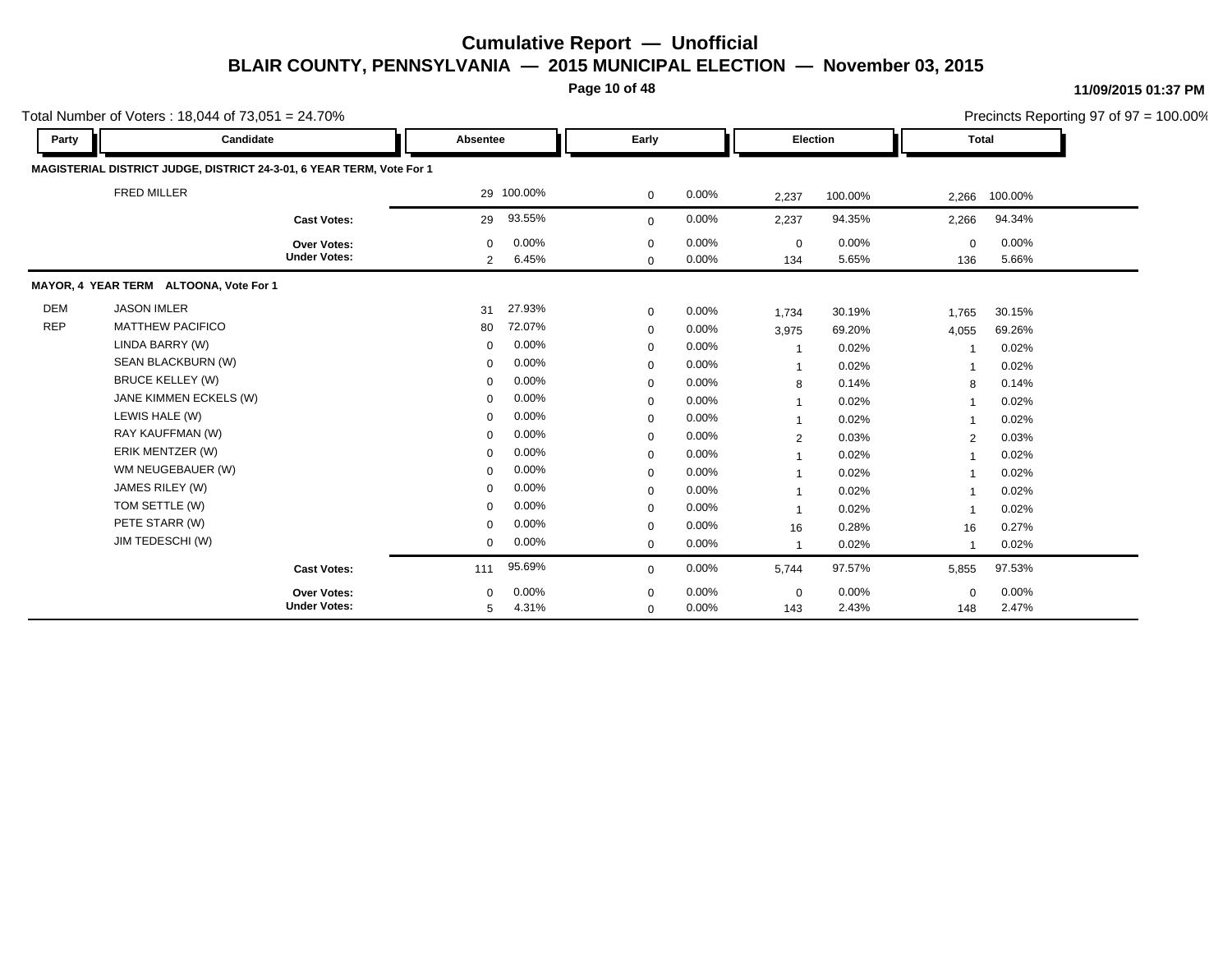**Page 11 of 48**

Total Number of Voters : 18,044 of 73,051 = 24.70%

**Party Candidate Absentee Early Election Total CITY COUNCIL, 4 YEAR TERM ALTOONA, Vote For 2** REP WILLIAM D. NEUGEBAUER 71 53.79% 0 0.00% 4,027 50.79% 4,098 50.84% REP ERIK CAGLE 60 45.45% 0 0.00% 3,860 48.69% 3,920 48.64% JOSH ABOUD (W) 0 0.00% 0 0.00% 1 0.01% 1 0.01% ADAM BANKS (W) 0 0.00% 0 0.00% 1 0.01% 1 0.01% TOM BEAM (W) 0 0.00% 0 0.00% 1 0.01% 1 0.01% CURTIS BOPP (W) 0 0.00% 0 0.00% 1 0.01% 1 0.01% LAWRENCE BOWERS (W) 0 0.00% 0 0.00% 1 0.01% 1 0.01% H BRENNAN (W) 0 0.00% 0 0.00% 1 0.01% 1 0.01% PATRICK BRETT (W) 0 0.00% 0 0.00% 1 0.01% 1 0.01% ERIC DAUM (W) 0 0.00% 0 0.00% 1 0.01% 1 0.01% SMEDLEY DUNLAP (W) 0 0.00% 0 0.00% 1 0.01% 1 0.01% JOSEPH ECKELS (W) 0 0.00% 0 0.00% 1 0.01% 1 0.01% WESLEY EDEVANE (W) 0 0.00% 0 0.00% 1 0.01% 1 0.01% LARRY FOCHT (W) 0 0.00% 0 0.00% 1 0.01% 1 0.01% SANDRA FOCHT (W) 0 0.00% 0 0.00% 1 0.01% 1 0.01% CARRIE FREIE (W) 0 0.00% 0 0.00% 1 0.01% 1 0.01% CHRISTOPHER GARHART (W) 0 0.00% 0 0.00% 1 0.01% 1 0.01% CORY GEISHAUSER (W) 0 0.00% 0 0.00% 1 0.01% 1 0.01% TERRANCE A HEISS (W) 0 0.00% 0 0.00% 1 0.01% 1 0.01% ARIANA HENDERSON (W) 0 0.00% 0 0.00% 1 0.01% 1 0.01% MICHAEL E HOLZER (W) 0 0.00% 0 0.00% 1 0.01% 1 0.01% BOB HOUSEMAN (W) 0 0.00% 0 0.00% 1 0.01% 1 0.01% JAMES B SWAN III (W) 0 0.00% 0 0.00% 1 0.01% 1 0.01% WILLIE IMLER (W) 0 0.00% 0 0.00% 1 0.01% 1 0.01% BERNARD A JOYCE (W) 0 0.00% 0 0.00% 1 0.01% 1 0.01% JUSTIN KLEINOSKY (W) 0 0.00% 0 0.00% 1 0.01% 1 0.01% LISA KLEINOSKY (W) 0 0.00% 0 0.00% 1 0.01% 1 0.01% THOMAS W KRIDER (W) 0 0.00% 0 0.00% 1 0.01% 1 0.01% ANTHONY F LABRIOLA (W) 0 0.00% 0 0.00% 1 0.01% 1 0.01% WILLIAM LIGHTNER (W) 0 0.00% 0 0.00% 1 0.01% 1 0.01% RICHARD LOCKARDD (W) 0 0.00% 0 0.00% 1 0.01% 1 0.01% ALEX MARINO (W) 0 0.00% 0 0.00% 1 0.01% 1 0.01% DON MAST (W) 0 0.00% 0 0.00% 1 0.01% 1 0.01% ANNETTE NANSLINGER (W) 0 0.00% 0 0.00% 1 0.01% 1 0.01% DEE PAUL (W) 0 0.00% 0 0.00% 1 0.01% 1 0.01% DONALD POMPA (W) 0 0.00% 0 0.00% 1 0.01% 1 0.01% ANNA MARIE RODKEY (W) 0 0.00% 0 0.00% 1 0.01% 1 0.01% JOSEPH RODKEY (W) 0 0.00% 0 0.00% 1 0.01% 1 0.01% LUCKY SETTLE (W) 0 0.00% 0 0.00% 1 0.01% 1 0.01% PETE STARR (W) 0 0.00% 0 0.00% 2 0.03% 2 0.02% SARAH STEINBUGL (W) 0 0.00% 0 0.00% 1 0.01% 1 0.01%

#### **11/09/2015 01:37 PM**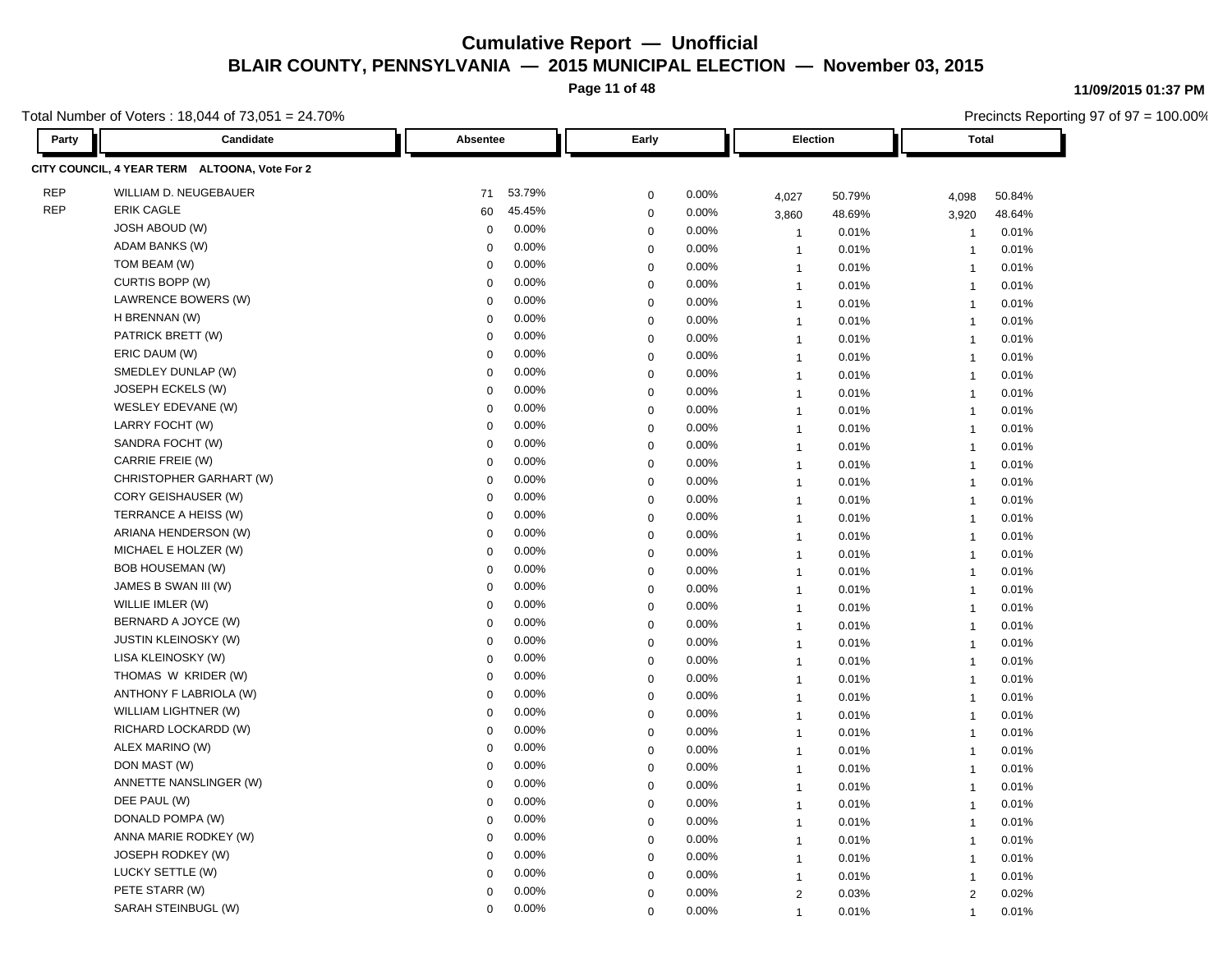**Page 12 of 48**

|               | Total Number of Voters: 18,044 of 73,051 = 24.70%       |                            |                    |                            |                |                               |                 |                          | Precincts Reporting 97 of 97 = 100.00% |  |
|---------------|---------------------------------------------------------|----------------------------|--------------------|----------------------------|----------------|-------------------------------|-----------------|--------------------------|----------------------------------------|--|
| Party         | Candidate                                               | Absentee                   |                    | Early                      |                | Election                      |                 | <b>Total</b>             |                                        |  |
|               | ERICH STOEHR (W)                                        | $\mathbf 0$                | 0.00%              | $\mathbf 0$                | 0.00%          | $\overline{1}$                | 0.01%           | $\mathbf{1}$             | 0.01%                                  |  |
|               | David Servello (W)                                      | $\mathbf{1}$               | 0.76%              | $\mathbf 0$                | 0.00%          | $\mathbf{0}$                  | 0.00%           | $\overline{1}$           | 0.01%                                  |  |
|               | <b>Cast Votes:</b>                                      | 132                        | 58.41%             | $\mathbf 0$                | 0.00%          | 7,928                         | 67.33%          | 8,060                    | 67.17%                                 |  |
|               | <b>Over Votes:</b><br><b>Under Votes:</b>               | $\mathbf 0$<br>94          | 0.00%<br>41.59%    | $\pmb{0}$<br>$\mathsf 0$   | 0.00%<br>0.00% | $\mathbf 0$<br>3,846          | 0.00%<br>32.67% | $\mathbf 0$<br>3,940     | 0.00%<br>32.83%                        |  |
|               | CONSTABLE, 6 YEAR TERM ALTOONA WARD 1, Vote For 1       |                            |                    |                            |                |                               |                 |                          |                                        |  |
|               | No Candidate Filed (W)<br>MARK R DESTEFANO (W)          | 0<br>$\mathbf 0$           | 0.00%<br>0.00%     | $\pmb{0}$<br>$\mathbf 0$   | 0.00%<br>0.00% | $\mathbf 0$<br>$\overline{1}$ | 0.00%<br>50.00% | 0<br>$\overline{1}$      | 0.00%<br>50.00%                        |  |
|               | PETE STAR (W)                                           | $\mathbf 0$                | 0.00%              | $\mathbf{0}$               | $0.00\%$       | $\overline{1}$                | 50.00%          | $\mathbf{1}$             | 50.00%                                 |  |
|               | <b>Cast Votes:</b>                                      | $\mathbf 0$                | 0.00%              | $\mathbf 0$                | 0.00%          | $\overline{2}$                | 1.61%           | 2                        | 1.52%                                  |  |
|               | Over Votes:<br><b>Under Votes:</b>                      | $\mathbf 0$                | 0.00%<br>8 100.00% | $\pmb{0}$<br>$\mathbf 0$   | 0.00%<br>0.00% | $\mathbf 0$<br>122            | 0.00%<br>98.39% | $\mathbf 0$<br>130       | 0.00%<br>98.48%                        |  |
|               | CONSTABLE, 6 YEAR TERM ALTOONA WARD 2, Vote For 1       |                            |                    |                            |                |                               |                 |                          |                                        |  |
|               | No Candidate Filed (W)<br><b>BRIDGETTE CHILCOTE (W)</b> | $\mathbf 0$<br>$\mathbf 0$ | 0.00%<br>0.00%     | $\mathbf 0$<br>$\pmb{0}$   | 0.00%<br>0.00% | $\mathbf 0$<br>$\mathbf{1}$   | 0.00%<br>14.29% | 0<br>1                   | 0.00%<br>14.29%                        |  |
|               | JOSEPH HOFF (W)                                         | $\mathbf 0$                | 0.00%              | $\mathbf 0$                | 0.00%          | $\mathbf{1}$                  | 14.29%          | $\overline{1}$           | 14.29%                                 |  |
|               | THOMAS W KRIDER (W)                                     | $\Omega$                   | 0.00%              | $\mathbf 0$                | 0.00%          | $\overline{1}$                | 14.29%          | $\mathbf 1$              | 14.29%                                 |  |
| ELLIE MAE (W) |                                                         | $\Omega$                   | 0.00%              | $\mathbf 0$                | 0.00%          | -1                            | 14.29%          | $\overline{\phantom{a}}$ | 14.29%                                 |  |
|               | ERIK MENTZER (W)                                        | $\Omega$                   | 0.00%              | $\mathbf 0$                | 0.00%          | $\overline{1}$                | 14.29%          | 1                        | 14.29%                                 |  |
|               | SISU SETTLE (W)                                         | $\mathbf 0$                | 0.00%              | $\mathbf 0$                | 0.00%          | $\overline{1}$                | 14.29%          | -1                       | 14.29%                                 |  |
|               | SARAH STEINBUGL (W)                                     | $\mathbf 0$                | 0.00%              | $\mathbf 0$                | 0.00%          | $\overline{1}$                | 14.29%          | $\mathbf{1}$             | 14.29%                                 |  |
|               | <b>Cast Votes:</b>                                      | $\mathbf 0$                | 0.00%              | $\mathbf 0$                | 0.00%          | $\overline{7}$                | 3.50%           | $\overline{7}$           | 3.50%                                  |  |
|               | Over Votes:<br><b>Under Votes:</b>                      | $\mathbf 0$                | 0.00%              | $\mathbf 0$                | 0.00%          | $\mathsf 0$                   | 0.00%           | 0                        | 0.00%                                  |  |
|               |                                                         | $\mathbf 0$                | 0.00%              | $\mathbf 0$                | 0.00%          | 193                           | 96.50%          | 193                      | 96.50%                                 |  |
|               | CONSTABLE, 6 YEAR TERM ALTOONA WARD 3, Vote For 1       |                            |                    |                            |                |                               |                 |                          |                                        |  |
|               | No Candidate Filed (W)                                  | $\mathbf 0$                | 0.00%              | $\mathbf 0$                | 0.00%          | $\mathbf 0$                   | 0.00%           | $\mathbf 0$              | 0.00%                                  |  |
|               | SCOTT A CLAPPER (W)                                     | $\mathbf 0$                | 0.00%              | $\pmb{0}$                  | 0.00%          | $\overline{1}$                | 20.00%          | $\overline{1}$           | 20.00%                                 |  |
|               | MITCH COOPER (W)                                        | $\mathbf 0$                | 0.00%              | $\mathbf 0$                | 0.00%          | $\mathbf 1$                   | 20.00%          | $\mathbf 1$              | 20.00%                                 |  |
|               | ANDY ZABINSKY (W)                                       | $\mathbf 0$                | 0.00%              | $\mathbf 0$                | 0.00%          | $\overline{2}$                | 40.00%          | 2                        | 40.00%                                 |  |
|               | ED FRANKS (W)                                           | $\mathbf 0$                | 0.00%              | $\mathbf 0$                | 0.00%          | $\overline{1}$                | 20.00%          | $\mathbf{1}$             | 20.00%                                 |  |
|               | <b>Cast Votes:</b>                                      | $\mathbf 0$                | 0.00%              | $\mathbf 0$                | 0.00%          | $5\phantom{.0}$               | 1.74%           | 5                        | 1.72%                                  |  |
|               | Over Votes:<br><b>Under Votes:</b>                      | $\mathbf 0$                | 0.00%<br>2 100.00% | $\mathbf 0$<br>$\mathbf 0$ | 0.00%<br>0.00% | $\mathbf 0$<br>283            | 0.00%<br>98.26% | $\mathbf 0$<br>285       | 0.00%<br>98.28%                        |  |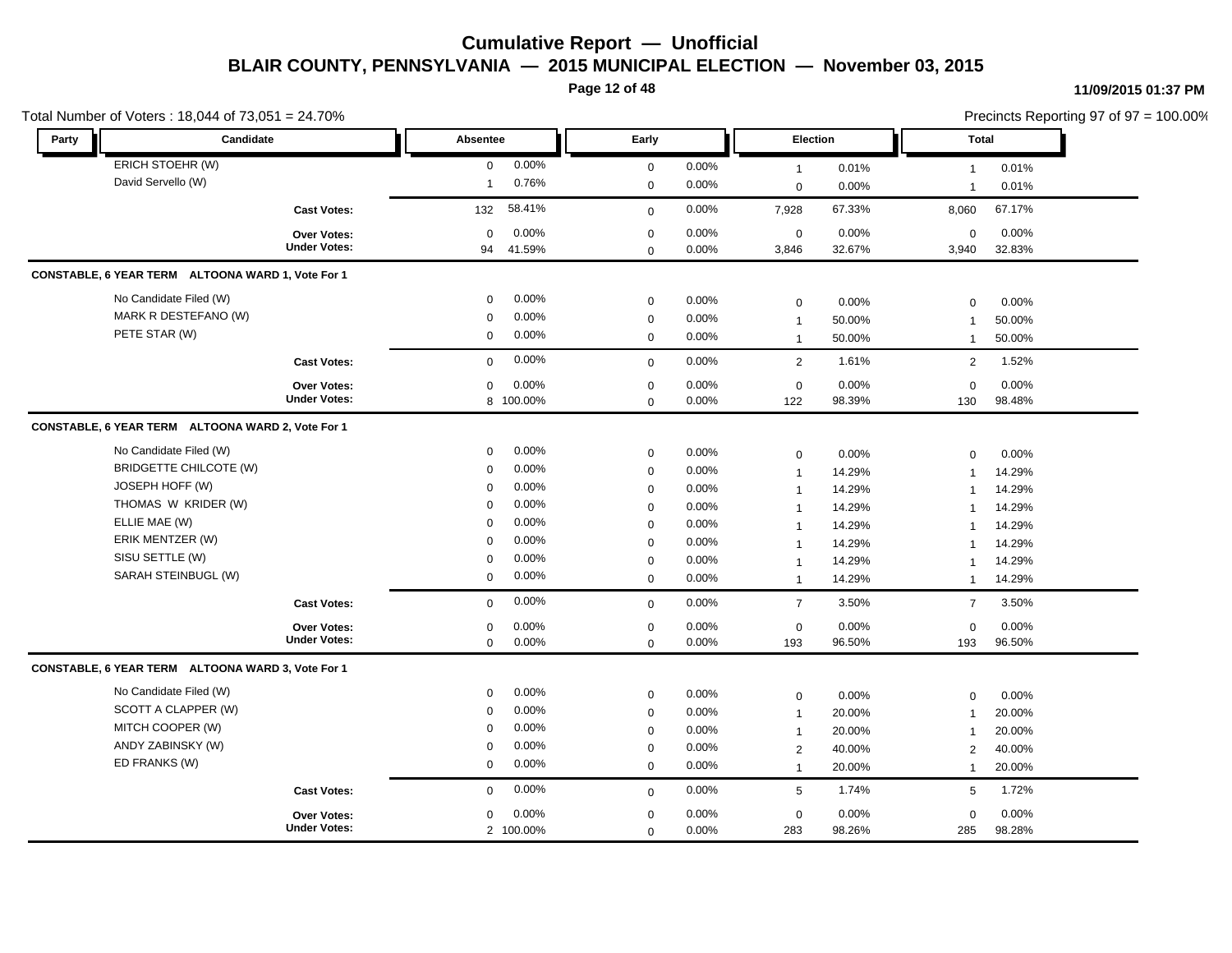**Page 13 of 48**

**11/09/2015 01:37 PM**

|            | Total Number of Voters: 18,044 of 73,051 = 24.70% |                          |             |       |                 |        |                | Precincts Reporting 97 of 97 = 100.00% |  |
|------------|---------------------------------------------------|--------------------------|-------------|-------|-----------------|--------|----------------|----------------------------------------|--|
| Party      | Candidate                                         | Absentee                 | Early       |       | <b>Election</b> |        | Total          |                                        |  |
|            | CONSTABLE, 6 YEAR TERM ALTOONA WARD 4, Vote For 1 |                          |             |       |                 |        |                |                                        |  |
|            | No Candidate Filed (W)                            | 0.00%<br>0               | $\mathbf 0$ | 0.00% | $\mathbf 0$     | 0.00%  | $\mathbf 0$    | 0.00%                                  |  |
|            | DONNA COHEN (W)                                   | 0.00%<br>$\Omega$        | $\mathbf 0$ | 0.00% | $\mathbf{1}$    | 11.11% | $\mathbf{1}$   | 11.11%                                 |  |
|            | LORI MOSCHELLA KELLER (W)                         | 0.00%<br>$\Omega$        | $\mathbf 0$ | 0.00% | $\mathbf{1}$    | 11.11% | $\mathbf{1}$   | 11.11%                                 |  |
|            | <b>MARK MARTINO (W)</b>                           | 0.00%<br>$\Omega$        | $\mathbf 0$ | 0.00% | $\mathbf{1}$    | 11.11% |                | 11.11%                                 |  |
|            | PROBST RANDY (W)                                  | 0.00%<br>$\Omega$        | $\mathbf 0$ | 0.00% | $\mathbf{1}$    | 11.11% | $\overline{1}$ | 11.11%                                 |  |
|            | <b>JORDAN RHONE (W)</b>                           | 0.00%<br>$\Omega$        | $\mathbf 0$ | 0.00% | 3               | 33.33% | 3              | 33.33%                                 |  |
|            | DON SIPES (W)                                     | 0.00%<br>0               | $\mathbf 0$ | 0.00% | $\mathbf{1}$    | 11.11% | -1             | 11.11%                                 |  |
|            | FRANK J SMITH (W)                                 | 0.00%<br>0               | $\mathbf 0$ | 0.00% | $\mathbf{1}$    | 11.11% | $\overline{1}$ | 11.11%                                 |  |
|            | <b>Cast Votes:</b>                                | 0.00%<br>$\mathbf 0$     | $\mathbf 0$ | 0.00% | 9               | 3.04%  | 9              | 2.98%                                  |  |
|            | Over Votes:                                       | 0.00%<br>0               | $\mathbf 0$ | 0.00% | $\mathsf 0$     | 0.00%  | $\mathbf 0$    | 0.00%                                  |  |
|            | <b>Under Votes:</b>                               | 6 100.00%                | $\Omega$    | 0.00% | 287             | 96.96% | 293            | 97.02%                                 |  |
|            | CONSTABLE, 6 YEAR TERM ALTOONA WARD 5, Vote For 1 |                          |             |       |                 |        |                |                                        |  |
| <b>REP</b> | ALEXANDER ERIC BADORREK                           | 4 100.00%                | $\mathbf 0$ | 0.00% | 201             | 99.50% | 205            | 99.51%                                 |  |
|            | JON HAMER (W)                                     | 0.00%<br>0               | $\mathbf 0$ | 0.00% | $\overline{1}$  | 0.50%  | $\overline{1}$ | 0.49%                                  |  |
|            | <b>Cast Votes:</b>                                | 50.00%<br>$\overline{4}$ | $\mathbf 0$ | 0.00% | 202             | 69.66% | 206            | 69.13%                                 |  |
|            | Over Votes:                                       | 0.00%<br>$\Omega$        | $\mathbf 0$ | 0.00% | $\mathbf 0$     | 0.00%  | $\mathbf 0$    | 0.00%                                  |  |
|            | <b>Under Votes:</b>                               | 50.00%<br>4              | $\mathbf 0$ | 0.00% | 88              | 30.34% | 92             | 30.87%                                 |  |
|            | CONSTABLE, 6 YEAR TERM ALTOONA WARD 6, Vote For 1 |                          |             |       |                 |        |                |                                        |  |
|            | No Candidate Filed (W)                            | 0.00%<br>0               | $\mathbf 0$ | 0.00% | $\mathbf 0$     | 0.00%  | $\mathbf 0$    | 0.00%                                  |  |
|            | JOHN HAMER (W)                                    | 0.00%<br>0               | $\mathbf 0$ | 0.00% | $\overline{4}$  | 26.67% | $\overline{4}$ | 26.67%                                 |  |
|            | NEIL ELLICK (W)                                   | 0.00%<br>$\Omega$        | $\mathbf 0$ | 0.00% | $\mathbf{1}$    | 6.67%  | -1             | 6.67%                                  |  |
|            | ARIANA HENDERSON (W)                              | 0.00%<br>$\Omega$        | $\mathbf 0$ | 0.00% | $\mathbf{1}$    | 6.67%  | $\mathbf 1$    | 6.67%                                  |  |
|            | JOHN L WAGNER JR (W)                              | 0.00%<br>$\Omega$        | $\mathbf 0$ | 0.00% | $\mathbf{1}$    | 6.67%  | $\mathbf{1}$   | 6.67%                                  |  |
|            | LARRY S LOYD (W)                                  | 0.00%<br>$\Omega$        | $\Omega$    | 0.00% | $\mathbf{1}$    | 6.67%  | -1             | 6.67%                                  |  |
|            | STEVEN NOLAND (W)                                 | 0.00%<br>$\Omega$        | $\mathbf 0$ | 0.00% | $\mathbf{1}$    | 6.67%  | $\overline{1}$ | 6.67%                                  |  |
|            | <b>JASON PARSONS (W)</b>                          | 0.00%<br>$\Omega$        | $\mathbf 0$ | 0.00% | $\mathbf{1}$    | 6.67%  | $\overline{1}$ | 6.67%                                  |  |
|            | SAM PAULE (W)                                     | 0.00%<br>$\Omega$        | $\mathbf 0$ | 0.00% | $\mathbf{1}$    | 6.67%  | $\mathbf{1}$   | 6.67%                                  |  |
|            | RICHARD PRINCE (W)                                | 0.00%<br>$\mathbf 0$     | $\mathbf 0$ | 0.00% | 3               | 20.00% | 3              | 20.00%                                 |  |
|            | MIKE STIRK (W)                                    | 0.00%<br>$\mathbf 0$     | $\mathbf 0$ | 0.00% | $\mathbf{1}$    | 6.67%  | $\overline{1}$ | 6.67%                                  |  |
|            | <b>Cast Votes:</b>                                | 0.00%<br>0               | $\mathbf 0$ | 0.00% | 15              | 1.76%  | 15             | 1.70%                                  |  |
|            | <b>Over Votes:</b>                                | 0.00%<br>0               | $\mathbf 0$ | 0.00% | $\mathbf 0$     | 0.00%  | $\mathbf 0$    | 0.00%                                  |  |
|            | <b>Under Votes:</b>                               | 29 100.00%               | $\mathbf 0$ | 0.00% | 837             | 98.24% | 866            | 98.30%                                 |  |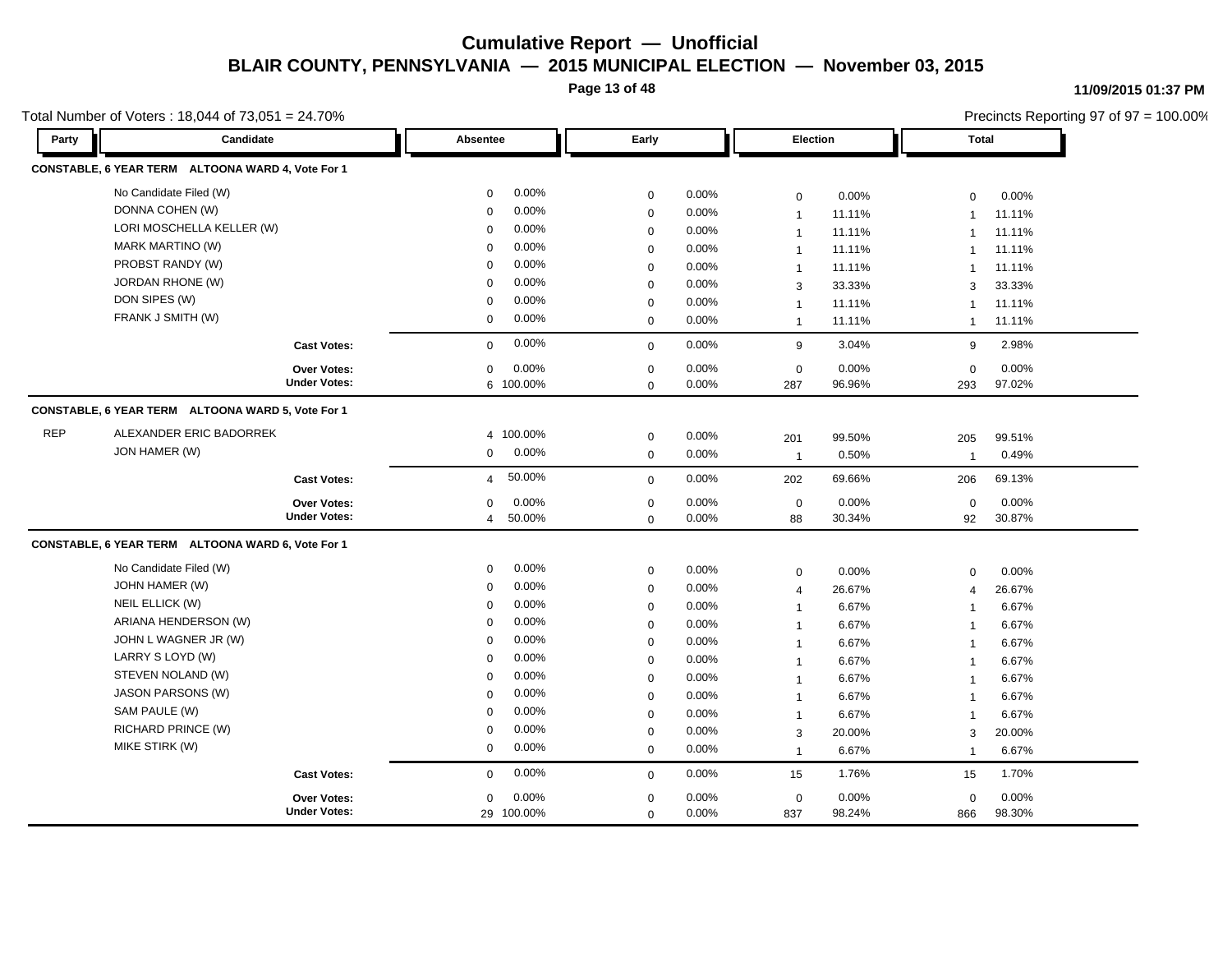**Page 14 of 48**

|            | Total Number of Voters: 18,044 of $73,051 = 24.70\%$ |                     |                         |             |       |                |        |                | Precincts Reporting 97 of 97 = 100.00% |
|------------|------------------------------------------------------|---------------------|-------------------------|-------------|-------|----------------|--------|----------------|----------------------------------------|
| Party      | Candidate                                            |                     | Absentee                | Early       |       | Election       |        | <b>Total</b>   |                                        |
|            | CONSTABLE, 6 YEAR TERM ALTOONA WARD 7, Vote For 1    |                     |                         |             |       |                |        |                |                                        |
|            | No Candidate Filed (W)                               |                     | 0.00%<br>$\mathbf 0$    | $\mathbf 0$ | 0.00% | $\mathsf 0$    | 0.00%  | $\mathbf 0$    | 0.00%                                  |
|            | CRAIG ENGLAND (W)                                    |                     | 0.00%<br>$\Omega$       | $\mathbf 0$ | 0.00% | $\overline{2}$ | 28.57% | $\overline{2}$ | 28.57%                                 |
|            | LLOYD WALTER III (W)                                 |                     | 0.00%<br>$\Omega$       | $\mathbf 0$ | 0.00% | $\mathbf{1}$   | 14.29% | $\overline{1}$ | 14.29%                                 |
|            | DAN MAGILL (W)                                       |                     | 0.00%<br>$\Omega$       | $\mathbf 0$ | 0.00% | $\mathbf{1}$   | 14.29% |                | 14.29%                                 |
|            | THOMAS WAGNER (W)                                    |                     | 0.00%<br>$\Omega$       | $\mathbf 0$ | 0.00% | $\mathbf{1}$   | 14.29% | $\overline{1}$ | 14.29%                                 |
|            | LARRY WALK (W)                                       |                     | 0.00%<br>$\Omega$       | $\mathbf 0$ | 0.00% | $\mathbf{1}$   | 14.29% | $\mathbf{1}$   | 14.29%                                 |
|            | <b>JOSHUA WILLS (W)</b>                              |                     | 0.00%<br>$\mathbf 0$    | $\mathbf 0$ | 0.00% | $\mathbf{1}$   | 14.29% | $\overline{1}$ | 14.29%                                 |
|            |                                                      | <b>Cast Votes:</b>  | 0.00%<br>$\mathbf 0$    | $\mathbf 0$ | 0.00% | $\overline{7}$ | 6.48%  | $\overline{7}$ | 6.36%                                  |
|            |                                                      | Over Votes:         | $0.00\%$<br>$\mathbf 0$ | $\mathbf 0$ | 0.00% | $\mathbf 0$    | 0.00%  | $\mathbf 0$    | 0.00%                                  |
|            |                                                      | <b>Under Votes:</b> | 2 100.00%               | $\mathbf 0$ | 0.00% | 101            | 93.52% | 103            | 93.64%                                 |
|            | CONSTABLE, 6 YEAR TERM ALTOONA WARD 8, Vote For 1    |                     |                         |             |       |                |        |                |                                        |
| <b>DEM</b> | DAVID W KERESEY                                      |                     | 8 100.00%               | $\mathbf 0$ | 0.00% | 158            | 99.37% | 166            | 99.40%                                 |
|            | CHARLES MILLS (W)                                    |                     | 0.00%<br>$\mathbf 0$    | $\mathbf 0$ | 0.00% | $\mathbf{1}$   | 0.63%  | $\overline{1}$ | 0.60%                                  |
|            |                                                      | <b>Cast Votes:</b>  | 88.89%<br>8             | $\mathbf 0$ | 0.00% | 159            | 71.30% | 167            | 71.98%                                 |
|            |                                                      | Over Votes:         | 0.00%<br>$\mathbf 0$    | $\mathbf 0$ | 0.00% | $\mathbf 0$    | 0.00%  | $\mathbf 0$    | 0.00%                                  |
|            |                                                      | <b>Under Votes:</b> | 11.11%<br>$\mathbf{1}$  | $\mathbf 0$ | 0.00% | 64             | 28.70% | 65             | 28.02%                                 |
|            | CONSTABLE, 6 YEAR TERM ALTOONA WARD 9, Vote For 1    |                     |                         |             |       |                |        |                |                                        |
| <b>DEM</b> | <b>JAMES B SWAN</b>                                  |                     | 0.00%<br>0              | $\mathbf 0$ | 0.00% | 104            | 99.05% | 104            | 99.05%                                 |
|            | PETE REEVES (W)                                      |                     | 0.00%<br>0              | $\mathbf 0$ | 0.00% | $\mathbf{1}$   | 0.95%  | $\overline{1}$ | 0.95%                                  |
|            |                                                      | <b>Cast Votes:</b>  | 0.00%<br>$\mathbf 0$    | $\mathbf 0$ | 0.00% | 105            | 63.64% | 105            | 63.64%                                 |
|            |                                                      | <b>Over Votes:</b>  | 0.00%<br>$\mathbf 0$    | $\mathbf 0$ | 0.00% | $\mathsf 0$    | 0.00%  | $\mathbf 0$    | 0.00%                                  |
|            |                                                      | <b>Under Votes:</b> | 0.00%<br>$\mathbf 0$    | $\mathbf 0$ | 0.00% | 60             | 36.36% | 60             | 36.36%                                 |
|            | CONSTABLE, 6 YEAR TERM ALTOONA WARD 10, Vote For 1   |                     |                         |             |       |                |        |                |                                        |
| <b>DEM</b> | <b>RUSSELL PATRICK BAKER</b>                         |                     | 11 100.00%              | $\mathbf 0$ | 0.00% | 310            | 97.79% | 321            | 97.87%                                 |
|            | DANIEL B BAUER (W)                                   |                     | 0.00%<br>0              | $\mathbf 0$ | 0.00% | $\mathbf{1}$   | 0.32%  | $\overline{1}$ | 0.30%                                  |
|            | DONALD BOWERS (W)                                    |                     | 0.00%<br>$\mathbf 0$    | $\mathbf 0$ | 0.00% | $\mathbf{1}$   | 0.32%  | $\overline{1}$ | 0.30%                                  |
|            | SCOTT BUCHANAN (W)                                   |                     | 0.00%<br>$\Omega$       | $\mathbf 0$ | 0.00% | $\mathbf{1}$   | 0.32%  | $\overline{1}$ | 0.30%                                  |
|            | THOMAS CHATHAMS (W)                                  |                     | 0.00%<br>$\mathbf 0$    | $\mathbf 0$ | 0.00% | $\mathbf{1}$   | 0.32%  | $\overline{1}$ | 0.30%                                  |
|            | LARRY FOCHT (W)                                      |                     | 0.00%<br>0              | $\mathbf 0$ | 0.00% | $\mathbf{1}$   | 0.32%  | $\overline{1}$ | 0.30%                                  |
|            | RONALD E GRAY (W)                                    |                     | 0.00%<br>0              | $\mathbf 0$ | 0.00% | 2              | 0.63%  | 2              | 0.61%                                  |
|            |                                                      | <b>Cast Votes:</b>  | 91.67%<br>11            | $\mathbf 0$ | 0.00% | 317            | 69.21% | 328            | 69.79%                                 |
|            |                                                      | <b>Over Votes:</b>  | 0.00%<br>0              | $\mathbf 0$ | 0.00% | $\mathbf 0$    | 0.00%  | $\mathbf 0$    | 0.00%                                  |
|            |                                                      | <b>Under Votes:</b> | 8.33%<br>$\mathbf{1}$   | $\Omega$    | 0.00% | 141            | 30.79% | 142            | 30.21%                                 |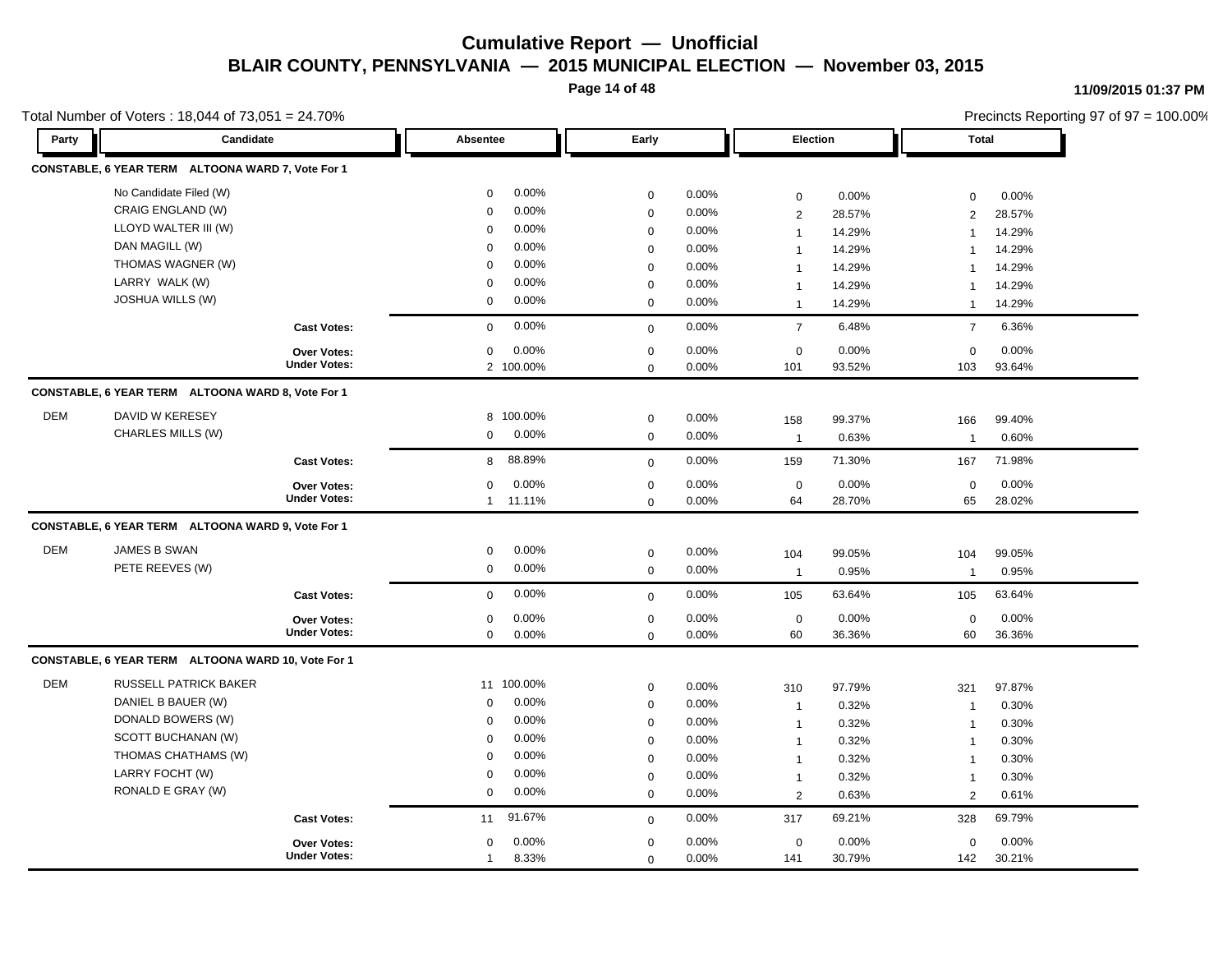**Page 15 of 48**

**11/09/2015 01:37 PM**

|            | Total Number of Voters: 18,044 of 73,051 = 24.70%  |                          |             |       |                       |        |                     | Precincts Reporting 97 of 97 = 100.00% |
|------------|----------------------------------------------------|--------------------------|-------------|-------|-----------------------|--------|---------------------|----------------------------------------|
| Party      | Candidate                                          | Absentee                 | Early       |       | Election              |        | <b>Total</b>        |                                        |
|            | CONSTABLE, 6 YEAR TERM ALTOONA WARD 11, Vote For 1 |                          |             |       |                       |        |                     |                                        |
|            | No Candidate Filed (W)                             | 0.00%<br>0               | $\mathbf 0$ | 0.00% | $\mathbf 0$           | 0.00%  | $\mathbf 0$         | 0.00%                                  |
|            | JEFF BARR (W)                                      | 0.00%<br>$\mathbf 0$     | $\mathbf 0$ | 0.00% | $\mathbf{1}$          | 6.67%  | $\mathbf{1}$        | 6.67%                                  |
|            | <b>JUSTIN BUCKREIS (W)</b>                         | 0.00%<br>0               | $\mathbf 0$ | 0.00% | $\overline{1}$        | 6.67%  | $\mathbf{1}$        | 6.67%                                  |
|            | JEREMY DODSON (W)                                  | 0.00%<br>$\mathbf 0$     | $\mathbf 0$ | 0.00% | -1                    | 6.67%  | $\mathbf{1}$        | 6.67%                                  |
|            | THOMAS GERLACH (W)                                 | 0.00%<br>$\mathbf 0$     | $\mathbf 0$ | 0.00% |                       | 6.67%  | $\mathbf{1}$        | 6.67%                                  |
|            | ALAN GREINER (W)                                   | 0.00%<br>0               | $\mathbf 0$ | 0.00% | -1                    | 6.67%  | $\mathbf{1}$        | 6.67%                                  |
|            | REX GRIMM (W)                                      | 0.00%<br>0               | $\mathbf 0$ | 0.00% | -1                    | 6.67%  | $\mathbf{1}$        | 6.67%                                  |
|            | CLIFF JOHNSON (W)                                  | 0.00%<br>$\mathbf 0$     | $\mathbf 0$ | 0.00% | -1                    | 6.67%  | 1                   | 6.67%                                  |
|            | RAYMOND NEBELSKI JR (W)                            | 0.00%<br>0               | $\mathbf 0$ | 0.00% | $\overline{2}$        | 13.33% | 2                   | 13.33%                                 |
|            | <b>GARRETT KIRKPATRICK (W)</b>                     | 0.00%<br>$\Omega$        | $\mathbf 0$ | 0.00% | $\overline{1}$        | 6.67%  | $\mathbf{1}$        | 6.67%                                  |
|            | BOBBY MOORE (W)                                    | 0.00%<br>$\mathbf 0$     | $\mathbf 0$ | 0.00% | $\mathbf 1$           | 6.67%  | $\mathbf{1}$        | 6.67%                                  |
|            | JOHN PENTLAND (W)                                  | 0.00%<br>0               | $\mathbf 0$ | 0.00% | -1                    | 6.67%  | $\mathbf{1}$        | 6.67%                                  |
|            | <b>GARY PRICE (W)</b>                              | 0.00%<br>0               | $\mathbf 0$ | 0.00% | -1                    | 6.67%  | $\mathbf{1}$        | 6.67%                                  |
|            | ROY SPIERS (W)                                     | 0.00%<br>0               | $\mathbf 0$ | 0.00% | -1                    | 6.67%  | $\mathbf{1}$        | 6.67%                                  |
|            | CRAIG WILT (W)                                     | 0.00%<br>0               | $\mathbf 0$ | 0.00% | $\mathbf{1}$          | 6.67%  | $\mathbf{1}$        | 6.67%                                  |
|            | <b>Cast Votes:</b>                                 | 0.00%<br>$\mathbf{0}$    | $\mathbf 0$ | 0.00% | 15                    | 2.54%  | 15                  | 2.52%                                  |
|            | Over Votes:                                        | 0.00%<br>0               | $\mathbf 0$ | 0.00% | $\mathbf 0$           | 0.00%  | $\mathbf 0$         | 0.00%                                  |
|            | <b>Under Votes:</b>                                | 6 100.00%                | $\Omega$    | 0.00% | 575                   | 97.46% | 581                 | 97.48%                                 |
|            | CONSTABLE, 6 YEAR TERM ALTOONA WARD 12, Vote For 1 |                          |             |       |                       |        |                     |                                        |
| <b>REP</b> | JEREMY J DODSON                                    | 5 100.00%                | $\mathbf 0$ | 0.00% | 441                   | 99.55% | 446                 | 99.55%                                 |
|            | ADAM BANKS (W)                                     | 0.00%<br>$\Omega$        | $\mathbf 0$ | 0.00% | $\overline{1}$        | 0.23%  | $\mathbf{1}$        | 0.22%                                  |
|            | <b>JUSTIN KLEINOSKY (W)</b>                        | 0.00%<br>0               | $\mathbf 0$ | 0.00% | $\mathbf{1}$          | 0.23%  | $\mathbf{1}$        | 0.22%                                  |
|            | <b>Cast Votes:</b>                                 | 55.56%<br>5 <sup>5</sup> | $\mathbf 0$ | 0.00% | 443                   | 74.58% | 448                 | 74.30%                                 |
|            | Over Votes:                                        | 0.00%<br>$\mathbf 0$     | $\mathbf 0$ | 0.00% | $\mathbf 0$           | 0.00%  | $\mathbf 0$         | 0.00%                                  |
|            | <b>Under Votes:</b>                                | 44.44%<br>$\overline{4}$ | $\mathbf 0$ | 0.00% | 151                   | 25.42% | 155                 | 25.70%                                 |
|            | CONSTABLE, 6 YEAR TERM ALTOONA WARD 13, Vote For 1 |                          |             |       |                       |        |                     |                                        |
| <b>REP</b> | <b>CRAIG K ENGLAND</b>                             | 4 100.00%                | $\mathbf 0$ | 0.00% |                       | 99.82% |                     | 99.82%                                 |
|            | MICH COPPER (W)                                    | 0.00%<br>0               | $\mathbf 0$ | 0.00% | 547<br>$\overline{1}$ | 0.18%  | 551<br>$\mathbf{1}$ | 0.18%                                  |
|            | <b>Cast Votes:</b>                                 | 80.00%<br>$\overline{4}$ | $\mathbf 0$ | 0.00% | 548                   | 76.86% | 552                 | 76.88%                                 |
|            | <b>Over Votes:</b>                                 | 0.00%<br>0               | 0           | 0.00% | $\mathbf 0$           | 0.00%  | 0                   | 0.00%                                  |
|            | <b>Under Votes:</b>                                | 20.00%<br>$\mathbf{1}$   | $\mathbf 0$ | 0.00% | 165                   | 23.14% | 166                 | 23.12%                                 |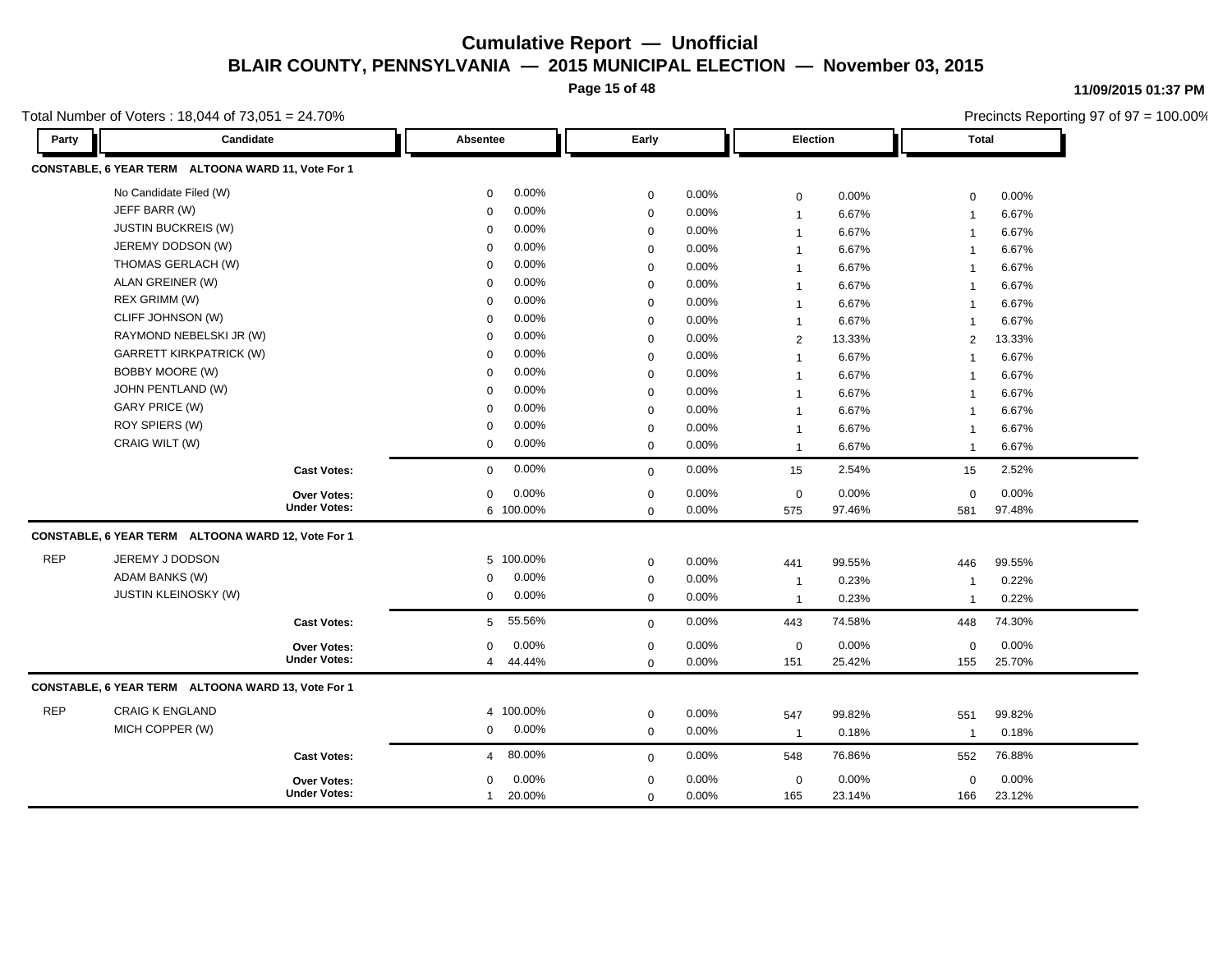**Page 16 of 48**

#### **11/09/2015 01:37 PM**

|            | Total Number of Voters: 18,044 of 73,051 = 24.70%        |                     |                      |              |       |                |         | Precincts Reporting 97 of 97 = 100.00% |         |  |
|------------|----------------------------------------------------------|---------------------|----------------------|--------------|-------|----------------|---------|----------------------------------------|---------|--|
| Party      | Candidate                                                |                     | Absentee             | Early        |       | Election       |         | <b>Total</b>                           |         |  |
|            | CONSTABLE, 6 YEAR TERM ALTOONA WARD 14, Vote For 1       |                     |                      |              |       |                |         |                                        |         |  |
| <b>REP</b> | DAVID R METZGER                                          |                     | 12 100.00%           | $\mathbf 0$  | 0.00% | 741            | 99.60%  | 753                                    | 99.60%  |  |
|            | JOHN HAMER (W)                                           |                     | 0.00%<br>$\mathbf 0$ | $\mathbf 0$  | 0.00% | $\overline{1}$ | 0.13%   | -1                                     | 0.13%   |  |
|            | ROBERT H SHIRK (W)                                       |                     | 0.00%<br>$\mathbf 0$ | $\mathbf 0$  | 0.00% | $\mathbf{1}$   | 0.13%   |                                        | 0.13%   |  |
|            | TOM IRWIN SR (W)                                         |                     | 0.00%<br>0           | $\mathbf 0$  | 0.00% | $\mathbf{1}$   | 0.13%   | $\overline{1}$                         | 0.13%   |  |
|            |                                                          | <b>Cast Votes:</b>  | 60.00%<br>12         | $\mathbf 0$  | 0.00% | 744            | 75.46%  | 756                                    | 75.15%  |  |
|            |                                                          | Over Votes:         | 0.00%<br>$\mathbf 0$ | $\mathbf 0$  | 0.00% | $\mathbf 0$    | 0.00%   | $\mathbf 0$                            | 0.00%   |  |
|            |                                                          | <b>Under Votes:</b> | 40.00%<br>8          | $\mathbf 0$  | 0.00% | 242            | 24.54%  | 250                                    | 24.85%  |  |
|            | SUPERVISOR, 6 YEAR TERM ALLEGHENY, Vote For 1            |                     |                      |              |       |                |         |                                        |         |  |
| <b>DEM</b> | <b>MANNY NICHOLS</b>                                     |                     | 35.29%<br>18         | $\mathbf 0$  | 0.00% | 307            | 34.42%  | 325                                    | 34.46%  |  |
| <b>REP</b> | DONALD W FOWKES                                          |                     | 64.71%<br>33         | $\mathbf 0$  | 0.00% | 585            | 65.58%  | 618                                    | 65.54%  |  |
|            |                                                          | <b>Cast Votes:</b>  | 87.93%<br>51         | $\mathbf 0$  | 0.00% | 892            | 96.43%  | 943                                    | 95.93%  |  |
|            |                                                          | Over Votes:         | 0.00%<br>$\Omega$    | $\mathbf 0$  | 0.00% | $\mathbf 0$    | 0.00%   | $\mathbf 0$                            | 0.00%   |  |
|            |                                                          | <b>Under Votes:</b> | 7 12.07%             | $\mathbf 0$  | 0.00% | 33             | 3.57%   | 40                                     | 4.07%   |  |
|            | AUDITOR, 6 YEAR TERM ALLEGHENY, Vote For 1               |                     |                      |              |       |                |         |                                        |         |  |
| <b>REP</b> | DEBORAH L KENAWELL                                       |                     | 42 100.00%           | $\mathbf 0$  | 0.00% | 761            | 100.00% | 803                                    | 100.00% |  |
|            |                                                          | <b>Cast Votes:</b>  | 71.19%<br>42         | $\mathbf{0}$ | 0.00% | 761            | 82.27%  | 803                                    | 81.61%  |  |
|            |                                                          | Over Votes:         | 0.00%<br>$\Omega$    | $\mathbf 0$  | 0.00% | $\pmb{0}$      | 0.00%   | $\mathbf 0$                            | 0.00%   |  |
|            |                                                          | <b>Under Votes:</b> | 28.81%<br>17         | $\mathbf 0$  | 0.00% | 164            | 17.73%  | 181                                    | 18.39%  |  |
|            | AUDITOR, 2 YEAR UNEXPIRED TERM ALLEGHENY TWP, Vote For 1 |                     |                      |              |       |                |         |                                        |         |  |
| <b>REP</b> | <b>LISA D SPANGLER</b>                                   |                     | 42 100.00%           | $\mathbf 0$  | 0.00% | 763            | 100.00% | 805                                    | 100.00% |  |
|            |                                                          | <b>Cast Votes:</b>  | 71.19%<br>42         | $\mathbf 0$  | 0.00% | 763            | 82.49%  | 805                                    | 81.81%  |  |
|            |                                                          | Over Votes:         | 0.00%<br>$\Omega$    | $\mathbf 0$  | 0.00% | $\pmb{0}$      | 0.00%   | $\mathbf 0$                            | 0.00%   |  |
|            |                                                          | <b>Under Votes:</b> | 28.81%<br>17         | $\mathbf 0$  | 0.00% | 162            | 17.51%  | 179                                    | 18.19%  |  |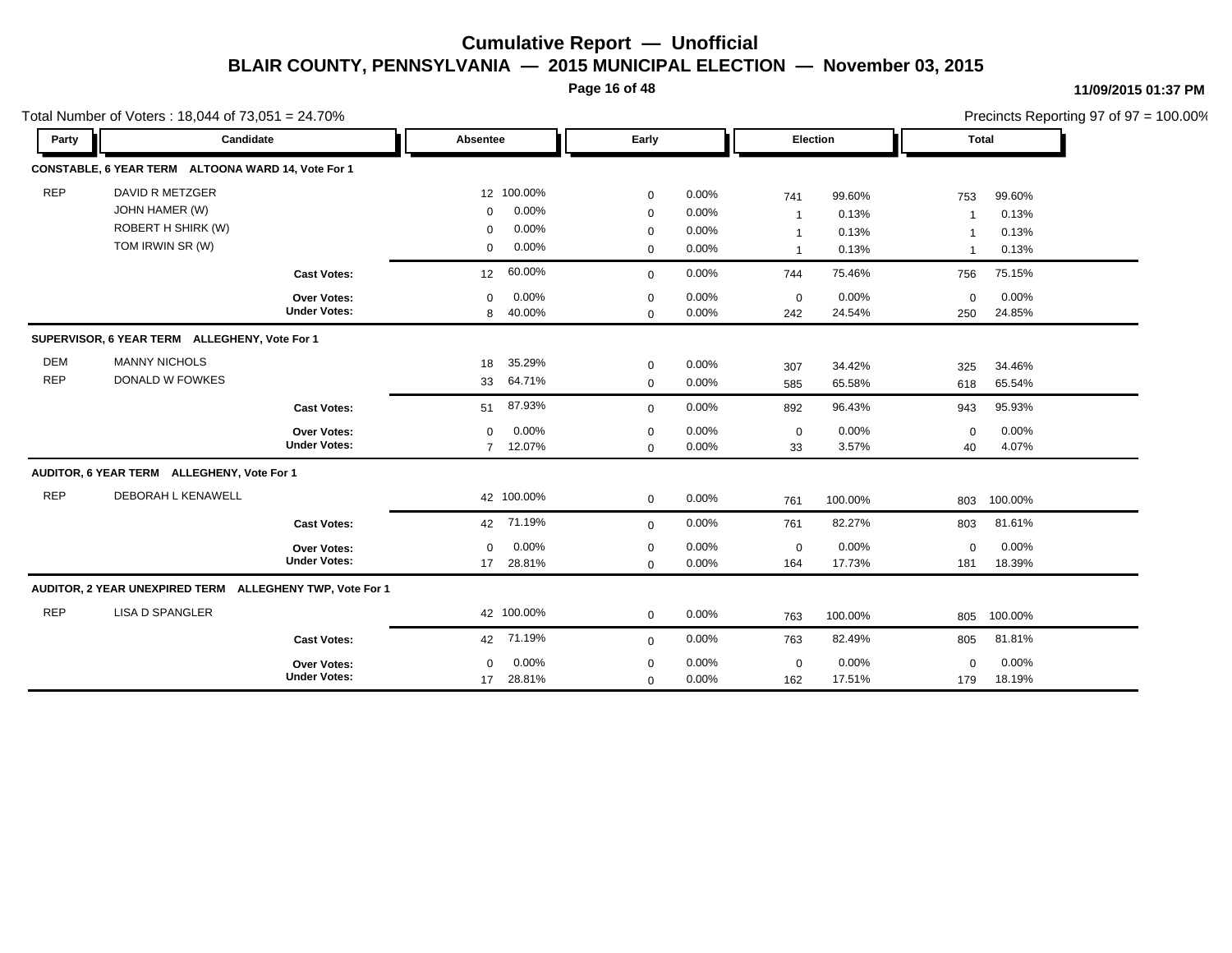**Page 17 of 48**

**11/09/2015 01:37 PM**

Total Number of Voters : 18,044 of 73,051 = 24.70%

|            | Total Number of Voters: 18,044 of 73,051 = 24.70%  |                     |              |           |                  |       |                |         |                | Precincts Reporting 97 of 97 = 100.00% |
|------------|----------------------------------------------------|---------------------|--------------|-----------|------------------|-------|----------------|---------|----------------|----------------------------------------|
| Party      | Candidate                                          |                     | Absentee     |           | Early            |       | Election       |         | <b>Total</b>   |                                        |
|            | CONSTABLE, 6 YEAR TERM ALLEGHENY TWP, Vote For 1   |                     |              |           |                  |       |                |         |                |                                        |
|            | No Candidate Filed (W)                             |                     | 0            | 0.00%     | 0                | 0.00% | $\mathsf 0$    | 0.00%   | $\mathbf 0$    | 0.00%                                  |
|            | TYLER BURCHFIELD (W)                               |                     | $\mathbf 0$  | 0.00%     | $\mathbf 0$      | 0.00% | $\mathbf 1$    | 5.56%   | $\overline{1}$ | 5.26%                                  |
|            | TOBIN CIVILS (W)                                   |                     | $\mathbf 0$  | 0.00%     | $\mathbf 0$      | 0.00% | $\mathbf 1$    | 5.56%   | $\overline{1}$ | 5.26%                                  |
|            | CHRISTOPHER COHN (W)                               |                     | 0            | 0.00%     | $\mathbf 0$      | 0.00% | $\mathbf 1$    | 5.56%   | $\overline{1}$ | 5.26%                                  |
|            | DOUGLAS DIBERT (W)                                 |                     | $\mathbf 0$  | 0.00%     | $\mathbf 0$      | 0.00% | $\overline{2}$ | 11.11%  | 2              | 10.53%                                 |
|            | <b>EMILEE ELDER (W)</b>                            |                     | $\mathbf 0$  | 0.00%     | $\mathbf 0$      | 0.00% |                | 5.56%   | -1             | 5.26%                                  |
|            | TOMMY FEDESCO (W)                                  |                     | 0            | 0.00%     | $\mathbf 0$      | 0.00% |                | 5.56%   | $\overline{1}$ | 5.26%                                  |
|            | DON FOWKES (W)                                     |                     | $\mathbf 0$  | 0.00%     | $\mathbf 0$      | 0.00% |                | 5.56%   | $\overline{1}$ | 5.26%                                  |
|            | FRED MCGEEEE (W)                                   |                     | $\mathbf 0$  | 0.00%     | $\mathbf 0$      | 0.00% |                | 5.56%   | $\overline{1}$ | 5.26%                                  |
|            | JOSEPH HARTEIS (W)                                 |                     | 0            | 0.00%     | $\mathbf 0$      | 0.00% | $\mathbf{1}$   | 5.56%   | $\mathbf{1}$   | 5.26%                                  |
|            | BILL HUNTER (W)                                    |                     | 0            | 0.00%     | $\mathbf 0$      | 0.00% | $\overline{1}$ | 5.56%   | $\mathbf{1}$   | 5.26%                                  |
|            | WILLIAM RHODES (W)                                 |                     | 0            | 0.00%     | $\mathbf 0$      | 0.00% | $\overline{4}$ | 22.22%  | 4              | 21.05%                                 |
|            | ERIC SHOCK (W)                                     |                     | $\mathbf 0$  | 0.00%     | $\mathbf 0$      | 0.00% | $\mathbf{1}$   | 5.56%   | $\mathbf{1}$   | 5.26%                                  |
|            | JOHN SNYDER (W)                                    |                     | $\mathbf 0$  | 0.00%     | $\mathbf 0$      | 0.00% | $\mathbf 1$    | 5.56%   | $\mathbf{1}$   | 5.26%                                  |
|            | DAVID C TEETER (W)                                 |                     | $\mathbf 0$  | 0.00%     | $\mathbf 0$      | 0.00% | $\mathbf 1$    | 5.56%   | $\mathbf{1}$   | 5.26%                                  |
|            | Yonn Sedestia (W)                                  |                     |              | 1 100.00% | $\mathbf 0$      | 0.00% | $\mathsf 0$    | 0.00%   | $\mathbf{1}$   | 5.26%                                  |
|            |                                                    | <b>Cast Votes:</b>  | $\mathbf{1}$ | 1.69%     | $\mathbf 0$      | 0.00% | 18             | 1.95%   | 19             | 1.93%                                  |
|            |                                                    | Over Votes:         | 0            | 0.00%     | $\mathbf 0$      | 0.00% | $\pmb{0}$      | 0.00%   | $\mathbf 0$    | 0.00%                                  |
|            |                                                    | <b>Under Votes:</b> | 58           | 98.31%    | $\mathbf 0$      | 0.00% | 907            | 98.05%  | 965            | 98.07%                                 |
|            | COUNCIL, 4 YEAR TERM ALLEGHENY 4 THB, Vote For 2   |                     |              |           |                  |       |                |         |                |                                        |
| <b>DEM</b> | <b>JOSEPH LARRY BEM</b>                            |                     | 0            | 0.00%     | $\mathbf 0$      | 0.00% | 10             | 100.00% |                | 10 100.00%                             |
|            |                                                    | <b>Cast Votes:</b>  | 0            | 0.00%     | $\mathbf 0$      | 0.00% | 10             | 38.46%  | 10             | 38.46%                                 |
|            |                                                    | Over Votes:         | 0            | 0.00%     | $\boldsymbol{0}$ | 0.00% | $\pmb{0}$      | 0.00%   | $\mathbf 0$    | 0.00%                                  |
|            |                                                    | <b>Under Votes:</b> | 0            | 0.00%     | $\mathbf 0$      | 0.00% | 16             | 61.54%  | 16             | 61.54%                                 |
|            | CONSTABLE, 6 YEAR TERM ALLEGHENY 4 THB, Vote For 1 |                     |              |           |                  |       |                |         |                |                                        |
|            | No Candidate Filed (W)                             |                     | 0            | 0.00%     | $\mathbf 0$      | 0.00% | $\mathbf 0$    | 0.00%   | $\mathbf 0$    | 0.00%                                  |
|            |                                                    | <b>Cast Votes:</b>  | 0            | 0.00%     | $\mathbf 0$      | 0.00% | 0              | 0.00%   | 0              | 0.00%                                  |
|            |                                                    | <b>Over Votes:</b>  | 0            | 0.00%     | $\mathbf 0$      | 0.00% | $\mathbf 0$    | 0.00%   | $\mathbf 0$    | 0.00%                                  |
|            |                                                    | <b>Under Votes:</b> | 0            | 0.00%     | $\mathbf 0$      | 0.00% | 13             | 100.00% | 13             | 100.00%                                |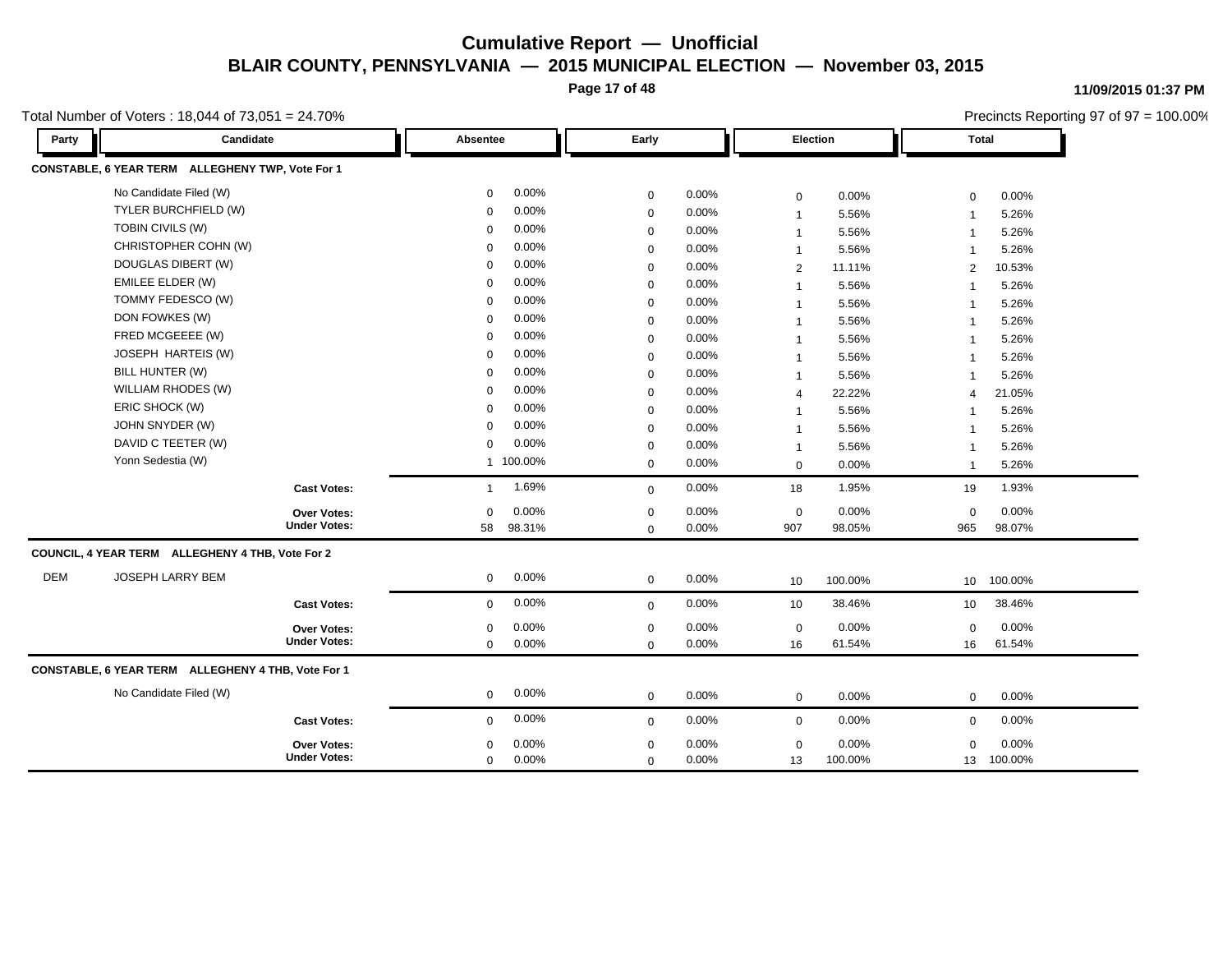**Page 18 of 48**

#### **11/09/2015 01:37 PM**

Precincts Reporting 97 of 97 = 100.00%

| Party      | Candidate                                           | $10,001$ $-27.10$ $0000$ $-10$ $-10$ $-10$ $-10$ $-10$ $-10$ $-10$ $-10$ | Absentee                  | Early       |       | <b>Election</b> |         | <b>Total</b>   | $\frac{1}{2}$ recircles independing $\frac{1}{2}$ or $\frac{1}{2}$ = 100.00 $\pi$ |
|------------|-----------------------------------------------------|--------------------------------------------------------------------------|---------------------------|-------------|-------|-----------------|---------|----------------|-----------------------------------------------------------------------------------|
|            | SUPERVISOR, 6 YEAR TERM ANTIS, Vote For 1           |                                                                          |                           |             |       |                 |         |                |                                                                                   |
| <b>REP</b> | <b>KENNETH HOSTLER</b>                              |                                                                          | 10 100.00%                | $\pmb{0}$   | 0.00% | 682             | 98.84%  | 692            | 98.86%                                                                            |
|            | SCOTT BALDWIN (W)                                   |                                                                          | 0.00%<br>$\mathbf 0$      | $\pmb{0}$   | 0.00% | $\mathbf{1}$    | 0.14%   | $\mathbf{1}$   | 0.14%                                                                             |
|            | KAREN FLETCHER (W)                                  |                                                                          | 0.00%<br>$\mathbf 0$      | $\mathbf 0$ | 0.00% | $\mathbf{1}$    | 0.14%   | $\mathbf{1}$   | 0.14%                                                                             |
|            | FRED BENNETTI (W)                                   |                                                                          | 0.00%<br>$\Omega$         | $\mathbf 0$ | 0.00% | $\mathbf{1}$    | 0.14%   | $\mathbf{1}$   | 0.14%                                                                             |
|            | BEN IRWIN (W)                                       |                                                                          | 0.00%<br>$\Omega$         | $\mathbf 0$ | 0.00% | $\mathbf{1}$    | 0.14%   | $\overline{1}$ | 0.14%                                                                             |
|            | WILLIAM PLUMMER (W)                                 |                                                                          | 0.00%<br>$\Omega$         | $\mathbf 0$ | 0.00% | $\mathbf{1}$    | 0.14%   | $\overline{1}$ | 0.14%                                                                             |
|            | DAVID SHILDT (W)                                    |                                                                          | 0.00%<br>$\Omega$         | $\mathbf 0$ | 0.00% | $\mathbf{1}$    | 0.14%   | $\mathbf{1}$   | 0.14%                                                                             |
|            | ROBERT SMITH (W)                                    |                                                                          | 0.00%<br>0                | $\mathbf 0$ | 0.00% | 2               | 0.29%   | $\overline{2}$ | 0.29%                                                                             |
|            |                                                     | <b>Cast Votes:</b>                                                       | 71.43%<br>10              | $\mathbf 0$ | 0.00% | 690             | 78.77%  | 700            | 78.65%                                                                            |
|            |                                                     | Over Votes:                                                              | 0.00%<br>0                | $\mathbf 0$ | 0.00% | $\mathbf 0$     | 0.00%   | 0              | 0.00%                                                                             |
|            |                                                     | <b>Under Votes:</b>                                                      | 28.57%<br>$\overline{4}$  | $\mathbf 0$ | 0.00% | 186             | 21.23%  | 190            | 21.35%                                                                            |
|            | SUPERVISOR, 2 YEAR UNEXPIRED TERM ANTIS, Vote For 1 |                                                                          |                           |             |       |                 |         |                |                                                                                   |
| <b>REP</b> | DAVID A WORTHING                                    |                                                                          | 11 100.00%                | $\mathbf 0$ | 0.00% | 710             | 99.16%  | 721            | 99.17%                                                                            |
|            | SCOTT BALDWIN (W)                                   |                                                                          | 0.00%<br>$\Omega$         | $\mathbf 0$ | 0.00% | $\mathbf{1}$    | 0.14%   | $\overline{1}$ | 0.14%                                                                             |
|            | JOHN LUKE JR (W)                                    |                                                                          | 0.00%<br>$\Omega$         | $\mathbf 0$ | 0.00% | $\mathbf{1}$    | 0.14%   | $\mathbf 1$    | 0.14%                                                                             |
|            | WILLIAM PLUMMER (W)                                 |                                                                          | 0.00%<br>0                | $\mathbf 0$ | 0.00% | 3               | 0.42%   | 3              | 0.41%                                                                             |
|            | ROBERT SMITH (W)                                    |                                                                          | 0.00%<br>$\mathbf 0$      | $\mathbf 0$ | 0.00% | $\mathbf{1}$    | 0.14%   | $\overline{1}$ | 0.14%                                                                             |
|            |                                                     | <b>Cast Votes:</b>                                                       | 78.57%<br>11              | $\mathbf 0$ | 0.00% | 716             | 81.74%  | 727            | 81.69%                                                                            |
|            |                                                     | <b>Over Votes:</b>                                                       | 0.00%<br>$\mathbf 0$      | $\mathbf 0$ | 0.00% | $\mathbf 0$     | 0.00%   | $\mathbf 0$    | 0.00%                                                                             |
|            |                                                     | <b>Under Votes:</b>                                                      | 3 <sup>1</sup><br>21.43%  | $\mathbf 0$ | 0.00% | 160             | 18.26%  | 163            | 18.31%                                                                            |
|            | AUDITOR, 6 YEAR TERM ANTIS, Vote For 1              |                                                                          |                           |             |       |                 |         |                |                                                                                   |
| <b>DEM</b> | <b>STANLEY L BAKER</b>                              |                                                                          | 6 100.00%                 | $\pmb{0}$   | 0.00% | 463             | 99.78%  | 469            | 99.79%                                                                            |
|            | ROBERT PORTA (W)                                    |                                                                          | 0.00%<br>$\mathbf 0$      | $\mathbf 0$ | 0.00% | $\mathbf{1}$    | 0.22%   | $\mathbf{1}$   | 0.21%                                                                             |
|            |                                                     | <b>Cast Votes:</b>                                                       | 42.86%<br>6               | $\mathbf 0$ | 0.00% | 464             | 52.97%  | 470            | 52.81%                                                                            |
|            |                                                     | <b>Over Votes:</b>                                                       | 0.00%<br>0                | $\pmb{0}$   | 0.00% | $\mathbf 0$     | 0.00%   | $\mathbf 0$    | 0.00%                                                                             |
|            |                                                     | <b>Under Votes:</b>                                                      | 8<br>57.14%               | $\mathbf 0$ | 0.00% | 412             | 47.03%  | 420            | 47.19%                                                                            |
|            | CONSTABLE, 6 YEAR TERM ANTIS TWP, Vote For 1        |                                                                          |                           |             |       |                 |         |                |                                                                                   |
| <b>REP</b> | <b>DONALD M SIPES</b>                               |                                                                          | 10 100.00%                | $\mathbf 0$ | 0.00% | 713             | 100.00% | 723            | 100.00%                                                                           |
|            |                                                     | <b>Cast Votes:</b>                                                       | 71.43%<br>10 <sup>1</sup> | $\mathbf 0$ | 0.00% | 713             | 81.39%  | 723            | 81.24%                                                                            |
|            |                                                     | Over Votes:                                                              | 0.00%<br>0                | $\pmb{0}$   | 0.00% | $\mathbf 0$     | 0.00%   | $\mathbf 0$    | 0.00%                                                                             |
|            |                                                     | <b>Under Votes:</b>                                                      | 4 28.57%                  | $\mathbf 0$ | 0.00% | 163             | 18.61%  | 167            | 18.76%                                                                            |

Total Number of Voters  $\cdot$  18,044 of 73,051 = 24,70%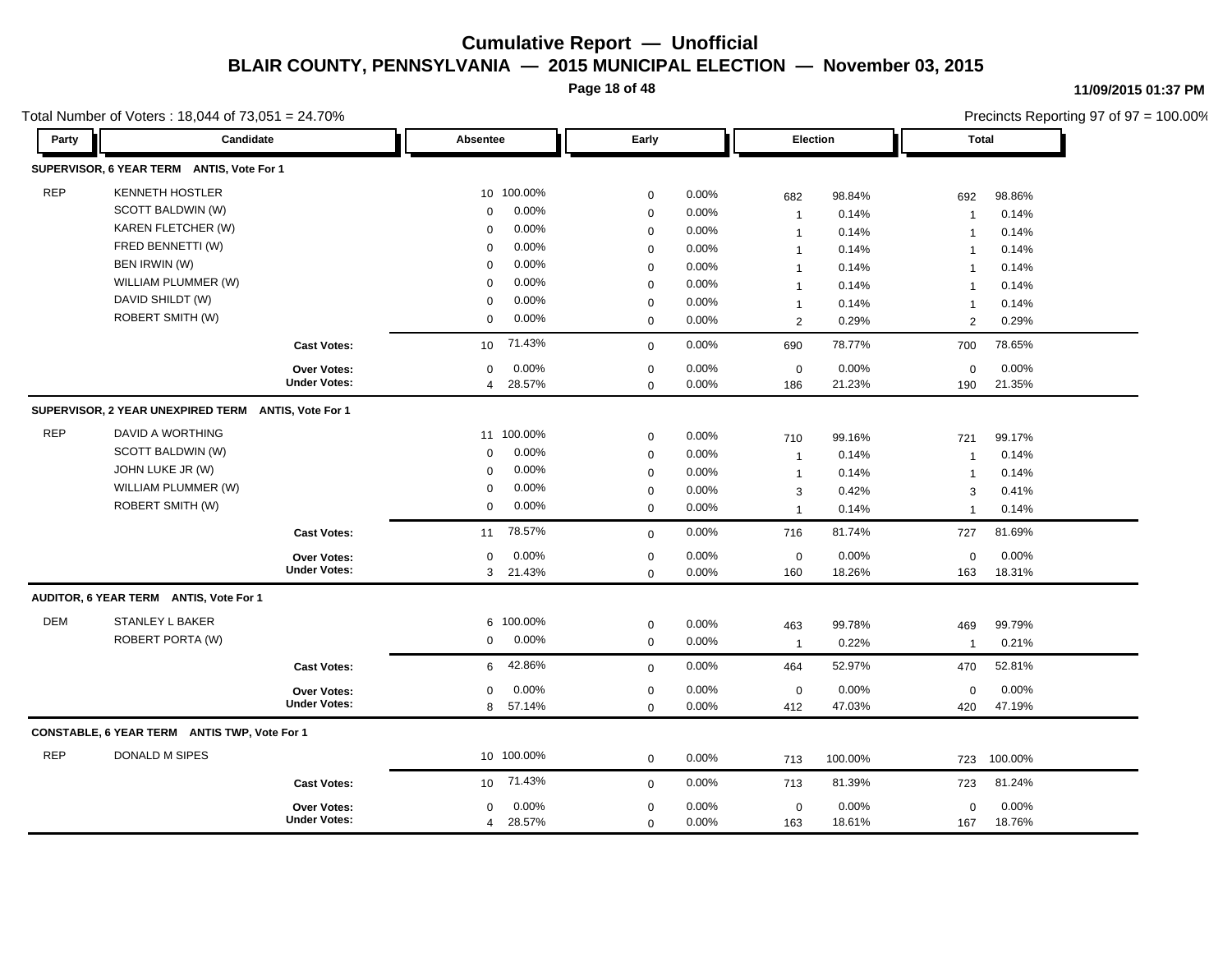**Page 19 of 48**

#### **11/09/2015 01:37 PM**

|            | Total Number of Voters: 18,044 of $73,051 = 24.70\%$ |                                    |                                 |             |          |                 |         |                | Precincts Reporting 97 of 97 = 100.00% |
|------------|------------------------------------------------------|------------------------------------|---------------------------------|-------------|----------|-----------------|---------|----------------|----------------------------------------|
| Party      | Candidate                                            |                                    | Absentee                        | Early       |          | <b>Election</b> |         | Total          |                                        |
|            | MAYOR, 2 YEAR UNEXPIRED TERM BELLWOOD, Vote For 1    |                                    |                                 |             |          |                 |         |                |                                        |
| <b>REP</b> | <b>JOHN WINESICKLE</b>                               |                                    | 4 100.00%                       | $\mathbf 0$ | 0.00%    | 154             | 96.86%  | 158            | 96.93%                                 |
|            | C SCOTT BOYER (W)                                    |                                    | 0.00%<br>$\Omega$               | $\mathbf 0$ | 0.00%    | $\mathbf{1}$    | 0.63%   | $\overline{1}$ | 0.61%                                  |
|            | SEAN CLAPPER (W)                                     |                                    | 0.00%<br>$\mathbf 0$            | $\mathbf 0$ | 0.00%    | $\overline{1}$  | 0.63%   | $\overline{1}$ | 0.61%                                  |
|            | BEN IRVIN (W)                                        |                                    | 0.00%<br>$\Omega$               | $\mathbf 0$ | 0.00%    | $\mathbf{1}$    | 0.63%   | $\overline{1}$ | 0.61%                                  |
|            | RANDALL E SHOWALTER (W)                              |                                    | 0.00%<br>$\Omega$               | $\mathbf 0$ | 0.00%    | $\mathbf{1}$    | 0.63%   | $\overline{1}$ | 0.61%                                  |
|            | <b>BRIAN THOMAS (W)</b>                              |                                    | 0.00%<br>0                      | $\mathbf 0$ | 0.00%    | $\mathbf{1}$    | 0.63%   | $\mathbf 1$    | 0.61%                                  |
|            |                                                      | <b>Cast Votes:</b>                 | 80.00%<br>$\overline{4}$        | $\mathbf 0$ | 0.00%    | 159             | 85.48%  | 163            | 85.34%                                 |
|            |                                                      | Over Votes:                        | 0.00%<br>0                      | $\mathbf 0$ | $0.00\%$ | $\pmb{0}$       | 0.00%   | $\mathbf 0$    | 0.00%                                  |
|            |                                                      | <b>Under Votes:</b>                | 20.00%<br>$\mathbf{1}$          | $\mathbf 0$ | 0.00%    | 27              | 14.52%  | 28             | 14.66%                                 |
|            | COUNCIL, 4 YEAR TERM BELLWOOD, Vote For 3            |                                    |                                 |             |          |                 |         |                |                                        |
| <b>DEM</b> | JAMES M BILKA                                        |                                    | 50.00%<br>$\overline{2}$        | $\mathbf 0$ | 0.00%    | 125             | 47.89%  | 127            | 47.92%                                 |
| <b>DEM</b> | KATHY DIETZEL                                        |                                    | 50.00%<br>$\overline{2}$        | $\mathbf 0$ | 0.00%    | 121             | 46.36%  | 123            | 46.42%                                 |
|            | SEAN CLAPPER (W)                                     |                                    | 0.00%<br>$\Omega$               | $\mathbf 0$ | 0.00%    | $\mathbf{1}$    | 0.38%   | $\overline{1}$ | 0.38%                                  |
|            | BEN IRVIN (W)                                        |                                    | 0.00%<br>$\Omega$               | $\mathbf 0$ | 0.00%    | 3               | 1.15%   | 3              | 1.13%                                  |
|            | DAVID SNYDER JR (W)                                  |                                    | 0.00%<br>$\Omega$               | $\mathbf 0$ | 0.00%    | 9               | 3.45%   | 9              | 3.40%                                  |
|            | TOM LECHNER (W)                                      |                                    | 0.00%<br>$\Omega$               | $\mathbf 0$ | 0.00%    | $\mathbf{1}$    | 0.38%   | $\mathbf 1$    | 0.38%                                  |
|            | RICHARD NELSON (W)                                   |                                    | 0.00%<br>$\mathbf 0$            | $\mathbf 0$ | 0.00%    | $\mathbf{1}$    | 0.38%   | $\mathbf{1}$   | 0.38%                                  |
|            |                                                      | <b>Cast Votes:</b>                 | 26.67%<br>$\boldsymbol{\Delta}$ | $\mathbf 0$ | 0.00%    | 261             | 46.77%  | 265            | 46.25%                                 |
|            |                                                      |                                    | $0.00\%$<br>$\Omega$            | $\mathbf 0$ | 0.00%    | $\mathbf 0$     | 0.00%   |                | 0.00%                                  |
|            |                                                      | Over Votes:<br><b>Under Votes:</b> | 73.33%<br>11                    | $\mathbf 0$ | 0.00%    | 297             | 53.23%  | 0<br>308       | 53.75%                                 |
|            | COUNCIL, 2 YEAR UNEXPIRED TERM BELLWOOD, Vote For 1  |                                    |                                 |             |          |                 |         |                |                                        |
|            | No Candidate Filed (W)                               |                                    | 0.00%<br>0                      | $\mathbf 0$ | 0.00%    | $\mathbf 0$     | 0.00%   | $\mathbf 0$    | 0.00%                                  |
|            | SEAN CLAPPER (W)                                     |                                    | 0.00%<br>$\Omega$               |             |          |                 |         |                |                                        |
|            | PAUL ECKENROD (W)                                    |                                    | 0.00%<br>$\Omega$               | $\mathbf 0$ | 0.00%    | $\overline{1}$  | 25.00%  | $\overline{1}$ | 25.00%                                 |
|            | DAVID SNYDER JR (W)                                  |                                    | 0.00%                           | $\mathbf 0$ | 0.00%    | $\mathbf{1}$    | 25.00%  | $\mathbf 1$    | 25.00%                                 |
|            |                                                      |                                    | 0                               | $\mathbf 0$ | 0.00%    | $\mathbf{1}$    | 25.00%  | $\overline{1}$ | 25.00%                                 |
|            | JOHN KRIEGER (W)                                     |                                    | 0.00%<br>$\mathbf 0$            | $\mathbf 0$ | 0.00%    | $\mathbf{1}$    | 25.00%  | $\overline{1}$ | 25.00%                                 |
|            |                                                      | <b>Cast Votes:</b>                 | 0.00%<br>$\mathbf 0$            | $\mathbf 0$ | 0.00%    | 4               | 2.15%   | $\overline{4}$ | 2.09%                                  |
|            |                                                      | <b>Over Votes:</b>                 | 0.00%<br>0                      | $\mathbf 0$ | 0.00%    | $\mathbf 0$     | 0.00%   | $\mathbf 0$    | 0.00%                                  |
|            |                                                      | <b>Under Votes:</b>                | 5 100.00%                       | $\Omega$    | 0.00%    | 182             | 97.85%  | 187            | 97.91%                                 |
|            | CONSTABLE, 6 YEAR TERM BELLWOOD BORO, Vote For 1     |                                    |                                 |             |          |                 |         |                |                                        |
|            | No Candidate Filed (W)                               |                                    | 0.00%<br>0                      | $\mathbf 0$ | 0.00%    | $\mathsf 0$     | 0.00%   | $\mathbf 0$    | 0.00%                                  |
|            | JOHN KRIEGER (W)                                     |                                    | 0.00%<br>$\mathbf 0$            | $\mathbf 0$ | 0.00%    | $\mathbf{1}$    | 100.00% | $\mathbf{1}$   | 100.00%                                |
|            |                                                      | <b>Cast Votes:</b>                 | 0.00%<br>$\Omega$               | $\mathbf 0$ | 0.00%    | $\mathbf{1}$    | 0.54%   | $\overline{1}$ | 0.52%                                  |
|            |                                                      | <b>Over Votes:</b>                 | 0.00%<br>0                      | $\mathbf 0$ | 0.00%    | $\mathsf 0$     | 0.00%   | $\mathbf 0$    | 0.00%                                  |
|            |                                                      | <b>Under Votes:</b>                | 5 100.00%                       | $\mathbf 0$ | 0.00%    | 185             | 99.46%  | 190            | 99.48%                                 |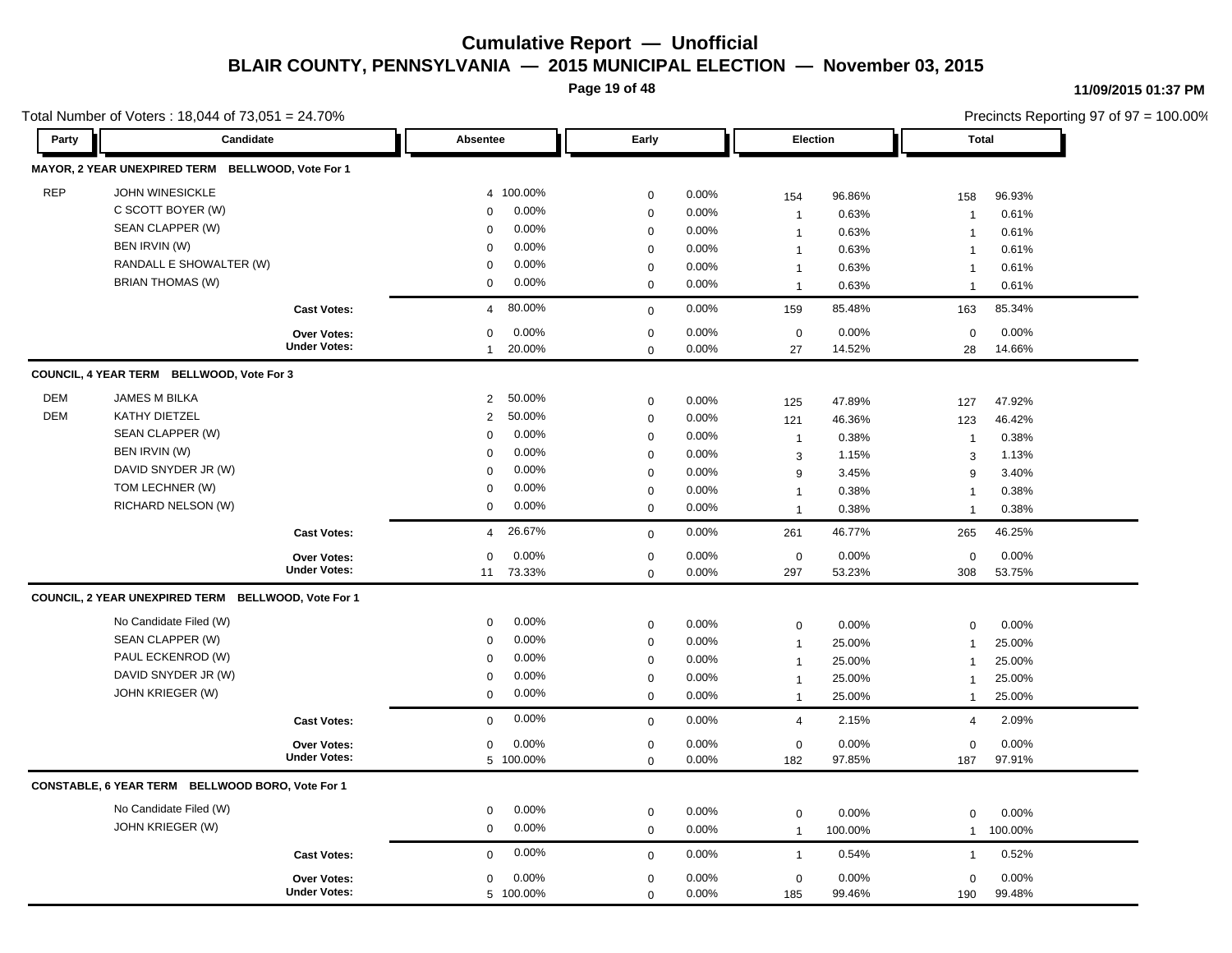**Page 20 of 48**

#### **11/09/2015 01:37 PM**

|            | Total Number of Voters: 18,044 of 73,051 = 24.70% |                     |                 |            |             |          |                 |        | Precincts Reporting 97 of 97 = 100.00% |        |
|------------|---------------------------------------------------|---------------------|-----------------|------------|-------------|----------|-----------------|--------|----------------------------------------|--------|
| Party      | Candidate                                         |                     | Absentee        |            | Early       |          | <b>Election</b> |        | Total                                  |        |
|            | SUPERVISOR, 6 YEAR TERM BLAIR, Vote For 1         |                     |                 |            |             |          |                 |        |                                        |        |
| <b>REP</b> | <b>EDWARD M SILVETTI</b>                          |                     |                 | 10 100.00% | $\mathbf 0$ | 0.00%    | 626             | 99.37% | 636                                    | 99.38% |
|            | DAVE MOSSES (W)                                   |                     | $\Omega$        | 0.00%      | $\mathbf 0$ | 0.00%    | $\mathbf{1}$    | 0.16%  | $\overline{1}$                         | 0.16%  |
|            | ERIC PRENDERGAST (W)                              |                     | $\Omega$        | 0.00%      | $\mathbf 0$ | 0.00%    | $\mathbf{1}$    | 0.16%  | -1                                     | 0.16%  |
|            | DIANA SHAFFER (W)                                 |                     | $\mathbf 0$     | 0.00%      | $\mathbf 0$ | 0.00%    | $\overline{1}$  | 0.16%  |                                        | 0.16%  |
|            | MARK SMITH (W)                                    |                     | $\mathbf 0$     | 0.00%      | $\mathbf 0$ | 0.00%    | $\overline{1}$  | 0.16%  | $\mathbf{1}$                           | 0.16%  |
|            |                                                   | <b>Cast Votes:</b>  | 10 <sup>1</sup> | 71.43%     | $\mathbf 0$ | 0.00%    | 630             | 82.68% | 640                                    | 82.47% |
|            |                                                   | <b>Over Votes:</b>  | $\mathbf 0$     | 0.00%      | $\mathbf 0$ | $0.00\%$ | $\mathsf 0$     | 0.00%  | $\mathbf 0$                            | 0.00%  |
|            |                                                   | <b>Under Votes:</b> | 4               | 28.57%     | $\mathbf 0$ | 0.00%    | 132             | 17.32% | 136                                    | 17.53% |
|            | AUDITOR, 6 YEAR TERM BLAIR, Vote For 1            |                     |                 |            |             |          |                 |        |                                        |        |
|            | No Candidate Filed (W)                            |                     | 0               | 0.00%      | $\mathbf 0$ | 0.00%    | $\mathbf 0$     | 0.00%  | $\mathbf 0$                            | 0.00%  |
|            | TED BEAM (W)                                      |                     | $\mathbf 0$     | 0.00%      | $\mathbf 0$ | 0.00%    | $\mathbf{1}$    | 8.33%  | $\overline{1}$                         | 8.33%  |
|            | HARLEY EBERSOLE (W)                               |                     | 0               | 0.00%      | $\mathbf 0$ | 0.00%    | $\mathbf{1}$    | 8.33%  | $\overline{1}$                         | 8.33%  |
|            | KARIN GIVLER (W)                                  |                     | $\Omega$        | 0.00%      | $\mathbf 0$ | 0.00%    | $\mathbf{1}$    | 8.33%  | $\overline{1}$                         | 8.33%  |
|            | LOIS KANESHIKI (W)                                |                     | $\Omega$        | 0.00%      | $\mathbf 0$ | 0.00%    | $\mathbf{1}$    | 8.33%  | $\overline{1}$                         | 8.33%  |
|            | CHRIS KING (W)                                    |                     | $\Omega$        | 0.00%      | $\mathbf 0$ | 0.00%    | $\mathbf{1}$    | 8.33%  | $\overline{1}$                         | 8.33%  |
|            | <b>BILL LYKENS (W)</b>                            |                     | $\Omega$        | 0.00%      | $\mathbf 0$ | 0.00%    | $\mathbf{1}$    | 8.33%  | $\mathbf{1}$                           | 8.33%  |
|            | DAVE NEAL (W)                                     |                     | $\Omega$        | 0.00%      | $\mathbf 0$ | 0.00%    | $\mathbf{1}$    | 8.33%  | $\overline{1}$                         | 8.33%  |
|            | ERIC PRENDERGAST (W)                              |                     | $\Omega$        | 0.00%      | $\mathbf 0$ | 0.00%    | $\overline{1}$  | 8.33%  | $\mathbf{1}$                           | 8.33%  |
|            | JOHN YOUNG (W)                                    |                     | $\Omega$        | 0.00%      | $\mathbf 0$ | 0.00%    | $\overline{2}$  | 16.67% | $\overline{2}$                         | 16.67% |
|            | NATHAN W KARN SR (W)                              |                     | 0               | 0.00%      | $\mathbf 0$ | 0.00%    | $\overline{2}$  | 16.67% | 2                                      | 16.67% |
|            |                                                   | <b>Cast Votes:</b>  | $\mathbf 0$     | 0.00%      | $\mathbf 0$ | 0.00%    | 12              | 1.57%  | 12                                     | 1.55%  |
|            |                                                   | Over Votes:         | 0               | 0.00%      | $\mathbf 0$ | 0.00%    | $\mathsf 0$     | 0.00%  | $\mathbf 0$                            | 0.00%  |
|            |                                                   | <b>Under Votes:</b> |                 | 14 100.00% | $\mathbf 0$ | 0.00%    | 750             | 98.43% | 764                                    | 98.45% |
|            | CONSTABLE, 6 YEAR TERM BLAIR TWP, Vote For 1      |                     |                 |            |             |          |                 |        |                                        |        |
| <b>REP</b> | RICHARD KIDD                                      |                     |                 | 11 100.00% | $\mathbf 0$ | 0.00%    | 613             | 99.67% | 624                                    | 99.68% |
|            | RONALD GIVLER (W)                                 |                     | 0               | 0.00%      | $\mathbf 0$ | 0.00%    | $\mathbf{1}$    | 0.16%  | $\mathbf 1$                            | 0.16%  |
|            | DAVID REESE (W)                                   |                     | 0               | 0.00%      | $\mathbf 0$ | 0.00%    | $\mathbf{1}$    | 0.16%  | $\overline{1}$                         | 0.16%  |
|            |                                                   | <b>Cast Votes:</b>  | 11              | 78.57%     | $\mathbf 0$ | 0.00%    | 615             | 80.71% | 626                                    | 80.67% |
|            |                                                   | <b>Over Votes:</b>  | $\mathbf 0$     | 0.00%      | $\mathbf 0$ | 0.00%    | $\mathbf 0$     | 0.00%  | $\mathbf 0$                            | 0.00%  |
|            |                                                   | <b>Under Votes:</b> | 3               | 21.43%     | $\mathbf 0$ | 0.00%    | 147             | 19.29% | 150                                    | 19.33% |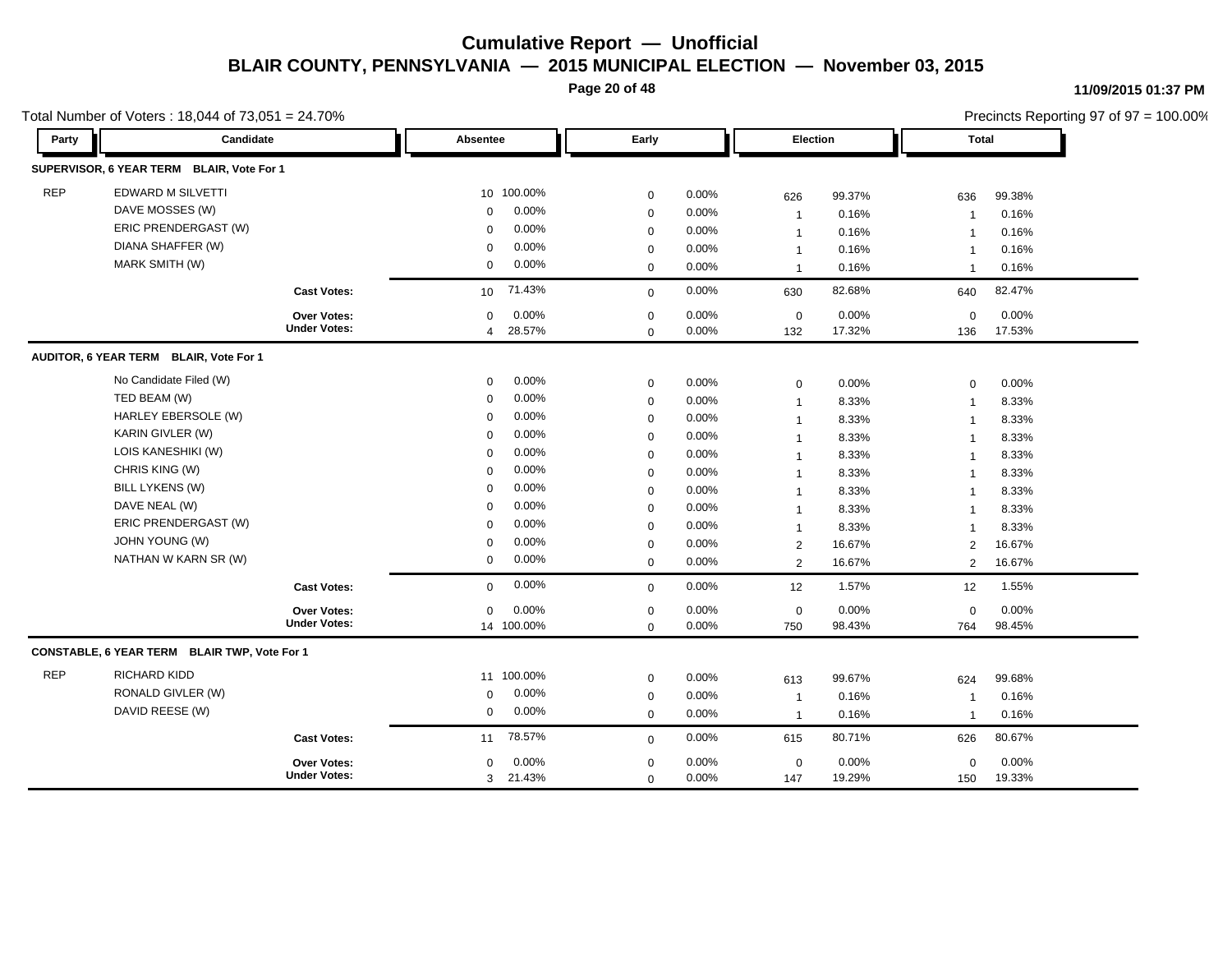**Page 21 of 48**

|            | Total Number of Voters: 18,044 of 73,051 = 24.70%    |                     |                      |              |          |                |          |                |          | Precincts Reporting 97 of 97 = 100.00% |
|------------|------------------------------------------------------|---------------------|----------------------|--------------|----------|----------------|----------|----------------|----------|----------------------------------------|
| Party      | Candidate                                            |                     | Absentee             | Early        |          |                | Election | Total          |          |                                        |
|            | SUPERVISOR, 6 YEAR TERM CATHARINE, Vote For 1        |                     |                      |              |          |                |          |                |          |                                        |
| <b>REP</b> | KENNETH T BRENNEMAN                                  |                     | 1 100.00%            | $\mathbf 0$  | 0.00%    | 113            | 99.12%   | 114            | 99.13%   |                                        |
|            | DAREN BRUBAKER (W)                                   |                     | 0.00%<br>$\mathbf 0$ | $\mathbf 0$  | 0.00%    | $\overline{1}$ | 0.88%    | $\overline{1}$ | 0.87%    |                                        |
|            |                                                      | <b>Cast Votes:</b>  | 1 100.00%            | $\mathbf 0$  | 0.00%    | 114            | 84.44%   | 115            | 84.56%   |                                        |
|            |                                                      | Over Votes:         | 0.00%<br>$\mathbf 0$ | $\pmb{0}$    | 0.00%    | $\mathbf 0$    | 0.00%    | $\mathbf 0$    | 0.00%    |                                        |
|            |                                                      | <b>Under Votes:</b> | 0.00%<br>$\mathbf 0$ | $\mathbf 0$  | $0.00\%$ | 21             | 15.56%   | 21             | 15.44%   |                                        |
|            | AUDITOR, 6 YEAR TERM CATHARINE, Vote For 1           |                     |                      |              |          |                |          |                |          |                                        |
|            | No Candidate Filed (W)                               |                     | 0.00%<br>$\mathbf 0$ | $\mathbf 0$  | 0.00%    | $\mathbf 0$    | 0.00%    | $\mathbf 0$    | 0.00%    |                                        |
|            | LOUIS C BRENNEMAN (W)                                |                     | 1 100.00%            | $\mathbf 0$  | 0.00%    | $\overline{4}$ | 100.00%  | 5              | 100.00%  |                                        |
|            |                                                      | <b>Cast Votes:</b>  | 1 100.00%            | $\mathbf 0$  | 0.00%    | $\overline{4}$ | 2.96%    | 5              | 3.68%    |                                        |
|            |                                                      | <b>Over Votes:</b>  | 0.00%<br>$\mathbf 0$ | $\pmb{0}$    | 0.00%    | $\mathbf 0$    | 0.00%    | $\mathbf 0$    | 0.00%    |                                        |
|            |                                                      | <b>Under Votes:</b> | 0.00%<br>$\mathbf 0$ | $\mathbf 0$  | 0.00%    | 131            | 97.04%   | 131            | 96.32%   |                                        |
|            | AUDITOR, 4 YEAR UNEXPIRED TERM CATHARINE, Vote For 1 |                     |                      |              |          |                |          |                |          |                                        |
|            | No Candidate Filed (W)                               |                     | 0.00%<br>$\mathbf 0$ | $\mathbf 0$  | 0.00%    | $\mathbf 0$    | 0.00%    | $\mathbf 0$    | 0.00%    |                                        |
|            |                                                      | <b>Cast Votes:</b>  | 0.00%<br>$\mathbf 0$ | $\mathbf{0}$ | 0.00%    | $\mathbf 0$    | 0.00%    | $\mathbf 0$    | 0.00%    |                                        |
|            |                                                      | Over Votes:         | 0.00%<br>$\mathbf 0$ | $\mathbf 0$  | 0.00%    | $\mathsf 0$    | 0.00%    | $\Omega$       | 0.00%    |                                        |
|            |                                                      | <b>Under Votes:</b> | 1 100.00%            | $\mathbf 0$  | 0.00%    | 135            | 100.00%  | 136            | 100.00%  |                                        |
|            | AUDITOR, 2 YEAR UNEXPIRED TERM CATHARINE, Vote For 1 |                     |                      |              |          |                |          |                |          |                                        |
|            | No Candidate Filed (W)                               |                     | 0.00%<br>$\mathbf 0$ | $\mathbf 0$  | 0.00%    | $\mathbf 0$    | 0.00%    | $\mathbf 0$    | 0.00%    |                                        |
|            |                                                      | <b>Cast Votes:</b>  | 0.00%<br>$\mathbf 0$ | $\mathbf 0$  | 0.00%    | $\mathbf 0$    | 0.00%    | $\mathbf 0$    | 0.00%    |                                        |
|            |                                                      | <b>Over Votes:</b>  | 0.00%<br>$\mathbf 0$ | $\mathbf 0$  | 0.00%    | $\mathbf 0$    | 0.00%    | $\Omega$       | $0.00\%$ |                                        |
|            |                                                      | <b>Under Votes:</b> | 1 100.00%            | $\mathbf 0$  | 0.00%    | 135            | 100.00%  | 136            | 100.00%  |                                        |
|            | CONSTABLE, 6 YEAR TERM CATHARINE TWP, Vote For 1     |                     |                      |              |          |                |          |                |          |                                        |
|            | No Candidate Filed (W)                               |                     | 0.00%<br>$\mathbf 0$ | $\mathbf 0$  | 0.00%    | $\mathsf 0$    | 0.00%    | $\mathbf 0$    | 0.00%    |                                        |
|            | TED MCDOWELL (W)                                     |                     | 0.00%<br>$\mathbf 0$ | $\pmb{0}$    | 0.00%    | 3              | 100.00%  | 3              | 75.00%   |                                        |
|            | MIKE FAY (W)                                         |                     | 1 100.00%            | $\mathbf 0$  | 0.00%    | $\mathbf 0$    | 0.00%    | $\mathbf{1}$   | 25.00%   |                                        |
|            |                                                      | <b>Cast Votes:</b>  | 1 100.00%            | $\mathbf 0$  | 0.00%    | $\mathbf{3}$   | 2.22%    | $\overline{4}$ | 2.94%    |                                        |
|            |                                                      | Over Votes:         | 0.00%<br>0           | $\mathbf 0$  | 0.00%    | $\mathbf 0$    | 0.00%    | 0              | 0.00%    |                                        |
|            |                                                      | <b>Under Votes:</b> | 0.00%<br>$\mathbf 0$ | $\mathbf 0$  | 0.00%    | 132            | 97.78%   | 132            | 97.06%   |                                        |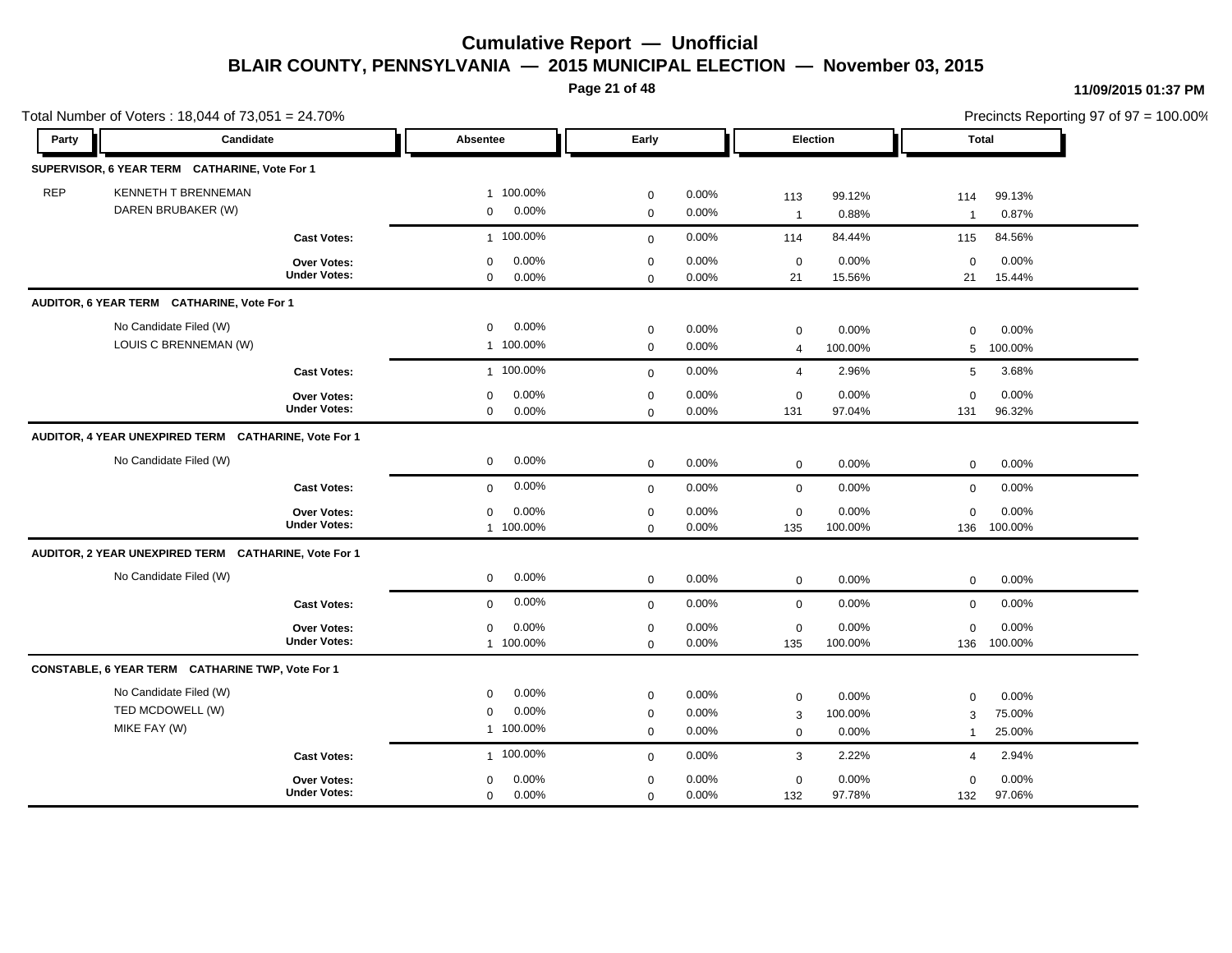**Page 22 of 48**

#### **11/09/2015 01:37 PM**

|            | Total Number of Voters: 18,044 of 73,051 = 24.70%    |                     |                          |             |          |                |        | Precincts Reporting 97 of 97 = 100.00% |        |
|------------|------------------------------------------------------|---------------------|--------------------------|-------------|----------|----------------|--------|----------------------------------------|--------|
| Party      | Candidate                                            |                     | Absentee                 | Early       |          | Election       |        | <b>Total</b>                           |        |
|            | MAYOR, 4 YEAR TERM DUNCANSVILLE, Vote For 1          |                     |                          |             |          |                |        |                                        |        |
|            | DALE E SHAW                                          |                     | 4 100.00%                | $\mathbf 0$ | 0.00%    | 188            | 94.47% | 192                                    | 94.58% |
|            | ED GRSEVINSKY JR (W)                                 |                     | 0.00%<br>$\mathbf 0$     | $\mathbf 0$ | 0.00%    | $\mathbf{1}$   | 0.50%  | -1                                     | 0.49%  |
|            | JAMI PROSSER (W)                                     |                     | 0.00%<br>$\mathbf 0$     | $\mathbf 0$ | $0.00\%$ | $\mathbf{1}$   | 0.50%  | -1                                     | 0.49%  |
|            | <b>KEN DAVIS (W)</b>                                 |                     | 0.00%<br>0               | $\mathbf 0$ | 0.00%    | 9              | 4.52%  | 9                                      | 4.43%  |
|            |                                                      | <b>Cast Votes:</b>  | 4 100.00%                | $\mathbf 0$ | 0.00%    | 199            | 90.45% | 203                                    | 90.63% |
|            |                                                      | <b>Over Votes:</b>  | 0.00%<br>0               | $\mathbf 0$ | 0.00%    | $\mathbf 0$    | 0.00%  | $\mathbf 0$                            | 0.00%  |
|            |                                                      | <b>Under Votes:</b> | 0.00%<br>$\mathbf 0$     | $\mathbf 0$ | 0.00%    | 21             | 9.55%  | 21                                     | 9.38%  |
|            | COUNCIL, 4 YEAR TERM DUNCANSVILLE, Vote For 2        |                     |                          |             |          |                |        |                                        |        |
| <b>REP</b> | DAVID M. SHAW                                        |                     | 60.00%<br>3              | $\mathbf 0$ | 0.00%    | 142            | 45.37% | 145                                    | 45.60% |
| <b>REP</b> | JEFF WOLFE                                           |                     | 40.00%<br>2              | $\mathbf 0$ | 0.00%    | 163            | 52.08% | 165                                    | 51.89% |
|            | MICHAEL JACKSON (W)                                  |                     | 0.00%<br>$\mathbf 0$     | $\mathbf 0$ | 0.00%    | 4              | 1.28%  | $\overline{4}$                         | 1.26%  |
|            | JAMI PROSSER (W)                                     |                     | 0.00%<br>$\Omega$        | $\mathbf 0$ | 0.00%    | $\mathbf{1}$   | 0.32%  | -1                                     | 0.31%  |
|            | CHARLENE DAVIS (W)                                   |                     | 0.00%<br>$\Omega$        | $\mathbf 0$ | 0.00%    | $\mathbf{1}$   | 0.32%  | $\overline{1}$                         | 0.31%  |
|            | KENNETH L DAVIS II (W)                               |                     | 0.00%<br>$\mathbf 0$     | $\mathbf 0$ | 0.00%    | $\mathbf{1}$   | 0.32%  | $\overline{\mathbf{1}}$                | 0.31%  |
|            | DONALD A RABENSTEIN (W)                              |                     | 0.00%<br>0               | $\mathbf 0$ | 0.00%    | $\mathbf{1}$   | 0.32%  | $\overline{\mathbf{1}}$                | 0.31%  |
|            |                                                      | <b>Cast Votes:</b>  | 62.50%<br>5              | $\mathbf 0$ | 0.00%    | 313            | 71.14% | 318                                    | 70.98% |
|            |                                                      | <b>Over Votes:</b>  | 0.00%<br>$\mathbf 0$     | $\mathbf 0$ | 0.00%    | $\mathbf 0$    | 0.00%  | $\mathbf 0$                            | 0.00%  |
|            |                                                      | <b>Under Votes:</b> | 37.50%<br>3              | $\mathbf 0$ | 0.00%    | 127            | 28.86% | 130                                    | 29.02% |
|            | CONSTABLE, 6 YEAR TERM DUNCANSVILLE BORO, Vote For 1 |                     |                          |             |          |                |        |                                        |        |
|            | No Candidate Filed (W)                               |                     | 0.00%<br>$\mathbf 0$     | $\mathbf 0$ | 0.00%    | $\mathbf 0$    | 0.00%  | $\Omega$                               | 0.00%  |
|            | JAMES BATZEL (W)                                     |                     | 0.00%<br>0               | $\mathbf 0$ | 0.00%    | $\mathbf{1}$   | 25.00% | $\overline{\mathbf{1}}$                | 16.67% |
|            | JEFF KETNER (W)                                      |                     | 0.00%<br>$\mathbf 0$     | $\mathbf 0$ | 0.00%    | $\mathbf{1}$   | 25.00% |                                        | 16.67% |
|            | JAMES OTT (W)                                        |                     | 2 100.00%                | $\mathbf 0$ | 0.00%    | $\mathbf{1}$   | 25.00% | 3                                      | 50.00% |
|            | CARMEN S CARPACI (W)                                 |                     | 0.00%<br>$\mathbf{0}$    | $\mathbf 0$ | 0.00%    | $\mathbf{1}$   | 25.00% | $\mathbf 1$                            | 16.67% |
|            |                                                      | <b>Cast Votes:</b>  | 50.00%<br>$\overline{2}$ | $\mathbf 0$ | 0.00%    | $\overline{4}$ | 1.82%  | 6                                      | 2.68%  |
|            |                                                      | <b>Over Votes:</b>  | 0.00%<br>$\mathbf 0$     | $\mathbf 0$ | 0.00%    | $\mathbf 0$    | 0.00%  | $\mathbf 0$                            | 0.00%  |
|            |                                                      | <b>Under Votes:</b> | 50.00%<br>$\overline{2}$ | $\mathbf 0$ | 0.00%    | 216            | 98.18% | 218                                    | 97.32% |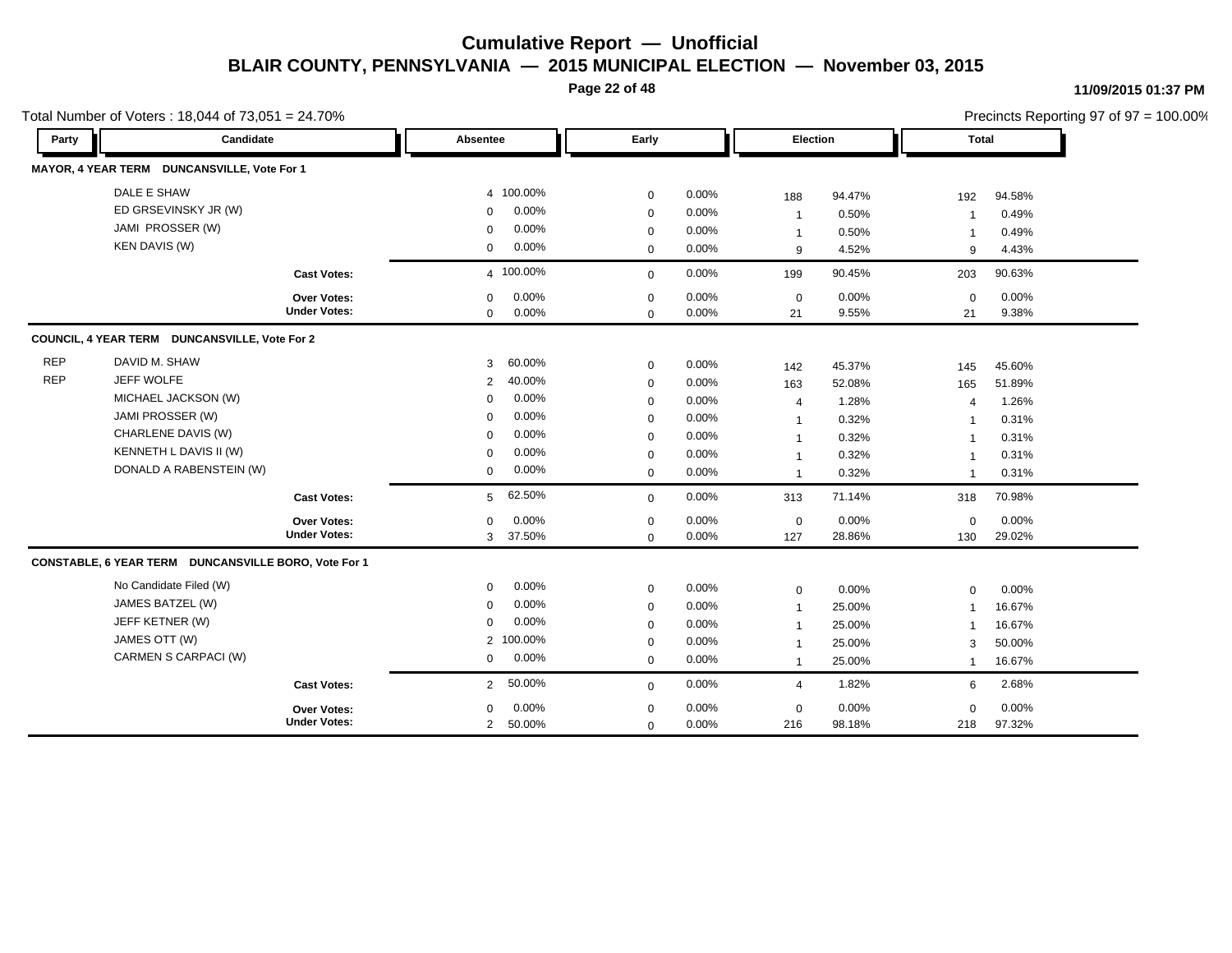**Page 23 of 48**

**11/09/2015 01:37 PM**

|            | Total Number of Voters: 18,044 of 73,051 = 24.70% |                                    |                |          |             |          |                     |                 |                       | Precincts Reporting 97 of 97 = 100.00% |
|------------|---------------------------------------------------|------------------------------------|----------------|----------|-------------|----------|---------------------|-----------------|-----------------------|----------------------------------------|
| Party      | Candidate                                         |                                    | Absentee       |          | Early       |          | Election            |                 | <b>Total</b>          |                                        |
|            | SUPERVISOR, 6 YEAR TERM FRANKSTOWN, Vote For 1    |                                    |                |          |             |          |                     |                 |                       |                                        |
| <b>REP</b> | <b>GEORGE W HENRY, JR</b>                         |                                    | 35             | 97.22%   | $\mathbf 0$ | 0.00%    | 1,024               | 98.94%          | 1,059                 | 98.88%                                 |
|            | PATRICK BACTELL (W)                               |                                    | 0              | 0.00%    | $\mathbf 0$ | 0.00%    | $\mathbf{1}$        | 0.10%           | $\overline{1}$        | 0.09%                                  |
|            | JIM BAKER (W)                                     |                                    | $\Omega$       | 0.00%    | $\mathbf 0$ | 0.00%    | $\mathbf{1}$        | 0.10%           | $\mathbf 1$           | 0.09%                                  |
|            | ROB BEATTY (W)                                    |                                    | $\mathbf 0$    | 0.00%    | $\mathbf 0$ | 0.00%    | $\mathbf{1}$        | 0.10%           | $\overline{1}$        | 0.09%                                  |
|            | PAUL LUTHER (W)                                   |                                    | $\Omega$       | 0.00%    | $\mathbf 0$ | 0.00%    | $\overline{1}$      | 0.10%           | $\overline{1}$        | 0.09%                                  |
|            | RON SHOOP (W)                                     |                                    | $\Omega$       | 0.00%    | $\mathbf 0$ | 0.00%    | $\mathbf{1}$        | 0.10%           | $\overline{1}$        | 0.09%                                  |
|            | JOHN SWOPE (W)                                    |                                    | $\Omega$       | 0.00%    | $\mathbf 0$ | 0.00%    | $\overline{2}$      | 0.19%           | 2                     | 0.19%                                  |
|            | RACHEL WAGNER (W)                                 |                                    | $\Omega$       | 0.00%    | $\mathbf 0$ | 0.00%    | $\mathbf{1}$        | 0.10%           | $\overline{1}$        | 0.09%                                  |
|            | DENNY WALL (W)                                    |                                    | $\Omega$       | 0.00%    | $\mathbf 0$ | 0.00%    | $\mathbf{1}$        | 0.10%           | $\mathbf 1$           | 0.09%                                  |
|            | KEN WERTZ (W)                                     |                                    | $\Omega$       | 0.00%    | $\mathbf 0$ | 0.00%    | $\overline{2}$      | 0.19%           | 2                     | 0.19%                                  |
|            | FORREST HUGG (W)                                  |                                    | $\overline{1}$ | 2.78%    | $\mathbf 0$ | 0.00%    | $\mathbf 0$         | 0.00%           | $\overline{1}$        | 0.09%                                  |
|            |                                                   | <b>Cast Votes:</b>                 | 36             | 83.72%   | $\mathbf 0$ | 0.00%    | 1,035               | 77.82%          | 1,071                 | 78.00%                                 |
|            |                                                   | <b>Over Votes:</b>                 | $\mathbf 0$    | 0.00%    | $\mathbf 0$ | 0.00%    | $\mathbf 0$         | 0.00%           | $\mathbf 0$           | 0.00%                                  |
|            |                                                   | <b>Under Votes:</b>                | $7^{\circ}$    | 16.28%   | $\mathbf 0$ | 0.00%    | 295                 | 22.18%          | 302                   | 22.00%                                 |
|            | AUDITOR, 6 YEAR TERM FRANKSTOWN, Vote For 1       |                                    |                |          |             |          |                     |                 |                       |                                        |
| <b>REP</b> | <b>JAMES CALLAHAN</b>                             |                                    | 37             | 97.37%   | $\mathbf 0$ | 0.00%    | 1,083               | 99.82%          | 1,120                 | 99.73%                                 |
|            | STEVE HESS (W)                                    |                                    | $\mathbf 0$    | 0.00%    | $\mathbf 0$ | 0.00%    | $\mathbf{1}$        | 0.09%           | $\overline{1}$        | 0.09%                                  |
|            | STEVE WEYANDT (W)                                 |                                    | $\mathbf 0$    | 0.00%    | $\mathbf 0$ | 0.00%    | $\mathbf{1}$        | 0.09%           | $\overline{1}$        | 0.09%                                  |
|            | FORREST HUGG (W)                                  |                                    | $\overline{1}$ | 2.63%    | $\mathbf 0$ | 0.00%    | $\mathbf 0$         | 0.00%           | $\overline{1}$        | 0.09%                                  |
|            |                                                   | <b>Cast Votes:</b>                 | 38             | 88.37%   | $\mathbf 0$ | 0.00%    | 1,085               | 81.58%          | 1,123                 | 81.79%                                 |
|            |                                                   | Over Votes:                        | $\Omega$       | 0.00%    | $\mathbf 0$ | 0.00%    | $\mathbf 0$         | 0.00%           | $\mathbf 0$           | 0.00%                                  |
|            |                                                   | <b>Under Votes:</b>                | 5              | 11.63%   | $\mathbf 0$ | 0.00%    | 245                 | 18.42%          | 250                   | 18.21%                                 |
|            | CONSTABLE, 6 YEAR TERM FRANKSTOWN TWP, Vote For 1 |                                    |                |          |             |          |                     |                 |                       |                                        |
| <b>REP</b> | JOHN T DODSON                                     |                                    | 38             | 97.44%   | $\mathbf 0$ | 0.00%    | 1,076               | 100.00%         | 1,114                 | 99.91%                                 |
|            | FORREST HUGG (W)                                  |                                    | $\mathbf{1}$   | 2.56%    | $\mathbf 0$ | 0.00%    | $\mathbf 0$         | 0.00%           | $\overline{1}$        | 0.09%                                  |
|            |                                                   | <b>Cast Votes:</b>                 | 39             | 90.70%   | $\mathbf 0$ | $0.00\%$ | 1,076               | 80.90%          | 1,115                 | 81.21%                                 |
|            |                                                   |                                    | 0              | $0.00\%$ | $\mathbf 0$ | 0.00%    | $\mathbf 0$         | 0.00%           | $\mathbf 0$           | 0.00%                                  |
|            |                                                   | Over Votes:<br><b>Under Votes:</b> | 4              | 9.30%    | $\Omega$    | 0.00%    | 254                 | 19.10%          | 258                   | 18.79%                                 |
|            | SUPERVISOR, 6 YEAR TERM FREEDOM, Vote For 1       |                                    |                |          |             |          |                     |                 |                       |                                        |
| <b>REP</b> | ED BENDER                                         |                                    | 4 100.00%      |          | $\mathbf 0$ | 0.00%    |                     |                 |                       |                                        |
|            | JUSTIN NESIUS (W)                                 |                                    | $\mathbf{0}$   | $0.00\%$ | $\mathbf 0$ | 0.00%    | 366<br>$\mathbf{1}$ | 99.73%<br>0.27% | 370<br>$\overline{1}$ | 99.73%<br>0.27%                        |
|            |                                                   |                                    |                |          |             |          |                     |                 |                       |                                        |
|            |                                                   | <b>Cast Votes:</b>                 | 4 100.00%      |          | $\mathbf 0$ | 0.00%    | 367                 | 84.37%          | 371                   | 84.51%                                 |
|            |                                                   | Over Votes:                        | 0              | 0.00%    | $\mathbf 0$ | 0.00%    | $\mathsf 0$         | 0.00%           | $\mathbf 0$           | 0.00%                                  |
|            |                                                   | <b>Under Votes:</b>                | $\mathbf 0$    | 0.00%    | $\mathbf 0$ | 0.00%    | 68                  | 15.63%          | 68                    | 15.49%                                 |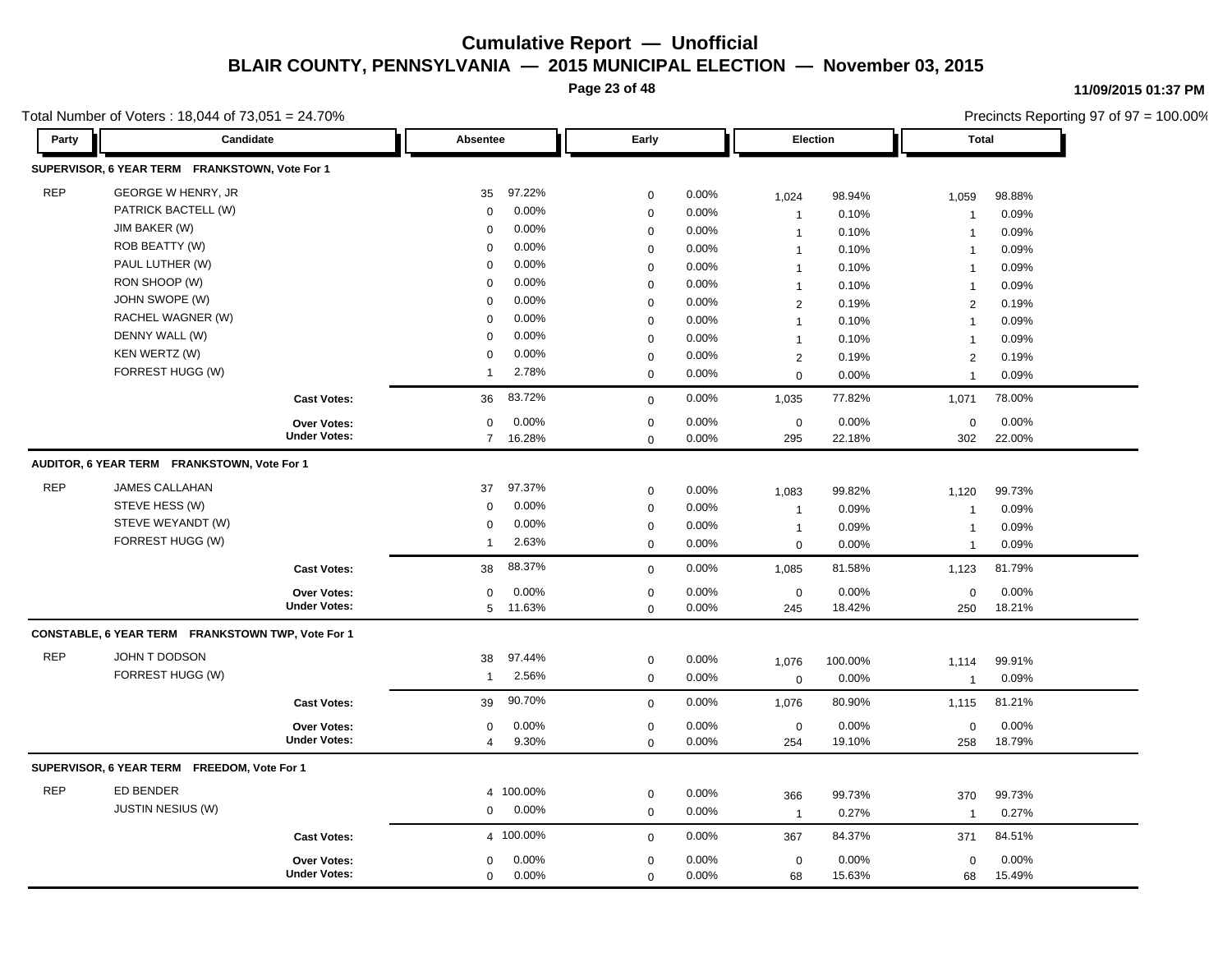**Page 24 of 48**

#### **11/09/2015 01:37 PM**

|            | Total Number of Voters: 18,044 of 73,051 = 24.70%  |                                    |                                                 |                            |                   |                         |                 |                   |                 | Precincts Reporting 97 of 97 = 100.00% |
|------------|----------------------------------------------------|------------------------------------|-------------------------------------------------|----------------------------|-------------------|-------------------------|-----------------|-------------------|-----------------|----------------------------------------|
| Party      | Candidate                                          |                                    | Absentee                                        | Early                      |                   |                         | Election        |                   | Total           |                                        |
|            | AUDITOR, 6 YEAR TERM FREEDOM, Vote For 1           |                                    |                                                 |                            |                   |                         |                 |                   |                 |                                        |
| <b>REP</b> | NANCY REPLOGLE                                     |                                    | 3 100.00%                                       | 0                          | 0.00%             | 367                     | 100.00%         | 370               | 100.00%         |                                        |
|            |                                                    | <b>Cast Votes:</b>                 | 75.00%<br>3 <sup>1</sup>                        | $\mathbf{0}$               | 0.00%             | 367                     | 84.37%          | 370               | 84.28%          |                                        |
|            |                                                    | Over Votes:<br><b>Under Votes:</b> | 0.00%<br>0<br>25.00%<br>$\mathbf{1}$            | $\mathbf 0$<br>$\mathbf 0$ | 0.00%<br>$0.00\%$ | $\mathbf 0$<br>68       | 0.00%<br>15.63% | $\Omega$<br>69    | 0.00%<br>15.72% |                                        |
|            | AUDITOR, 2 YEAR UNEXPIRED TERM FREEDOM, Vote For 1 |                                    |                                                 |                            |                   |                         |                 |                   |                 |                                        |
| <b>REP</b> | RICHARD WEYANT                                     |                                    | 4 100.00%                                       | $\mathbf 0$                | 0.00%             | 357                     | 100.00%         | 361               | 100.00%         |                                        |
|            |                                                    | <b>Cast Votes:</b>                 | 4 100.00%                                       | $\mathbf{0}$               | 0.00%             | 357                     | 82.07%          | 361               | 82.23%          |                                        |
|            |                                                    | Over Votes:<br><b>Under Votes:</b> | 0.00%<br>$\mathbf 0$<br>$\mathbf 0$<br>$0.00\%$ | $\mathbf 0$<br>$\mathbf 0$ | 0.00%<br>0.00%    | $\mathbf 0$<br>78       | 0.00%<br>17.93% | $\mathbf 0$<br>78 | 0.00%<br>17.77% |                                        |
|            | CONSTABLE, 6 YEAR TERM FREEDOM TWP, Vote For 1     |                                    |                                                 |                            |                   |                         |                 |                   |                 |                                        |
|            | No Candidate Filed (W)                             |                                    | 0.00%<br>$\mathbf 0$                            | 0                          | 0.00%             | 0                       | 0.00%           | $\mathbf 0$       | 0.00%           |                                        |
|            | RAY BENTON (W)                                     |                                    | 0.00%<br>0                                      | $\mathbf 0$                | 0.00%             | $\overline{1}$          | 6.25%           | $\overline{1}$    | 6.25%           |                                        |
|            | SABRENA BEYER (W)                                  |                                    | 0.00%<br>$\mathbf 0$                            | $\mathbf 0$                | 0.00%             | $\overline{1}$          | 6.25%           | $\overline{1}$    | 6.25%           |                                        |
|            | SCOTT CALDWELL (W)                                 |                                    | 0.00%<br>$\mathbf{0}$                           | 0                          | 0.00%             | $\overline{\mathbf{1}}$ | 6.25%           | $\overline{1}$    | 6.25%           |                                        |
|            | STEVE DALANSKY (W)                                 |                                    | 0.00%<br>0                                      | $\mathbf 0$                | 0.00%             | $\overline{\mathbf{1}}$ | 6.25%           | $\overline{1}$    | 6.25%           |                                        |
|            | TERRY DILLINGER (W)                                |                                    | 0.00%<br>$\mathbf{0}$                           | 0                          | 0.00%             | $\overline{\mathbf{1}}$ | 6.25%           | $\overline{1}$    | 6.25%           |                                        |
|            | LORI HEATLEY FLAUGH (W)                            |                                    | 0.00%<br>$\mathbf 0$                            | $\mathbf 0$                | 0.00%             | $\overline{\mathbf{1}}$ | 6.25%           | $\overline{1}$    | 6.25%           |                                        |
|            | <b>KENDRA GROVE (W)</b>                            |                                    | 0.00%<br>0                                      | $\mathbf 0$                | 0.00%             | $\overline{\mathbf{1}}$ | 6.25%           | $\overline{1}$    | 6.25%           |                                        |
|            | TIMOTHY HAZENSTAB (W)                              |                                    | 0.00%<br>$\mathbf 0$                            | $\mathbf 0$                | 0.00%             | $\overline{\mathbf{1}}$ | 6.25%           | $\overline{1}$    | 6.25%           |                                        |
|            | BEN HOOVER (W)                                     |                                    | 0.00%<br>$\mathbf 0$                            | $\mathbf 0$                | 0.00%             | $\overline{1}$          | 6.25%           | $\overline{1}$    | 6.25%           |                                        |
|            | SHAWN D MCGINNIS (W)                               |                                    | 0.00%<br>$\mathbf 0$                            | $\mathbf 0$                | $0.00\%$          | $\overline{\mathbf{1}}$ | 6.25%           | $\overline{1}$    | 6.25%           |                                        |
|            | <b>BRANDON SLIKO (W)</b>                           |                                    | 0.00%<br>0                                      | $\mathbf 0$                | 0.00%             | $\overline{1}$          | 6.25%           | $\mathbf{1}$      | 6.25%           |                                        |
|            | WILLARD J THOMPSON (W)                             |                                    | 0.00%<br>$\mathbf 0$                            | $\mathbf 0$                | 0.00%             | $\mathbf{1}$            | 6.25%           | $\mathbf{1}$      | 6.25%           |                                        |
|            | ANDY WAGGLE (W)                                    |                                    | 0.00%<br>0                                      | $\mathbf 0$                | 0.00%             | $\overline{1}$          | 6.25%           | $\overline{1}$    | 6.25%           |                                        |
|            | JASON WEYANT (W)                                   |                                    | 0.00%<br>0                                      | $\mathbf 0$                | 0.00%             | $\overline{1}$          | 6.25%           | $\mathbf{1}$      | 6.25%           |                                        |
|            | RICHARD WEYANT (W)                                 |                                    | 0.00%<br>$\mathbf 0$                            | $\mathbf 0$                | $0.00\%$          | 2                       | 12.50%          | 2                 | 12.50%          |                                        |
|            |                                                    | <b>Cast Votes:</b>                 | 0.00%<br>$\mathbf 0$                            | $\Omega$                   | 0.00%             | 16                      | 3.68%           | 16                | 3.64%           |                                        |
|            |                                                    | Over Votes:                        | 0.00%<br>0                                      | $\mathbf 0$                | 0.00%             | $\mathbf 0$             | $0.00\%$        | $\mathbf 0$       | 0.00%           |                                        |
|            |                                                    | <b>Under Votes:</b>                | 4 100.00%                                       | $\mathbf 0$                | 0.00%             | 419                     | 96.32%          | 423               | 96.36%          |                                        |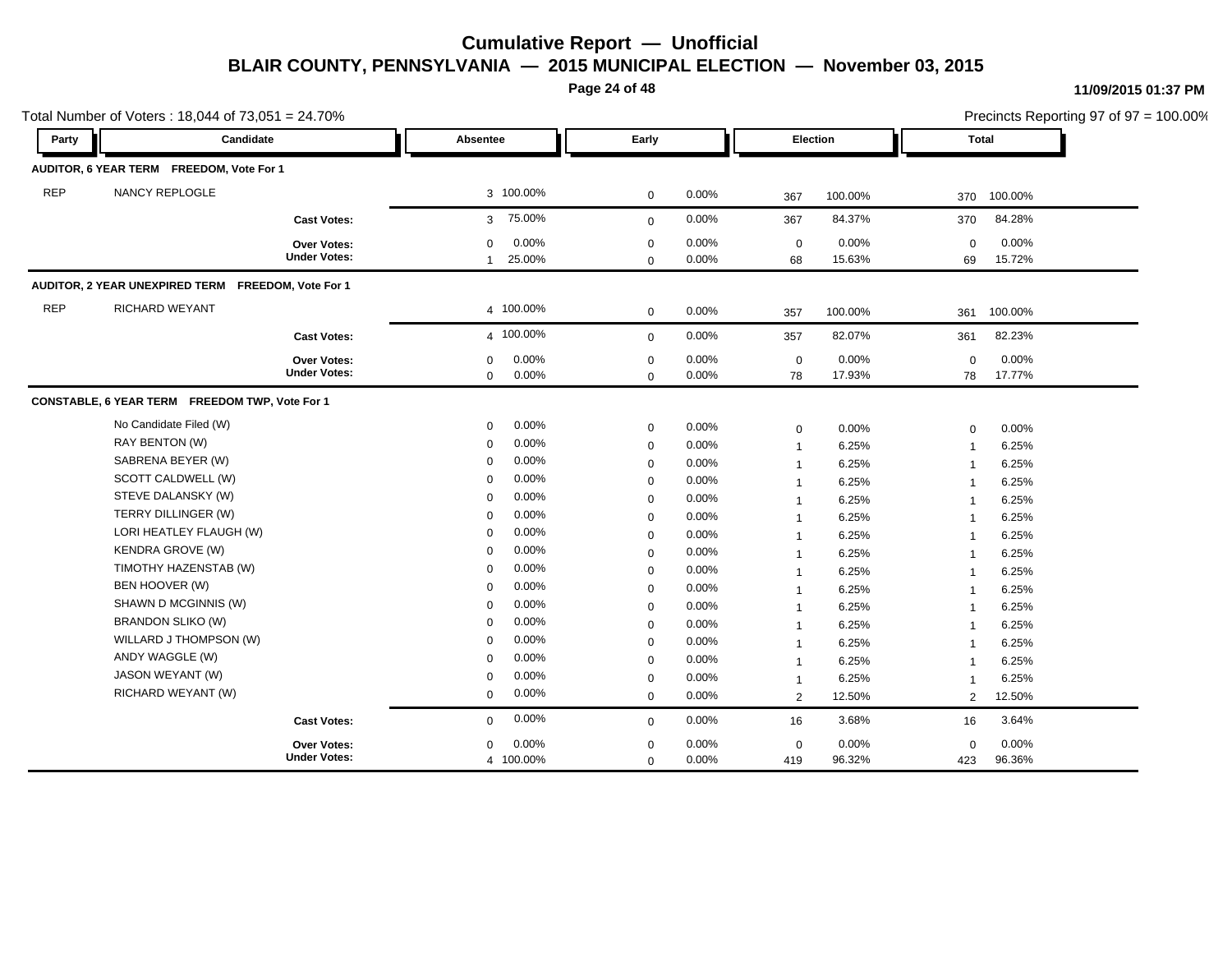**Page 25 of 48**

#### **11/09/2015 01:37 PM**

| Total Number of Voters: 18,044 of 73,051 = 24.70% |                                                   |                     |                          |             |          |                |        |                         | Precincts Reporting 97 of 97 = 100.00% |
|---------------------------------------------------|---------------------------------------------------|---------------------|--------------------------|-------------|----------|----------------|--------|-------------------------|----------------------------------------|
| Party                                             | Candidate                                         |                     | Absentee                 | Early       |          | Election       |        | <b>Total</b>            |                                        |
|                                                   | SUPERVISOR, 6 YEAR TERM GREENFIELD, Vote For 1    |                     |                          |             |          |                |        |                         |                                        |
|                                                   | <b>RAY S BENTON</b>                               |                     | 3 100.00%                | $\mathbf 0$ | 0.00%    | 405            | 96.89% | 408                     | 96.91%                                 |
|                                                   | ALTON EBERSOLE (W)                                |                     | 0.00%<br>$\mathbf 0$     | $\mathbf 0$ | 0.00%    | 6              | 1.44%  | 6                       | 1.43%                                  |
|                                                   | JORDAN OLDHAM (W)                                 |                     | 0.00%<br>$\mathbf 0$     | $\mathbf 0$ | 0.00%    | $\sqrt{5}$     | 1.20%  | 5                       | 1.19%                                  |
|                                                   | JAMES CARSON (W)                                  |                     | 0.00%<br>$\mathbf 0$     | $\mathbf 0$ | 0.00%    | $\mathbf{1}$   | 0.24%  | $\overline{1}$          | 0.24%                                  |
|                                                   | MARLYN GRAFFIUS (W)                               |                     | 0.00%<br>0               | $\mathbf 0$ | 0.00%    | $\mathbf{1}$   | 0.24%  | $\overline{1}$          | 0.24%                                  |
|                                                   |                                                   | <b>Cast Votes:</b>  | 3 100.00%                | $\mathbf 0$ | 0.00%    | 418            | 90.67% | 421                     | 90.73%                                 |
|                                                   |                                                   | Over Votes:         | 0.00%<br>$\mathbf 0$     | $\mathbf 0$ | 0.00%    | $\mathbf 0$    | 0.00%  | $\mathbf 0$             | 0.00%                                  |
|                                                   |                                                   | <b>Under Votes:</b> | 0.00%<br>0               | $\mathbf 0$ | 0.00%    | 43             | 9.33%  | 43                      | 9.27%                                  |
|                                                   | AUDITOR, 6 YEAR TERM GREENFIELD, Vote For 1       |                     |                          |             |          |                |        |                         |                                        |
|                                                   | No Candidate Filed (W)                            |                     | 0.00%<br>0               | $\mathbf 0$ | 0.00%    | $\mathbf 0$    | 0.00%  | $\mathbf 0$             | 0.00%                                  |
|                                                   | HELEN BETAR (W)                                   |                     | $0.00\%$<br>$\mathbf 0$  | $\mathbf 0$ | 0.00%    | $\overline{2}$ | 15.38% | $\overline{2}$          | 15.38%                                 |
|                                                   | ANITA EMEIGH (W)                                  |                     | 0.00%<br>$\mathbf 0$     | $\mathbf 0$ | 0.00%    | $\mathbf{1}$   | 7.69%  | $\overline{1}$          | 7.69%                                  |
|                                                   | <b>GRACE HELSEL (W)</b>                           |                     | 0.00%<br>$\mathbf 0$     | $\mathbf 0$ | 0.00%    | $\mathbf{1}$   | 7.69%  | $\overline{1}$          | 7.69%                                  |
|                                                   | WILLIAM LIGHTNER (W)                              |                     | 0.00%<br>$\mathbf 0$     | $\mathbf 0$ | 0.00%    | 2              | 15.38% | 2                       | 15.38%                                 |
|                                                   | ROGER LINGENFELTER (W)                            |                     | 0.00%<br>0               | $\mathbf 0$ | 0.00%    | $\mathbf{1}$   | 7.69%  | $\mathbf{1}$            | 7.69%                                  |
|                                                   | TROY MCMULLEN (W)                                 |                     | 0.00%<br>$\mathbf 0$     | $\mathbf 0$ | 0.00%    | $\mathbf{1}$   | 7.69%  | $\overline{1}$          | 7.69%                                  |
|                                                   | JORDAN OLDHAM (W)                                 |                     | 0.00%<br>$\mathbf 0$     | $\mathbf 0$ | 0.00%    | $\mathbf{1}$   | 7.69%  | $\mathbf{1}$            | 7.69%                                  |
|                                                   | EARL RICHARDS (W)                                 |                     | 0.00%<br>$\Omega$        | $\mathbf 0$ | $0.00\%$ | $\mathbf{1}$   | 7.69%  | $\overline{\mathbf{1}}$ | 7.69%                                  |
|                                                   | STEVEN OAKES (W)                                  |                     | 0.00%<br>$\mathbf 0$     | $\mathbf 0$ | 0.00%    | $\mathbf{1}$   | 7.69%  | $\overline{\mathbf{1}}$ | 7.69%                                  |
|                                                   | JAMES LEONARDDDD (W)                              |                     | 0.00%<br>$\mathbf 0$     | $\mathbf 0$ | 0.00%    | $\mathbf{1}$   | 7.69%  | $\overline{1}$          | 7.69%                                  |
|                                                   | FLORENCE VAHEY (W)                                |                     | $0.00\%$<br>0            | $\mathbf 0$ | 0.00%    | $\mathbf{1}$   | 7.69%  | $\overline{1}$          | 7.69%                                  |
|                                                   |                                                   | <b>Cast Votes:</b>  | 0.00%<br>$\mathbf 0$     | $\mathbf 0$ | 0.00%    | 13             | 2.82%  | 13                      | 2.80%                                  |
|                                                   |                                                   | <b>Over Votes:</b>  | 0.00%<br>0               | $\mathbf 0$ | 0.00%    | $\mathbf 0$    | 0.00%  | $\mathbf 0$             | 0.00%                                  |
|                                                   |                                                   | <b>Under Votes:</b> | 3 100.00%                | $\mathbf 0$ | 0.00%    | 448            | 97.18% | 451                     | 97.20%                                 |
|                                                   | CONSTABLE, 6 YEAR TERM GREENFIELD TWP, Vote For 1 |                     |                          |             |          |                |        |                         |                                        |
| <b>REP</b>                                        | KIMBERLY J BENTON                                 |                     | 2 100.00%                | $\mathbf 0$ | 0.00%    | 363            | 98.64% | 365                     | 98.65%                                 |
|                                                   | JAMES CARSON (W)                                  |                     | 0.00%<br>0               | $\mathbf 0$ | 0.00%    | $\mathbf{1}$   | 0.27%  | $\overline{1}$          | 0.27%                                  |
|                                                   | RODNEY DIBERT (W)                                 |                     | 0.00%<br>$\mathbf 0$     | $\mathbf 0$ | 0.00%    | $\mathbf{1}$   | 0.27%  | -1                      | 0.27%                                  |
|                                                   | STEVE OAKS (W)                                    |                     | 0.00%<br>0               | $\mathbf 0$ | 0.00%    | $\mathbf{1}$   | 0.27%  | $\mathbf{1}$            | 0.27%                                  |
|                                                   | JASON WEYANT (W)                                  |                     | 0.00%<br>0               | $\mathbf 0$ | 0.00%    | $\overline{2}$ | 0.54%  | $\overline{2}$          | 0.54%                                  |
|                                                   |                                                   | <b>Cast Votes:</b>  | 66.67%<br>$\overline{2}$ | $\mathbf 0$ | 0.00%    | 368            | 79.83% | 370                     | 79.74%                                 |
|                                                   |                                                   | Over Votes:         | 0.00%<br>0               | $\mathbf 0$ | 0.00%    | $\mathbf 0$    | 0.00%  | $\mathbf 0$             | 0.00%                                  |
|                                                   |                                                   | <b>Under Votes:</b> | 33.33%<br>$\mathbf{1}$   | $\mathbf 0$ | 0.00%    | 93             | 20.17% | 94                      | 20.26%                                 |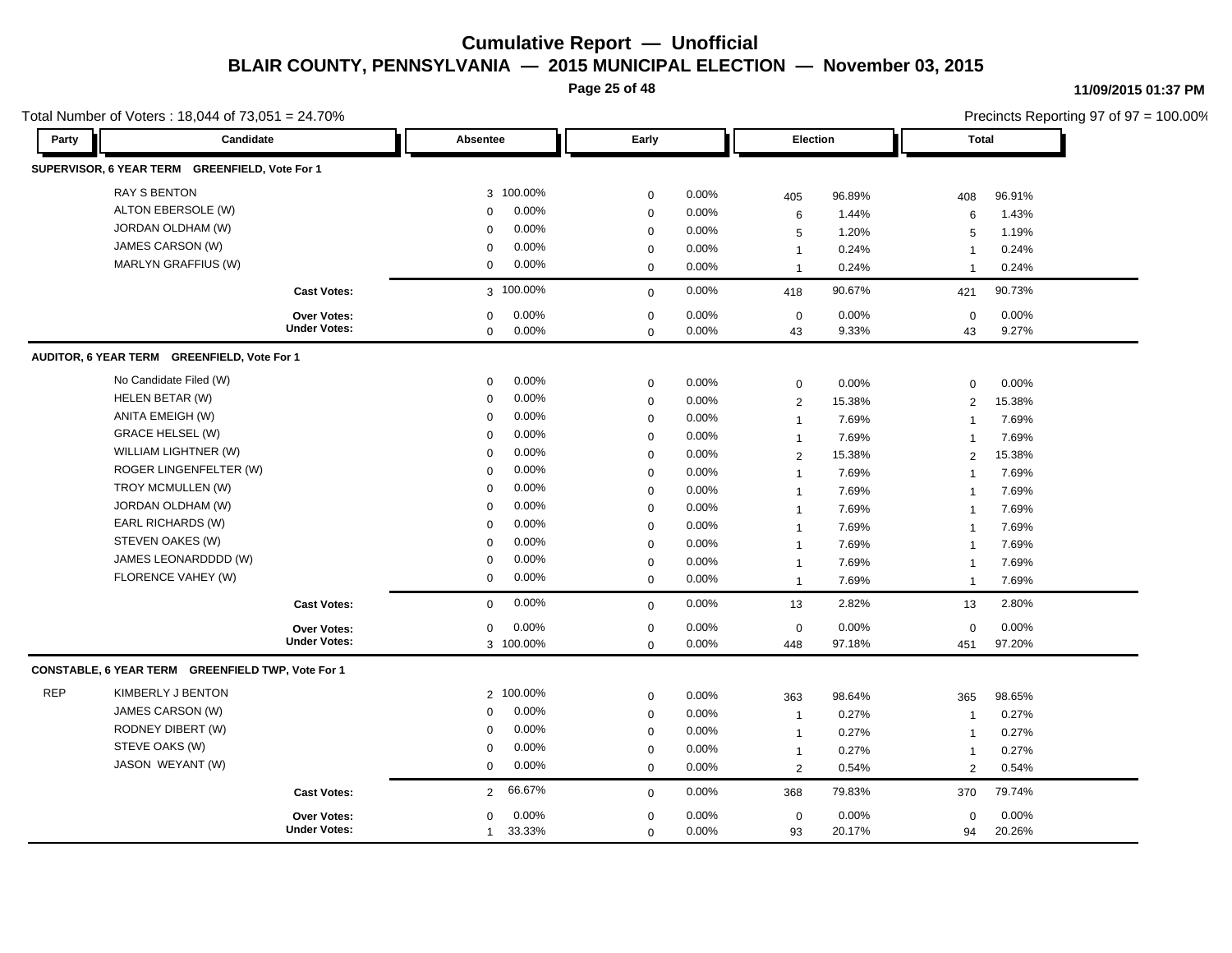**Page 26 of 48**

#### **11/09/2015 01:37 PM**

 $= 100.00\%$ 

|            | Total Number of Voters: 18,044 of 73,051 = 24.70%                     |                                    |                                               |                     |                |                   | Precincts Reporting 97 of 97 = 100.00% |                   |                 |
|------------|-----------------------------------------------------------------------|------------------------------------|-----------------------------------------------|---------------------|----------------|-------------------|----------------------------------------|-------------------|-----------------|
| Party      | Candidate                                                             |                                    | Absentee                                      | Early               |                | Election          |                                        | <b>Total</b>      |                 |
|            | COUNCIL, WARD 1, 4 YEAR TERM HOLLIDAYSBURG WD 1, Vote For 1           |                                    |                                               |                     |                |                   |                                        |                   |                 |
| <b>REP</b> | JOSEPH POMPA                                                          |                                    | 1 100.00%                                     | 0                   | 0.00%          | 49                | 98.00%                                 | 50                | 98.04%          |
|            | DREW T DODSON (W)                                                     |                                    | 0.00%<br>$\mathbf 0$                          | $\mathbf 0$         | 0.00%          | $\overline{1}$    | 2.00%                                  | $\mathbf{1}$      | 1.96%           |
|            |                                                                       | <b>Cast Votes:</b>                 | 1 100.00%                                     |                     | 0.00%          | 50                | 71.43%                                 | 51                | 71.83%          |
|            |                                                                       |                                    |                                               | $\mathbf 0$         |                |                   |                                        |                   |                 |
|            |                                                                       | Over Votes:<br><b>Under Votes:</b> | 0.00%<br>$\mathbf{0}$<br>0.00%<br>$\mathbf 0$ | 0                   | 0.00%<br>0.00% | $\mathsf 0$<br>20 | 0.00%<br>28.57%                        | $\mathbf 0$<br>20 | 0.00%<br>28.17% |
|            |                                                                       |                                    |                                               | $\mathbf 0$         |                |                   |                                        |                   |                 |
|            | COUNCIL, WARD 3, 4 YEAR TERM HOLLIDAYSBURG WD 3, Vote For 1           |                                    |                                               |                     |                |                   |                                        |                   |                 |
| <b>REP</b> | PATRICK PLUMMER                                                       |                                    | 33.33%<br>$\mathbf{1}$                        | 0                   | 0.00%          | 38                | 77.55%                                 | 39                | 75.00%          |
|            | DREW DODSON (W)                                                       |                                    | 66.67%<br>$\overline{2}$                      | 0                   | 0.00%          | 11                | 22.45%                                 | 13                | 25.00%          |
|            |                                                                       | <b>Cast Votes:</b>                 | 75.00%<br>3                                   | $\mathbf 0$         | 0.00%          | 49                | 87.50%                                 | 52                | 86.67%          |
|            |                                                                       | <b>Over Votes:</b>                 | 0.00%<br>$\mathbf 0$                          | $\mathsf{O}\xspace$ | 0.00%          | $\mathbf 0$       | 0.00%                                  | $\mathbf 0$       | 0.00%           |
|            |                                                                       | <b>Under Votes:</b>                | $\mathbf{1}$<br>25.00%                        | $\mathbf 0$         | 0.00%          | $\overline{7}$    | 12.50%                                 | 8                 | 13.33%          |
|            | COUNCIL, WARD 4, 2 YEAR UNEXPIRED TERM HOLLIDAYSBURG WD 4, Vote For 1 |                                    |                                               |                     |                |                   |                                        |                   |                 |
| <b>DEM</b> | <b>JAMES GERRAUGHTY</b>                                               |                                    | 33.33%<br>$\overline{2}$                      | 0                   | 0.00%          | 68                | 38.64%                                 | 70                | 38.46%          |
| <b>REP</b> | <b>SEAN BURKE</b>                                                     |                                    | 66.67%<br>$\overline{4}$                      | 0                   | 0.00%          | 105               | 59.66%                                 | 109               | 59.89%          |
|            | DREW DODSON (W)                                                       |                                    | 0.00%<br>$\Omega$                             | 0                   | 0.00%          | $\overline{1}$    | 0.57%                                  | $\overline{1}$    | 0.55%           |
|            | JAMES HUFF III (W)                                                    |                                    | 0.00%<br>$\Omega$                             | 0                   | 0.00%          | $\overline{1}$    | 0.57%                                  | $\overline{1}$    | 0.55%           |
|            | JOEL KOSS (W)                                                         |                                    | $0.00\%$<br>$\mathbf 0$                       | 0                   | 0.00%          | $\overline{1}$    | 0.57%                                  | $\overline{1}$    | 0.55%           |
|            |                                                                       | <b>Cast Votes:</b>                 | 6 100.00%                                     | $\mathbf 0$         | 0.00%          | 176               | 96.70%                                 | 182               | 96.81%          |
|            |                                                                       | Over Votes:                        | 0.00%<br>$\mathbf 0$                          | 0                   | 0.00%          | 0                 | 0.00%                                  | $\mathbf 0$       | 0.00%           |
|            |                                                                       | <b>Under Votes:</b>                | 0.00%<br>$\mathbf 0$                          | 0                   | 0.00%          | 6                 | 3.30%                                  | 6                 | 3.19%           |
|            | COUNCIL, WARD 5, 4 YEAR TERM HOLLIDAYSBURG WD 5, Vote For 1           |                                    |                                               |                     |                |                   |                                        |                   |                 |
| <b>REP</b> | <b>MARK L SHAWLEY</b>                                                 |                                    | 10 100.00%                                    | $\mathbf 0$         | $0.00\%$       | 124               | 99.20%                                 | 134               | 99.26%          |
|            | PHILLIP D SIPES (W)                                                   |                                    | 0.00%<br>$\mathbf 0$                          | $\mathbf 0$         | 0.00%          | $\overline{1}$    | 0.80%                                  | $\overline{1}$    | 0.74%           |
|            |                                                                       | <b>Cast Votes:</b>                 | 83.33%<br>10 <sup>1</sup>                     | $\mathbf{0}$        | 0.00%          | 125               | 86.21%                                 | 135               | 85.99%          |
|            |                                                                       | Over Votes:                        | 0.00%<br>$\mathbf 0$                          | $\mathbf 0$         | 0.00%          | $\mathbf 0$       | 0.00%                                  | $\mathbf 0$       | 0.00%           |
|            |                                                                       | <b>Under Votes:</b>                | 16.67%<br>$\overline{2}$                      | 0                   | 0.00%          | 20                | 13.79%                                 | 22                | 14.01%          |
|            | COUNCIL, WARD 7, 4 YEAR TERM HOLLIDAYSBURG WD 7, Vote For 1           |                                    |                                               |                     |                |                   |                                        |                   |                 |
| <b>REP</b> | <b>JEFFREY KETNER</b>                                                 |                                    | 1 100.00%                                     | 0                   | 0.00%          | 139               | 97.89%                                 | 140               | 97.90%          |
|            | MITCH JOHNS (W)                                                       |                                    | 0.00%<br>0                                    | 0                   | 0.00%          | $\overline{1}$    | 0.70%                                  | $\mathbf{1}$      | 0.70%           |
|            | JEFF LEONARD (W)                                                      |                                    | 0.00%<br>0                                    | 0                   | 0.00%          | $\mathbf{1}$      | 0.70%                                  | $\mathbf{1}$      | 0.70%           |
|            | JEFF MILLER (W)                                                       |                                    | 0.00%<br>$\mathbf 0$                          | 0                   | 0.00%          | $\overline{1}$    | 0.70%                                  | $\mathbf{1}$      | 0.70%           |
|            |                                                                       | <b>Cast Votes:</b>                 | 50.00%<br>$\mathbf{1}$                        | $\mathbf{0}$        | 0.00%          | 142               | 89.31%                                 | 143               | 88.82%          |
|            |                                                                       | <b>Over Votes:</b>                 | 0.00%<br>$\mathbf 0$                          | $\mathbf 0$         | 0.00%          | $\mathbf 0$       | 0.00%                                  | $\mathbf 0$       | 0.00%           |
|            |                                                                       | <b>Under Votes:</b>                | 50.00%<br>$\mathbf{1}$                        | $\mathbf 0$         | 0.00%          | 17                | 10.69%                                 | 18                | 11.18%          |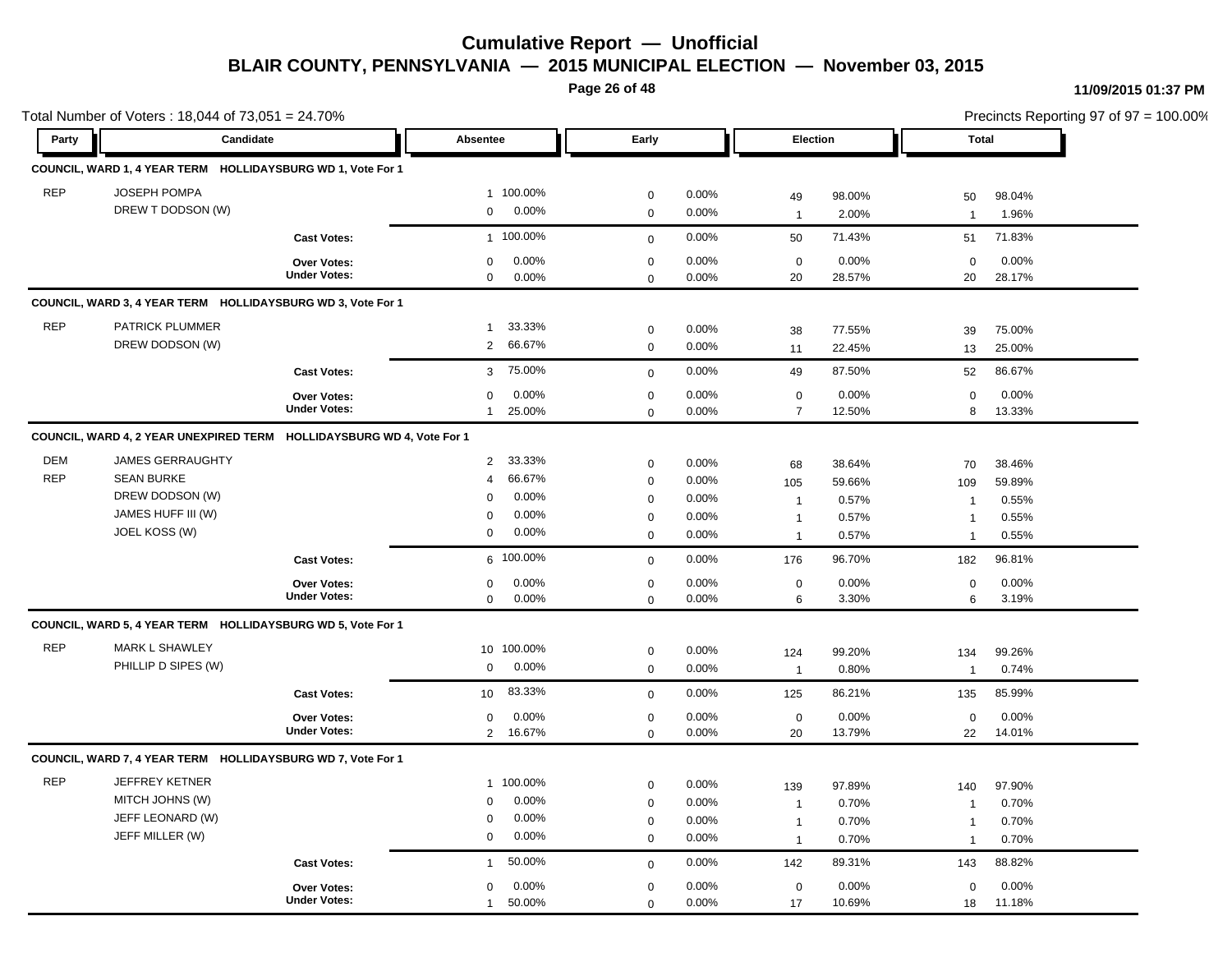**Page 27 of 48**

**11/09/2015 01:37 PM**

Total Number of Voters : 18,044 of 73,051 = 24.70%

|            | Total Number of Voters: 18,044 of 73,051 = 24.70%     |                         |                         |                         | Precincts Reporting 97 of 97 = 100.00% |  |
|------------|-------------------------------------------------------|-------------------------|-------------------------|-------------------------|----------------------------------------|--|
| Party      | Candidate                                             | Absentee                | Early                   | Election                | <b>Total</b>                           |  |
|            | CONSTABLE, 6 YEAR TERM HOLLIDAYSBURG BORO, Vote For 1 |                         |                         |                         |                                        |  |
|            | No Candidate Filed (W)                                | 0.00%<br>$\mathbf{0}$   | 0.00%<br>$\mathbf 0$    | 0.00%<br>$\mathbf 0$    | 0.00%<br>$\mathbf 0$                   |  |
|            | PERRY CORLE (W)                                       | 0.00%<br>0              | 0.00%<br>$\mathbf 0$    | 12.50%<br>3             | 12.00%<br>3                            |  |
|            | DREW DODSON (W)                                       | 0.00%<br>$\mathbf 0$    | $\mathbf 0$<br>0.00%    | 8.33%<br>2              | 8.00%<br>2                             |  |
|            | JEREMY DODSON (W)                                     | 0.00%<br>$\mathbf 0$    | 0.00%<br>$\mathbf 0$    | 4.17%<br>$\mathbf{1}$   | 4.00%<br>$\overline{1}$                |  |
|            | MICHAEL EARDLEY (W)                                   | 0.00%<br>$\Omega$       | 0.00%<br>$\mathbf 0$    | 4.17%<br>$\mathbf{1}$   | 4.00%<br>$\overline{\mathbf{1}}$       |  |
|            | DAVID GORMAN (W)                                      | $0.00\%$<br>$\mathbf 0$ | $\mathbf 0$<br>0.00%    | 4.17%<br>$\mathbf{1}$   | 4.00%<br>$\overline{1}$                |  |
|            | JOE GRASSI (W)                                        | 0.00%<br>$\mathbf 0$    | $\mathbf 0$<br>0.00%    | 4.17%<br>$\mathbf{1}$   | 4.00%<br>$\overline{1}$                |  |
|            | JAMES HUFF II (W)                                     | 0.00%<br>$\mathbf 0$    | 0.00%<br>$\mathbf 0$    | 4.17%<br>$\overline{1}$ | 4.00%<br>$\overline{1}$                |  |
|            | EUGENE JOHNS (W)                                      | 0.00%<br>$\mathbf 0$    | 0.00%<br>$\mathbf 0$    | 4.17%<br>$\mathbf{1}$   | 4.00%<br>$\overline{\mathbf{1}}$       |  |
|            | <b>JOSHUA KRIDER (W)</b>                              | 0.00%<br>0              | 0.00%<br>$\mathbf 0$    | 4.17%<br>$\mathbf{1}$   | 4.00%<br>-1                            |  |
|            | <b>KERRY LEYDIG (W)</b>                               | 0.00%<br>$\mathbf 0$    | 0.00%<br>$\mathbf 0$    | 12.50%<br>3             | 12.00%<br>3                            |  |
|            | <b>GREG MIELNIK (W)</b>                               | 0.00%<br>$\Omega$       | $\mathbf 0$<br>0.00%    | 4.17%<br>$\mathbf{1}$   | 4.00%<br>$\overline{1}$                |  |
|            | JASON B MOCK (W)                                      | 0.00%<br>$\Omega$       | 0.00%<br>$\mathbf 0$    | 2<br>8.33%              | 8.00%<br>2                             |  |
|            | A PAUL PLUMMER (W)                                    | 0.00%<br>$\mathbf 0$    | 0.00%<br>$\mathbf 0$    | 4.17%<br>$\mathbf{1}$   | 4.00%<br>$\overline{1}$                |  |
|            | STUART ROBERTS (W)                                    | 0.00%<br>$\mathbf 0$    | $\mathbf 0$<br>0.00%    | 4.17%<br>$\mathbf{1}$   | 4.00%<br>$\overline{1}$                |  |
|            | ROBERT N ROBINSON (W)                                 | 0.00%<br>0              | 0.00%<br>$\mathbf 0$    | 8.33%<br>$\overline{2}$ | 8.00%<br>$\overline{2}$                |  |
|            | ERIC SRAL (W)                                         | 0.00%<br>$\Omega$       | 0.00%<br>$\mathbf 0$    | 4.17%<br>$\mathbf{1}$   | 4.00%<br>$\overline{\mathbf{1}}$       |  |
|            | AMY WEBSTER (W)                                       | 0.00%<br>0              | $\mathbf 0$<br>0.00%    | 4.17%<br>$\mathbf{1}$   | 4.00%<br>-1                            |  |
|            | JOHN C BARTON (W)                                     | 1 100.00%               | $\mathbf 0$<br>0.00%    | 0.00%<br>$\mathbf 0$    | 4.00%<br>-1                            |  |
|            | <b>Cast Votes:</b>                                    | 1.85%<br>$\mathbf{1}$   | 0.00%<br>$\mathbf 0$    | 2.54%<br>24             | 2.51%<br>25                            |  |
|            | Over Votes:                                           | 0.00%<br>$\mathbf 0$    | $\mathbf 0$<br>0.00%    | 0.00%<br>$\mathbf 0$    | 0.00%<br>$\mathbf 0$                   |  |
|            | <b>Under Votes:</b>                                   | 98.15%<br>53            | 0.00%<br>$\mathbf 0$    | 97.46%<br>920           | 97.49%<br>973                          |  |
|            | SUPERVISOR, 6 YEAR TERM HUSTON, Vote For 1            |                         |                         |                         |                                        |  |
|            | <b>GERALD A BURKET</b>                                | 2 100.00%               | 0.00%<br>$\mathbf 0$    | 100.00%<br>176          | 100.00%<br>178                         |  |
|            | <b>Cast Votes:</b>                                    | 2 100.00%               | 0.00%<br>$\mathbf 0$    | 93.62%<br>176           | 93.68%<br>178                          |  |
|            | Over Votes:                                           | 0.00%<br>0              | 0.00%<br>0              | 0.00%<br>$\mathbf 0$    | 0.00%<br>0                             |  |
|            | <b>Under Votes:</b>                                   | 0.00%<br>0              | $0.00\%$<br>$\mathbf 0$ | 12<br>6.38%             | 6.32%<br>12                            |  |
|            | AUDITOR, 6 YEAR TERM HUSTON, Vote For 1               |                         |                         |                         |                                        |  |
| <b>REP</b> | <b>DONNA GIBSON</b>                                   | 2 100.00%               | 0.00%<br>0              | 100.00%<br>165          | 100.00%<br>167                         |  |
|            | <b>Cast Votes:</b>                                    | 2 100.00%               | 0.00%<br>$\mathbf 0$    | 87.77%<br>165           | 87.89%<br>167                          |  |
|            | Over Votes:                                           | 0.00%<br>0              | 0.00%<br>0              | 0.00%<br>$\mathbf 0$    | 0.00%<br>0                             |  |
|            | <b>Under Votes:</b>                                   | 0.00%<br>0              | 0.00%<br>$\mathbf 0$    | 23<br>12.23%            | 12.11%<br>23                           |  |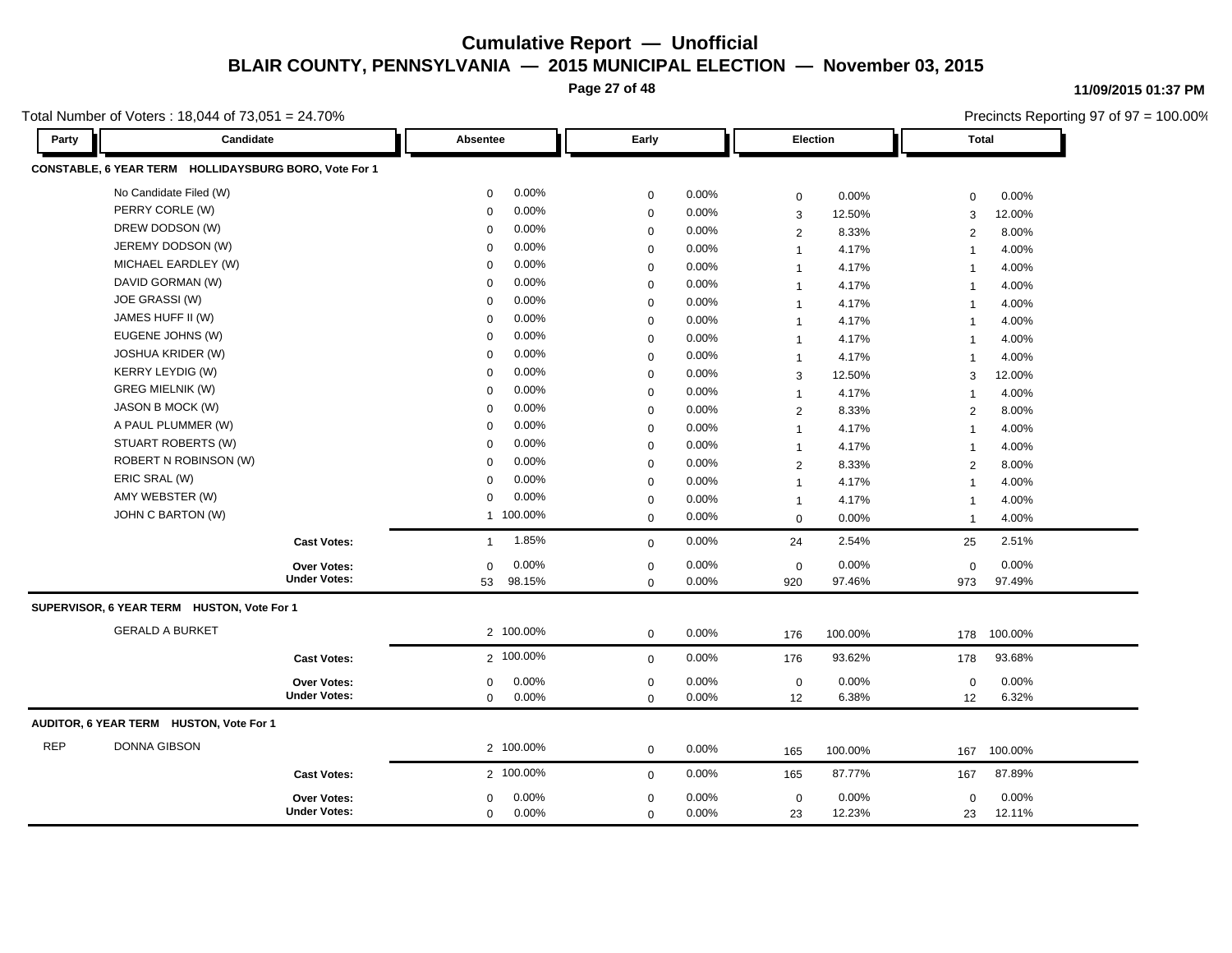**Page 28 of 48**

#### **11/09/2015 01:37 PM**

|            | Total Number of Voters: 18,044 of 73,051 = 24.70% |                     |                            |             |          |                         |                 |                | Precincts Reporting 97 of 97 = 100.00% |  |
|------------|---------------------------------------------------|---------------------|----------------------------|-------------|----------|-------------------------|-----------------|----------------|----------------------------------------|--|
| Party      | Candidate                                         |                     | Absentee                   | Early       |          |                         | <b>Election</b> | Total          |                                        |  |
|            | CONSTABLE, 6 YEAR TERM HUSTON TWP, Vote For 1     |                     |                            |             |          |                         |                 |                |                                        |  |
|            | No Candidate Filed (W)                            |                     | 0.00%<br>0                 | $\mathbf 0$ | $0.00\%$ | 0                       | 0.00%           | $\mathbf 0$    | 0.00%                                  |  |
|            | DAVID TAYLOR (W)                                  |                     | 0.00%<br>$\mathbf 0$       | 0           | 0.00%    | $\overline{\mathbf{1}}$ | 50.00%          | $\mathbf 1$    | 50.00%                                 |  |
|            | <b>ROBERT FRANELL (W)</b>                         |                     | $0.00\%$<br>$\mathbf 0$    | 0           | 0.00%    | 1                       | 50.00%          | $\mathbf{1}$   | 50.00%                                 |  |
|            |                                                   | <b>Cast Votes:</b>  | 0.00%<br>$\mathbf{0}$      | $\mathbf 0$ | 0.00%    | 2                       | 1.06%           | $\overline{2}$ | 1.05%                                  |  |
|            |                                                   | Over Votes:         | 0.00%<br>0                 | $\mathbf 0$ | $0.00\%$ | $\mathbf 0$             | 0.00%           | $\Omega$       | 0.00%                                  |  |
|            |                                                   | <b>Under Votes:</b> | 2 100.00%                  | $\mathbf 0$ | $0.00\%$ | 186                     | 98.94%          | 188            | 98.95%                                 |  |
|            | SUPERVISOR, 6 YEAR TERM JUNIATA, Vote For 1       |                     |                            |             |          |                         |                 |                |                                        |  |
| <b>REP</b> | <b>DAVID RIMBECK</b>                              |                     | 1 100.00%                  | $\mathbf 0$ | $0.00\%$ | 131                     | 99.24%          | 132            | 99.25%                                 |  |
|            | ALLAN STOMBAUGH (W)                               |                     | $0.00\%$<br>$\overline{0}$ | $\mathbf 0$ | 0.00%    | $\overline{1}$          | 0.76%           | $\overline{1}$ | 0.75%                                  |  |
|            |                                                   | <b>Cast Votes:</b>  | 50.00%<br>$\mathbf{1}$     | $\mathbf 0$ | 0.00%    | 132                     | 89.80%          | 133            | 89.26%                                 |  |
|            |                                                   | Over Votes:         | 0.00%<br>0                 | $\mathbf 0$ | 0.00%    | $\mathbf 0$             | 0.00%           | $\Omega$       | 0.00%                                  |  |
|            |                                                   | <b>Under Votes:</b> | 50.00%<br>$\overline{1}$   | $\mathbf 0$ | 0.00%    | 15                      | 10.20%          | 16             | 10.74%                                 |  |
|            | AUDITOR, 6 YEAR TERM JUNIATA, Vote For 1          |                     |                            |             |          |                         |                 |                |                                        |  |
|            | No Candidate Filed (W)                            |                     | 0.00%<br>$\mathbf{0}$      | $\mathbf 0$ | $0.00\%$ | $\mathbf 0$             | 0.00%           | $\mathbf 0$    | 0.00%                                  |  |
|            | CHRIS ROGER (W)                                   |                     | 0.00%<br>$\mathbf 0$       | $\mathbf 0$ | $0.00\%$ | $\overline{1}$          | 100.00%         | $\mathbf{1}$   | 100.00%                                |  |
|            |                                                   | <b>Cast Votes:</b>  | 0.00%<br>$\mathbf{0}$      | $\mathbf 0$ | 0.00%    | $\overline{1}$          | 0.68%           | $\mathbf{1}$   | 0.67%                                  |  |
|            |                                                   | <b>Over Votes:</b>  | 0.00%<br>$\mathbf 0$       | $\mathbf 0$ | 0.00%    | $\mathbf 0$             | 0.00%           | $\Omega$       | 0.00%                                  |  |
|            |                                                   | <b>Under Votes:</b> | 2 100.00%                  | $\mathbf 0$ | 0.00%    | 146                     | 99.32%          | 148            | 99.33%                                 |  |
|            | CONSTABLE, 6 YEAR TERM JUNIATA TWP, Vote For 1    |                     |                            |             |          |                         |                 |                |                                        |  |
|            | No Candidate Filed (W)                            |                     | 0.00%<br>$\overline{0}$    | $\mathbf 0$ | 0.00%    | $\mathbf 0$             | $0.00\%$        | $\mathbf 0$    | 0.00%                                  |  |
|            |                                                   | <b>Cast Votes:</b>  | $0.00\%$<br>$\mathbf{0}$   | $\mathbf 0$ | 0.00%    | $\mathbf 0$             | 0.00%           | $\mathbf 0$    | 0.00%                                  |  |
|            |                                                   | <b>Over Votes:</b>  | 0.00%<br>$\Omega$          | $\mathbf 0$ | 0.00%    | 0                       | 0.00%           | $\mathbf 0$    | 0.00%                                  |  |
|            |                                                   | <b>Under Votes:</b> | 2 100.00%                  | 0           | 0.00%    | 147                     | 100.00%         | 149            | 100.00%                                |  |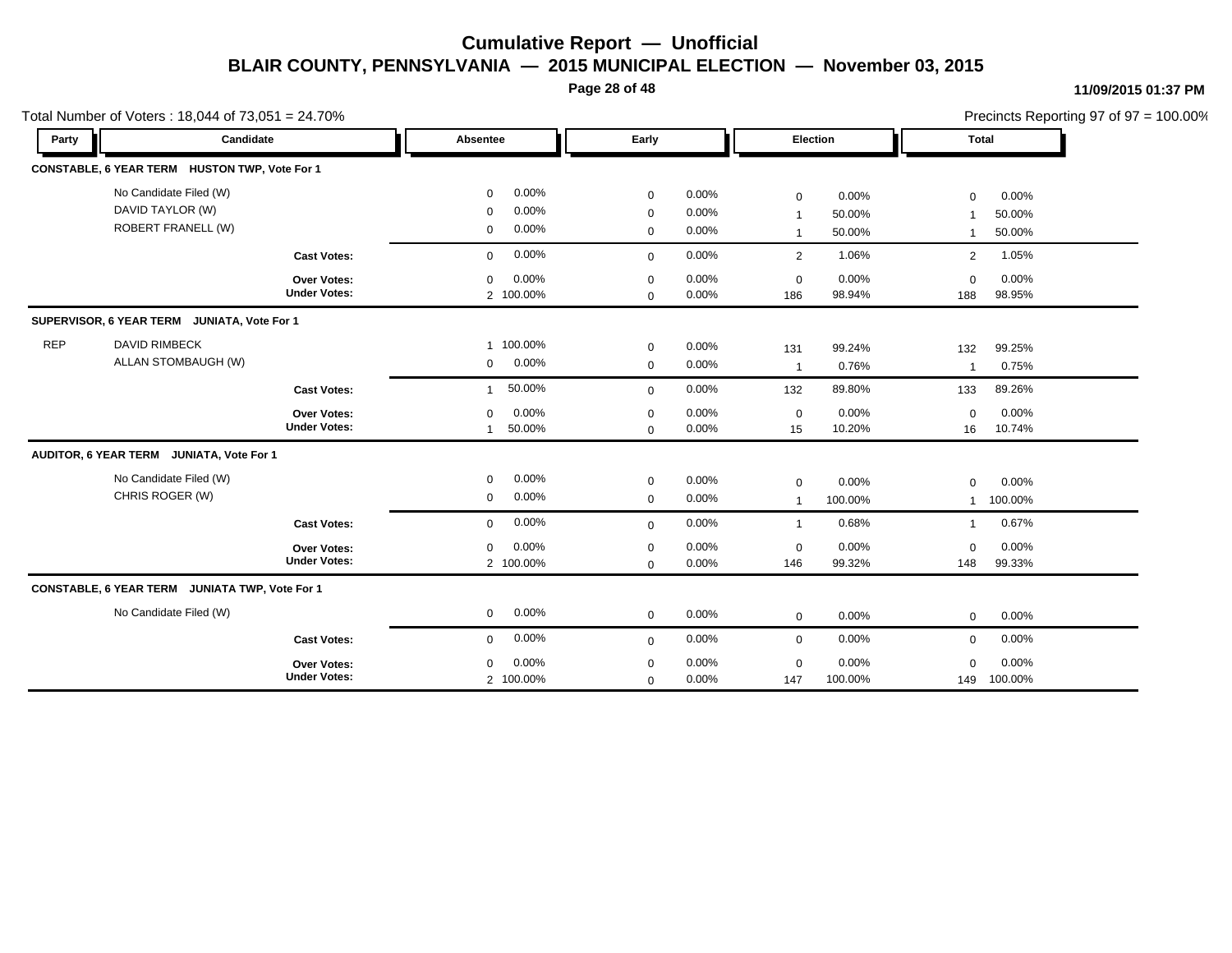**Page 29 of 48**

**11/09/2015 01:37 PM**

Precincts Reporting 97 of 97 = 100.00%

|            |                                           |                      |             |       |                |        |              |        |  |  |  | $\ldots$ |  |
|------------|-------------------------------------------|----------------------|-------------|-------|----------------|--------|--------------|--------|--|--|--|----------|--|
| Party      | Candidate                                 | Absentee             | Early       |       | Election       |        | <b>Total</b> |        |  |  |  |          |  |
|            | SUPERVISOR, 6 YEAR TERM LOGAN, Vote For 1 |                      |             |       |                |        |              |        |  |  |  |          |  |
|            | ED FRONTINO                               | 46 100.00%           | $\mathbf 0$ | 0.00% | 1,582          | 99.25% | 1,628        | 99.27% |  |  |  |          |  |
|            | <b>ASHLEY WERTZ (W)</b>                   | 0.00%<br>$\mathbf 0$ | $\mathbf 0$ | 0.00% |                | 0.06%  |              | 0.06%  |  |  |  |          |  |
|            | ERIC SHOCK (W)                            | 0.00%<br>$\mathbf 0$ | $\mathbf 0$ | 0.00% | $\mathbf{1}$   | 0.06%  |              | 0.06%  |  |  |  |          |  |
|            | LOUIS SCHMITT (W)                         | 0.00%<br>$\mathbf 0$ | $\mathbf 0$ | 0.00% |                | 0.06%  |              | 0.06%  |  |  |  |          |  |
|            | PATRICIA ROSE (W)                         | 0.00%<br>$\mathbf 0$ | $\mathbf 0$ | 0.00% |                | 0.06%  |              | 0.06%  |  |  |  |          |  |
|            | ROY KNUPP (W)                             | 0.00%<br>$\mathbf 0$ | 0           | 0.00% |                | 0.06%  |              | 0.06%  |  |  |  |          |  |
|            | JEFF BOWERS (W)                           | 0.00%<br>$\mathbf 0$ | $\mathbf 0$ | 0.00% | $\mathbf{1}$   | 0.06%  |              | 0.06%  |  |  |  |          |  |
|            | JERRY FULARE (W)                          | 0.00%<br>$\mathbf 0$ | $\mathbf 0$ | 0.00% | $\overline{4}$ | 0.25%  | 4            | 0.24%  |  |  |  |          |  |
|            | JOHN MC CLELLAN (W)                       | 0.00%<br>$\mathbf 0$ | $\mathbf 0$ | 0.00% |                | 0.06%  |              | 0.06%  |  |  |  |          |  |
|            | MICHEL BALL (W)                           | 0.00%<br>0           | $\mathbf 0$ | 0.00% |                | 0.06%  | -1           | 0.06%  |  |  |  |          |  |
|            | <b>Cast Votes:</b>                        | 92.00%<br>46         | $\mathbf 0$ | 0.00% | 1,594          | 89.75% | 1,640        | 89.81% |  |  |  |          |  |
|            | Over Votes:                               | 0.00%<br>$\mathbf 0$ | $\mathbf 0$ | 0.00% | $\mathbf 0$    | 0.00%  | $\mathbf 0$  | 0.00%  |  |  |  |          |  |
|            | <b>Under Votes:</b>                       | 8.00%<br>4           | $\mathbf 0$ | 0.00% | 182            | 10.25% | 186          | 10.19% |  |  |  |          |  |
|            | AUDITOR, 6 YEAR TERM LOGAN, Vote For 1    |                      |             |       |                |        |              |        |  |  |  |          |  |
| <b>REP</b> | ARTHUR ALBRIGHT                           | 41 100.00%           | $\mathbf 0$ | 0.00% | 1,430          | 99.93% | 1,471        | 99.93% |  |  |  |          |  |
|            | REBECCA COWAN (W)                         | 0.00%<br>0           | $\mathbf 0$ | 0.00% | $\overline{1}$ | 0.07%  | 1            | 0.07%  |  |  |  |          |  |
|            | <b>Cast Votes:</b>                        | 82.00%<br>41         | $\mathbf 0$ | 0.00% | 1,431          | 80.57% | 1,472        | 80.61% |  |  |  |          |  |
|            | <b>Over Votes:</b>                        | 0.00%<br>$\Omega$    | $\mathbf 0$ | 0.00% | $\mathbf 0$    | 0.00%  | $\Omega$     | 0.00%  |  |  |  |          |  |
|            | <b>Under Votes:</b>                       | 18.00%<br>9          | $\mathbf 0$ | 0.00% | 345            | 19.43% | 354          | 19.39% |  |  |  |          |  |

Total Number of Voters : 18,044 of 73,051 = 24.70%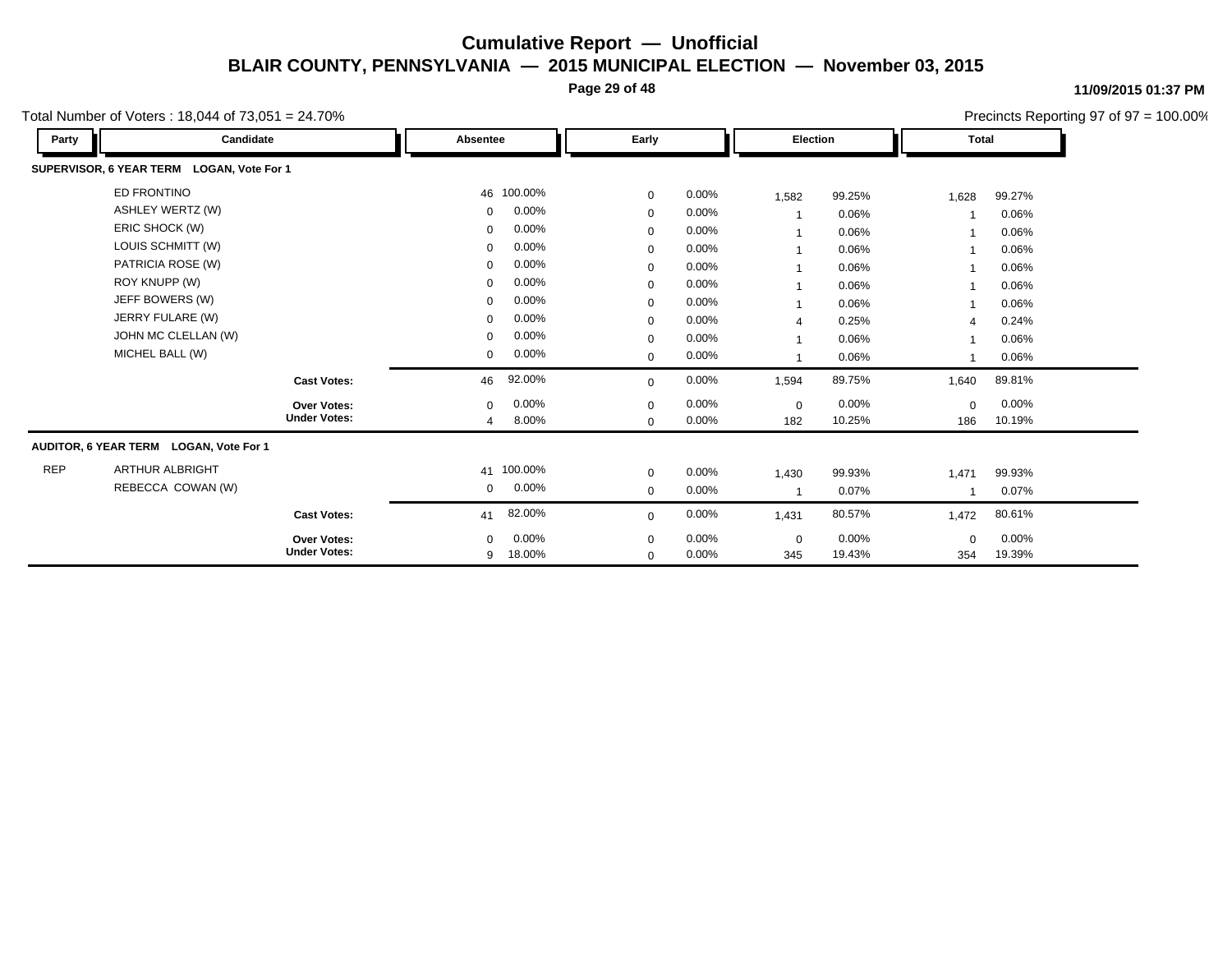**Page 30 of 48**

Total Number of Voters : 18,044 of 73,051 = 24.70%

**Party Candidate Absentee Early Election Total CONSTABLE, 6 YEAR TERM LOGAN TWP, Vote For 1** No Candidate Filed (W) 0 0.00% 0 0.00% 0 0.00% 0 0.00% BRANDON ZITSCH (W) 0 0.00% 0 0.00% 1 4.35% 1 3.85% ASHLEY WERTZ (W) 0 0.00% 0 0.00% 1 4.35% 1 3.85% DAVID SWANGER (W) 0 0.00% 0 0.00% 1 4.35% 1 3.85% JACKIE STEINBUGL (W) 0 0.00% 0 0.00% 1 4.35% 1 3.85% FLORENCE B SNOW (W) 0 0.00% 0 0.00% 2 8.70% 2 7.69% ROSALIND SKY (W) 0 0.00% 0 0.00% 1 4.35% 1 3.85% KEVIN SHULTZ (W) 0 0.00% 0 0.00% 1 4.35% 1 3.85% DENIS PAGE (W) 0 0.00% 0 0.00% 1 4.35% 1 3.85% KEN MORITZ (W) 0 0.00% 0 0.00% 1 4.35% 1 3.85% SARAH MILLIRON (W) 0 0.00% 0 0.00% 1 4.35% 1 3.85% MICH COOPER (W) 0 0.00% 0 0.00% 1 4.35% 1 3.85% 1 DAN LARTODA (W) 0 0.00% 0 0.00% 1 4.35% 1 3.85% SCOTT HENCK (W) 0 0.00% 0 0.00% 1 4.35% 1 3.85% RON HELLER (W) 0 0.00% 0 0.00% 1 4.35% 1 3.85% JOHN HAMER (W) 0 0.00% 0 0.00% 3 13.04% 3 11.54% JERRY FULARE (W) 0 0.00% 0 0.00% 1 4.35% 1 3.85% JOHN FISCHER (W) 1 33.33% 0 0.00% 1 4.35% 2 7.69% CHRISTOPHER DEWEESE (W) 0 0.00% 0 0.00% 1 4.35% 1 3.85% JEFF BOWERS (W) 0 0.00% 0 0.00% 1 4.35% 1 3.85% MICHAEL J ADAMS (W) 0 0.00% 0 0.00% 1 4.35% 1 3.85% ED FRONTINO (W) 1 33.33% 0 0.00% 0 0.00% 1 3.85% DARREL LYNN SHILDT JR (W) 1 33.33% 0 0.00% 0 0.00% 1 3.85% **Cast Votes:** 3 6.00% 0 0.00% 23 1.30% 26 1.42% 1,800 98.58% 98.70% 0 0.00% 1,753 0.00% 0 0.00% **Under Votes: Over Votes:** 94.00% 47  $0.00\%$  0.00% 0.00% 0.00% 0.00% 0.00%  $0\quad 0.00\%$  $0\qquad 0.00\%$  $\Omega$ 

#### **11/09/2015 01:37 PM**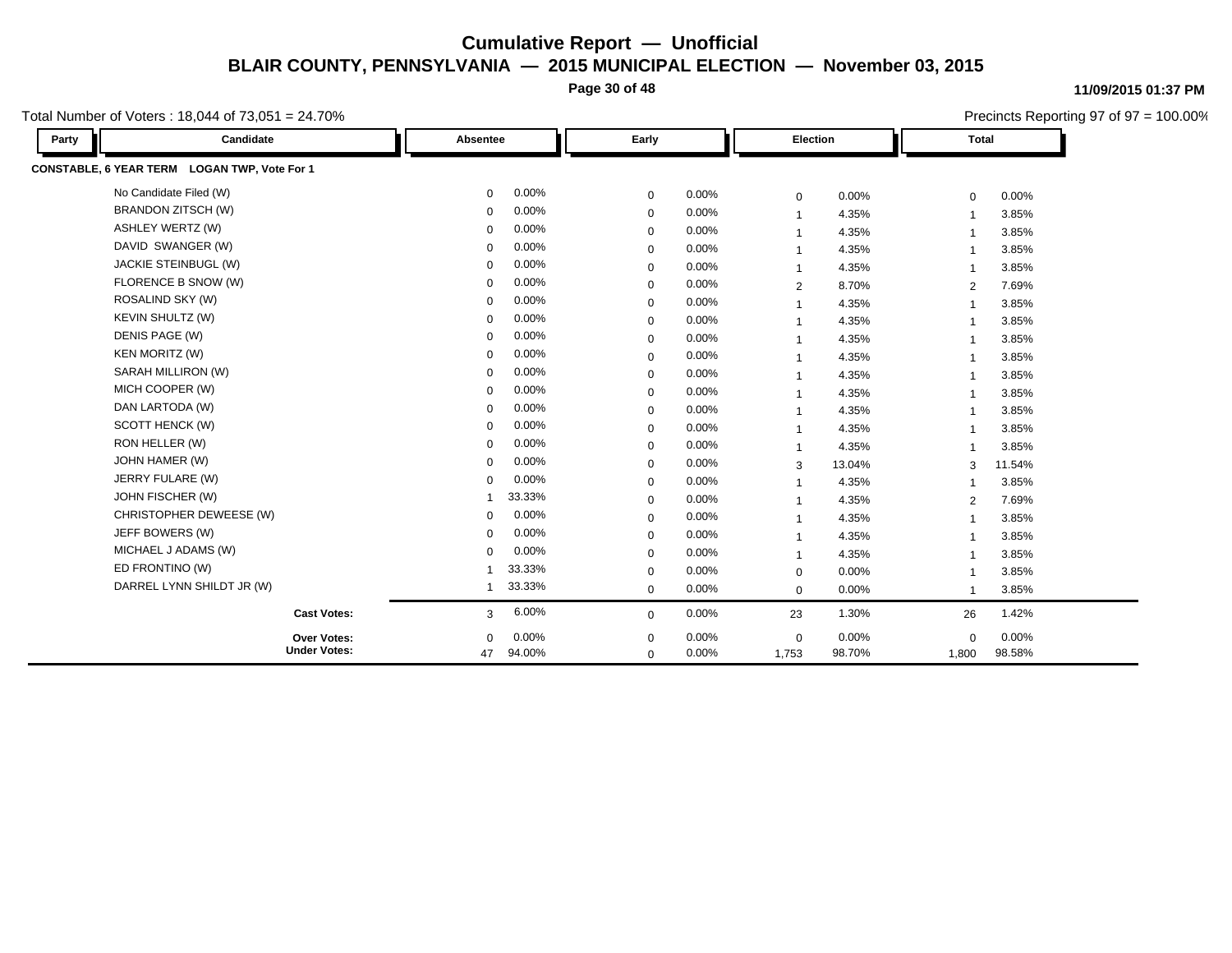**Page 31 of 48**

**11/09/2015 01:37 PM**

|            | Total Number of Voters: 18,044 of 73,051 = 24.70%   |                                           |             |                     |                            |                |                     |         |                    | Precincts Reporting 97 of 97 = 100.00% |
|------------|-----------------------------------------------------|-------------------------------------------|-------------|---------------------|----------------------------|----------------|---------------------|---------|--------------------|----------------------------------------|
| Party      | <b>Candidate</b>                                    |                                           | Absentee    |                     | Early                      |                | Election            |         | <b>Total</b>       |                                        |
|            | COUNCIL, 4 YEAR TERM MARTINSBURG, Vote For 3        |                                           |             |                     |                            |                |                     |         |                    |                                        |
| <b>DEM</b> | <b>CONNIE S LAMBORN</b>                             |                                           | 5           | 31.25%              | $\mathbf 0$                | $0.00\%$       | 176                 | 35.06%  | 181                | 34.94%                                 |
| <b>REP</b> | DOUGLAS D SMITH                                     |                                           | 11          | 68.75%              | $\mathbf 0$                | 0.00%          | 302                 | 60.16%  | 313                | 60.42%                                 |
|            | CONNIE TOMLINSON (W)                                |                                           | $\Omega$    | 0.00%               | $\mathbf 0$                | 0.00%          | $\mathbf{1}$        | 0.20%   | $\overline{1}$     | 0.19%                                  |
|            | ROBERT DIXON (W)                                    |                                           | $\Omega$    | 0.00%               | $\mathbf 0$                | 0.00%          | $\overline{1}$      | 0.20%   | $\overline{1}$     | 0.19%                                  |
|            | ROBERT C RITCHEY (W)                                |                                           | $\Omega$    | 0.00%               | $\mathbf 0$                | 0.00%          | $\mathbf{1}$        | 0.20%   | $\overline{1}$     | 0.19%                                  |
|            | JOSEPH LOGAN (W)                                    |                                           | $\Omega$    | 0.00%               | $\mathbf 0$                | 0.00%          | $\mathbf{1}$        | 0.20%   | $\mathbf{1}$       | 0.19%                                  |
|            | MICHAEL A LAMBORN (W)                               |                                           | $\Omega$    | 0.00%               | $\mathbf 0$                | 0.00%          | $\mathbf{1}$        | 0.20%   | $\overline{1}$     | 0.19%                                  |
|            | MICHAEL HORTON (W)                                  |                                           | $\Omega$    | 0.00%               | $\mathbf 0$                | 0.00%          | $\mathbf{1}$        | 0.20%   | $\overline{1}$     | 0.19%                                  |
|            | RICHARD HARTMN (W)                                  |                                           | $\Omega$    | 0.00%               | $\mathbf 0$                | 0.00%          | 2                   | 0.40%   | $\overline{2}$     | 0.39%                                  |
|            | DOUGLAS EASLY (W)                                   |                                           | $\Omega$    | 0.00%               | $\mathbf 0$                | 0.00%          | $\mathbf{1}$        | 0.20%   | $\overline{1}$     | 0.19%                                  |
|            | PAUL R DICKSON (W)                                  |                                           | $\Omega$    | 0.00%               | $\mathbf 0$                | 0.00%          | 11                  | 2.19%   | 11                 | 2.12%                                  |
|            | <b>ROBERT DICKSON (W)</b>                           |                                           | $\mathbf 0$ | 0.00%               | $\mathbf 0$                | 0.00%          | $\overline{4}$      | 0.80%   | $\overline{4}$     | 0.77%                                  |
|            |                                                     | <b>Cast Votes:</b>                        | 16          | 44.44%              | $\mathbf 0$                | 0.00%          | 502                 | 46.22%  | 518                | 46.17%                                 |
|            |                                                     | Over Votes:                               | $\mathbf 0$ | 0.00%               | $\mathbf 0$                | 0.00%          | $\mathbf 0$         | 0.00%   | $\mathbf 0$        | 0.00%                                  |
|            |                                                     | <b>Under Votes:</b>                       | 20          | 55.56%              | $\Omega$                   | $0.00\%$       | 584                 | 53.78%  | 604                | 53.83%                                 |
|            | AUDITOR, 6 YEAR TERM MARTINSBURG, Vote For 1        |                                           |             |                     |                            |                |                     |         |                    |                                        |
|            | No Candidate Filed (W)                              |                                           | 0           | 0.00%               | $\mathbf 0$                | 0.00%          | $\mathsf{O}\xspace$ | 0.00%   | $\mathbf 0$        | 0.00%                                  |
|            | RANDY RITCHEY (W)                                   |                                           | 0           | 0.00%               | $\mathbf 0$                | 0.00%          | $\mathbf{1}$        | 50.00%  | $\overline{1}$     | 50.00%                                 |
|            | SHANE METZLER (W)                                   |                                           | $\mathbf 0$ | 0.00%               | $\mathbf 0$                | 0.00%          | $\mathbf{1}$        | 50.00%  | $\overline{1}$     | 50.00%                                 |
|            |                                                     | <b>Cast Votes:</b>                        | $\Omega$    | 0.00%               | $\mathbf 0$                | 0.00%          | $\overline{2}$      | 0.55%   | 2                  | 0.53%                                  |
|            |                                                     | <b>Over Votes:</b>                        | $\mathbf 0$ | 0.00%               | $\mathbf 0$                | 0.00%          | $\mathbf 0$         | 0.00%   | $\mathbf 0$        | 0.00%                                  |
|            |                                                     | <b>Under Votes:</b>                       |             | 12 100.00%          | $\mathbf 0$                | 0.00%          | 360                 | 99.45%  | 372                | 99.47%                                 |
|            | CONSTABLE, 6 YEAR TERM MARTINSBURG BORO, Vote For 1 |                                           |             |                     |                            |                |                     |         |                    |                                        |
|            | No Candidate Filed (W)                              |                                           | 0           | 0.00%               | $\mathbf 0$                | 0.00%          | $\mathsf 0$         | 0.00%   | $\mathbf 0$        | 0.00%                                  |
|            | KENNETH WEAVER II (W)                               |                                           | 0           | 0.00%               | $\mathbf 0$                | 0.00%          | $\mathbf{1}$        | 25.00%  |                    | 25.00%                                 |
|            | JON EWART (W)                                       |                                           | $\Omega$    | 0.00%               | $\mathbf 0$                | 0.00%          | $\mathbf{1}$        | 25.00%  | $\overline{1}$     | 25.00%                                 |
|            | JEFFREY A LAFFERTY (W)                              |                                           | $\mathbf 0$ | 0.00%               | $\mathbf 0$                | 0.00%          | $\overline{2}$      | 50.00%  | $\overline{2}$     | 50.00%                                 |
|            |                                                     | <b>Cast Votes:</b>                        | $\Omega$    | 0.00%               | $\mathbf 0$                | 0.00%          | 4                   | 1.10%   | $\overline{4}$     | 1.07%                                  |
|            |                                                     |                                           |             |                     |                            |                |                     | 0.00%   |                    | 0.00%                                  |
|            |                                                     | <b>Over Votes:</b><br><b>Under Votes:</b> | $\mathbf 0$ | 0.00%<br>12 100.00% | $\mathbf 0$<br>$\mathbf 0$ | 0.00%<br>0.00% | $\mathbf 0$<br>358  | 98.90%  | $\mathbf 0$<br>370 | 98.93%                                 |
|            | MAYOR, 2 YEAR UNEXPIRED TERM NEWRY, Vote For 1      |                                           |             |                     |                            |                |                     |         |                    |                                        |
| DEM        | ALLEN DODSON                                        |                                           | $\mathbf 0$ | 0.00%               | $\mathbf 0$                | 0.00%          |                     |         |                    |                                        |
|            |                                                     |                                           |             |                     |                            |                | 18                  | 100.00% | 18                 | 100.00%                                |
|            |                                                     | <b>Cast Votes:</b>                        | $\mathbf 0$ | 0.00%               | $\mathbf 0$                | 0.00%          | 18                  | 72.00%  | 18                 | 72.00%                                 |
|            |                                                     | <b>Over Votes:</b>                        | $\mathbf 0$ | 0.00%               | $\mathbf 0$                | 0.00%          | $\mathsf{O}\xspace$ | 0.00%   | $\mathbf 0$        | 0.00%                                  |
|            |                                                     | <b>Under Votes:</b>                       | $\mathbf 0$ | 0.00%               | $\mathbf 0$                | 0.00%          | $\overline{7}$      | 28.00%  | $\overline{7}$     | 28.00%                                 |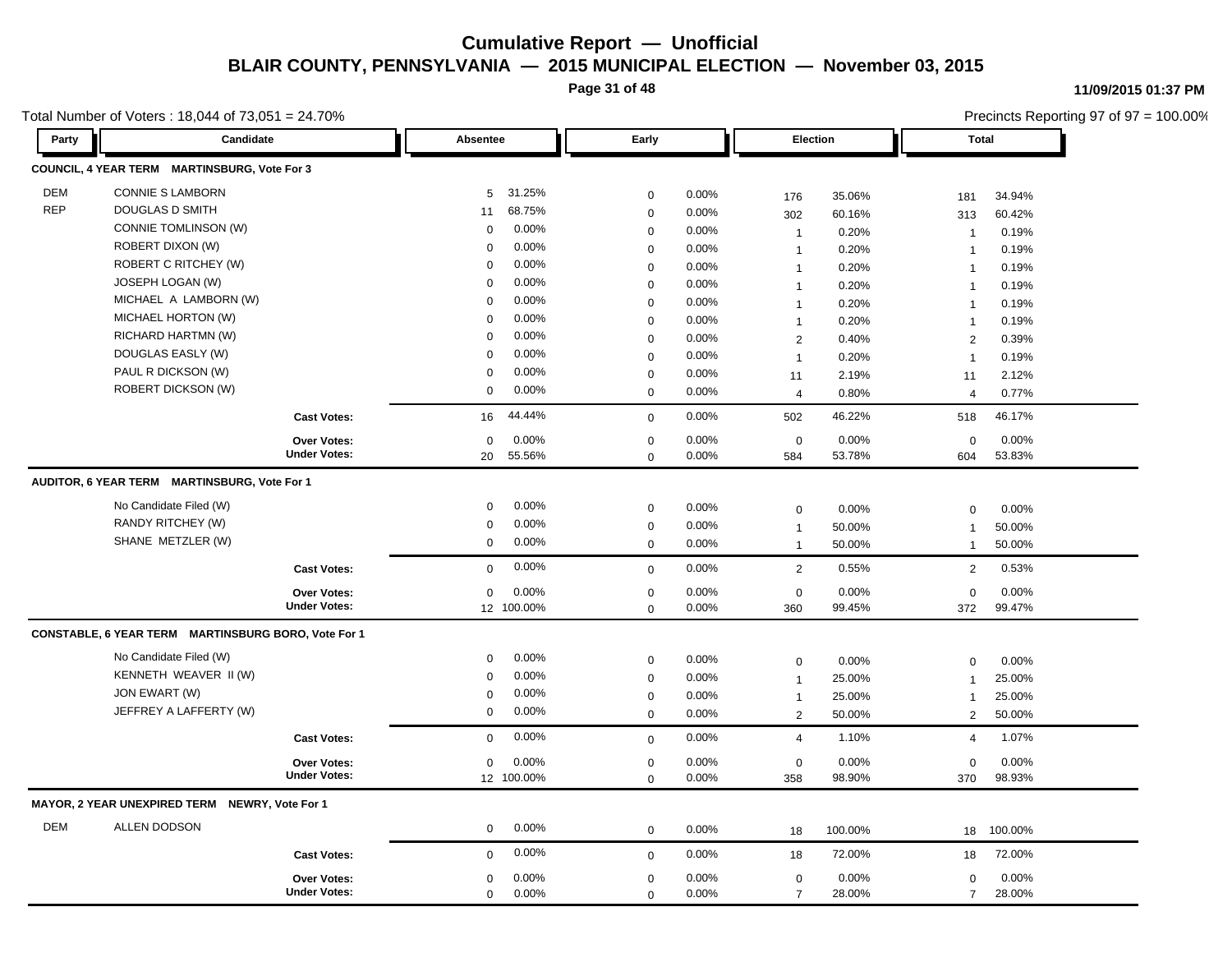**Page 32 of 48**

|            | Total Number of Voters: 18,044 of 73,051 = 24.70%  |                     |                          |             |       |                |         |                         | Precincts Reporting 97 of 97 = 100.00% |
|------------|----------------------------------------------------|---------------------|--------------------------|-------------|-------|----------------|---------|-------------------------|----------------------------------------|
| Party      | Candidate                                          |                     | Absentee                 | Early       |       | Election       |         | <b>Total</b>            |                                        |
|            | COUNCIL, 4 YEAR TERM NEWRY, Vote For 3             |                     |                          |             |       |                |         |                         |                                        |
| <b>DEM</b> | ANNE S SENO                                        |                     | 0.00%<br>$\Omega$        | $\mathbf 0$ | 0.00% | 17             | 73.91%  | 17                      | 73.91%                                 |
|            | MIKE SENO (W)                                      |                     | 0.00%<br>$\mathbf 0$     | $\mathbf 0$ | 0.00% | 5              | 21.74%  | 5                       | 21.74%                                 |
|            | <b>KRISTINA GIARTH (W)</b>                         |                     | 0.00%<br>$\mathbf 0$     | $\mathbf 0$ | 0.00% | $\overline{1}$ | 4.35%   | $\overline{1}$          | 4.35%                                  |
|            |                                                    | <b>Cast Votes:</b>  | 0.00%<br>$\Omega$        | $\mathbf 0$ | 0.00% | 23             | 30.67%  | 23                      | 30.67%                                 |
|            |                                                    | <b>Over Votes:</b>  | 0.00%<br>$\Omega$        | $\mathbf 0$ | 0.00% | $\mathbf 0$    | 0.00%   | $\mathbf 0$             | 0.00%                                  |
|            |                                                    | <b>Under Votes:</b> | 0.00%<br>$\mathbf 0$     | $\mathbf 0$ | 0.00% | 52             | 69.33%  | 52                      | 69.33%                                 |
|            | CONSTABLE, 6 YEAR TERM NEWRY BORO, Vote For 1      |                     |                          |             |       |                |         |                         |                                        |
|            | No Candidate Filed (W)                             |                     | 0.00%<br>$\mathbf 0$     | $\mathbf 0$ | 0.00% | $\mathbf 0$    | 0.00%   | $\mathbf 0$             | 0.00%                                  |
|            |                                                    | <b>Cast Votes:</b>  | 0.00%<br>$\Omega$        | $\mathbf 0$ | 0.00% | $\mathbf 0$    | 0.00%   | $\mathbf 0$             | 0.00%                                  |
|            |                                                    | Over Votes:         | 0.00%<br>$\mathbf 0$     | $\mathbf 0$ | 0.00% | $\mathbf 0$    | 0.00%   | 0                       | 0.00%                                  |
|            |                                                    | <b>Under Votes:</b> | 0.00%<br>$\mathbf 0$     | $\mathbf 0$ | 0.00% | 25             | 100.00% |                         | 25 100.00%                             |
|            | SUPERVISOR, 6 YEAR TERM NORTH WOODBURY, Vote For 1 |                     |                          |             |       |                |         |                         |                                        |
| <b>REP</b> | DAVE J HOOVER                                      |                     | 4 100.00%                | $\mathbf 0$ | 0.00% | 350            | 99.43%  | 354                     | 99.44%                                 |
|            | FRANK MCKAY (W)                                    |                     | 0.00%<br>$\mathbf 0$     | $\mathbf 0$ | 0.00% | $\overline{1}$ | 0.28%   | -1                      | 0.28%                                  |
|            | DOUGLAS Z GARBER (W)                               |                     | 0.00%<br>$\mathbf 0$     | $\mathbf 0$ | 0.00% | $\overline{1}$ | 0.28%   | -1                      | 0.28%                                  |
|            |                                                    | <b>Cast Votes:</b>  | 36.36%<br>$\overline{4}$ | $\mathbf 0$ | 0.00% | 352            | 86.70%  | 356                     | 85.37%                                 |
|            |                                                    | <b>Over Votes:</b>  | 0.00%<br>$\mathbf 0$     | $\mathbf 0$ | 0.00% | $\mathbf 0$    | 0.00%   | $\mathbf 0$             | 0.00%                                  |
|            |                                                    | <b>Under Votes:</b> | 63.64%<br>$7^{\circ}$    | $\mathbf 0$ | 0.00% | 54             | 13.30%  | 61                      | 14.63%                                 |
|            | AUDITOR, 6 YEAR TERM NORTH WOODBURY, Vote For 1    |                     |                          |             |       |                |         |                         |                                        |
|            | No Candidate Filed (W)                             |                     | 0.00%<br>$\mathbf 0$     | $\mathbf 0$ | 0.00% | $\mathbf 0$    | 0.00%   | $\mathbf 0$             | 0.00%                                  |
|            | CALVIN ZOOK (W)                                    |                     | 0.00%<br>$\mathbf 0$     | $\mathbf 0$ | 0.00% | $\overline{1}$ | 12.50%  | $\overline{\mathbf{1}}$ | 12.50%                                 |
|            | FRANK MCKAY (W)                                    |                     | 0.00%<br>$\Omega$        | $\mathbf 0$ | 0.00% | $\mathbf{1}$   | 12.50%  | -1                      | 12.50%                                 |
|            | LISA KING (W)                                      |                     | 0.00%<br>$\mathbf 0$     | $\mathbf 0$ | 0.00% | 3              | 37.50%  | 3                       | 37.50%                                 |
|            | BRENDA J FLUKE GARBER (W)                          |                     | 0.00%<br>$\mathbf 0$     | $\mathbf 0$ | 0.00% | 2              | 25.00%  | $\overline{2}$          | 25.00%                                 |
|            | TAMMY DECKER (W)                                   |                     | 0.00%<br>$\mathbf 0$     | $\mathbf 0$ | 0.00% | $\overline{1}$ | 12.50%  | $\mathbf{1}$            | 12.50%                                 |
|            |                                                    | <b>Cast Votes:</b>  | 0.00%<br>$\mathbf 0$     | $\mathbf 0$ | 0.00% | 8              | 1.97%   | 8                       | 1.92%                                  |
|            |                                                    | <b>Over Votes:</b>  | 0.00%<br>$\mathbf 0$     | $\mathbf 0$ | 0.00% | $\mathbf 0$    | 0.00%   | 0                       | 0.00%                                  |
|            |                                                    | <b>Under Votes:</b> | 11 100.00%               | $\mathbf 0$ | 0.00% | 398            | 98.03%  | 409                     | 98.08%                                 |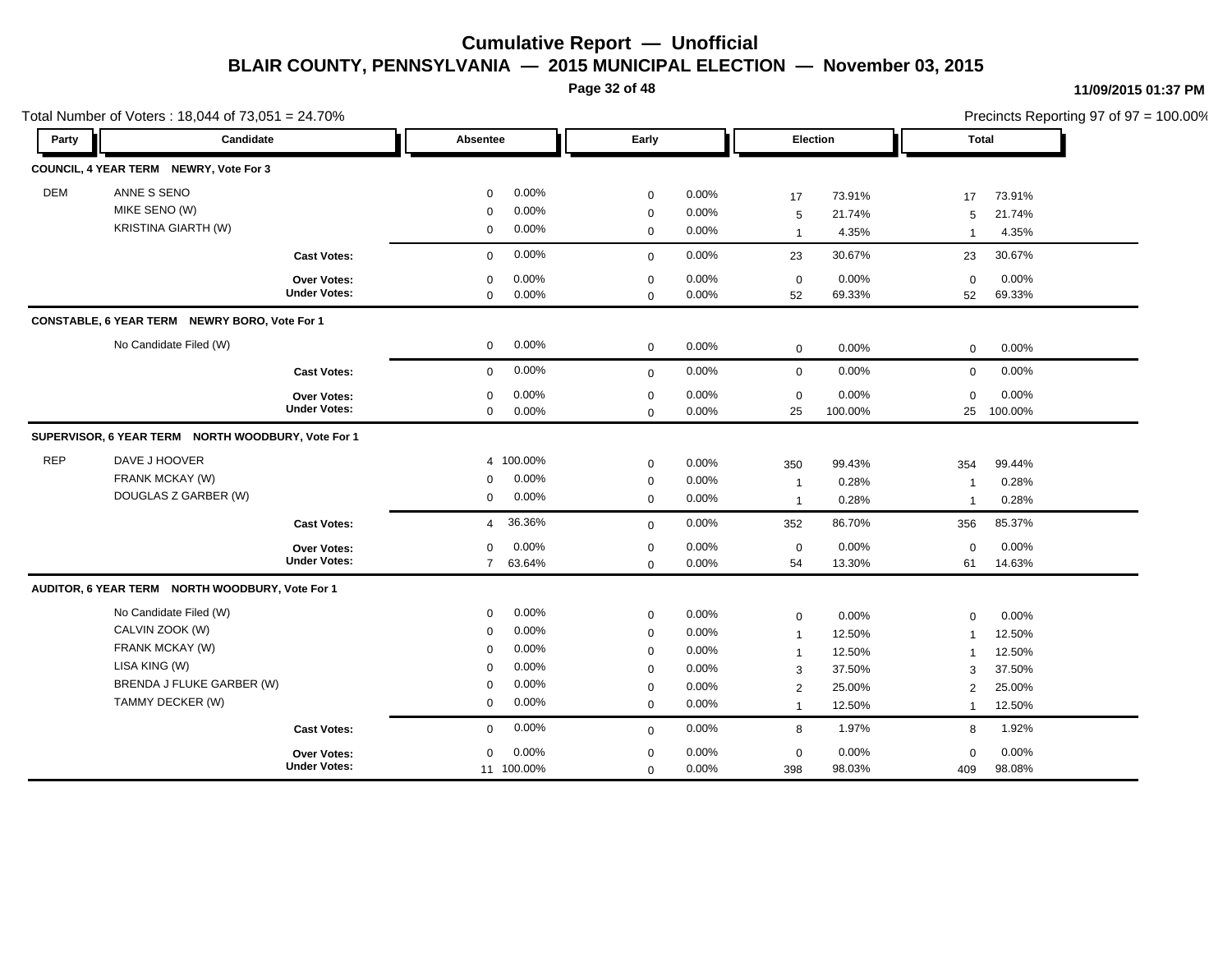**Page 33 of 48**

#### **11/09/2015 01:37 PM**

|            | Total Number of Voters: 18,044 of 73,051 = 24.70%               |                     |                         |             |          |                |        |                | Precincts Reporting 97 of 97 = 100.00% |  |
|------------|-----------------------------------------------------------------|---------------------|-------------------------|-------------|----------|----------------|--------|----------------|----------------------------------------|--|
| Party      | Candidate                                                       |                     | Absentee                | Early       |          | Election       |        | <b>Total</b>   |                                        |  |
|            | CONSTABLE, 6 YEAR TERM NORTH WOODBURY TWP, Vote For 1           |                     |                         |             |          |                |        |                |                                        |  |
|            | No Candidate Filed (W)                                          |                     | $0.00\%$<br>$\mathbf 0$ | 0           | 0.00%    | 0              | 0.00%  | $\mathbf 0$    | 0.00%                                  |  |
|            | FRANK MCKAY (W)                                                 |                     | 0.00%<br>$\Omega$       | 0           | 0.00%    | $\overline{1}$ | 25.00% | $\overline{1}$ | 25.00%                                 |  |
|            | <b>KERRY HOOVER (W)</b>                                         |                     | 0.00%<br>$\Omega$       | $\mathbf 0$ | 0.00%    | $\mathbf{1}$   | 25.00% | $\mathbf 1$    | 25.00%                                 |  |
|            | DONALD A BARKER (W)                                             |                     | $0.00\%$<br>$\mathbf 0$ | $\mathbf 0$ | 0.00%    | $\overline{2}$ | 50.00% | 2              | 50.00%                                 |  |
|            |                                                                 | <b>Cast Votes:</b>  | 0.00%<br>$\mathbf 0$    | $\mathbf 0$ | $0.00\%$ | $\overline{4}$ | 0.99%  | $\overline{4}$ | 0.96%                                  |  |
|            |                                                                 | Over Votes:         | 0.00%<br>$\mathbf 0$    | $\mathbf 0$ | 0.00%    | $\mathsf 0$    | 0.00%  | $\mathbf 0$    | 0.00%                                  |  |
|            |                                                                 | <b>Under Votes:</b> | 11 100.00%              | $\mathbf 0$ | $0.00\%$ | 402            | 99.01% | 413            | 99.04%                                 |  |
|            | COUNCIL, 4 YEAR TERM ROARING SPRING, Vote For 3                 |                     |                         |             |          |                |        |                |                                        |  |
| <b>REP</b> | RODNEY L GREEN                                                  |                     | 33.33%<br>6             | $\mathbf 0$ | 0.00%    | 314            | 35.36% | 320            | 35.32%                                 |  |
| <b>REP</b> | <b>DENNIS IGOU</b>                                              |                     | 27.78%<br>5             | $\mathbf 0$ | 0.00%    | 291            | 32.77% | 296            | 32.67%                                 |  |
| <b>REP</b> | WILLIAM E BRUMBAUGH                                             |                     | 38.89%<br>7             | $\mathbf 0$ | 0.00%    | 275            | 30.97% | 282            | 31.13%                                 |  |
|            | JAMES MUSSELMAN (W)                                             |                     | 0.00%<br>0              | 0           | 0.00%    | $\overline{1}$ | 0.11%  | $\overline{1}$ | 0.11%                                  |  |
|            | FLOYD E DETERLINE JR (W)                                        |                     | 0.00%<br>$\mathbf 0$    | $\mathbf 0$ | 0.00%    | $\mathbf{1}$   | 0.11%  | $\mathbf 1$    | 0.11%                                  |  |
|            | CHRISTOPHER CARRIER (W)                                         |                     | 0.00%<br>$\Omega$       | 0           | 0.00%    | 3              | 0.34%  | 3              | 0.33%                                  |  |
|            | JOHN R BIDDLE (W)                                               |                     | 0.00%<br>$\mathbf 0$    | $\mathbf 0$ | 0.00%    | $\overline{2}$ | 0.23%  | 2              | 0.22%                                  |  |
|            | TOM AMICK (W)                                                   |                     | $0.00\%$<br>$\mathbf 0$ | $\mathbf 0$ | 0.00%    | $\overline{1}$ | 0.11%  | $\overline{1}$ | 0.11%                                  |  |
|            |                                                                 | <b>Cast Votes:</b>  | 66.67%<br>18            | $\mathbf 0$ | 0.00%    | 888            | 76.29% | 906            | 76.07%                                 |  |
|            |                                                                 | Over Votes:         | 0.00%<br>$\mathbf 0$    | 0           | 0.00%    | $\mathsf 0$    | 0.00%  | $\mathbf 0$    | 0.00%                                  |  |
|            |                                                                 | <b>Under Votes:</b> | 33.33%<br>9             | $\mathbf 0$ | 0.00%    | 276            | 23.71% | 285            | 23.93%                                 |  |
|            | TAX COLLECTOR, 2 YEAR UNEXPIRED TERM ROARING SPRING, Vote For 1 |                     |                         |             |          |                |        |                |                                        |  |
| <b>DEM</b> | <b>KRISTEN CARRIER</b>                                          |                     | 0.00%<br>$\mathbf 0$    | $\mathsf 0$ | 0.00%    | 148            | 39.57% | 148            | 38.64%                                 |  |
| <b>REP</b> | FLOYD E DETERLINE JR                                            |                     | 9 100.00%               | $\mathbf 0$ | 0.00%    | 226            | 60.43% | 235            | 61.36%                                 |  |
|            |                                                                 | <b>Cast Votes:</b>  | g 100.00%               | $\mathbf 0$ | 0.00%    | 374            | 96.39% | 383            | 96.47%                                 |  |
|            |                                                                 | <b>Over Votes:</b>  | 0.00%<br>$\mathbf 0$    | 0           | 0.00%    | 0              | 0.00%  | $\mathbf 0$    | 0.00%                                  |  |
|            |                                                                 | <b>Under Votes:</b> | $0.00\%$<br>$\mathbf 0$ | $\mathbf 0$ | 0.00%    | 14             | 3.61%  | 14             | 3.53%                                  |  |
|            | CONSTABLE, 6 YEAR TERM ROARING SPRING BORO, Vote For 1          |                     |                         |             |          |                |        |                |                                        |  |
| <b>REP</b> | <b>EDGAR D FRANKS</b>                                           |                     | 9 100.00%               | $\mathbf 0$ | 0.00%    | 330            | 99.70% | 339            | 99.71%                                 |  |
|            | FRED BEERS (W)                                                  |                     | 0.00%<br>$\mathbf 0$    | $\mathbf 0$ | 0.00%    | $\overline{1}$ | 0.30%  | $\overline{1}$ | 0.29%                                  |  |
|            |                                                                 | <b>Cast Votes:</b>  | g 100.00%               | $\mathbf 0$ | 0.00%    | 331            | 85.31% | 340            | 85.64%                                 |  |
|            |                                                                 | <b>Over Votes:</b>  | 0.00%<br>$\mathbf 0$    | 0           | 0.00%    | $\mathsf 0$    | 0.00%  | $\mathbf 0$    | 0.00%                                  |  |
|            |                                                                 | <b>Under Votes:</b> | $0.00\%$<br>0           | $\mathbf 0$ | 0.00%    | 57             | 14.69% | 57             | 14.36%                                 |  |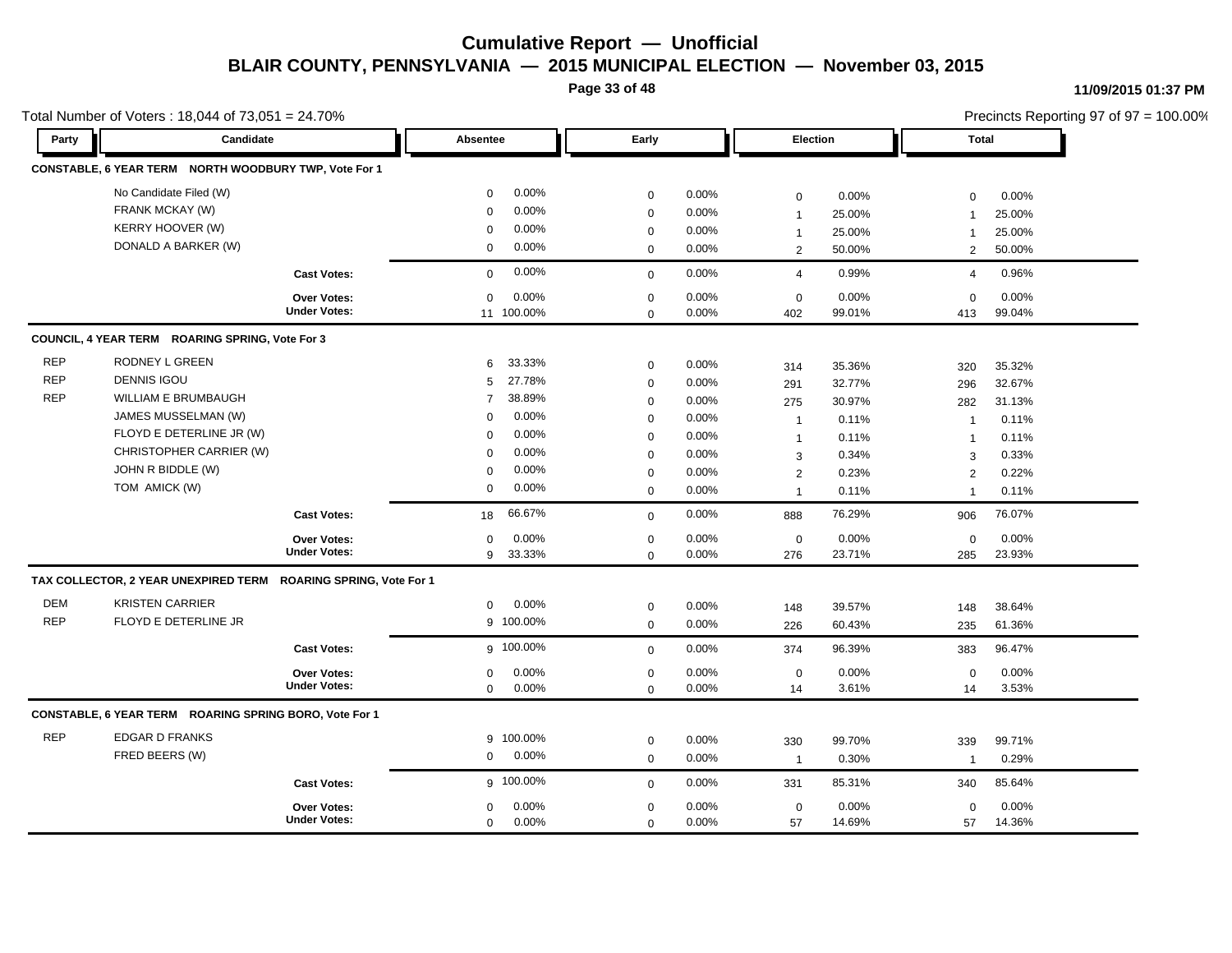**Page 34 of 48**

|            | Total Number of Voters: 18,044 of 73,051 = 24.70% |                     |                          |              |          |                |          |                | Precincts Reporting 97 of 97 = 100.00% |  |
|------------|---------------------------------------------------|---------------------|--------------------------|--------------|----------|----------------|----------|----------------|----------------------------------------|--|
| Party      | Candidate                                         |                     | <b>Absentee</b>          | Early        |          |                | Election | Total          |                                        |  |
|            | SUPERVISOR, 6 YEAR TERM SNYDER, Vote For 1        |                     |                          |              |          |                |          |                |                                        |  |
| <b>REP</b> | <b>JAMES KOST</b>                                 |                     | 1 100.00%                | $\mathbf 0$  | $0.00\%$ | 340            | 99.71%   | 341            | 99.71%                                 |  |
|            | <b>BILL RITCHEY (W)</b>                           |                     | 0.00%<br>$\mathbf{0}$    | $\mathbf 0$  | 0.00%    | $\overline{1}$ | 0.29%    | $\mathbf{1}$   | 0.29%                                  |  |
|            |                                                   | <b>Cast Votes:</b>  | 50.00%<br>$\overline{1}$ | $\mathbf 0$  | 0.00%    | 341            | 84.83%   | 342            | 84.65%                                 |  |
|            |                                                   | Over Votes:         | 0.00%<br>$\mathbf 0$     | $\mathbf 0$  | 0.00%    | $\mathbf 0$    | 0.00%    | $\mathbf 0$    | 0.00%                                  |  |
|            |                                                   | <b>Under Votes:</b> | 50.00%<br>$\overline{1}$ | $\mathbf 0$  | 0.00%    | 61             | 15.17%   | 62             | 15.35%                                 |  |
|            | AUDITOR, 6 YEAR TERM SNYDER, Vote For 1           |                     |                          |              |          |                |          |                |                                        |  |
| <b>REP</b> | PAMELA K DAUGHENBAUGH                             |                     | 1 100.00%                | $\mathbf 0$  | 0.00%    | 350            | 100.00%  | 351            | 100.00%                                |  |
|            |                                                   | <b>Cast Votes:</b>  | 50.00%<br>$\mathbf{1}$   | $\mathbf 0$  | 0.00%    | 350            | 87.06%   | 351            | 86.88%                                 |  |
|            |                                                   | Over Votes:         | 0.00%<br>$\mathbf 0$     | $\mathbf 0$  | 0.00%    | $\mathbf 0$    | 0.00%    | $\mathbf 0$    | 0.00%                                  |  |
|            |                                                   | <b>Under Votes:</b> | 50.00%<br>$\mathbf{1}$   | $\mathbf 0$  | 0.00%    | 52             | 12.94%   | 53             | 13.12%                                 |  |
|            | CONSTABLE, 6 YEAR TERM SNYDER TWP, Vote For 1     |                     |                          |              |          |                |          |                |                                        |  |
|            | No Candidate Filed (W)                            |                     | 0.00%<br>$\mathbf 0$     | $\mathbf 0$  | 0.00%    | 0              | 0.00%    | $\mathbf 0$    | 0.00%                                  |  |
|            | DOUG BROWN (W)                                    |                     | 0.00%<br>$\mathbf 0$     | $\mathbf 0$  | 0.00%    | $\mathbf{1}$   | 16.67%   |                | 16.67%                                 |  |
|            | <b>BRAD CONFER (W)</b>                            |                     | 0.00%<br>$\mathbf 0$     | $\mathbf 0$  | 0.00%    | $\mathbf{1}$   | 16.67%   |                | 16.67%                                 |  |
|            | <b>ROBERT EMIGH (W)</b>                           |                     | 0.00%<br>$\mathbf 0$     | $\mathbf 0$  | 0.00%    | $\overline{1}$ | 16.67%   |                | 16.67%                                 |  |
|            | IRVIN FINK JR (W)                                 |                     | 0.00%<br>$\mathbf 0$     | $\mathbf 0$  | 0.00%    | 1              | 16.67%   |                | 16.67%                                 |  |
|            | DEAN KNEPP (W)                                    |                     | 0.00%<br>$\Omega$        | $\mathbf 0$  | 0.00%    | $\mathbf{1}$   | 16.67%   | -1             | 16.67%                                 |  |
|            | JEFFREY L SPRANKLE (W)                            |                     | 0.00%<br>$\mathbf 0$     | $\mathbf 0$  | $0.00\%$ | $\overline{1}$ | 16.67%   | $\mathbf{1}$   | 16.67%                                 |  |
|            |                                                   | <b>Cast Votes:</b>  | 0.00%<br>$\mathbf 0$     | $\mathbf 0$  | 0.00%    | 6              | 1.49%    | 6              | 1.49%                                  |  |
|            |                                                   | Over Votes:         | 0.00%<br>$\mathbf 0$     | $\mathbf 0$  | 0.00%    | $\mathbf 0$    | 0.00%    | $\mathbf 0$    | 0.00%                                  |  |
|            |                                                   | <b>Under Votes:</b> | 2 100.00%                | $\mathbf 0$  | 0.00%    | 396            | 98.51%   | 398            | 98.51%                                 |  |
|            | SUPERVISOR, 6 YEAR TERM TAYLOR, Vote For 1        |                     |                          |              |          |                |          |                |                                        |  |
| <b>REP</b> | JEROME DODSON                                     |                     | 15 100.00%               | $\mathbf 0$  | 0.00%    | 360            | 98.90%   | 375            | 98.94%                                 |  |
|            | MARIE BOWERS (W)                                  |                     | 0.00%<br>$\mathbf 0$     | 0            | 0.00%    | $\overline{1}$ | 0.27%    | $\overline{1}$ | 0.26%                                  |  |
|            | DAVE SMITH (W)                                    |                     | 0.00%<br>$\mathbf 0$     | 0            | $0.00\%$ | $\overline{1}$ | 0.27%    | -1             | 0.26%                                  |  |
|            | KEVIN D SMITH (W)                                 |                     | 0.00%<br>$\mathbf 0$     | $\mathbf 0$  | 0.00%    | $\overline{c}$ | 0.55%    | 2              | 0.53%                                  |  |
|            |                                                   | <b>Cast Votes:</b>  | 15 100.00%               | $\mathbf{0}$ | 0.00%    | 364            | 87.08%   | 379            | 87.53%                                 |  |
|            |                                                   | <b>Over Votes:</b>  | 0.00%<br>$\mathbf 0$     | $\mathbf 0$  | 0.00%    | $\mathbf 0$    | 0.00%    | $\mathbf 0$    | 0.00%                                  |  |
|            |                                                   | <b>Under Votes:</b> | 0.00%<br>$\mathbf 0$     | 0            | 0.00%    | 54             | 12.92%   | 54             | 12.47%                                 |  |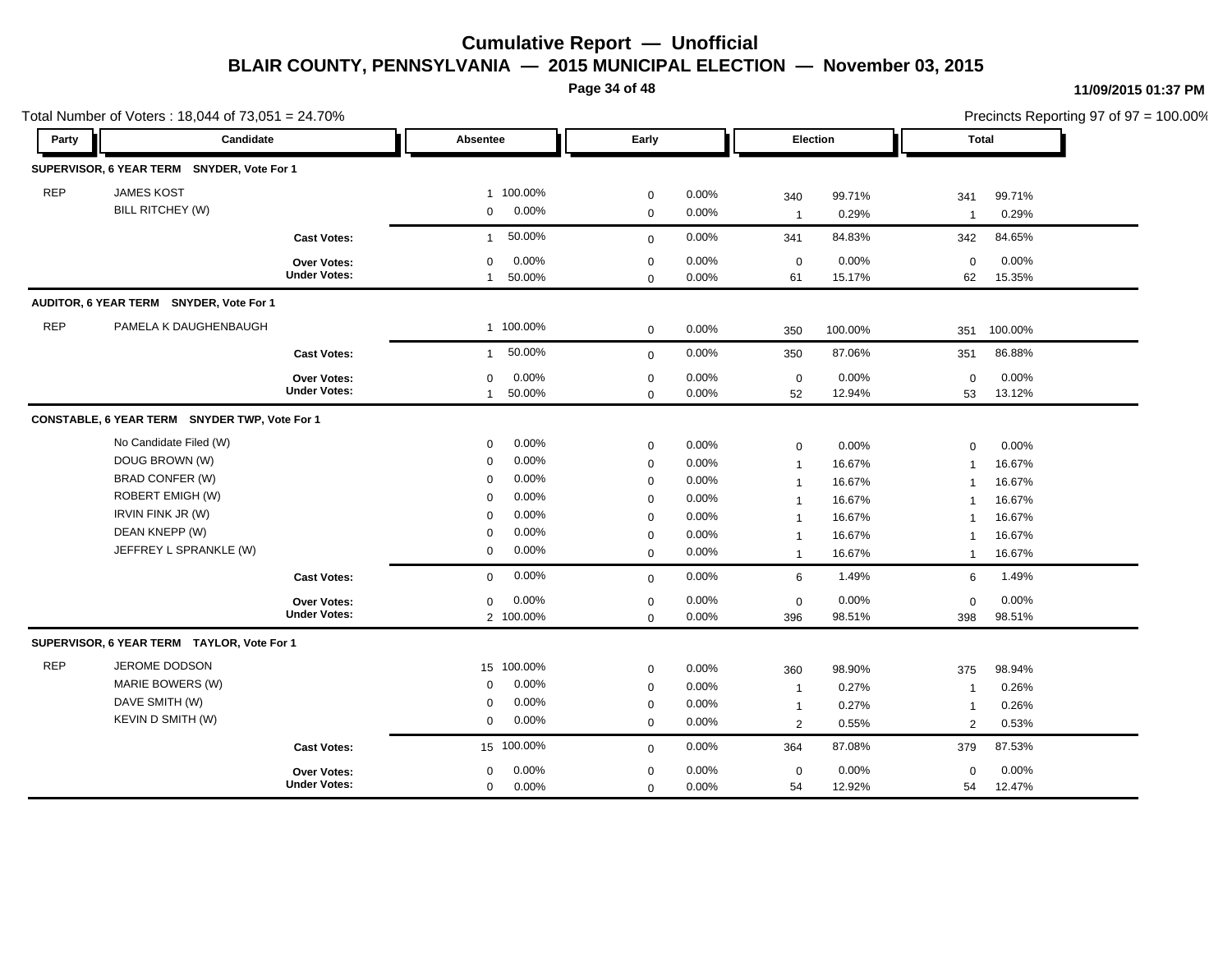**Page 35 of 48**

#### **11/09/2015 01:37 PM**

|                                         | Total Number of Voters: 18,044 of 73,051 = 24.70% |             |            |             |          |                |        |                | Precincts Reporting 97 of 97 = 100.00% |
|-----------------------------------------|---------------------------------------------------|-------------|------------|-------------|----------|----------------|--------|----------------|----------------------------------------|
| Party                                   | Candidate                                         | Absentee    |            | Early       |          | Election       |        | <b>Total</b>   |                                        |
| AUDITOR, 6 YEAR TERM TAYLOR, Vote For 1 |                                                   |             |            |             |          |                |        |                |                                        |
| No Candidate Filed (W)                  |                                                   | $\mathbf 0$ | 0.00%      | $\mathbf 0$ | 0.00%    | $\mathbf 0$    | 0.00%  | $\mathbf 0$    | 0.00%                                  |
| EDWARD BELLOCK (W)                      |                                                   | $\mathbf 0$ | 0.00%      | $\mathbf 0$ | 0.00%    | $\mathbf{1}$   | 25.00% | $\overline{1}$ | 25.00%                                 |
| CHARLES DOUTT (W)                       |                                                   | $\mathbf 0$ | 0.00%      | $\mathbf 0$ | 0.00%    | $\overline{1}$ | 25.00% |                | 25.00%                                 |
| HAZEL FRIES (W)                         |                                                   | $\Omega$    | 0.00%      | $\mathbf 0$ | 0.00%    | -1             | 25.00% |                | 25.00%                                 |
| DAVID M HILLEGASS (W)                   |                                                   | 0           | 0.00%      | $\mathbf 0$ | 0.00%    | $\mathbf 1$    | 25.00% | $\mathbf{1}$   | 25.00%                                 |
|                                         | <b>Cast Votes:</b>                                | $\mathbf 0$ | 0.00%      | $\mathbf 0$ | 0.00%    | 4              | 0.96%  | $\overline{4}$ | 0.92%                                  |
|                                         | <b>Over Votes:</b>                                | $\mathbf 0$ | 0.00%      | $\mathbf 0$ | 0.00%    | $\mathbf 0$    | 0.00%  | $\mathbf 0$    | 0.00%                                  |
|                                         | <b>Under Votes:</b>                               |             | 15 100.00% | $\mathbf 0$ | 0.00%    | 414            | 99.04% | 429            | 99.08%                                 |
|                                         | AUDITOR, 2 YEAR UNEXPIRED TERM TAYLOR, Vote For 1 |             |            |             |          |                |        |                |                                        |
| No Candidate Filed (W)                  |                                                   | 0           | 0.00%      | $\mathbf 0$ | 0.00%    | $\mathbf 0$    | 0.00%  | $\Omega$       | 0.00%                                  |
| <b>BILL ENGLAND (W)</b>                 |                                                   | $\mathbf 0$ | 0.00%      | $\mathbf 0$ | 0.00%    | $\mathbf{1}$   | 33.33% |                | 33.33%                                 |
| JENNIFER PONDER (W)                     |                                                   | $\mathbf 0$ | 0.00%      | $\mathbf 0$ | 0.00%    | $\overline{1}$ | 33.33% |                | 33.33%                                 |
| JACK PRICE (W)                          |                                                   | $\mathbf 0$ | 0.00%      | $\mathbf 0$ | 0.00%    | $\mathbf{1}$   | 33.33% | -1             | 33.33%                                 |
|                                         | <b>Cast Votes:</b>                                | $\mathbf 0$ | 0.00%      | $\mathbf 0$ | 0.00%    | 3              | 0.72%  | 3              | 0.69%                                  |
|                                         | <b>Over Votes:</b>                                | $\mathbf 0$ | 0.00%      | $\mathbf 0$ | $0.00\%$ | $\mathbf 0$    | 0.00%  | $\Omega$       | 0.00%                                  |
|                                         | <b>Under Votes:</b>                               |             | 15 100.00% | $\mathbf 0$ | 0.00%    | 415            | 99.28% | 430            | 99.31%                                 |
|                                         | CONSTABLE, 6 YEAR TERM TAYLOR TWP, Vote For 1     |             |            |             |          |                |        |                |                                        |
| No Candidate Filed (W)                  |                                                   | $\mathbf 0$ | 0.00%      | $\mathbf 0$ | 0.00%    | $\mathbf 0$    | 0.00%  | $\mathbf 0$    | 0.00%                                  |
| JAMES BOWERS (W)                        |                                                   | 0           | 0.00%      | $\mathbf 0$ | 0.00%    | $\mathbf{1}$   | 16.67% | -1             | 16.67%                                 |
| <b>GREG BURNS (W)</b>                   |                                                   | $\Omega$    | 0.00%      | $\mathbf 0$ | 0.00%    | $\mathbf{1}$   | 16.67% | -1             | 16.67%                                 |
| WAYNE BUSH (W)                          |                                                   | $\mathbf 0$ | 0.00%      | $\mathbf 0$ | 0.00%    | $\mathbf{1}$   | 16.67% |                | 16.67%                                 |
| EDGAR FRANKS (W)                        |                                                   | $\Omega$    | 0.00%      | $\mathbf 0$ | 0.00%    | $\overline{1}$ | 16.67% |                | 16.67%                                 |
| KERRY HOOVER (W)                        |                                                   | $\Omega$    | 0.00%      | $\mathbf 0$ | 0.00%    | $\mathbf{1}$   | 16.67% |                | 16.67%                                 |
| PHIL KEITH (W)                          |                                                   | $\mathbf 0$ | 0.00%      | $\mathbf 0$ | 0.00%    | $\mathbf{1}$   | 16.67% | $\mathbf{1}$   | 16.67%                                 |
|                                         | <b>Cast Votes:</b>                                | $\mathbf 0$ | 0.00%      | $\mathbf 0$ | 0.00%    | 6              | 1.44%  | 6              | 1.39%                                  |
|                                         | Over Votes:                                       | $\mathbf 0$ | 0.00%      | $\mathbf 0$ | 0.00%    | $\mathbf 0$    | 0.00%  | $\mathbf 0$    | 0.00%                                  |
|                                         | <b>Under Votes:</b>                               |             | 15 100.00% | $\mathbf 0$ | 0.00%    | 412            | 98.56% | 427            | 98.61%                                 |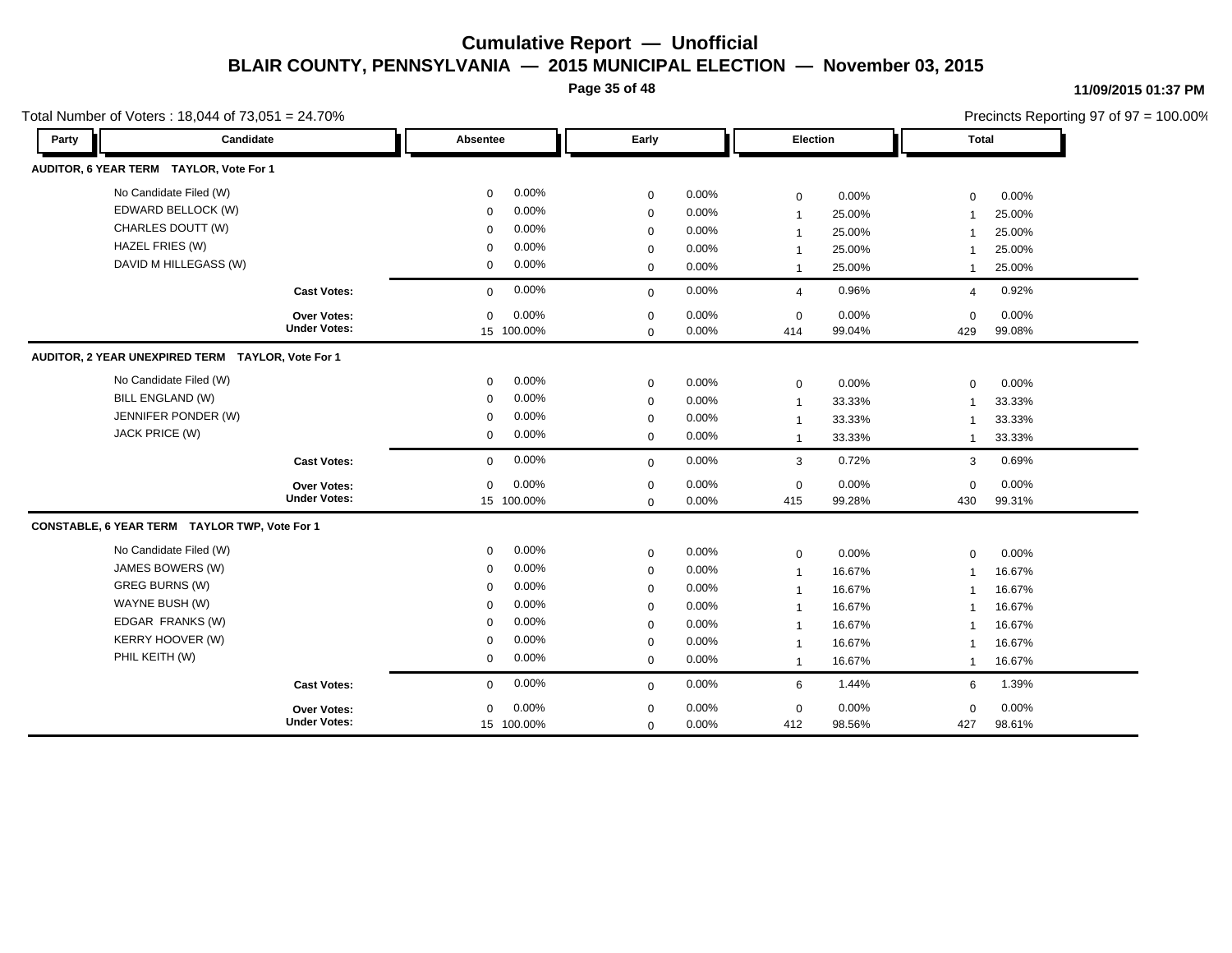**Page 36 of 48**

|            | Total Number of Voters: 18,044 of 73,051 = 24.70% |                     |                |           |             |       |                |        |                |        | Precincts Reporting 97 of 97 = 100.00% |
|------------|---------------------------------------------------|---------------------|----------------|-----------|-------------|-------|----------------|--------|----------------|--------|----------------------------------------|
| Party      | Candidate                                         |                     | Absentee       |           | Early       |       | Election       |        | Total          |        |                                        |
|            | COUNCIL, 4 YEAR TERM TYRONE BOROUGH, Vote For 4   |                     |                |           |             |       |                |        |                |        |                                        |
| <b>DEM</b> | JENNIFER L BRYAN                                  |                     | $\overline{2}$ | 13.33%    | $\mathbf 0$ | 0.00% | 289            | 15.03% | 291            | 15.02% |                                        |
| <b>REP</b> | MICHELLE L MILLER                                 |                     | 4              | 26.67%    | $\mathbf 0$ | 0.00% | 441            | 22.93% | 445            | 22.96% |                                        |
| <b>REP</b> | ROBERT B DOLLAR SR                                |                     | 4              | 26.67%    | $\mathbf 0$ | 0.00% | 446            | 23.19% | 450            | 23.22% |                                        |
| <b>REP</b> | <b>NATHAN VERILLA</b>                             |                     | 2              | 13.33%    | $\mathbf 0$ | 0.00% | 406            | 21.11% | 408            | 21.05% |                                        |
| <b>REP</b> | <b>CHARLES B MILLS SR</b>                         |                     | 3              | 20.00%    | $\mathbf 0$ | 0.00% | 340            | 17.68% | 343            | 17.70% |                                        |
|            | MARILYN BOYTIM (W)                                |                     | $\mathbf 0$    | 0.00%     | $\mathbf 0$ | 0.00% | $\overline{1}$ | 0.05%  | $\mathbf 1$    | 0.05%  |                                        |
|            |                                                   | <b>Cast Votes:</b>  | 15             | 75.00%    | $\mathbf 0$ | 0.00% | 1,923          | 80.53% | 1,938          | 80.48% |                                        |
|            |                                                   | Over Votes:         | $\mathbf 0$    | 0.00%     | $\mathbf 0$ | 0.00% | $\pmb{0}$      | 0.00%  | $\mathbf 0$    | 0.00%  |                                        |
|            |                                                   | <b>Under Votes:</b> | 5              | 25.00%    | $\mathbf 0$ | 0.00% | 465            | 19.47% | 470            | 19.52% |                                        |
|            | CONSTABLE, 6 YEAR TERM TYRONE BORO, Vote For 1    |                     |                |           |             |       |                |        |                |        |                                        |
| <b>REP</b> | <b>CHARLES B MILLS</b>                            |                     |                | 3 100.00% | $\mathbf 0$ | 0.00% | 452            | 99.78% | 455            | 99.78% |                                        |
|            | BILL FINK (W)                                     |                     | $\mathbf 0$    | 0.00%     | $\mathbf 0$ | 0.00% | $\mathbf{1}$   | 0.22%  | $\overline{1}$ | 0.22%  |                                        |
|            |                                                   | <b>Cast Votes:</b>  | 3              | 60.00%    | $\mathbf 0$ | 0.00% | 453            | 75.88% | 456            | 75.75% |                                        |
|            |                                                   | Over Votes:         | 0              | 0.00%     | $\mathbf 0$ | 0.00% | $\mathbf 0$    | 0.00%  | $\mathbf 0$    | 0.00%  |                                        |
|            |                                                   | <b>Under Votes:</b> | $\overline{2}$ | 40.00%    | $\mathbf 0$ | 0.00% | 144            | 24.12% | 146            | 24.25% |                                        |
|            | SUPERVISOR, 6 YEAR TERM TYRONE TWP, Vote For 1    |                     |                |           |             |       |                |        |                |        |                                        |
| <b>DEM</b> | <b>GARY GAROFOLI</b>                              |                     | 3              | 60.00%    | $\mathbf 0$ | 0.00% | 143            | 47.51% | 146            | 47.71% |                                        |
| <b>REP</b> | TIMOTHY A BOTTENFIELD                             |                     | $\overline{2}$ | 40.00%    | $\mathbf 0$ | 0.00% | 158            | 52.49% | 160            | 52.29% |                                        |
|            |                                                   | <b>Cast Votes:</b>  |                | 5 100.00% | $\mathbf 0$ | 0.00% | 301            | 97.10% | 306            | 97.14% |                                        |
|            |                                                   | Over Votes:         | 0              | 0.00%     | $\mathbf 0$ | 0.00% | $\pmb{0}$      | 0.00%  | $\pmb{0}$      | 0.00%  |                                        |
|            |                                                   | <b>Under Votes:</b> | 0              | 0.00%     | $\mathbf 0$ | 0.00% | 9              | 2.90%  | 9              | 2.86%  |                                        |
|            | AUDITOR, 6 YEAR TERM TYRONE TWP, Vote For 1       |                     |                |           |             |       |                |        |                |        |                                        |
|            | No Candidate Filed (W)                            |                     | 0              | 0.00%     | $\mathbf 0$ | 0.00% | $\mathbf 0$    | 0.00%  | $\mathbf 0$    | 0.00%  |                                        |
|            | LISA ODELICK (W)                                  |                     | $\mathbf 0$    | 0.00%     | $\mathbf 0$ | 0.00% | $\mathbf{1}$   | 14.29% | $\mathbf 1$    | 14.29% |                                        |
|            | LORRAINE YOUNG (W)                                |                     | $\mathbf 0$    | 0.00%     | $\mathbf 0$ | 0.00% | 6              | 85.71% | 6              | 85.71% |                                        |
|            |                                                   | <b>Cast Votes:</b>  | $\mathbf 0$    | 0.00%     | $\mathbf 0$ | 0.00% | $\overline{7}$ | 2.26%  | $\overline{7}$ | 2.22%  |                                        |
|            |                                                   | <b>Over Votes:</b>  | $\mathbf 0$    | $0.00\%$  | 0           | 0.00% | $\mathbf 0$    | 0.00%  | 0              | 0.00%  |                                        |
|            |                                                   | <b>Under Votes:</b> |                | 5 100.00% | $\mathbf 0$ | 0.00% | 303            | 97.74% | 308            | 97.78% |                                        |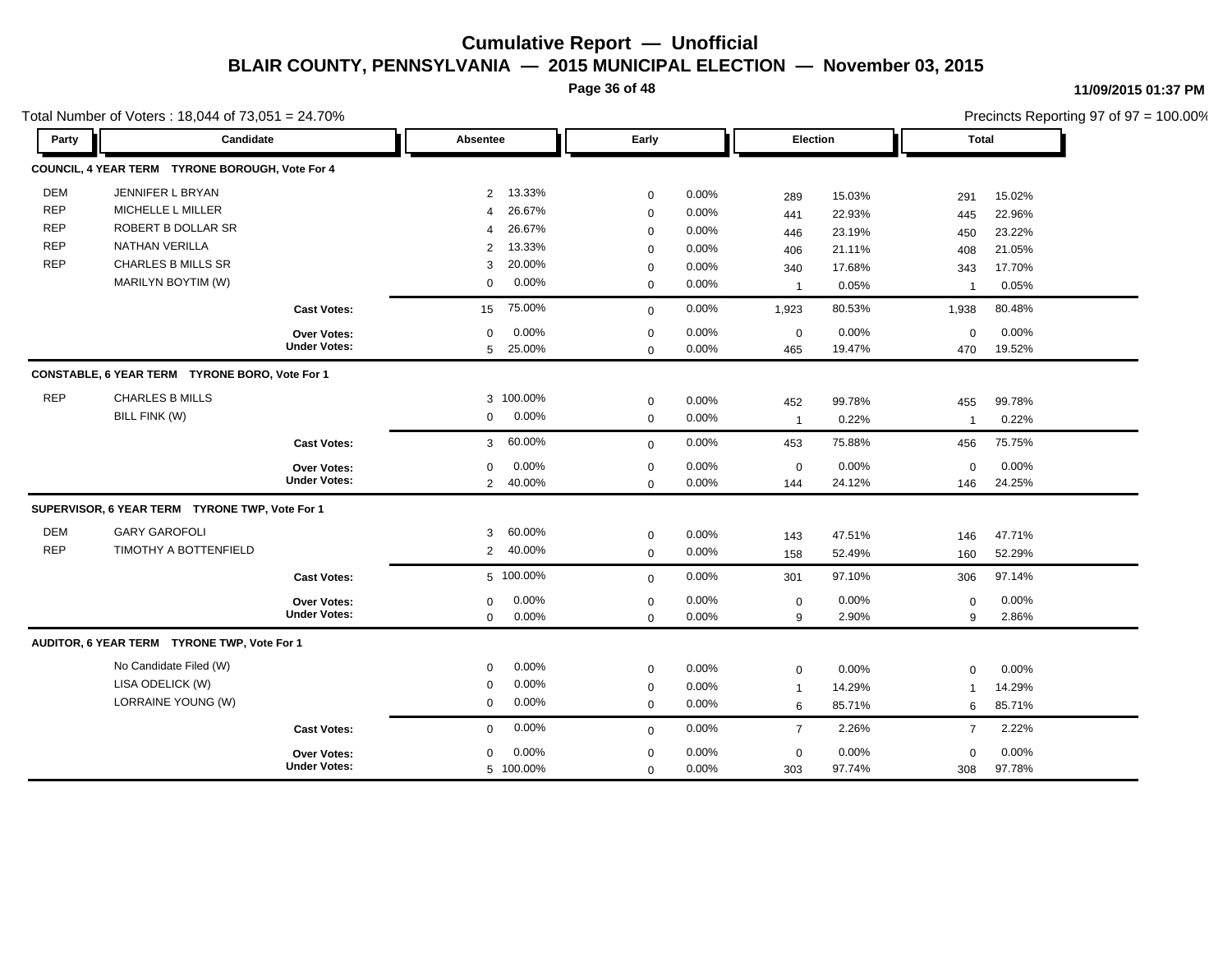**Page 37 of 48**

|            | Total Number of Voters: 18,044 of 73,051 = 24.70%       |                     |                      |             |       |                |        |                         | Precincts Reporting 97 of 97 = 100.00% |  |
|------------|---------------------------------------------------------|---------------------|----------------------|-------------|-------|----------------|--------|-------------------------|----------------------------------------|--|
| Party      | Candidate                                               |                     | <b>Absentee</b>      | Early       |       | Election       |        | Total                   |                                        |  |
|            | CONSTABLE, 6 YEAR TERM TYRONE TWP, Vote For 1           |                     |                      |             |       |                |        |                         |                                        |  |
|            | No Candidate Filed (W)                                  |                     | 0.00%<br>$\mathbf 0$ | $\mathbf 0$ | 0.00% | $\mathbf 0$    | 0.00%  | $\mathbf 0$             | 0.00%                                  |  |
|            | <b>BOB ODELICK (W)</b>                                  |                     | 0.00%<br>$\mathbf 0$ | $\mathbf 0$ | 0.00% | $\mathbf{1}$   | 33.33% | -1                      | 33.33%                                 |  |
|            | SALLY PARKES (W)                                        |                     | 0.00%<br>$\mathbf 0$ | $\mathbf 0$ | 0.00% | $\mathbf 1$    | 33.33% | -1                      | 33.33%                                 |  |
|            | <b>BARRY F SINGLETON (W)</b>                            |                     | 0.00%<br>$\mathbf 0$ | $\mathbf 0$ | 0.00% | $\mathbf{1}$   | 33.33% | $\mathbf{1}$            | 33.33%                                 |  |
|            |                                                         | <b>Cast Votes:</b>  | 0.00%<br>$\mathbf 0$ | $\mathbf 0$ | 0.00% | $\mathbf{3}$   | 0.97%  | 3                       | 0.95%                                  |  |
|            |                                                         | Over Votes:         | 0.00%<br>$\mathbf 0$ | $\mathbf 0$ | 0.00% | $\mathbf 0$    | 0.00%  | $\mathbf 0$             | 0.00%                                  |  |
|            |                                                         | <b>Under Votes:</b> | 5 100.00%            | $\mathbf 0$ | 0.00% | 307            | 99.03% | 312                     | 99.05%                                 |  |
|            | COUNCIL, 4 YEAR TERM WILLIAMSBURG, Vote For 3           |                     |                      |             |       |                |        |                         |                                        |  |
| <b>DEM</b> | <b>CARLEE K RANALLI</b>                                 |                     | 0.00%<br>$\mathbf 0$ | $\mathbf 0$ | 0.00% | 94             | 18.11% | 94                      | 18.11%                                 |  |
| <b>REP</b> | <b>MATTHEW SABOL</b>                                    |                     | 0.00%<br>$\mathbf 0$ | $\mathbf 0$ | 0.00% | 130            | 25.05% | 130                     | 25.05%                                 |  |
| <b>REP</b> | <b>JAMES T FORESO</b>                                   |                     | 0.00%<br>$\Omega$    | $\mathbf 0$ | 0.00% | 136            | 26.20% | 136                     | 26.20%                                 |  |
| <b>REP</b> | DONALD W ZIMMERMAN                                      |                     | 0.00%<br>$\mathbf 0$ | $\mathbf 0$ | 0.00% | 119            | 22.93% | 119                     | 22.93%                                 |  |
|            | ELLEN BREITENBACH (W)                                   |                     | 0.00%<br>$\Omega$    | $\pmb{0}$   | 0.00% | 8              | 1.54%  | 8                       | 1.54%                                  |  |
|            | PATRICIA BELL (W)                                       |                     | 0.00%<br>$\mathbf 0$ | $\mathbf 0$ | 0.00% | $\overline{1}$ | 0.19%  | $\overline{\mathbf{1}}$ | 0.19%                                  |  |
|            | <b>BRUCE HAMILTON (W)</b>                               |                     | 0.00%<br>$\mathbf 0$ | $\mathbf 0$ | 0.00% | 24             | 4.62%  | 24                      | 4.62%                                  |  |
|            | <b>KEN RANALLI (W)</b>                                  |                     | 0.00%<br>$\mathbf 0$ | $\mathbf 0$ | 0.00% | 5              | 0.96%  | 5                       | 0.96%                                  |  |
|            | STEVEN BUTLER (W)                                       |                     | 0.00%<br>$\mathbf 0$ | $\mathbf 0$ | 0.00% | $\mathbf{1}$   | 0.19%  | $\overline{\mathbf{1}}$ | 0.19%                                  |  |
|            | DAVID HOUCK (W)                                         |                     | 0.00%<br>$\mathbf 0$ | $\mathbf 0$ | 0.00% | $\mathbf{1}$   | 0.19%  | 1                       | 0.19%                                  |  |
|            |                                                         | <b>Cast Votes:</b>  | 0.00%<br>$\mathbf 0$ | $\mathbf 0$ | 0.00% | 519            | 75.88% | 519                     | 75.88%                                 |  |
|            |                                                         | Over Votes:         | 0.00%<br>$\mathbf 0$ | $\mathbf 0$ | 0.00% | $\mathbf 0$    | 0.00%  | $\mathbf 0$             | 0.00%                                  |  |
|            |                                                         | <b>Under Votes:</b> | $\mathbf 0$<br>0.00% | $\mathbf 0$ | 0.00% | 165            | 24.12% | 165                     | 24.12%                                 |  |
|            | COUNCIL, 2 YEAR UNEXPIRED TERM WILLIAMSBURG, Vote For 1 |                     |                      |             |       |                |        |                         |                                        |  |
| <b>REP</b> | <b>DENNIS HAMMEL</b>                                    |                     | 0.00%<br>$\mathbf 0$ | $\mathbf 0$ | 0.00% | 100            | 57.14% | 100                     | 57.14%                                 |  |
|            | <b>BRUCE HAMILTON (W)</b>                               |                     | 0.00%<br>$\mathbf 0$ | $\mathbf 0$ | 0.00% | 64             | 36.57% | 64                      | 36.57%                                 |  |
|            | <b>BRUCE HAMIL (W)</b>                                  |                     | 0.00%<br>$\Omega$    | $\mathbf 0$ | 0.00% | $\overline{1}$ | 0.57%  | $\mathbf{1}$            | 0.57%                                  |  |
|            | ERIC FLAIG (W)                                          |                     | 0.00%<br>$\Omega$    | $\mathbf 0$ | 0.00% | $\overline{1}$ | 0.57%  | $\overline{1}$          | 0.57%                                  |  |
|            | <b>KEN RANALLI (W)</b>                                  |                     | 0.00%<br>$\mathbf 0$ | $\mathbf 0$ | 0.00% | $\overline{7}$ | 4.00%  | $\overline{7}$          | 4.00%                                  |  |
|            | MICHAEL MERRITTS (W)                                    |                     | 0.00%<br>$\mathbf 0$ | $\pmb{0}$   | 0.00% | $\mathbf{1}$   | 0.57%  | $\overline{1}$          | 0.57%                                  |  |
|            | HARRY MULLINS (W)                                       |                     | 0.00%<br>$\mathbf 0$ | $\mathbf 0$ | 0.00% | $\overline{1}$ | 0.57%  | $\mathbf{1}$            | 0.57%                                  |  |
|            |                                                         | <b>Cast Votes:</b>  | 0.00%<br>$\mathbf 0$ | $\mathbf 0$ | 0.00% | 175            | 76.75% | 175                     | 76.75%                                 |  |
|            |                                                         | <b>Over Votes:</b>  | 0.00%<br>0           | $\mathbf 0$ | 0.00% | $\mathbf 0$    | 0.00%  | $\mathbf 0$             | 0.00%                                  |  |
|            |                                                         | <b>Under Votes:</b> | 0.00%<br>$\mathbf 0$ | $\mathbf 0$ | 0.00% | 53             | 23.25% | 53                      | 23.25%                                 |  |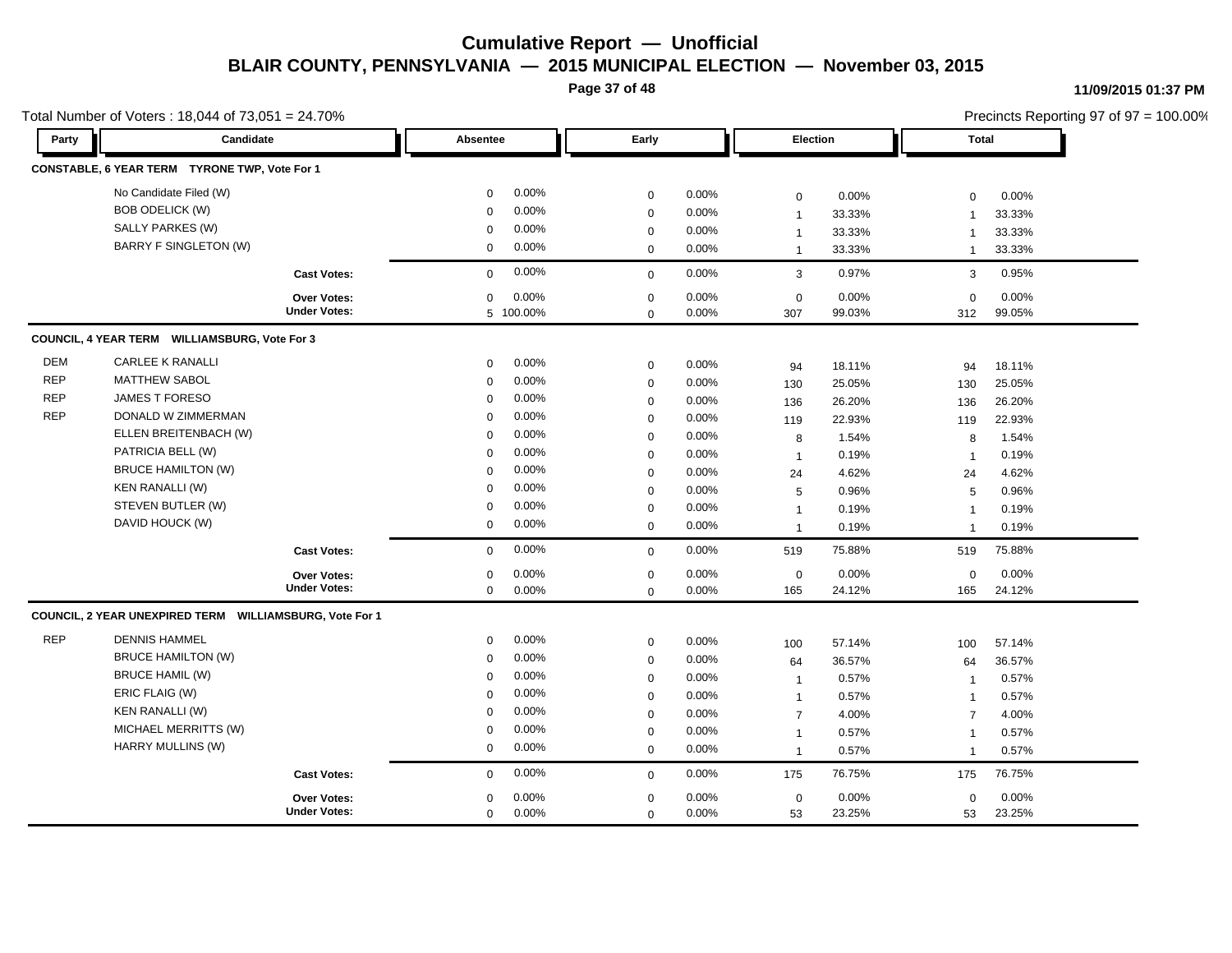**Page 38 of 48**

#### **11/09/2015 01:37 PM**

|            | Total Number of Voters: 18,044 of 73,051 = 24.70%                           |                                           |                                           |                             |                                           |                            |                                               |                           |                                  |                           | Precincts Reporting 97 of 97 = 100.00% |
|------------|-----------------------------------------------------------------------------|-------------------------------------------|-------------------------------------------|-----------------------------|-------------------------------------------|----------------------------|-----------------------------------------------|---------------------------|----------------------------------|---------------------------|----------------------------------------|
| Party      | Candidate                                                                   |                                           | Absentee                                  |                             | Early                                     |                            | Election                                      |                           | <b>Total</b>                     |                           |                                        |
|            | AUDITOR, 6 YEAR TERM WILLIAMSBURG, Vote For 1                               |                                           |                                           |                             |                                           |                            |                                               |                           |                                  |                           |                                        |
|            | No Candidate Filed (W)<br>JERRY HOY (W)<br><b>BOB SINGER (W)</b>            |                                           | $\mathbf 0$<br>$\mathbf 0$<br>$\mathbf 0$ | 0.00%<br>0.00%<br>0.00%     | $\mathbf 0$<br>$\mathbf 0$<br>$\mathbf 0$ | 0.00%<br>0.00%<br>$0.00\%$ | $\mathbf 0$<br>$\mathbf{1}$<br>$\overline{1}$ | 0.00%<br>50.00%<br>50.00% | $\mathbf 0$<br>$\mathbf{1}$      | 0.00%<br>50.00%<br>50.00% |                                        |
|            |                                                                             | <b>Cast Votes:</b>                        | $\mathbf 0$                               | 0.00%                       | $\mathbf 0$                               | 0.00%                      | 2                                             | 0.88%                     | $\mathbf{2}$                     | 0.88%                     |                                        |
|            |                                                                             | Over Votes:<br><b>Under Votes:</b>        | $\mathbf 0$<br>$\mathbf 0$                | 0.00%<br>0.00%              | $\mathbf 0$<br>$\mathbf 0$                | 0.00%<br>0.00%             | $\mathbf 0$<br>226                            | 0.00%<br>99.12%           | $\mathbf 0$<br>226               | 0.00%<br>99.12%           |                                        |
|            | AUDITOR, 4 YEAR UNEXPIRED TERM WILLIAMSBURG, Vote For 1                     |                                           |                                           |                             |                                           |                            |                                               |                           |                                  |                           |                                        |
|            | No Candidate Filed (W)<br>JANE DIBERT (W)                                   |                                           | $\mathbf 0$<br>$\mathbf 0$                | 0.00%<br>0.00%              | $\mathbf 0$<br>$\mathbf 0$                | 0.00%<br>0.00%             | $\mathbf 0$<br>$\overline{1}$                 | 0.00%<br>100.00%          | $\Omega$<br>$\mathbf{1}$         | 0.00%<br>100.00%          |                                        |
|            |                                                                             | <b>Cast Votes:</b>                        | $\mathbf{0}$                              | 0.00%                       | $\mathbf 0$                               | 0.00%                      | $\overline{1}$                                | 0.44%                     | $\mathbf{1}$                     | 0.44%                     |                                        |
|            |                                                                             | Over Votes:<br><b>Under Votes:</b>        | $\mathbf 0$<br>$\mathbf 0$                | 0.00%<br>0.00%              | $\mathbf 0$<br>$\mathbf 0$                | 0.00%<br>0.00%             | $\mathbf 0$<br>227                            | 0.00%<br>99.56%           | $\mathbf 0$<br>227               | 0.00%<br>99.56%           |                                        |
|            | AUDITOR, 2 YEAR UNEXPIRED TERM WILLIAMSBURG, Vote For 1                     |                                           |                                           |                             |                                           |                            |                                               |                           |                                  |                           |                                        |
|            | No Candidate Filed (W)<br>DOROTHY DU BOIS (W)<br><b>BRUCE HAMILTONN (W)</b> |                                           | $\mathbf 0$<br>$\mathbf 0$<br>$\mathbf 0$ | 0.00%<br>0.00%<br>0.00%     | $\mathbf 0$<br>$\mathbf 0$<br>$\mathbf 0$ | 0.00%<br>$0.00\%$<br>0.00% | $\mathbf 0$<br>$\overline{1}$<br>$\mathbf{1}$ | 0.00%<br>50.00%<br>50.00% | $\mathbf 0$<br>1<br>$\mathbf{1}$ | 0.00%<br>50.00%<br>50.00% |                                        |
|            |                                                                             | <b>Cast Votes:</b>                        | $\mathbf{0}$                              | 0.00%                       | $\mathbf 0$                               | 0.00%                      | $\overline{2}$                                | 0.88%                     | $\mathbf{2}$                     | 0.88%                     |                                        |
|            |                                                                             | <b>Over Votes:</b><br><b>Under Votes:</b> | $\mathbf 0$<br>$\mathbf 0$                | 0.00%<br>0.00%              | $\mathbf 0$<br>$\mathbf{0}$               | 0.00%<br>0.00%             | $\mathbf 0$<br>226                            | 0.00%<br>99.12%           | $\mathbf 0$<br>226               | 0.00%<br>99.12%           |                                        |
|            | CONSTABLE, 6 YEAR TERM WILLIAMSBURG BORO, Vote For 1                        |                                           |                                           |                             |                                           |                            |                                               |                           |                                  |                           |                                        |
| <b>REP</b> | JASON K LOOSE                                                               |                                           | $\mathbf 0$                               | 0.00%                       | $\mathbf 0$                               | 0.00%                      | 194                                           | 100.00%                   | 194                              | 100.00%                   |                                        |
|            |                                                                             | <b>Cast Votes:</b>                        | $\mathbf 0$                               | 0.00%                       | $\mathbf 0$                               | 0.00%                      | 194                                           | 85.09%                    | 194                              | 85.09%                    |                                        |
|            |                                                                             | Over Votes:<br><b>Under Votes:</b>        | 0<br>$\mathbf{0}$                         | 0.00%<br>0.00%              | $\mathbf 0$<br>$\Omega$                   | 0.00%<br>0.00%             | 0<br>34                                       | 0.00%<br>14.91%           | 0<br>34                          | 0.00%<br>14.91%           |                                        |
|            | SUPERVISOR, 6 YEAR TERM WOODBURY, Vote For 1                                |                                           |                                           |                             |                                           |                            |                                               |                           |                                  |                           |                                        |
| <b>REP</b> | PAUL R HARCLERODE JR<br>JOE LANSBERRY (W)<br>NATE MONAHAN (W)               |                                           | $\mathbf 0$<br>$\mathbf 0$                | 2 100.00%<br>0.00%<br>0.00% | $\mathbf 0$<br>$\mathbf 0$<br>$\mathbf 0$ | 0.00%<br>0.00%<br>0.00%    | 154<br>6<br>$\overline{1}$                    | 95.65%<br>3.73%<br>0.62%  | 156<br>6<br>-1                   | 95.71%<br>3.68%<br>0.61%  |                                        |
|            |                                                                             | <b>Cast Votes:</b>                        |                                           | 2 100.00%                   | $\mathbf 0$                               | 0.00%                      | 161                                           | 84.74%                    | 163                              | 84.90%                    |                                        |
|            |                                                                             | Over Votes:<br><b>Under Votes:</b>        | $\mathbf 0$<br>$\mathbf 0$                | 0.00%<br>0.00%              | $\mathbf 0$<br>$\mathbf 0$                | 0.00%<br>0.00%             | $\mathbf 0$<br>29                             | 0.00%<br>15.26%           | $\mathbf 0$<br>29                | 0.00%<br>15.10%           |                                        |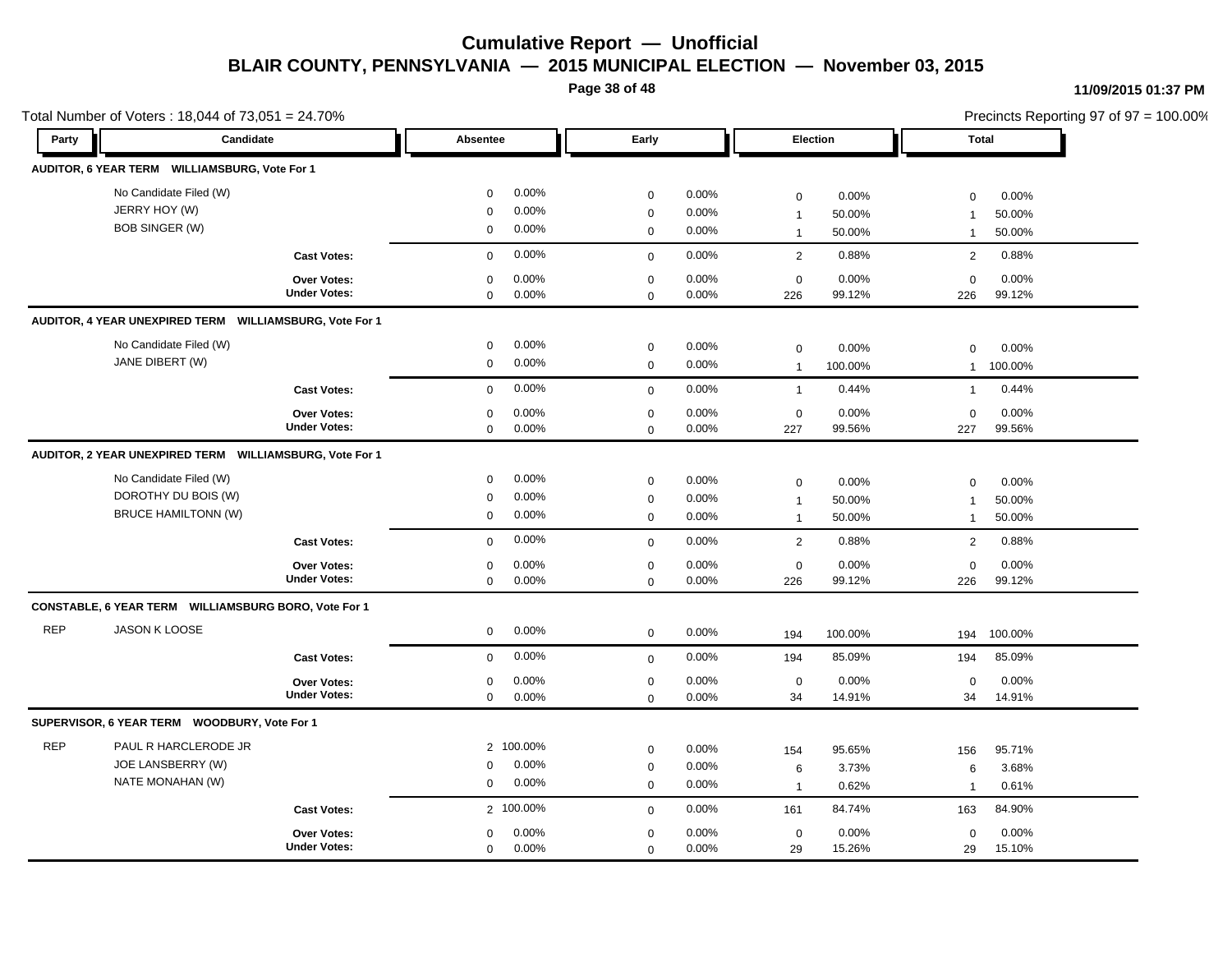**Page 39 of 48**

|                                                 | Precincts Reporting 97 of 97 = 100.00%<br>Total Number of Voters: $18,044$ of $73,051 = 24.70\%$<br>Party<br>Candidate<br>Early<br><b>Election</b><br>Total<br>Absentee<br>TAX COLLECTOR, 2 YEAR UNEXPIRED TERM<br><b>WOODBURY, Vote For 1</b><br>DEBORAH J APPLEMAN<br>2 100.00%<br>$\mathbf 0$<br>$0.00\%$<br>100.00%<br>100.00%<br>179<br>181<br>2 100.00%<br>94.21%<br>94.27%<br>0.00%<br>179<br><b>Cast Votes:</b><br>181<br>$\mathbf 0$<br>$0.00\%$<br>0.00%<br>$0.00\%$<br>0.00%<br>$\mathbf 0$<br>$\mathbf 0$<br>$\mathbf 0$<br>$\mathbf 0$<br><b>Over Votes:</b><br><b>Under Votes:</b><br>0.00%<br>5.73%<br>11<br>5.79%<br>$0.00\%$<br>0<br>11<br>$\mathbf{0}$<br>AUDITOR, 6 YEAR TERM WOODBURY, Vote For 1<br>No Candidate Filed (W)<br>0.00%<br>0<br>0.00%<br>$\mathbf 0$<br>0.00%<br>0.00%<br>$\mathbf 0$<br>$\mathbf 0$<br><b>JUDY HAMILTON (W)</b><br>0.00%<br>$\mathbf 0$<br>0.00%<br>$\mathbf 0$<br>33.33%<br>33.33%<br>$\overline{1}$<br><b>KRISTEN SHOCK (W)</b><br>0.00%<br>0<br>$\mathbf 0$<br>0.00%<br>66.67%<br>66.67%<br>2<br>$\overline{2}$<br>0.00%<br>1.58%<br>0.00%<br>1.56%<br><b>Cast Votes:</b><br>$\mathbf{0}$<br>3<br>3<br>$\mathbf 0$ |                                      |                            |                |                    |                     |                 |                  |  |
|-------------------------------------------------|-------------------------------------------------------------------------------------------------------------------------------------------------------------------------------------------------------------------------------------------------------------------------------------------------------------------------------------------------------------------------------------------------------------------------------------------------------------------------------------------------------------------------------------------------------------------------------------------------------------------------------------------------------------------------------------------------------------------------------------------------------------------------------------------------------------------------------------------------------------------------------------------------------------------------------------------------------------------------------------------------------------------------------------------------------------------------------------------------------------------------------------------------------------------------|--------------------------------------|----------------------------|----------------|--------------------|---------------------|-----------------|------------------|--|
|                                                 |                                                                                                                                                                                                                                                                                                                                                                                                                                                                                                                                                                                                                                                                                                                                                                                                                                                                                                                                                                                                                                                                                                                                                                         |                                      |                            |                |                    |                     |                 |                  |  |
|                                                 |                                                                                                                                                                                                                                                                                                                                                                                                                                                                                                                                                                                                                                                                                                                                                                                                                                                                                                                                                                                                                                                                                                                                                                         |                                      |                            |                |                    |                     |                 |                  |  |
|                                                 |                                                                                                                                                                                                                                                                                                                                                                                                                                                                                                                                                                                                                                                                                                                                                                                                                                                                                                                                                                                                                                                                                                                                                                         |                                      |                            |                |                    |                     |                 |                  |  |
|                                                 |                                                                                                                                                                                                                                                                                                                                                                                                                                                                                                                                                                                                                                                                                                                                                                                                                                                                                                                                                                                                                                                                                                                                                                         |                                      |                            |                |                    |                     |                 |                  |  |
|                                                 |                                                                                                                                                                                                                                                                                                                                                                                                                                                                                                                                                                                                                                                                                                                                                                                                                                                                                                                                                                                                                                                                                                                                                                         |                                      |                            |                |                    |                     |                 |                  |  |
|                                                 |                                                                                                                                                                                                                                                                                                                                                                                                                                                                                                                                                                                                                                                                                                                                                                                                                                                                                                                                                                                                                                                                                                                                                                         |                                      |                            |                |                    |                     |                 |                  |  |
|                                                 |                                                                                                                                                                                                                                                                                                                                                                                                                                                                                                                                                                                                                                                                                                                                                                                                                                                                                                                                                                                                                                                                                                                                                                         |                                      |                            |                |                    |                     |                 |                  |  |
|                                                 |                                                                                                                                                                                                                                                                                                                                                                                                                                                                                                                                                                                                                                                                                                                                                                                                                                                                                                                                                                                                                                                                                                                                                                         |                                      |                            |                |                    |                     |                 |                  |  |
|                                                 | <b>Over Votes:</b><br><b>Under Votes:</b>                                                                                                                                                                                                                                                                                                                                                                                                                                                                                                                                                                                                                                                                                                                                                                                                                                                                                                                                                                                                                                                                                                                               | $0.00\%$<br>$\mathbf 0$<br>2 100.00% | $\mathbf 0$<br>$\mathbf 0$ | 0.00%<br>0.00% | $\mathbf 0$<br>187 | $0.00\%$<br>98.42%  | $\Omega$<br>189 | 0.00%<br>98.44%  |  |
| CONSTABLE, 6 YEAR TERM WOODBURY TWP, Vote For 1 |                                                                                                                                                                                                                                                                                                                                                                                                                                                                                                                                                                                                                                                                                                                                                                                                                                                                                                                                                                                                                                                                                                                                                                         |                                      |                            |                |                    |                     |                 |                  |  |
| No Candidate Filed (W)                          |                                                                                                                                                                                                                                                                                                                                                                                                                                                                                                                                                                                                                                                                                                                                                                                                                                                                                                                                                                                                                                                                                                                                                                         | $0.00\%$<br>$\mathbf{0}$             | $\mathbf 0$                | $0.00\%$       | $\mathbf 0$        | $0.00\%$            | $\mathbf 0$     | 0.00%            |  |
|                                                 | <b>Cast Votes:</b>                                                                                                                                                                                                                                                                                                                                                                                                                                                                                                                                                                                                                                                                                                                                                                                                                                                                                                                                                                                                                                                                                                                                                      | 0.00%<br>0                           | $\mathbf{0}$               | 0.00%          | $\mathbf 0$        | 0.00%               | 0               | 0.00%            |  |
|                                                 | <b>Over Votes:</b><br><b>Under Votes:</b>                                                                                                                                                                                                                                                                                                                                                                                                                                                                                                                                                                                                                                                                                                                                                                                                                                                                                                                                                                                                                                                                                                                               | $0.00\%$<br>0<br>2 100.00%           | $\mathbf 0$<br>$\mathbf 0$ | 0.00%<br>0.00% | $\mathbf 0$<br>190 | $0.00\%$<br>100.00% | $\Omega$<br>192 | 0.00%<br>100.00% |  |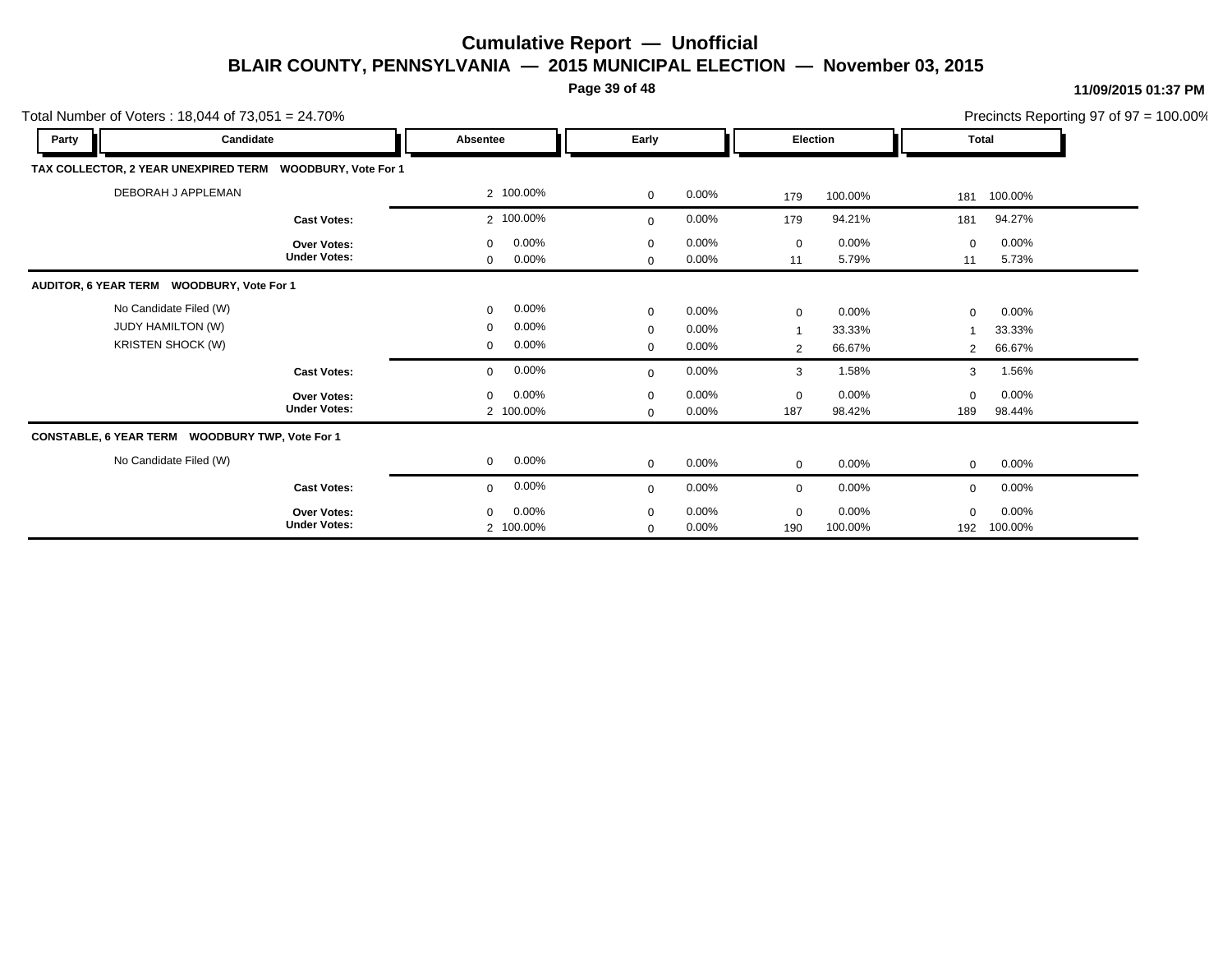**Page 40 of 48**

**11/09/2015 01:37 PM**

Precincts Reporting 97 of 97 = 100.00%

Total Number of Voters : 18,044 of 73,051 = 24.70%

| Party      | Candidate                                                          | Absentee    |          | Early       |       |                | <b>Election</b> | <b>Total</b>            |        |
|------------|--------------------------------------------------------------------|-------------|----------|-------------|-------|----------------|-----------------|-------------------------|--------|
|            | ALTOONA AREA SCHOOL DIRECTOR, 4 YEAR TERM ALTOONA AREA, Vote For 5 |             |          |             |       |                |                 |                         |        |
|            | <b>RON JOHNSTON</b>                                                | 130         | 21.49%   | $\mathbf 0$ | 0.00% | 6,352          | 21.23%          | 6,482                   | 21.24% |
|            | <b>DON BRENNAN</b>                                                 | 115         | 19.01%   | $\mathbf 0$ | 0.00% | 5.790          | 19.35%          | 5,905                   | 19.35% |
|            | <b>SHARON L BREAM</b>                                              | 120         | 19.83%   | 0           | 0.00% | 5,629          | 18.81%          | 5,749                   | 18.83% |
| <b>DEM</b> | <b>MARY JANE HAMMERS</b>                                           | 70          | 11.57%   | $\mathbf 0$ | 0.00% | 3,403          | 11.37%          | 3,473                   | 11.38% |
| <b>REP</b> | <b>WAYNE HIPPO</b>                                                 | 98          | 16.20%   | $\mathbf 0$ | 0.00% | 5,091          | 17.02%          | 5,189                   | 17.00% |
| <b>REP</b> | <b>BILL CEGLAR</b>                                                 | 72          | 11.90%   | $\mathbf 0$ | 0.00% | 3.619          | 12.10%          | 3,691                   | 12.09% |
|            | <b>JODI BAUM (W)</b>                                               | $\mathbf 0$ | 0.00%    | $\mathbf 0$ | 0.00% | $\overline{1}$ | 0.00%           | $\overline{\mathbf{1}}$ | 0.00%  |
|            | NICHOLAS CAMINITI (W)                                              | $\Omega$    | $0.00\%$ | $\mathbf 0$ | 0.00% | $\overline{1}$ | 0.00%           | $\overline{1}$          | 0.00%  |
|            | MIKE COON (W)                                                      | $\mathbf 0$ | 0.00%    | $\mathbf 0$ | 0.00% | $\mathbf{1}$   | 0.00%           | $\overline{1}$          | 0.00%  |
|            | BHLL EDEVANE (W)                                                   | $\mathbf 0$ | 0.00%    | $\mathbf 0$ | 0.00% | $\overline{1}$ | 0.00%           | $\overline{1}$          | 0.00%  |
|            | LARRY FOCHT (W)                                                    | $\Omega$    | $0.00\%$ | $\mathbf 0$ | 0.00% | $\mathbf{1}$   | 0.00%           | $\overline{1}$          | 0.00%  |
|            | CHRISTOPHER GARHART (W)                                            | $\mathbf 0$ | 0.00%    | $\mathbf 0$ | 0.00% | $\overline{1}$ | 0.00%           | $\overline{1}$          | 0.00%  |
|            | JOHN GRESSLER (W)                                                  | $\mathbf 0$ | 0.00%    | $\mathbf 0$ | 0.00% | $\overline{2}$ | 0.01%           | 2                       | 0.01%  |
|            | JUDY HUSS (W)                                                      | $\Omega$    | 0.00%    | $\mathbf 0$ | 0.00% | $\overline{1}$ | 0.00%           | $\overline{1}$          | 0.00%  |
|            | BERNIE JOYCE (W)                                                   | 0           | 0.00%    | $\mathbf 0$ | 0.00% | $\mathbf{1}$   | 0.00%           | $\overline{1}$          | 0.00%  |
|            | L NICOLE MASSARO KAUFFMAN (W)                                      | $\Omega$    | 0.00%    | $\mathbf 0$ | 0.00% | $\overline{1}$ | 0.00%           | $\overline{1}$          | 0.00%  |
|            | MARY KIMMEL (W)                                                    | $\Omega$    | 0.00%    | $\mathbf 0$ | 0.00% | $\overline{1}$ | 0.00%           | $\overline{1}$          | 0.00%  |
|            | <b>JUSTIN KLEINOSKY (W)</b>                                        | 0           | 0.00%    | $\mathbf 0$ | 0.00% | $\overline{1}$ | 0.00%           | $\overline{1}$          | 0.00%  |
|            | LISA KLEINOSKY (W)                                                 | $\mathbf 0$ | 0.00%    | 0           | 0.00% | $\mathbf{1}$   | 0.00%           | $\overline{1}$          | 0.00%  |
|            | MICHAEL LEONARD (W)                                                | $\Omega$    | 0.00%    | $\mathbf 0$ | 0.00% | $\overline{1}$ | 0.00%           | $\overline{1}$          | 0.00%  |
|            | RICHARD LOCKARD (W)                                                | $\Omega$    | 0.00%    | $\mathbf 0$ | 0.00% | $\overline{1}$ | 0.00%           | $\overline{1}$          | 0.00%  |
|            | DON MAST (W)                                                       | 0           | 0.00%    | $\mathbf 0$ | 0.00% | $\overline{1}$ | 0.00%           | $\overline{1}$          | 0.00%  |
|            | PAMLA MITCHELL (W)                                                 | $\Omega$    | 0.00%    | $\mathbf 0$ | 0.00% | $\overline{1}$ | 0.00%           | $\overline{1}$          | 0.00%  |
|            | DENNIS MURRAY (W)                                                  | $\mathbf 0$ | $0.00\%$ | $\mathbf 0$ | 0.00% | $\overline{1}$ | 0.00%           | $\overline{1}$          | 0.00%  |
|            | ROBERT MURRAY (W)                                                  | $\mathbf 0$ | 0.00%    | $\mathbf 0$ | 0.00% | $\mathbf{1}$   | 0.00%           | $\overline{1}$          | 0.00%  |
|            | DAVID D ODELL (W)                                                  | $\mathbf 0$ | 0.00%    | $\mathbf 0$ | 0.00% | $\overline{1}$ | 0.00%           | $\overline{1}$          | 0.00%  |
|            | DENNIS PAGE (W)                                                    | 0           | $0.00\%$ | $\mathbf 0$ | 0.00% | $\mathbf{1}$   | 0.00%           | $\overline{1}$          | 0.00%  |
|            | MARSHA RAPP (W)                                                    | $\mathbf 0$ | 0.00%    | $\mathbf 0$ | 0.00% | $\overline{1}$ | 0.00%           | $\overline{1}$          | 0.00%  |
|            | DEAN G ROSE (W)                                                    | $\mathbf 0$ | 0.00%    | $\mathbf 0$ | 0.00% | $\mathbf{1}$   | 0.00%           | $\overline{1}$          | 0.00%  |
|            | <b>JASON RUNK (W)</b>                                              | 0           | 0.00%    | $\mathbf 0$ | 0.00% | $\overline{1}$ | 0.00%           | $\overline{1}$          | 0.00%  |
|            | LIISA SETTLE (W)                                                   | $\mathbf 0$ | 0.00%    | $\mathbf 0$ | 0.00% | $\overline{1}$ | 0.00%           | $\overline{1}$          | 0.00%  |
|            | ERIC SHOCK (W)                                                     | $\Omega$    | 0.00%    | $\mathbf 0$ | 0.00% | $\overline{2}$ | 0.01%           | 2                       | 0.01%  |
|            | ROSALIND SKY (W)                                                   | $\mathbf 0$ | 0.00%    | $\mathbf 0$ | 0.00% | $\overline{1}$ | 0.00%           | $\overline{1}$          | 0.00%  |
|            | FRANK SWALGA (W)                                                   | 0           | 0.00%    | $\mathbf 0$ | 0.00% | $\overline{1}$ | 0.00%           | $\overline{1}$          | 0.00%  |
|            | JONATHON L SWAN (W)                                                | $\Omega$    | 0.00%    | 0           | 0.00% | $\mathbf{1}$   | 0.00%           | $\overline{1}$          | 0.00%  |
|            | ROBERT TURCOVSKI (W)                                               | 0           | 0.00%    | $\mathbf 0$ | 0.00% | $\overline{1}$ | 0.00%           | $\overline{1}$          | 0.00%  |
|            | <b>ASHLEY WERTZ (W)</b>                                            | 0           | 0.00%    | $\mathbf 0$ | 0.00% | $\mathbf{1}$   | 0.00%           | $\overline{1}$          | 0.00%  |
|            | SCOTT WOOMER (W)                                                   | $\mathbf 0$ | 0.00%    | $\mathbf 0$ | 0.00% | $\overline{1}$ | 0.00%           | $\overline{1}$          | 0.00%  |
|            | <b>Cast Votes:</b>                                                 | 605         | 71.60%   | $\Omega$    | 0.00% | 29,918         | 76.48%          | 30,523                  | 76.37% |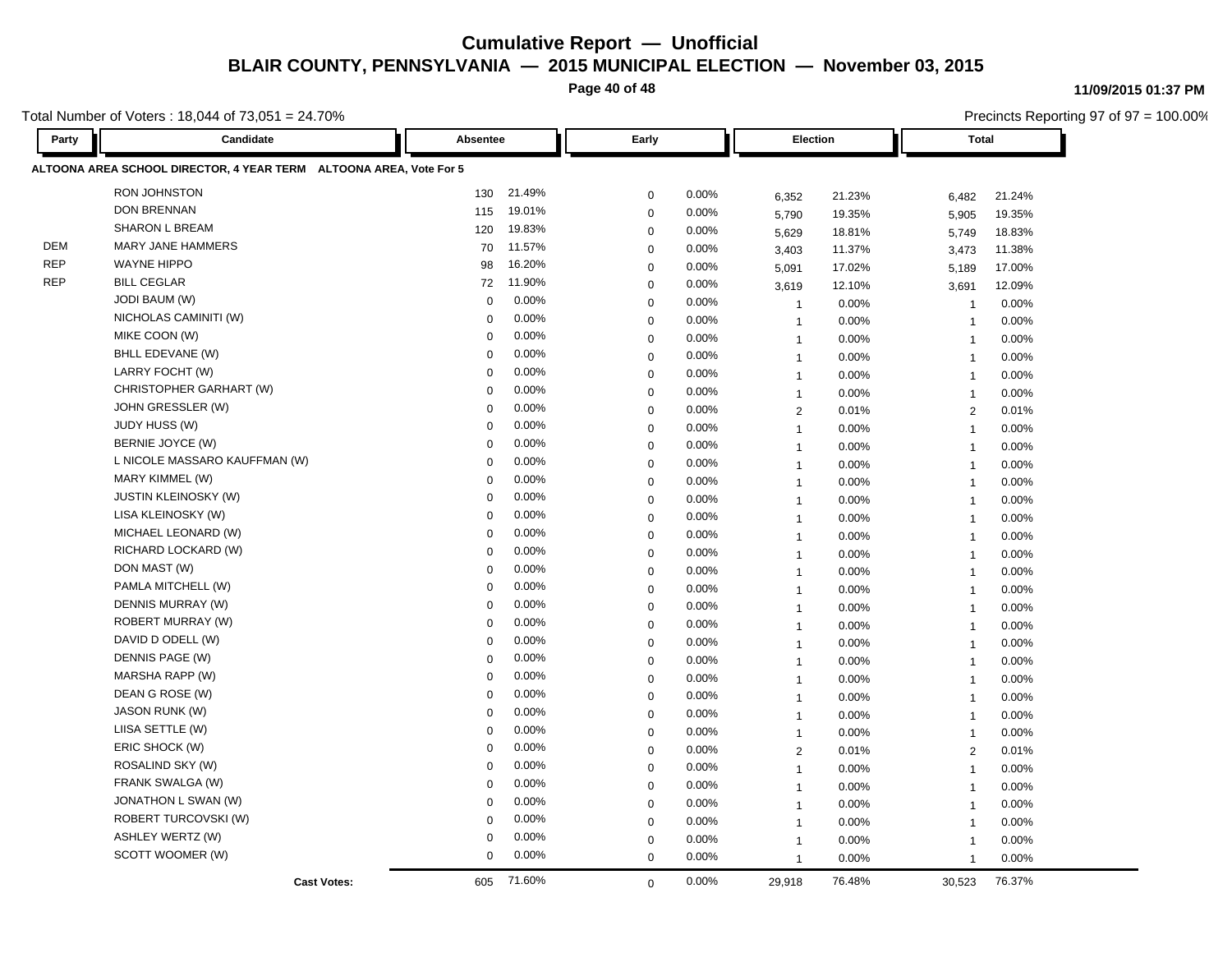**Page 41 of 48**

#### Total Number of Voters : 18,044 of 73,051 = 24.70% Precincts Reporting 97 of 97 = 100.00% **Party Candidate Absentee Early Election Total** 9,442 23.63% 23.52% 0 0.00% 9,202 0.00% 0 0.00% **Under Votes: Over Votes:** 28.40% 240  $0.00\%$  0.00% 0.00% 0.00% 0.00% 0.00% 0 0.00% 0 0.00% 0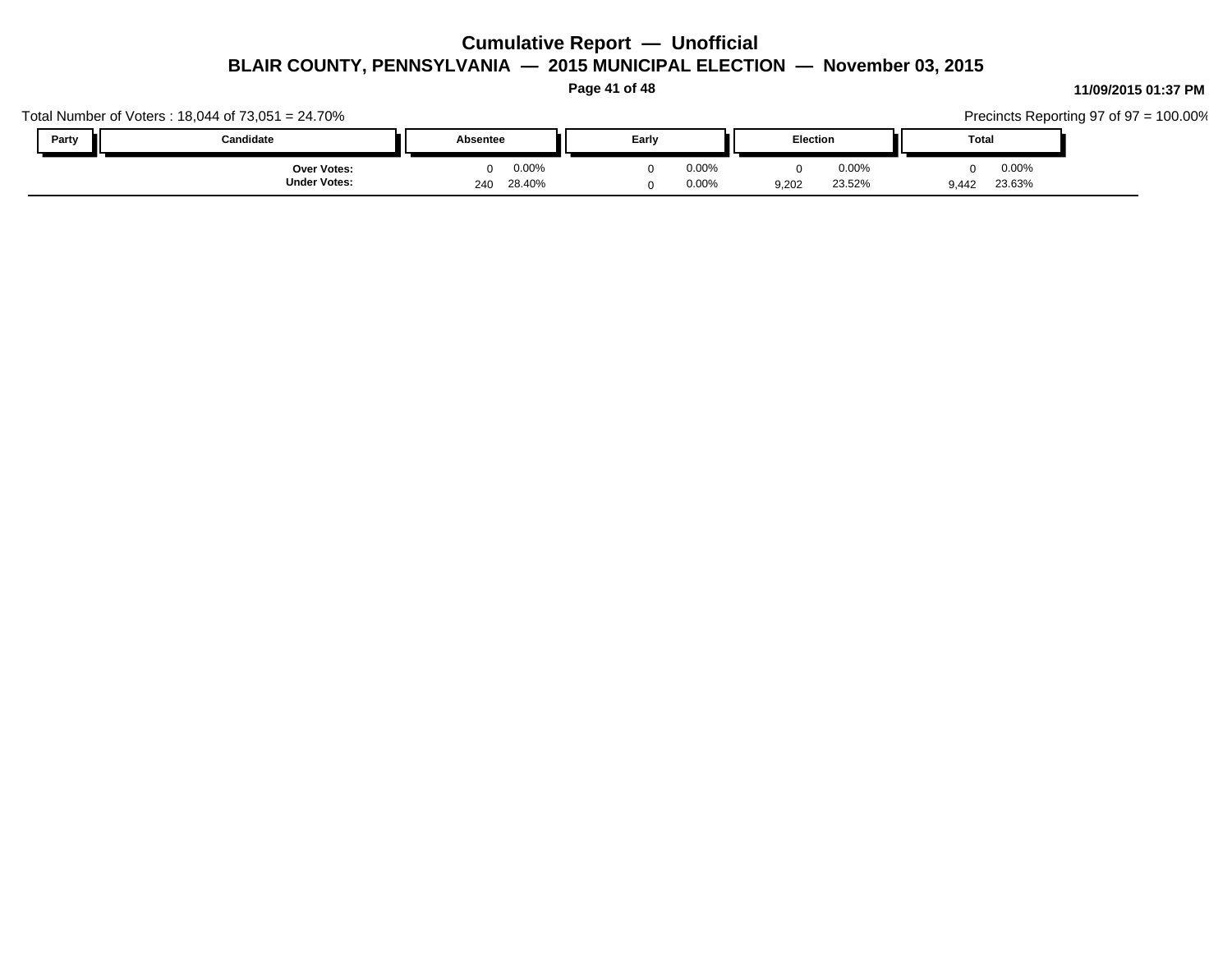**Page 42 of 48**

Precincts Reporting 97 of 97 = 100.00%

**11/09/2015 01:37 PM**

Total Number of Voters : 18,044 of 73,051 = 24.70%

| Party | Candidate                                                              | Absentee    |          | Early       |       |                | Election | <b>Total</b>   |        |
|-------|------------------------------------------------------------------------|-------------|----------|-------------|-------|----------------|----------|----------------|--------|
|       | BELLWOOD-ANTIS SCHOOL DIRECTOR, 4 YEAR TERM BELLWOOD-ANTIS, Vote For 5 |             |          |             |       |                |          |                |        |
|       | KATHERINE BURCH                                                        | 14          | 25.00%   | $\mathbf 0$ | 0.00% | 893            | 25.30%   | 907            | 25.29% |
|       | <b>KEVIN LUENSMANN</b>                                                 | 12          | 21.43%   | $\mathbf 0$ | 0.00% | 851            | 24.11%   | 863            | 24.07% |
|       | <b>THOMAS P FINN</b>                                                   | 15          | 26.79%   | $\mathbf 0$ | 0.00% | 861            | 24.39%   | 876            | 24.43% |
|       | C SCOTT BOYER                                                          | 15          | 26.79%   | $\mathbf 0$ | 0.00% | 805            | 22.80%   | 820            | 22.87% |
|       | ANDY PAPI (W)                                                          | $\mathbf 0$ | 0.00%    | $\mathbf 0$ | 0.00% | $\overline{1}$ | 0.03%    | $\overline{1}$ | 0.03%  |
|       | SCOTT BALDWIN (W)                                                      | $\mathbf 0$ | 0.00%    | $\mathbf 0$ | 0.00% | $\overline{1}$ | 0.03%    | $\overline{1}$ | 0.03%  |
|       | TODD BEISWENGER (W)                                                    | $\Omega$    | 0.00%    | $\mathbf 0$ | 0.00% | 2              | 0.06%    | 2              | 0.06%  |
|       | BEN IRVIN (W)                                                          | $\Omega$    | 0.00%    | $\mathbf 0$ | 0.00% | 77             | 2.18%    | 77             | 2.15%  |
|       | MARIA BENNETTI (W)                                                     | $\mathbf 0$ | 0.00%    | $\mathbf 0$ | 0.00% | $\overline{1}$ | 0.03%    | $\overline{1}$ | 0.03%  |
|       | KARL BONSELL (W)                                                       | $\Omega$    | 0.00%    | $\mathbf 0$ | 0.00% | 2              | 0.06%    | 2              | 0.06%  |
|       | DAVE CHERRY (W)                                                        | $\Omega$    | 0.00%    | $\mathbf 0$ | 0.00% | $\mathbf{1}$   | 0.03%    | $\overline{1}$ | 0.03%  |
|       | SEAN CLAPPER (W)                                                       | $\mathbf 0$ | 0.00%    | $\mathbf 0$ | 0.00% | $\overline{1}$ | 0.03%    | $\overline{1}$ | 0.03%  |
|       | BETTY LYNN DIAMOND (W)                                                 | $\mathbf 0$ | 0.00%    | $\mathbf 0$ | 0.00% | $\mathbf{1}$   | 0.03%    | $\overline{1}$ | 0.03%  |
|       | CHARLES ERICKSON (W)                                                   | $\Omega$    | 0.00%    | $\mathbf 0$ | 0.00% | $\overline{1}$ | 0.03%    | $\overline{1}$ | 0.03%  |
|       | CHRISTOPHER FORSHEY (W)                                                | $\mathbf 0$ | 0.00%    | $\mathbf 0$ | 0.00% | $\mathbf{1}$   | 0.03%    | $\overline{1}$ | 0.03%  |
|       | VICKI FORSHT (W)                                                       | $\mathbf 0$ | 0.00%    | $\mathbf 0$ | 0.00% | $\overline{2}$ | 0.06%    | $\overline{2}$ | 0.06%  |
|       | VICKY HANWELL (W)                                                      | $\mathbf 0$ | 0.00%    | $\mathbf 0$ | 0.00% | $\mathbf{1}$   | 0.03%    | $\overline{1}$ | 0.03%  |
|       | ROB HOUSER (W)                                                         | $\mathbf 0$ | 0.00%    | $\mathbf 0$ | 0.00% | $\overline{1}$ | 0.03%    | $\overline{1}$ | 0.03%  |
|       | JOE IRVIN (W)                                                          | $\Omega$    | $0.00\%$ | $\mathbf 0$ | 0.00% | $\overline{1}$ | 0.03%    | $\overline{1}$ | 0.03%  |
|       | BEN IRWIN (W)                                                          | $\Omega$    | 0.00%    | $\mathbf 0$ | 0.00% | 3              | 0.08%    | 3              | 0.08%  |
|       | JOHN LUKE JR (W)                                                       | $\mathbf 0$ | 0.00%    | $\mathbf 0$ | 0.00% | $\mathbf{1}$   | 0.03%    | $\overline{1}$ | 0.03%  |
|       | JOHN K LOUCKS (W)                                                      | $\mathbf 0$ | 0.00%    | $\mathbf 0$ | 0.00% | 2              | 0.06%    | 2              | 0.06%  |
|       | JASON LYNN (W)                                                         | $\Omega$    | $0.00\%$ | $\mathbf 0$ | 0.00% | $\overline{2}$ | 0.06%    | 2              | 0.06%  |
|       | BARBARA MACKERETH (W)                                                  | $\mathbf 0$ | 0.00%    | $\mathbf 0$ | 0.00% | $\overline{1}$ | 0.03%    | $\overline{1}$ | 0.03%  |
|       | LAURA MATULA (W)                                                       | $\mathbf 0$ | 0.00%    | $\mathbf 0$ | 0.00% | $\mathbf{1}$   | 0.03%    | $\overline{1}$ | 0.03%  |
|       | JOHN C MILLER (W)                                                      | $\mathbf 0$ | 0.00%    | $\mathbf 0$ | 0.00% | $\overline{1}$ | 0.03%    | $\overline{1}$ | 0.03%  |
|       | SCOTT ONEIL (W)                                                        | 0           | 0.00%    | $\mathbf 0$ | 0.00% | $\mathbf{1}$   | 0.03%    | $\overline{1}$ | 0.03%  |
|       | TOM OTTO (W)                                                           | $\mathbf 0$ | 0.00%    | $\mathbf 0$ | 0.00% | $\mathbf{1}$   | 0.03%    | $\overline{1}$ | 0.03%  |
|       | FRANK PULCINELLO (W)                                                   | $\mathbf 0$ | 0.00%    | $\mathbf 0$ | 0.00% | $\mathbf{1}$   | 0.03%    | $\overline{1}$ | 0.03%  |
|       | HOPE RAY (W)                                                           | $\mathbf 0$ | 0.00%    | $\mathbf 0$ | 0.00% | 3              | 0.08%    | 3              | 0.08%  |
|       | JAMES RUMBARGER (W)                                                    | 0           | 0.00%    | $\mathbf 0$ | 0.00% | $\mathbf{1}$   | 0.03%    | $\overline{1}$ | 0.03%  |
|       | AMBER SHANK (W)                                                        | $\mathbf 0$ | 0.00%    | $\mathbf 0$ | 0.00% | $\mathbf{1}$   | 0.03%    | $\overline{1}$ | 0.03%  |
|       | SHAWN SHAULIS (W)                                                      | 0           | 0.00%    | $\mathbf 0$ | 0.00% | $\mathbf{1}$   | 0.03%    | $\overline{1}$ | 0.03%  |
|       | <b>GERALD SHELOW (W)</b>                                               | $\Omega$    | 0.00%    | $\mathbf 0$ | 0.00% | $\overline{1}$ | 0.03%    | $\overline{1}$ | 0.03%  |
|       | DAVID SHILDT (W)                                                       | 0           | 0.00%    | $\mathbf 0$ | 0.00% | $\mathbf{1}$   | 0.03%    | $\overline{1}$ | 0.03%  |
|       | MELANIE SHILDT (W)                                                     | 0           | 0.00%    | $\mathbf 0$ | 0.00% | $\overline{2}$ | 0.06%    | 2              | 0.06%  |
|       | KATHLEEN TAYLOR (W)                                                    | $\mathbf 0$ | 0.00%    | $\mathbf 0$ | 0.00% | $\mathbf{1}$   | 0.03%    | $\overline{1}$ | 0.03%  |
|       | MATHEW WEBRECK (W)                                                     | $\mathbf 0$ | 0.00%    | $\mathbf 0$ | 0.00% | $\overline{1}$ | 0.03%    | $\overline{1}$ | 0.03%  |
|       | <b>Cast Votes:</b>                                                     | 56          | 58.95%   | $\mathbf 0$ | 0.00% | 3,530          | 66.48%   | 3,586          | 66.35% |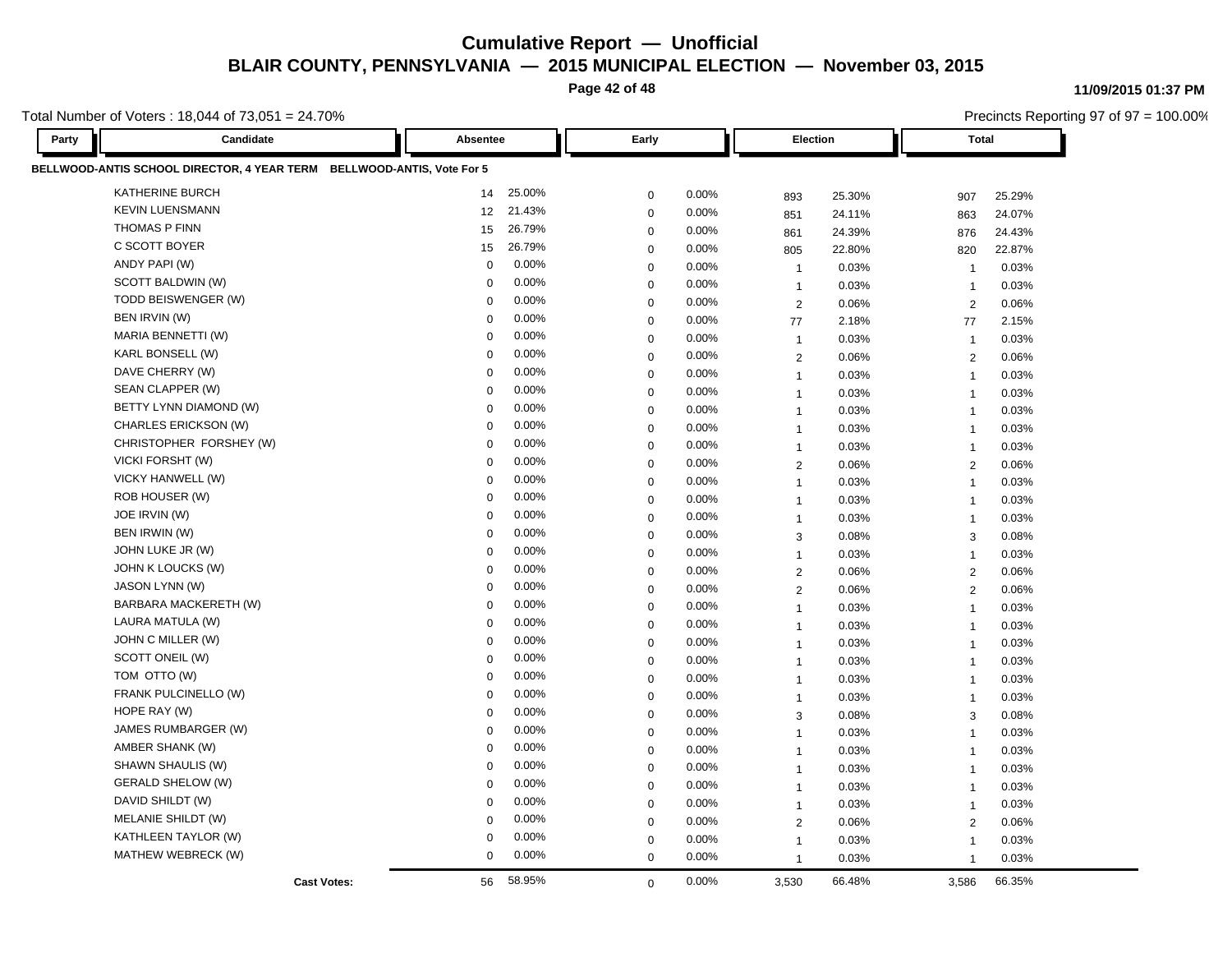#### **Page 43 of 48**

#### **11/09/2015 01:37 PM**

|       | Total Number of Voters: $18,044$ of $73,051 = 24.70\%$                                  |                |                 |                         |                |                      |                 |                   |                 | Precincts Reporting 97 of 97 = 100.00% |
|-------|-----------------------------------------------------------------------------------------|----------------|-----------------|-------------------------|----------------|----------------------|-----------------|-------------------|-----------------|----------------------------------------|
| Party | Candidate                                                                               | Absentee       |                 | Early                   |                | Election             |                 | <b>Total</b>      |                 |                                        |
|       | Over Votes:<br><b>Under Votes:</b>                                                      | $\Omega$<br>39 | 0.00%<br>41.05% | $\mathbf 0$<br>$\Omega$ | 0.00%<br>0.00% | $\mathbf 0$<br>1,780 | 0.00%<br>33.52% | $\Omega$<br>1,819 | 0.00%<br>33.65% |                                        |
|       | CLAYSBURG-KIMMEL SCHOOL DIRECTOR, 4 YEAR TERM CLAYSBURG-KIMMEL GREENFIELD 1, Vote For 2 |                |                 |                         |                |                      |                 |                   |                 |                                        |
|       | <b>RICHARD GERGELY</b>                                                                  | $\overline{2}$ | 50.00%          | $\mathbf 0$             | 0.00%          | 184                  | 47.92%          | 186               | 47.94%          |                                        |
|       | <b>JEREMY R KNOTT</b>                                                                   | $\overline{2}$ | 50.00%          | $\mathbf 0$             | 0.00%          | 190                  | 49.48%          | 192               | 49.48%          |                                        |
|       | JOHN BURKET (W)                                                                         | $\Omega$       | 0.00%           | $\mathbf 0$             | 0.00%          | $\overline{2}$       | 0.52%           | $\overline{2}$    | 0.52%           |                                        |
|       | LYNN CRIST (W)                                                                          | $\mathbf 0$    | 0.00%           | $\mathbf 0$             | 0.00%          | $\mathbf{1}$         | 0.26%           |                   | 0.26%           |                                        |
|       | RICHARD LINGENFELTER (W)                                                                | $\mathbf 0$    | 0.00%           | $\Omega$                | $0.00\%$       | -1                   | 0.26%           |                   | 0.26%           |                                        |
|       | TERRI LINGENFELTER (W)                                                                  | $\mathbf 0$    | 0.00%           | $\Omega$                | 0.00%          | $\overline{4}$       | 1.04%           | Δ                 | 1.03%           |                                        |
|       | TIM OAKES (W)                                                                           | $\mathbf 0$    | 0.00%           | $\mathbf 0$             | 0.00%          | $\overline{2}$       | 0.52%           | 2                 | 0.52%           |                                        |
|       | <b>Cast Votes:</b>                                                                      |                | 4 100.00%       | $\Omega$                | 0.00%          | 384                  | 91.43%          | 388               | 91.51%          |                                        |
|       | Over Votes:                                                                             | $\mathbf 0$    | 0.00%           | $\mathbf 0$             | 0.00%          | $\mathbf 0$          | $0.00\%$        | $\mathbf 0$       | 0.00%           |                                        |
|       | <b>Under Votes:</b>                                                                     | $\mathbf 0$    | 0.00%           | $\Omega$                | 0.00%          | 36                   | 8.57%           | 36                | 8.49%           |                                        |
|       | CLAYSBURG-KIMMEL SCHOOL DIRECTOR, 4 YEAR TERM CLAYSBURG-KIMMEL GRNFLD 2-3, Vote For 1   |                |                 |                         |                |                      |                 |                   |                 |                                        |
|       | <b>ROGER L KNISELY</b>                                                                  |                | 1 100.00%       | $\mathbf 0$             | 0.00%          | 214                  | 94.69%          | 215               | 94.71%          |                                        |
|       | JOHN BURKET (W)                                                                         | $\Omega$       | 0.00%           | $\mathbf 0$             | 0.00%          | 9                    | 3.98%           | 9                 | 3.96%           |                                        |
|       | JAMES CARSON (W)                                                                        | $\mathbf 0$    | 0.00%           | $\mathbf 0$             | 0.00%          | 2                    | 0.88%           | $\overline{2}$    | 0.88%           |                                        |
|       | <b>RICH GURGLY (W)</b>                                                                  | 0              | 0.00%           | $\mathbf 0$             | 0.00%          |                      | 0.44%           |                   | 0.44%           |                                        |
|       | <b>Cast Votes:</b>                                                                      |                | 1 100.00%       | $\mathbf 0$             | 0.00%          | 226                  | 90.04%          | 227               | 90.08%          |                                        |
|       | <b>Over Votes:</b>                                                                      | $\mathbf 0$    | 0.00%           | 0                       | 0.00%          | $\mathbf 0$          | 0.00%           | $\mathbf 0$       | 0.00%           |                                        |
|       | <b>Under Votes:</b>                                                                     | $\mathbf 0$    | 0.00%           | $\mathbf 0$             | 0.00%          | 25                   | 9.96%           | 25                | 9.92%           |                                        |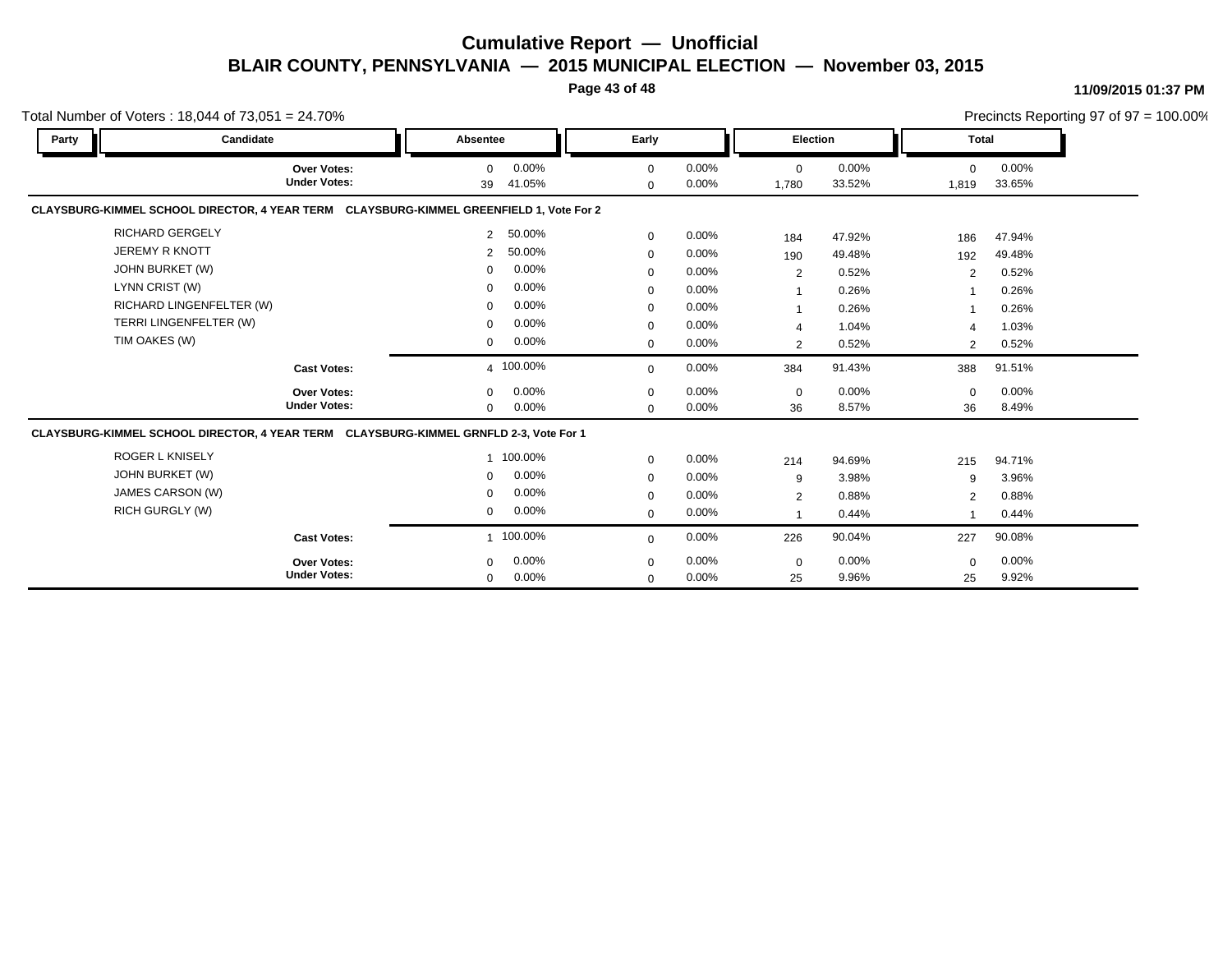**Page 44 of 48**

Total Number of Voters : 18,044 of 73,051 = 24.70%

Precincts Reporting 97 of 97 = 100.00%

| Party      | Candidate                                                                 | Absentee     |        | Early       |       | Election       |        |                         | <b>Total</b> |  |
|------------|---------------------------------------------------------------------------|--------------|--------|-------------|-------|----------------|--------|-------------------------|--------------|--|
|            | HOLLIDAYSBURG SCHOOL DIRECTOR, 4 YEAR TERM HOLLIDAYSBURG AREA, Vote For 5 |              |        |             |       |                |        |                         |              |  |
|            | ROBERT VONADA                                                             | 132          | 19.33% | $\mathbf 0$ | 0.00% | 3,236          | 19.13% | 3,368                   | 19.14%       |  |
|            | LONNA ZOOK FRYE                                                           | 131          | 19.18% | $\mathbf 0$ | 0.00% | 3,230          | 19.09% | 3,361                   | 19.10%       |  |
| <b>DEM</b> | <b>KELLY HINKLEDIRE</b>                                                   | 37           | 5.42%  | $\mathbf 0$ | 0.00% | 1,261          | 7.45%  | 1,298                   | 7.38%        |  |
|            | <b>LOIS M KANESHIKI</b>                                                   | 124          | 18.16% | $\mathbf 0$ | 0.00% | 3,048          | 18.02% | 3,172                   | 18.02%       |  |
|            | RONALD H YODER                                                            | 132          | 19.33% | $\mathbf 0$ | 0.00% | 3,062          | 18.10% | 3,194                   | 18.15%       |  |
| <b>REP</b> | <b>JIM GREGORY</b>                                                        | 124          | 18.16% | $\mathbf 0$ | 0.00% | 3,009          | 17.79% | 3,133                   | 17.80%       |  |
|            | AARON RITCHEY (W)                                                         | $\mathbf 0$  | 0.00%  | $\mathbf 0$ | 0.00% | 14             | 0.08%  | 14                      | 0.08%        |  |
|            | TYLER BURCHFIELD (W)                                                      | $\mathbf 0$  | 0.00%  | $\mathbf 0$ | 0.00% | 5              | 0.03%  | 5                       | 0.03%        |  |
|            | JIM CALLAHAN (W)                                                          | 0            | 0.00%  | $\mathbf 0$ | 0.00% | $\overline{1}$ | 0.01%  | $\overline{1}$          | 0.01%        |  |
|            | DREW DODSON (W)                                                           | 0            | 0.00%  | $\mathbf 0$ | 0.00% | $\overline{2}$ | 0.01%  | $\overline{2}$          | 0.01%        |  |
|            | KIRK J DODSON (W)                                                         | $\Omega$     | 0.00%  | $\mathbf 0$ | 0.00% | $\overline{1}$ | 0.01%  | $\overline{1}$          | 0.01%        |  |
|            | JOHN PATRICK ELDER (W)                                                    | $\mathbf 0$  | 0.00%  | $\mathbf 0$ | 0.00% | $\overline{2}$ | 0.01%  | 2                       | 0.01%        |  |
|            | MIKE ENGLE (W)                                                            | $\mathbf 0$  | 0.00%  | $\mathbf 0$ | 0.00% | $\overline{1}$ | 0.01%  | $\overline{1}$          | 0.01%        |  |
|            | STEVE FOWKES (W)                                                          | $\Omega$     | 0.00%  | $\mathbf 0$ | 0.00% | $\overline{1}$ | 0.01%  | $\overline{1}$          | 0.01%        |  |
|            | KIM GORMAN (W)                                                            | 0            | 0.00%  | $\mathbf 0$ | 0.00% | $\overline{1}$ | 0.01%  | $\overline{1}$          | 0.01%        |  |
|            | JOE GRASSI (W)                                                            | $\mathbf 0$  | 0.00%  | $\mathbf 0$ | 0.00% | $\mathbf{1}$   | 0.01%  | $\overline{1}$          | 0.01%        |  |
|            | BARBARA HUFF (W)                                                          | $\mathbf 0$  | 0.00%  | $\mathbf 0$ | 0.00% | $\mathbf{1}$   | 0.01%  | $\overline{1}$          | 0.01%        |  |
|            | JAMES R HUFF III (W)                                                      | $\mathbf 0$  | 0.00%  | $\mathbf 0$ | 0.00% | $\overline{2}$ | 0.01%  | 2                       | 0.01%        |  |
|            | JAMES R HUFF II (W)                                                       | 0            | 0.00%  | $\mathbf 0$ | 0.00% | $\mathbf{1}$   | 0.01%  | $\overline{1}$          | 0.01%        |  |
|            | JAMI PROSSER (W)                                                          | $\mathbf 0$  | 0.00%  | $\mathbf 0$ | 0.00% | $\overline{1}$ | 0.01%  | $\overline{1}$          | 0.01%        |  |
|            | EUGENE JOHNS (W)                                                          | $\mathbf 0$  | 0.00%  | $\mathbf 0$ | 0.00% | $\overline{1}$ | 0.01%  | $\overline{1}$          | 0.01%        |  |
|            | TROY KEEFER (W)                                                           | $\mathbf 0$  | 0.00%  | $\mathbf 0$ | 0.00% | 10             | 0.06%  | 10                      | 0.06%        |  |
|            | TYLER KEEFER (W)                                                          | $\mathbf 0$  | 0.00%  | $\mathbf 0$ | 0.00% | $\overline{1}$ | 0.01%  | $\overline{1}$          | 0.01%        |  |
|            | TOD KEFFER (W)                                                            | $\mathbf 0$  | 0.00%  | $\mathbf 0$ | 0.00% | $\overline{1}$ | 0.01%  | $\overline{1}$          | 0.01%        |  |
|            | BRADY LEAHEY (W)                                                          | $\mathbf 0$  | 0.00%  | $\mathbf 0$ | 0.00% | 3              | 0.02%  | 3                       | 0.02%        |  |
|            | DENNIS LEONARD (W)                                                        | $\Omega$     | 0.00%  | $\pmb{0}$   | 0.00% | $\mathbf{1}$   | 0.01%  | $\overline{1}$          | 0.01%        |  |
|            | <b>KERRY LEYDIG (W)</b>                                                   | 0            | 0.00%  | $\mathbf 0$ | 0.00% | $\overline{4}$ | 0.02%  | $\overline{4}$          | 0.02%        |  |
|            | CATHY MATHIAS (W)                                                         | 0            | 0.00%  | $\mathbf 0$ | 0.00% | $\overline{1}$ | 0.01%  | $\overline{1}$          | 0.01%        |  |
|            | <b>BRIAN MAUL (W)</b>                                                     | $\Omega$     | 0.00%  | $\mathbf 0$ | 0.00% | 3              | 0.02%  | 3                       | 0.02%        |  |
|            | ERIC PRENDERGAST (W)                                                      | $\mathbf 0$  | 0.00%  | $\pmb{0}$   | 0.00% | $\overline{1}$ | 0.01%  | $\overline{1}$          | 0.01%        |  |
|            | <b>JOSEPH REFFNER (W)</b>                                                 | 0            | 0.00%  | $\mathbf 0$ | 0.00% | $\mathbf{1}$   | 0.01%  | $\overline{1}$          | 0.01%        |  |
|            | HEATHER SALEME (W)                                                        | $\mathbf 0$  | 0.00%  | $\mathbf 0$ | 0.00% | $\overline{1}$ | 0.01%  | $\overline{1}$          | 0.01%        |  |
|            | EUGENE SCHEIDER (W)                                                       | $\mathbf 0$  | 0.00%  | $\mathbf 0$ | 0.00% | $\overline{1}$ | 0.01%  | $\overline{1}$          | 0.01%        |  |
|            | DAN SHAFER (W)                                                            | $\mathbf 0$  | 0.00%  | $\mathbf 0$ | 0.00% | $\overline{1}$ | 0.01%  | $\overline{1}$          | 0.01%        |  |
|            | PHILLIP D SIPES (W)                                                       | 0            | 0.00%  | $\mathbf 0$ | 0.00% | $\mathbf{1}$   | 0.01%  | $\overline{1}$          | 0.01%        |  |
|            | JAMIE SKIPPER (W)                                                         | $\Omega$     | 0.00%  | $\mathbf 0$ | 0.00% | $\overline{1}$ | 0.01%  | $\overline{\mathbf{1}}$ | 0.01%        |  |
|            | ERIC SRAL (W)                                                             | $\Omega$     | 0.00%  | $\mathbf 0$ | 0.00% | $\overline{1}$ | 0.01%  | $\overline{1}$          | 0.01%        |  |
|            | TIM SURKOVICH (W)                                                         | $\mathbf 0$  | 0.00%  | $\mathbf 0$ | 0.00% | $\mathbf{1}$   | 0.01%  | $\overline{1}$          | 0.01%        |  |
|            | JOHN SWOPE (W)                                                            | $\Omega$     | 0.00%  | $\mathbf 0$ | 0.00% | $\overline{2}$ | 0.01%  | $\sqrt{2}$              | 0.01%        |  |
|            | John Kasun (W)                                                            |              | 0.15%  | $\mathbf 0$ | 0.00% | $\mathbf 0$    | 0.00%  | $\overline{1}$          | 0.01%        |  |
|            | FORREST HUGG (W)                                                          | $\mathbf{1}$ | 0.15%  | $\Omega$    | 0.00% | $\mathbf 0$    | 0.00%  | $\overline{1}$          | 0.01%        |  |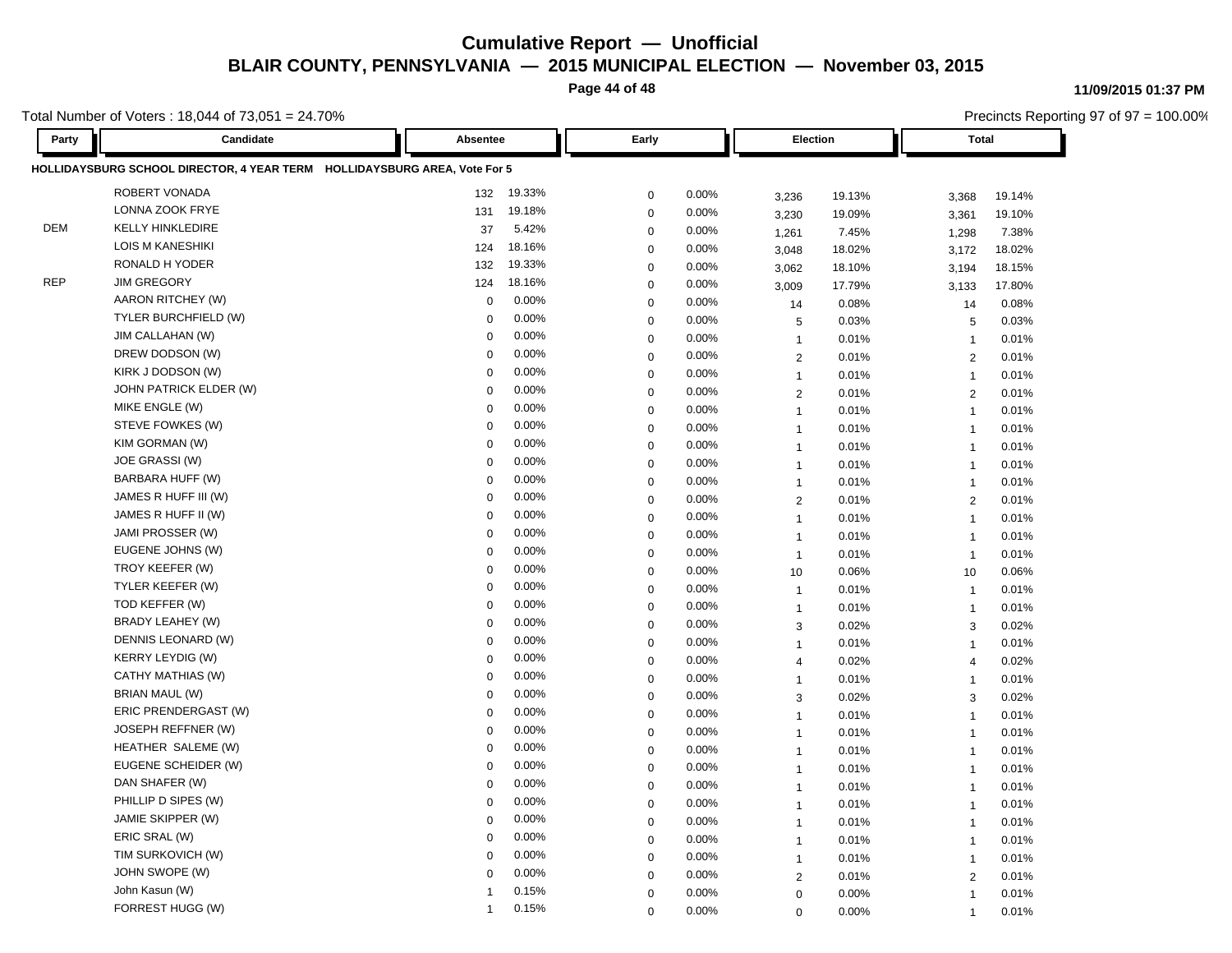**Page 45 of 48**

| Party      | Candidate                                                        | Absentee        |                 | Early                   |                | Election             |                 | <b>Total</b>            |                 |
|------------|------------------------------------------------------------------|-----------------|-----------------|-------------------------|----------------|----------------------|-----------------|-------------------------|-----------------|
|            | DAVID FRAZIER (W)                                                | $\mathbf{1}$    | 0.15%           | $\mathbf 0$             | 0.00%          | $\mathbf 0$          | 0.00%           | $\overline{\mathbf{1}}$ | 0.01%           |
|            | <b>Cast Votes:</b>                                               | 683             | 77.61%          | $\mathbf 0$             | 0.00%          | 16,916               | 77.72%          | 17,599                  | 77.72%          |
|            | Over Votes:<br><b>Under Votes:</b>                               | $\Omega$<br>197 | 0.00%<br>22.39% | $\Omega$<br>$\mathbf 0$ | 0.00%<br>0.00% | $\mathbf 0$<br>4,849 | 0.00%<br>22.28% | $\mathbf 0$<br>5,046    | 0.00%<br>22.28% |
|            | SPRING COVE SCHOOL DIRECTOR, 4 YEAR TERM SPRING COVE, Vote For 5 |                 |                 |                         |                |                      |                 |                         |                 |
|            | DAVID A CRUMRINE                                                 | 52              | 24.30%          | $\mathbf 0$             | 0.00%          | 1,918                | 20.22%          | 1,970                   | 20.31%          |
| <b>DEM</b> | JENNIFER MURNYACK-GARNER                                         | 12 <sup>2</sup> | 5.61%           | $\mathbf 0$             | 0.00%          | 714                  | 7.53%           | 726                     | 7.48%           |
|            | <b>TROY J WRIGHT</b>                                             | 38              | 17.76%          | $\mathbf 0$             | 0.00%          | 1,663                | 17.53%          | 1,701                   | 17.53%          |
|            | <b>BRIAN K GAHAGAN</b>                                           | 39              | 18.22%          | $\mathbf 0$             | 0.00%          | 1,704                | 17.96%          | 1,743                   | 17.97%          |
| <b>DEM</b> | JOHN R BIDDLE                                                    | 13              | 6.07%           | $\mathbf 0$             | 0.00%          | 576                  | 6.07%           | 589                     | 6.07%           |
| <b>REP</b> | FLOYD E DETERLINE JR                                             | 28              | 13.08%          | $\mathbf 0$             | 0.00%          | 1,519                | 16.01%          | 1,547                   | 15.95%          |
| <b>REP</b> | <b>JASON RHYKERD</b>                                             | 32              | 14.95%          | $\mathbf 0$             | 0.00%          | 1,365                | 14.39%          | 1,397                   | 14.40%          |
|            | LINA BELLOCK (W)                                                 | $\Omega$        | 0.00%           | $\mathbf 0$             | 0.00%          | $\mathbf{1}$         | 0.01%           | -1                      | 0.01%           |
|            | JOHN BLACK (W)                                                   | $\mathbf 0$     | 0.00%           | $\mathbf 0$             | 0.00%          | 3                    | 0.03%           | 3                       | 0.03%           |
|            | JAMES BUTLER (W)                                                 | $\Omega$        | 0.00%           | $\mathbf 0$             | 0.00%          | 2                    | 0.02%           | 2                       | 0.02%           |
|            | SAM DEAN (W)                                                     | $\Omega$        | 0.00%           | $\mathbf 0$             | 0.00%          | 9                    | 0.09%           | 9                       | 0.09%           |
|            | CHRISTINE GOJMERAC (W)                                           | $\Omega$        | 0.00%           | $\mathbf 0$             | 0.00%          | $\overline{1}$       | 0.01%           | $\overline{1}$          | 0.01%           |
|            | GAIL HELSEL (W)                                                  | $\Omega$        | 0.00%           | $\mathbf 0$             | 0.00%          | $\mathbf{1}$         | 0.01%           | $\overline{1}$          | 0.01%           |
|            | AMY ACKER KNISLEY (W)                                            | $\Omega$        | 0.00%           | $\mathbf 0$             | 0.00%          | $\overline{1}$       | 0.01%           | -1                      | 0.01%           |
|            | RANDY LAFFERTY (W)                                               | $\Omega$        | 0.00%           | $\mathbf 0$             | 0.00%          | $\overline{1}$       | 0.01%           | $\mathbf 1$             | 0.01%           |
|            | SUZANNE MCNALLY (W)                                              | $\Omega$        | 0.00%           | $\mathbf 0$             | 0.00%          | $\mathbf{1}$         | 0.01%           | $\overline{1}$          | 0.01%           |
|            | JAMES MUSSELMAN (W)                                              | $\Omega$        | 0.00%           | $\mathbf 0$             | 0.00%          | 2                    | 0.02%           | $\overline{2}$          | 0.02%           |
|            | PAUL RHULE (W)                                                   | $\Omega$        | 0.00%           | $\mathbf 0$             | 0.00%          | 2                    | 0.02%           | 2                       | 0.02%           |
|            | JIM SMITH (W)                                                    | $\Omega$        | 0.00%           | $\mathbf 0$             | 0.00%          | $\mathbf{1}$         | 0.01%           | $\overline{1}$          | 0.01%           |
|            | WILLARD THOMPSON (W)                                             | $\Omega$        | 0.00%           | $\mathbf 0$             | 0.00%          | $\overline{2}$       | 0.02%           | $\overline{2}$          | 0.02%           |
|            | KEVIN WARNER (W)                                                 | $\Omega$        | 0.00%           | $\mathbf 0$             | 0.00%          | 1                    | 0.01%           | -1                      | 0.01%           |
|            | <b>Cast Votes:</b>                                               | 214             | 80.75%          | $\Omega$                | 0.00%          | 9,487                | 86.36%          | 9,701                   | 86.23%          |
|            | <b>Over Votes:</b>                                               | $\Omega$        | 0.00%           | $\mathbf 0$             | 0.00%          | $\mathbf 0$          | 0.00%           | $\mathbf 0$             | 0.00%           |
|            | <b>Under Votes:</b>                                              | 51              | 19.25%          | $\mathbf 0$             | 0.00%          | 1,498                | 13.64%          | 1,549                   | 13.77%          |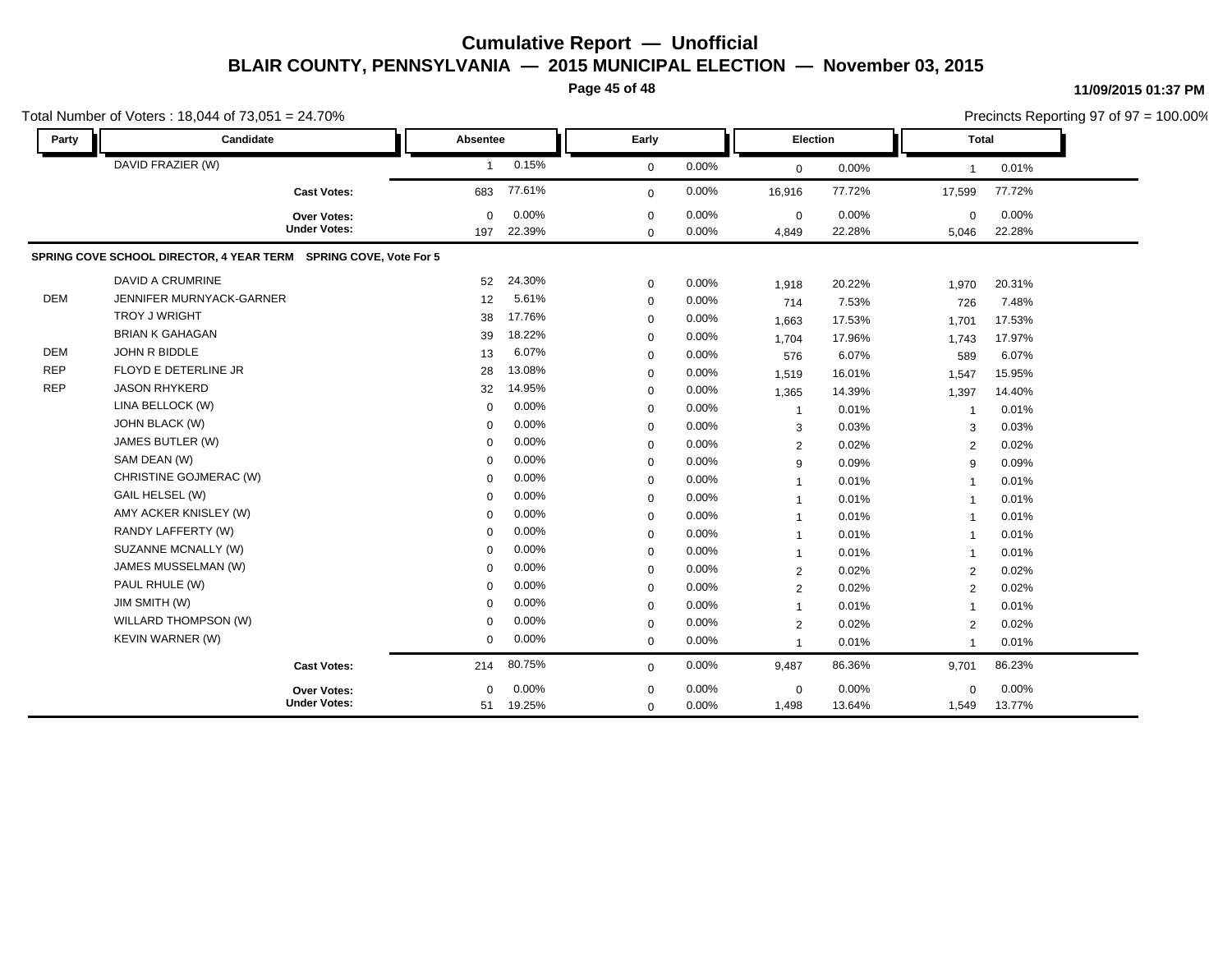**Page 46 of 48**

**11/09/2015 01:37 PM**

Total Number of Voters : 18,044 of 73,051 = 24.70%

| Total Number of Voters: 18,044 of $73,051 = 24.70\%$ |                                                                                                      |                                    |                           |                  |                |                |                 | Precincts Reporting 97 of 97 = 100.00% |                 |  |
|------------------------------------------------------|------------------------------------------------------------------------------------------------------|------------------------------------|---------------------------|------------------|----------------|----------------|-----------------|----------------------------------------|-----------------|--|
| Party                                                | Candidate                                                                                            |                                    | Absentee                  | Early            |                | Election       |                 | <b>Total</b>                           |                 |  |
|                                                      | SPRING COVE SCHOOL DIRECTOR, 2 YEAR UNEXPIRED TERM SPRING COVE, Vote For 2                           |                                    |                           |                  |                |                |                 |                                        |                 |  |
|                                                      | AMY ACKER-KNISELY                                                                                    |                                    | 43.75%<br>35              | 0                | 0.00%          | 1,600          | 43.94%          | 1,635                                  | 43.94%          |  |
| DEM                                                  | <b>SAM DEAN</b>                                                                                      |                                    | 20.00%<br>16              | $\mathsf 0$      | 0.00%          | 666            | 18.29%          | 682                                    | 18.33%          |  |
| <b>REP</b>                                           | CHRISTINE M GOJMERAC                                                                                 |                                    | 27<br>33.75%              | $\pmb{0}$        | 0.00%          | 1,355          | 37.22%          | 1,382                                  | 37.14%          |  |
|                                                      | TARA BENTON (W)                                                                                      |                                    | 0.00%<br>$\mathbf 0$      | $\pmb{0}$        | 0.00%          | $\mathbf{1}$   | 0.03%           | $\overline{1}$                         | 0.03%           |  |
|                                                      | JOHN BLACK (W)                                                                                       |                                    | 0.00%<br>$\mathbf 0$      | $\mathbf 0$      | 0.00%          | $\overline{c}$ | 0.05%           | $\overline{2}$                         | 0.05%           |  |
|                                                      | CARLTON BLANCHARD (W)                                                                                |                                    | 0.00%<br>$\Omega$         | $\mathsf 0$      | 0.00%          | $\mathbf{1}$   | 0.03%           | $\overline{\mathbf{1}}$                | 0.03%           |  |
|                                                      | JAMES BUTLER (W)                                                                                     |                                    | 0.00%<br>0                | 0                | 0.00%          | $\mathbf{1}$   | 0.03%           | $\overline{1}$                         | 0.03%           |  |
|                                                      | <b>BRENT GATES (W)</b>                                                                               |                                    | 0.00%<br>0                | $\mathbf 0$      | 0.00%          | 1              | 0.03%           | $\overline{1}$                         | 0.03%           |  |
|                                                      | JAMES MUSSELMAN (W)                                                                                  |                                    | 0.00%<br>$\Omega$         | $\mathsf 0$      | 0.00%          | $\overline{1}$ | 0.03%           | $\overline{1}$                         | 0.03%           |  |
|                                                      | PAUL RHULE (W)                                                                                       |                                    | 0.00%<br>$\mathbf 0$      | 0                | 0.00%          | $\mathbf{1}$   | 0.03%           | $\overline{1}$                         | 0.03%           |  |
|                                                      | <b>JASON RHYKERD (W)</b>                                                                             |                                    | 1.25%                     | $\mathsf 0$      | 0.00%          | $\overline{4}$ | 0.11%           | 5                                      | 0.13%           |  |
|                                                      | GREG SMITH (W)                                                                                       |                                    | 0.00%<br>$\Omega$         | $\pmb{0}$        | 0.00%          | $\mathbf{1}$   | 0.03%           | $\overline{1}$                         | 0.03%           |  |
|                                                      | JIM SNYDER (W)                                                                                       |                                    | 0.00%<br>$\Omega$         | 0                | 0.00%          | $\mathbf{1}$   | 0.03%           | $\overline{1}$                         | 0.03%           |  |
|                                                      | WILLARD THOMPSON (W)                                                                                 |                                    | 0.00%<br>$\mathbf 0$      | $\pmb{0}$        | 0.00%          | 2              | 0.05%           | 2                                      | 0.05%           |  |
|                                                      | TROY WRIGHT (W)                                                                                      |                                    | 1.25%<br>$\mathbf{1}$     | $\mathbf 0$      | 0.00%          | $\overline{4}$ | 0.11%           | 5                                      | 0.13%           |  |
|                                                      |                                                                                                      | <b>Cast Votes:</b>                 | 79.21%<br>80              | $\mathsf 0$      | 0.00%          | 3,641          | 82.86%          | 3,721                                  | 82.78%          |  |
|                                                      |                                                                                                      | Over Votes:                        | 0.00%<br>$\mathbf 0$      | 0                | 0.00%          | $\mathbf 0$    | 0.00%           | $\mathbf 0$                            | 0.00%           |  |
|                                                      |                                                                                                      | <b>Under Votes:</b>                | 20.79%<br>21              | $\Omega$         | 0.00%          | 753            | 17.14%          | 774                                    | 17.22%          |  |
|                                                      | TYRONE AREA SCHOOL DIRECTOR, 4 YEAR TERM TYRONE AREA, Vote For 5                                     |                                    |                           |                  |                |                |                 |                                        |                 |  |
|                                                      | MOLLIE K BAKHSHESHE                                                                                  |                                    | 19.44%<br>$7^{\circ}$     | 0                | 0.00%          | 916            | 19.34%          | 923                                    | 19.34%          |  |
|                                                      | RANDY L MILES SR                                                                                     |                                    | 19.44%<br>$\overline{7}$  | 0                | 0.00%          | 986            | 20.81%          | 993                                    | 20.80%          |  |
|                                                      | <b>NORMAN E HUFF</b>                                                                                 |                                    | 19.44%<br>$\overline{7}$  | $\pmb{0}$        | 0.00%          | 970            | 20.48%          | 977                                    | 20.47%          |  |
|                                                      | <b>LUTHER LAIRD</b>                                                                                  |                                    | 22.22%<br>8               | $\pmb{0}$        | 0.00%          | 940            | 19.84%          | 948                                    | 19.86%          |  |
|                                                      | <b>JIM RAABE</b>                                                                                     |                                    | 19.44%<br>$\overline{7}$  | $\mathbf 0$      | 0.00%          | 919            | 19.40%          | 926                                    | 19.40%          |  |
|                                                      | TRACEY CRISPELL (W)                                                                                  |                                    | 0.00%<br>$\Omega$         | $\mathbf 0$      | 0.00%          | 3              | 0.06%           | 3                                      | 0.06%           |  |
|                                                      | ROBERT EMIGH (W)                                                                                     |                                    | 0.00%<br>0                | $\mathsf 0$      | 0.00%          | $\overline{1}$ | 0.02%           | $\overline{\mathbf{1}}$                | 0.02%           |  |
|                                                      | EDWARD HULL (W)                                                                                      |                                    | 0.00%<br>0                | 0                | 0.00%          | $\mathbf{1}$   | 0.02%           | $\overline{1}$                         | 0.02%           |  |
|                                                      | BYRON KOST (W)                                                                                       |                                    | 0.00%<br>0                | $\mathbf 0$      | 0.00%          | $\mathbf{1}$   | 0.02%           | $\overline{1}$                         | 0.02%           |  |
|                                                      |                                                                                                      | <b>Cast Votes:</b>                 | 80.00%<br>36              | 0                | 0.00%          | 4,737          | 82.53%          | 4,773                                  | 82.51%          |  |
|                                                      |                                                                                                      |                                    |                           |                  |                |                |                 |                                        |                 |  |
|                                                      |                                                                                                      | Over Votes:<br><b>Under Votes:</b> | 0.00%<br>0<br>20.00%<br>9 | 0<br>$\mathbf 0$ | 0.00%<br>0.00% | 0<br>1,003     | 0.00%<br>17.47% | 0<br>1,012                             | 0.00%<br>17.49% |  |
|                                                      |                                                                                                      |                                    |                           |                  |                |                |                 |                                        |                 |  |
|                                                      | WILLIAMSBURG COMMUNITY SCHOOL DIRECTOR, 4 YEAR TERM WILLIAMSBURG COMMUNITY CATHARINE TWP, Vote For 1 |                                    |                           |                  |                |                |                 |                                        |                 |  |
| <b>REP</b>                                           | <b>BARRY M ENGLAND</b>                                                                               |                                    | 1 100.00%                 | $\mathsf 0$      | 0.00%          | 112            | 99.12%          | 113                                    | 99.12%          |  |
|                                                      | RANDY BRUBAKER (W)                                                                                   |                                    | 0.00%<br>$\mathbf 0$      | 0                | 0.00%          | $\mathbf{1}$   | 0.88%           | $\overline{1}$                         | 0.88%           |  |
|                                                      |                                                                                                      | <b>Cast Votes:</b>                 | 1 100.00%                 | $\mathsf 0$      | 0.00%          | 113            | 83.70%          | 114                                    | 83.82%          |  |
|                                                      |                                                                                                      | Over Votes:                        | 0.00%<br>$\mathbf 0$      | 0                | 0.00%          | $\mathbf 0$    | 0.00%           | $\mathbf 0$                            | 0.00%           |  |
|                                                      |                                                                                                      | <b>Under Votes:</b>                | $\mathbf 0$<br>0.00%      | $\Omega$         | 0.00%          | 22             | 16.30%          | 22                                     | 16.18%          |  |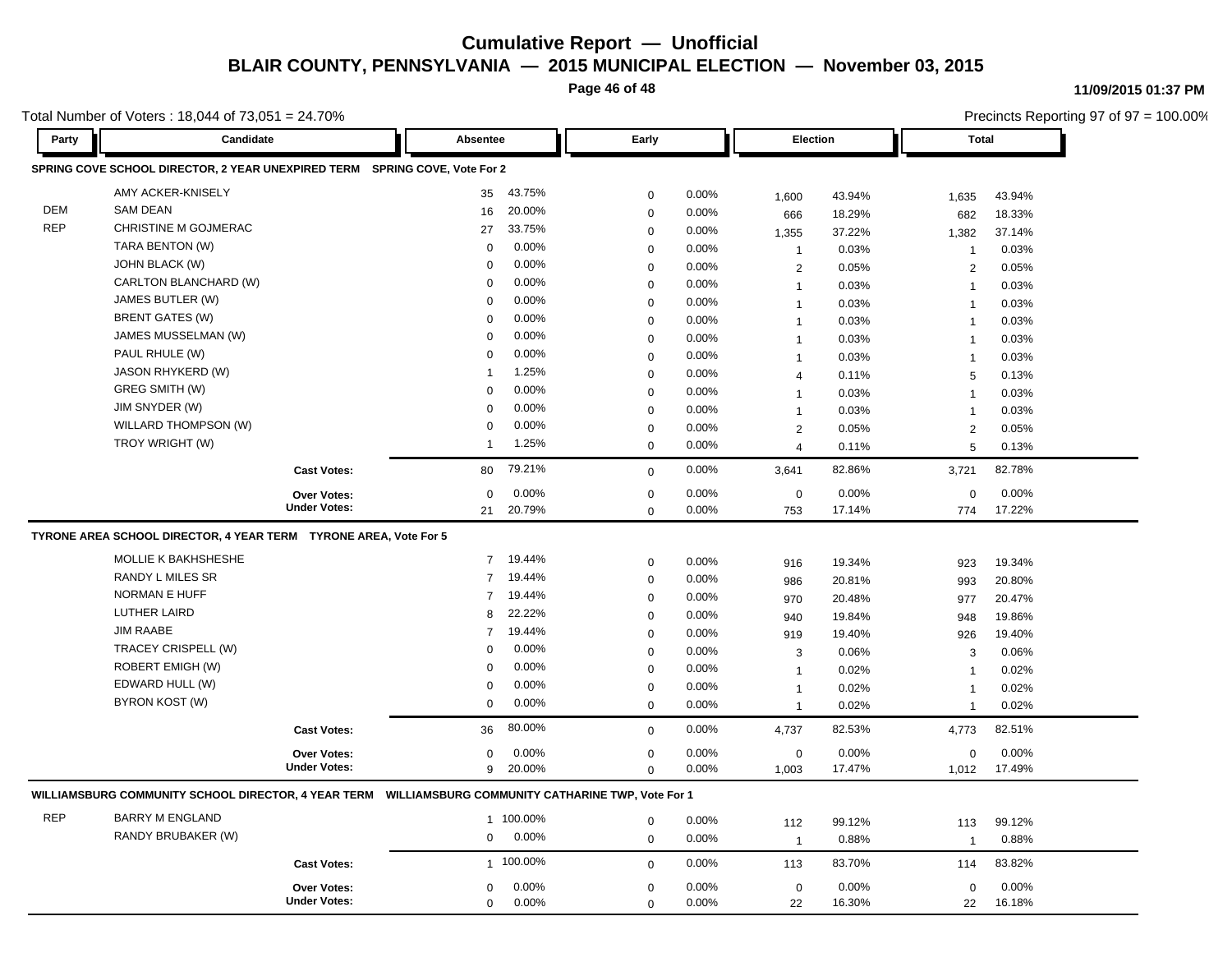**Page 47 of 48**

#### **11/09/2015 01:37 PM**

| Total Number of Voters: 18,044 of 73,051 = 24.70% |                                                                             |                     |                                                                                                               |             |                 |                |              | Precincts Reporting 97 of 97 = 100.00% |         |  |  |
|---------------------------------------------------|-----------------------------------------------------------------------------|---------------------|---------------------------------------------------------------------------------------------------------------|-------------|-----------------|----------------|--------------|----------------------------------------|---------|--|--|
| Party                                             | Candidate                                                                   |                     | Early<br>Absentee                                                                                             |             | <b>Election</b> |                | <b>Total</b> |                                        |         |  |  |
|                                                   |                                                                             |                     | WILLIAMSBURG COMMUNITY SCHOOL DIRECTOR, 4 YEAR TERM  WILLIAMSBURG COMMUNITY WILLIAMSBURG BORO, Vote For 2     |             |                 |                |              |                                        |         |  |  |
| <b>DEM</b>                                        | <b>CARLEE K RANALLI</b>                                                     |                     | 0.00%<br>$\mathbf 0$                                                                                          | $\mathbf 0$ | 0.00%           | 100            | 32.47%       | 100                                    | 32.47%  |  |  |
| <b>REP</b>                                        | <b>JANET S LEE</b>                                                          |                     | 0.00%<br>$\Omega$                                                                                             | $\mathbf 0$ | 0.00%           | 148            | 48.05%       | 148                                    | 48.05%  |  |  |
|                                                   | ELLEN BREITENBACH (W)                                                       |                     | 0.00%<br>$\Omega$                                                                                             | $\mathbf 0$ | 0.00%           | 57             | 18.51%       | 57                                     | 18.51%  |  |  |
|                                                   | ELLEN AURANDT (W)                                                           |                     | 0.00%<br>$\Omega$                                                                                             | $\mathbf 0$ | 0.00%           | $\mathbf{1}$   | 0.32%        | $\overline{\mathbf{1}}$                | 0.32%   |  |  |
|                                                   | PATRICIA BELL (W)                                                           |                     | 0.00%<br>$\Omega$                                                                                             | $\mathbf 0$ | 0.00%           | $\overline{1}$ | 0.32%        | $\mathbf{1}$                           | 0.32%   |  |  |
|                                                   | STEVE BUTLER (W)                                                            |                     | 0.00%<br>$\mathbf 0$                                                                                          | $\mathbf 0$ | 0.00%           | $\overline{1}$ | 0.32%        | $\overline{1}$                         | 0.32%   |  |  |
|                                                   |                                                                             | <b>Cast Votes:</b>  | 0.00%<br>$\mathbf 0$                                                                                          | $\mathbf 0$ | 0.00%           | 308            | 67.54%       | 308                                    | 67.54%  |  |  |
|                                                   |                                                                             | <b>Over Votes:</b>  | 0.00%<br>$\Omega$                                                                                             | $\mathbf 0$ | 0.00%           | $\mathsf 0$    | 0.00%        | $\mathbf 0$                            | 0.00%   |  |  |
|                                                   |                                                                             | <b>Under Votes:</b> | 0.00%<br>$\mathbf 0$                                                                                          | $\Omega$    | 0.00%           | 148            | 32.46%       | 148                                    | 32.46%  |  |  |
|                                                   |                                                                             |                     | WILLIAMSBURG COMMUNITY SCHOOL DIRECTOR, 4 YEAR TERM WILLIAMSBURG COMMUNITY WOODBURY TWP, Vote For 2           |             |                 |                |              |                                        |         |  |  |
|                                                   | AMY HILEMAN                                                                 |                     | 50.00%<br>$\overline{2}$                                                                                      | $\mathbf 0$ | 0.00%           | 163            | 50.94%       | 165                                    | 50.93%  |  |  |
| <b>REP</b>                                        | PATRICIA KENSINGER                                                          |                     | 50.00%<br>2                                                                                                   | $\mathbf 0$ | 0.00%           | 153            | 47.81%       | 155                                    | 47.84%  |  |  |
|                                                   | ELLEN BREITENBACH (W)                                                       |                     | 0.00%<br>$\mathbf 0$                                                                                          | $\mathbf 0$ | 0.00%           | $\overline{4}$ | 1.25%        | $\overline{4}$                         | 1.23%   |  |  |
|                                                   |                                                                             | <b>Cast Votes:</b>  | 4 100.00%                                                                                                     | $\mathbf 0$ | 0.00%           | 320            | 84.21%       | 324                                    | 84.38%  |  |  |
|                                                   |                                                                             | <b>Over Votes:</b>  | 0.00%<br>$\Omega$                                                                                             | $\mathbf 0$ | 0.00%           | $\mathbf 0$    | 0.00%        | $\mathbf 0$                            | 0.00%   |  |  |
|                                                   |                                                                             | <b>Under Votes:</b> | 0.00%<br>$\mathbf 0$                                                                                          | $\mathbf 0$ | 0.00%           | 60             | 15.79%       | 60                                     | 15.63%  |  |  |
|                                                   |                                                                             |                     | WILLIAMSBURG COMMUNITY SCHOOL DIRECTOR, 2 YEAR UNEXPIRE TERM  WILLIAMSBURG COMMUNITY WOODBURY TWP, Vote For 1 |             |                 |                |              |                                        |         |  |  |
| <b>REP</b>                                        | <b>JULIE WOODLING</b>                                                       |                     | 2 100.00%                                                                                                     | $\mathbf 0$ | 0.00%           | 171            | 100.00%      | 173                                    | 100.00% |  |  |
|                                                   |                                                                             | <b>Cast Votes:</b>  | 2 100.00%                                                                                                     | $\mathbf 0$ | 0.00%           | 171            | 90.00%       | 173                                    | 90.10%  |  |  |
|                                                   |                                                                             | Over Votes:         | 0.00%<br>0                                                                                                    | $\mathbf 0$ | 0.00%           | $\mathsf 0$    | 0.00%        | $\mathbf 0$                            | 0.00%   |  |  |
|                                                   |                                                                             | <b>Under Votes:</b> | $\mathbf 0$<br>0.00%                                                                                          | $\Omega$    | 0.00%           | 19             | 10.00%       | 19                                     | 9.90%   |  |  |
|                                                   | PENN CAMBRIA SCHOOL DIRECTOR, 4 YEAR TERM PENN CAMBRIA SCH DIST, Vote For 5 |                     |                                                                                                               |             |                 |                |              |                                        |         |  |  |
|                                                   | <b>GEORGE F PYO</b>                                                         |                     | 0.00%<br>0                                                                                                    | $\mathbf 0$ | 0.00%           | 5              | 16.13%       | 5                                      | 16.13%  |  |  |
|                                                   | <b>JUSTIN L ROBERTS</b>                                                     |                     | 0.00%<br>0                                                                                                    | $\mathbf 0$ | 0.00%           | 5              | 16.13%       | 5                                      | 16.13%  |  |  |
|                                                   | MICHAEL E SHEEHAN                                                           |                     | 0.00%<br>$\Omega$                                                                                             | $\mathbf 0$ | 0.00%           | 5              | 16.13%       | 5                                      | 16.13%  |  |  |
|                                                   | <b>KAREN S CLAAR</b>                                                        |                     | 0.00%<br>$\Omega$                                                                                             | $\mathbf 0$ | 0.00%           | 5              | 16.13%       | 5                                      | 16.13%  |  |  |
| <b>DEM</b>                                        | <b>GUY MONICA</b>                                                           |                     | 0.00%<br>$\Omega$                                                                                             | $\mathbf 0$ | 0.00%           | $\overline{7}$ | 22.58%       | $\overline{7}$                         | 22.58%  |  |  |
| <b>REP</b>                                        | <b>JENNY GUZIC</b>                                                          |                     | 0.00%<br>$\mathbf 0$                                                                                          | $\mathbf 0$ | 0.00%           | $\overline{4}$ | 12.90%       | $\overline{\mathcal{A}}$               | 12.90%  |  |  |
|                                                   |                                                                             | <b>Cast Votes:</b>  | 0.00%<br>$\mathbf 0$                                                                                          | $\mathbf 0$ | 0.00%           | 31             | 47.69%       | 31                                     | 47.69%  |  |  |
|                                                   |                                                                             | <b>Over Votes:</b>  | 0.00%<br>$\Omega$                                                                                             | $\mathbf 0$ | 0.00%           | $\mathbf 0$    | 0.00%        | $\mathbf 0$                            | 0.00%   |  |  |
|                                                   |                                                                             | <b>Under Votes:</b> | 0.00%<br>$\mathbf 0$                                                                                          | $\Omega$    | 0.00%           | 34             | 52.31%       | 34                                     | 52.31%  |  |  |